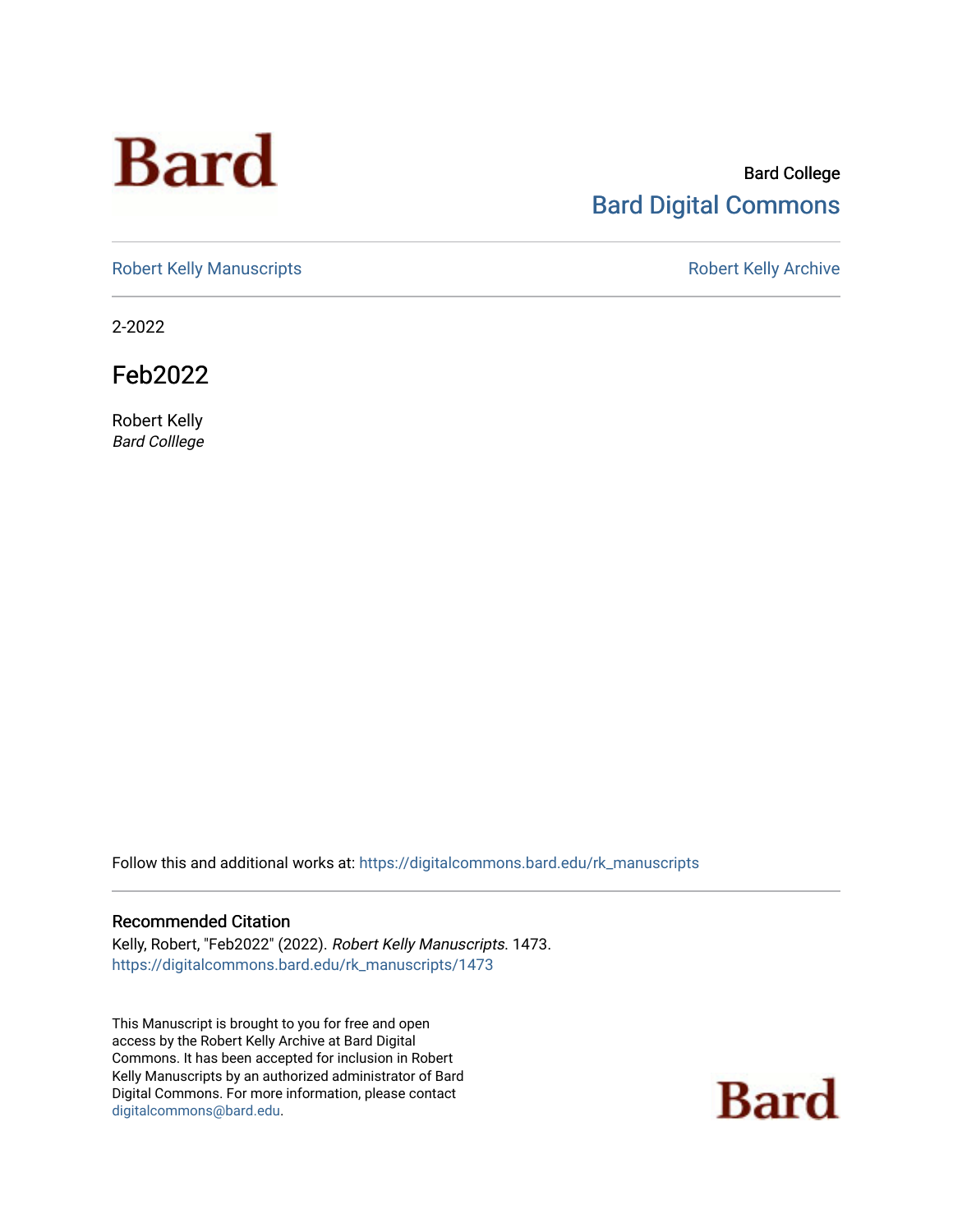**= =**

**Imagine living without Buddha without Christ without Abraham or Torah, Edda, Upanishads. Imagine living in a world with only the stones to talk with, Karahan Tepe, Yosemite. Terrifies me to think of it, of then, but the earth is still here, still gospelling in every rock and creek, get ready, get ready, we;re all on the way.**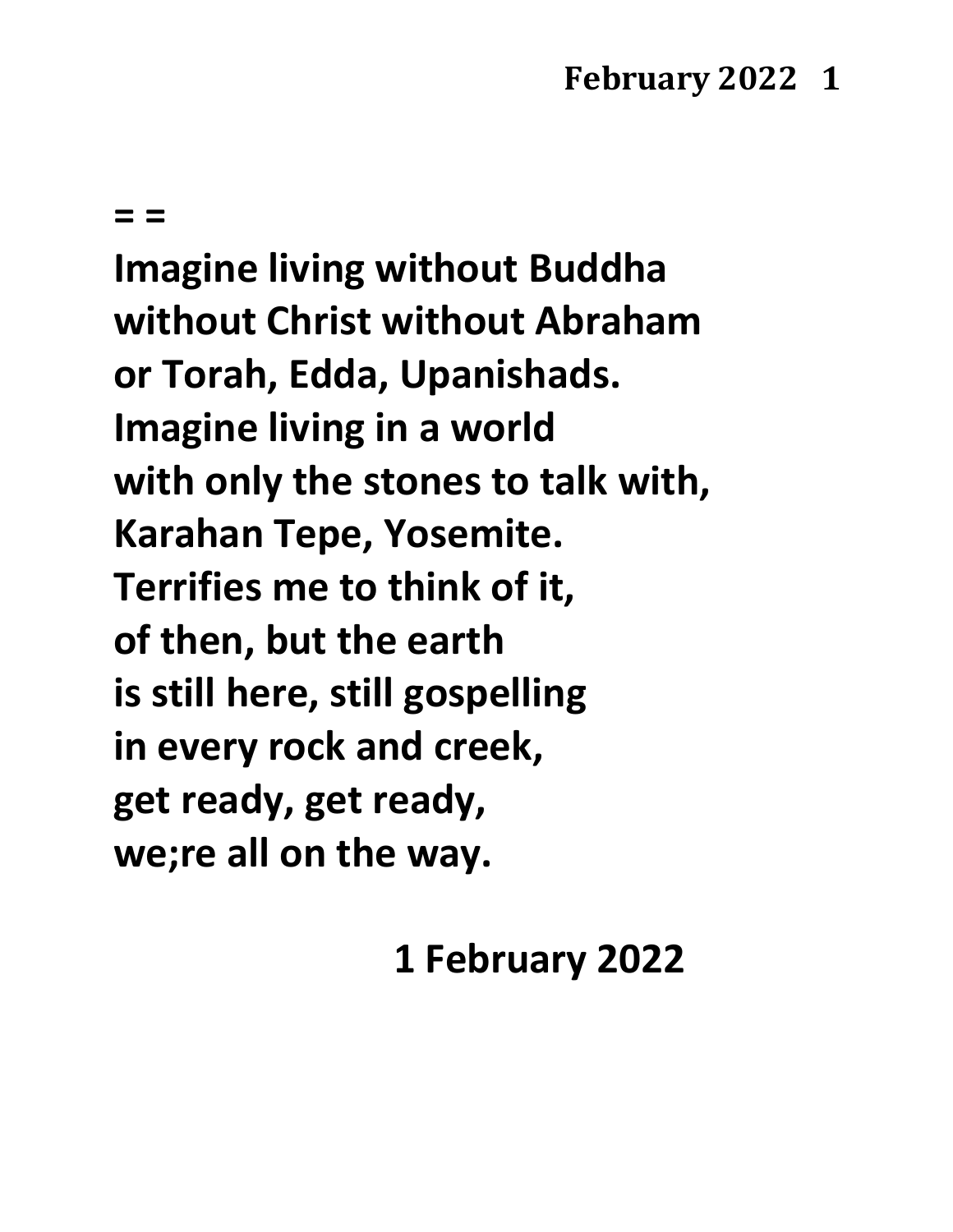**Massive, the evidence, Vienna in winter fog, yes, rough stone columns of the Opera House, snow on the Admiral's head, just enough to make kids laugh, and the subway is warm. Can you her it now, Bruckner at Sankt Florian, Perutz coming home from Palestine, everybody listening, everybody asking Why are we here? TheTurks are camped outside town, Beethoven in his bedroom analyzing silence, Are these my fingers? Will it ever**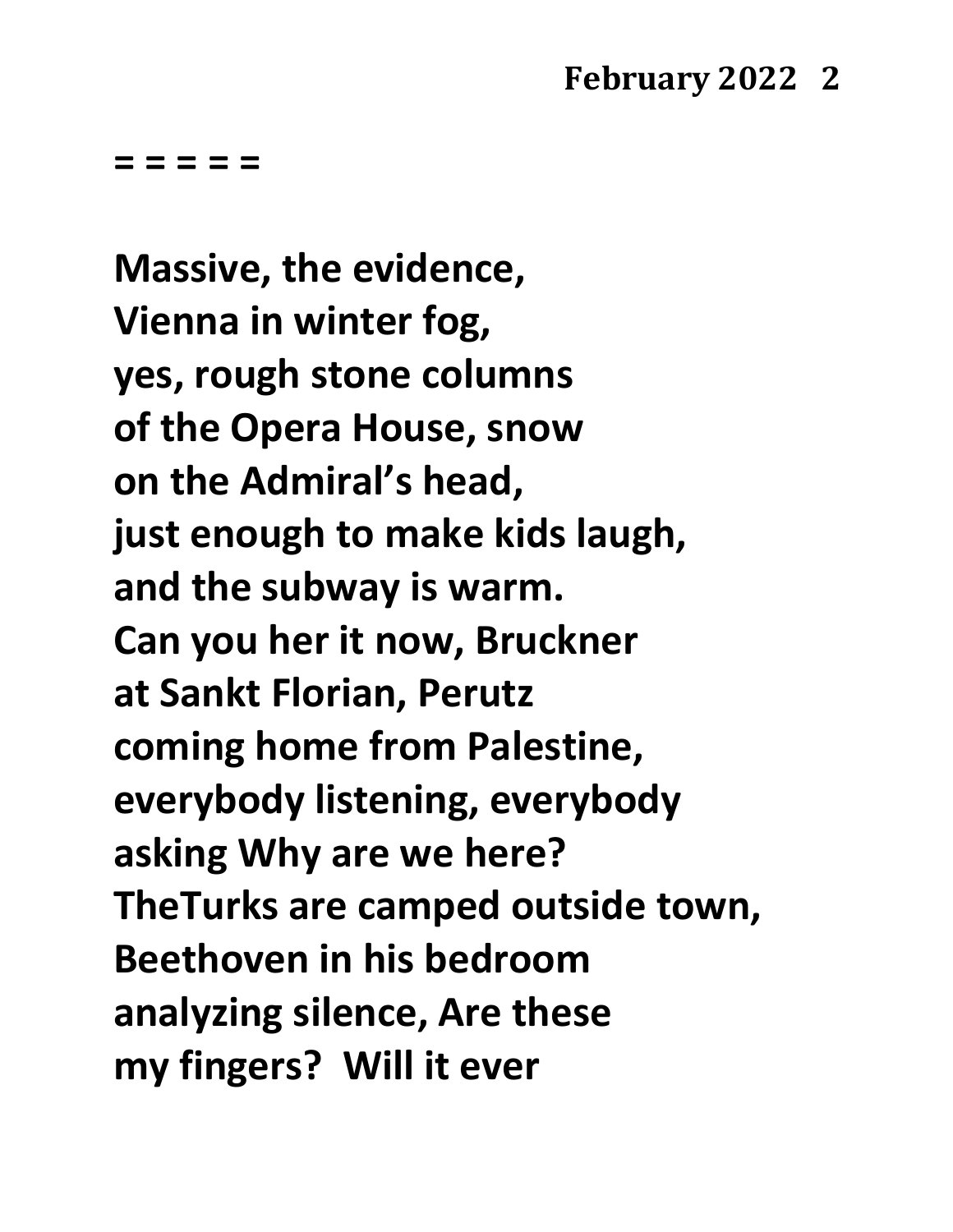**be time to be now? I heard horses clatter on cobblestones. I heard church bells. At least I thought it was a church– who else is singing at this hour?**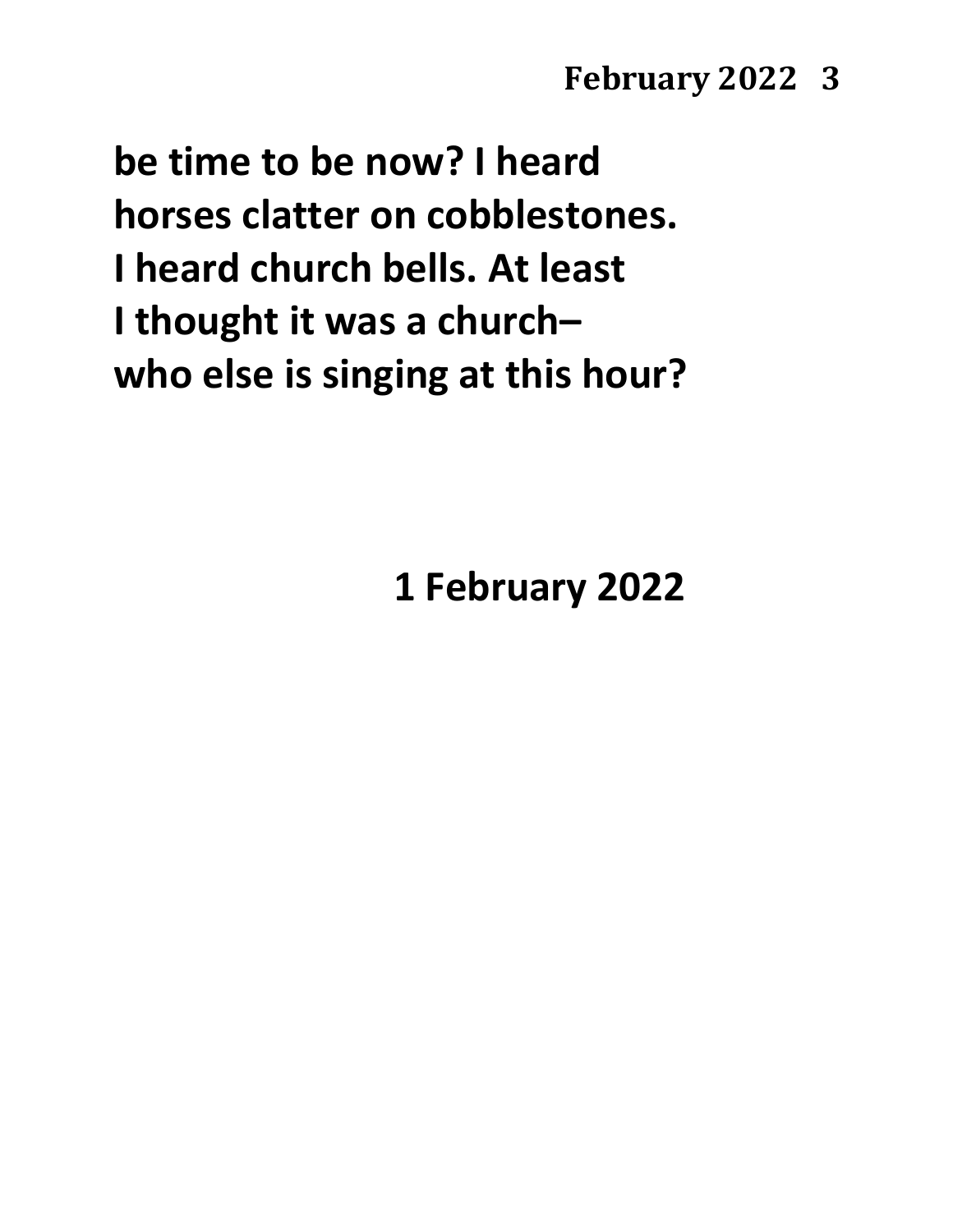**= = = =**

**Fridge whispering, the little one upstairs keeps lotions and potions cold but not too. I keep some secret chocolate kisses there and try to forget. But it remembers, it whispers. Now you know what morning's like.**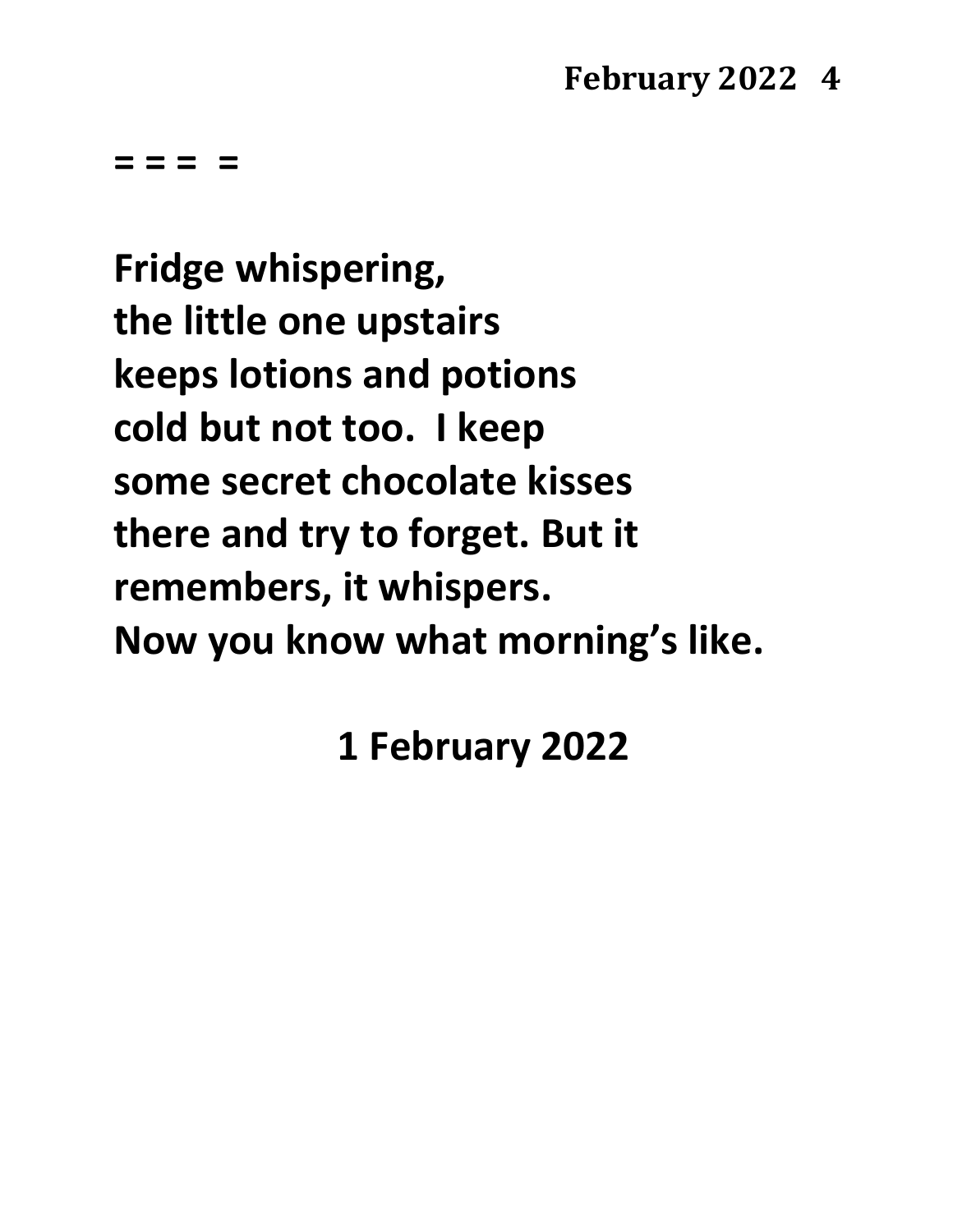**So many thousands of years to tell the truth, cuneiform to computer code and even now we;ve just begun. Unless somebody got it written down way back when but we never noticed and when on writing. So which way should I face now?**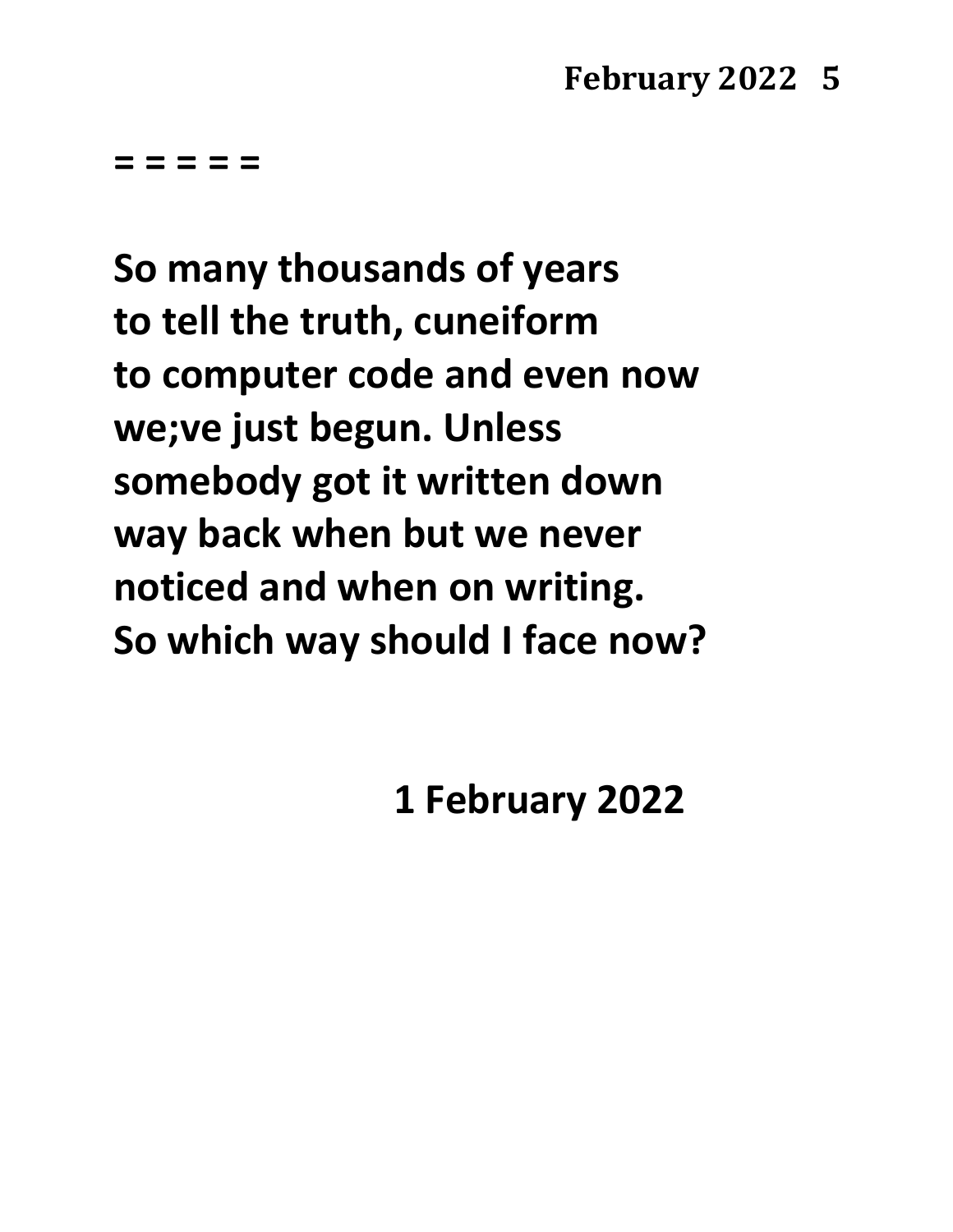**= = = = =**

**"Blue Salvia means 'I'm thinking of you'," she said. It was Canada and television but ould it actually be true? What does a flower mean by 'you.' ?**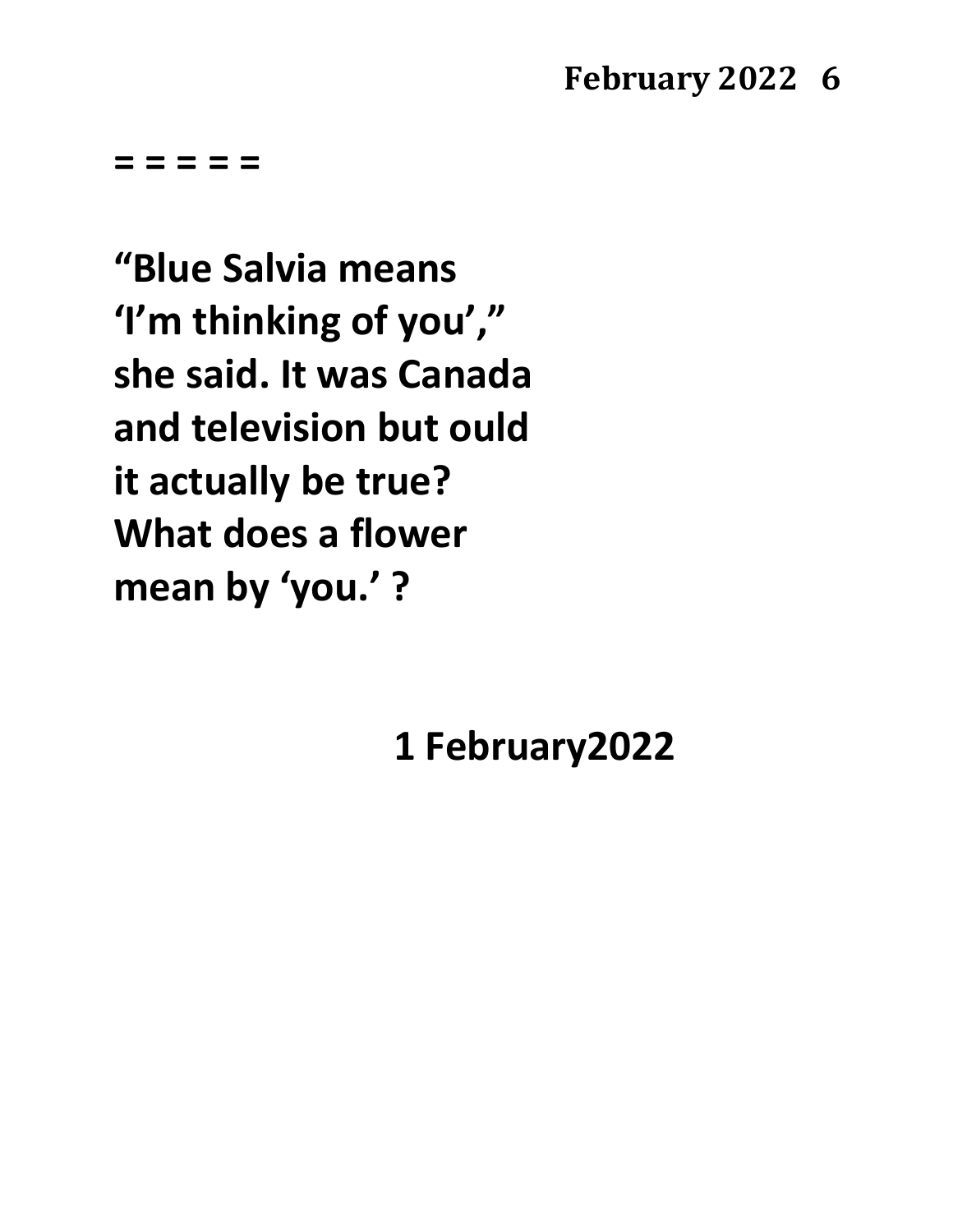**Come back to where we started, where the heart is, presumably, all its little songs guiding us this way and that, ebb tide, high tide, the eger blood making us understand. If this is so, we know where exactly to begin. Every moment is a morning waking.**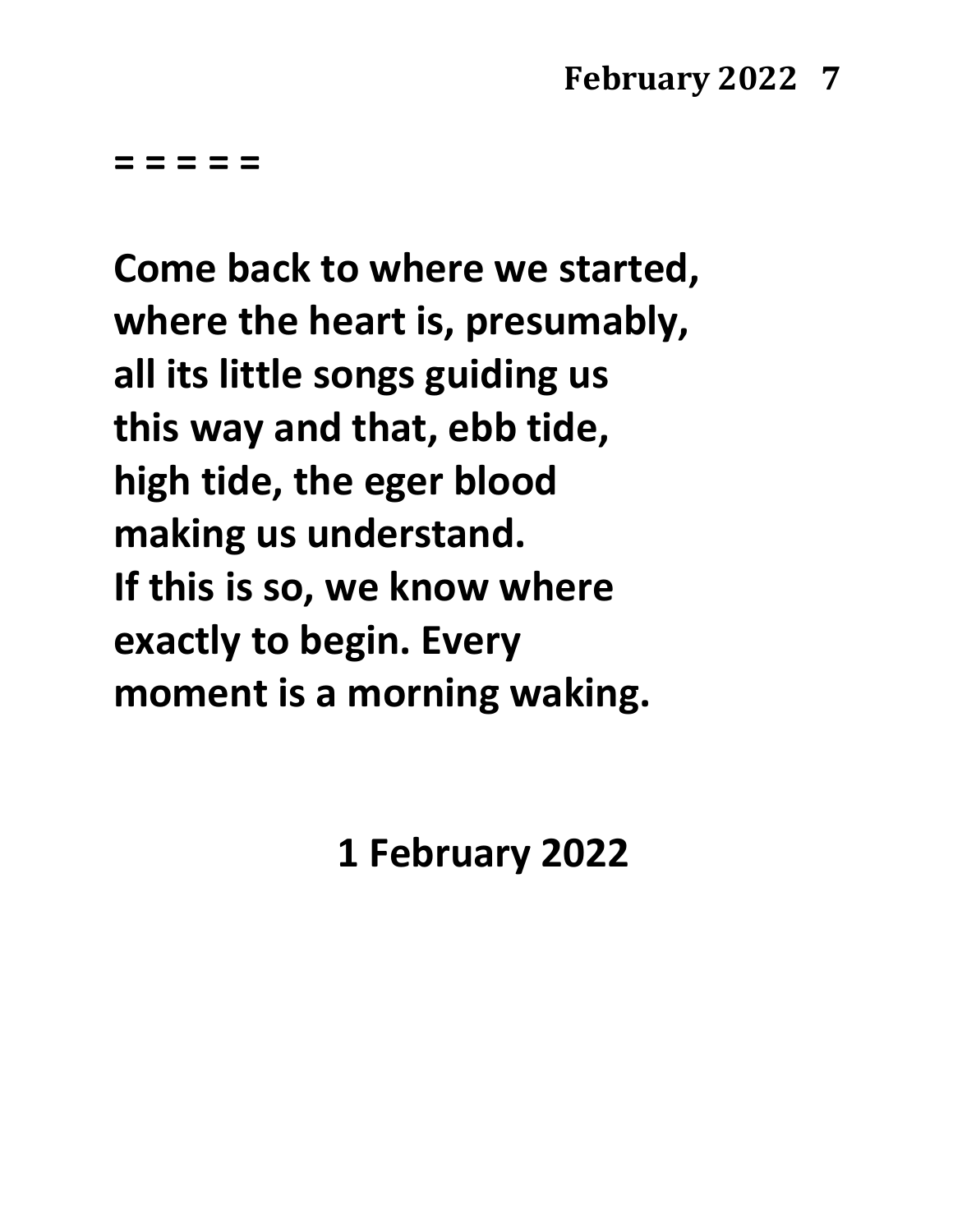**= = = =**

**Leave the tent go pee in the river, hurry back write down what it said. 1.II.22**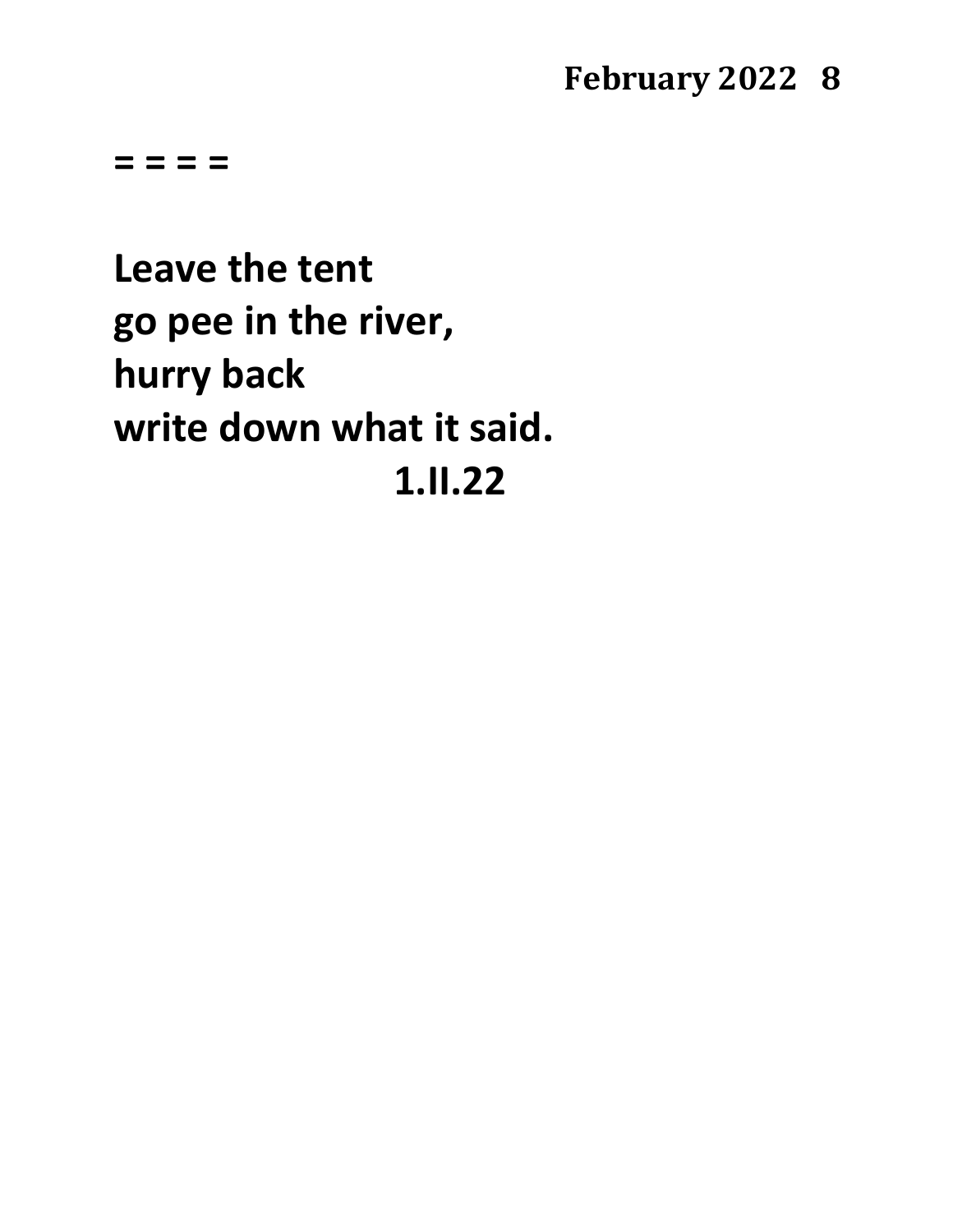**= = = = =**

**History is migration. Governments and cultures are only incidents, bus stops on the endless wandering of peoples, so many east to west, now so many south to north.**

**I wonder where the center is round which the human world so long so slowly spins.**

**I think of the stone on the Hill of Tara we dozed alongside of**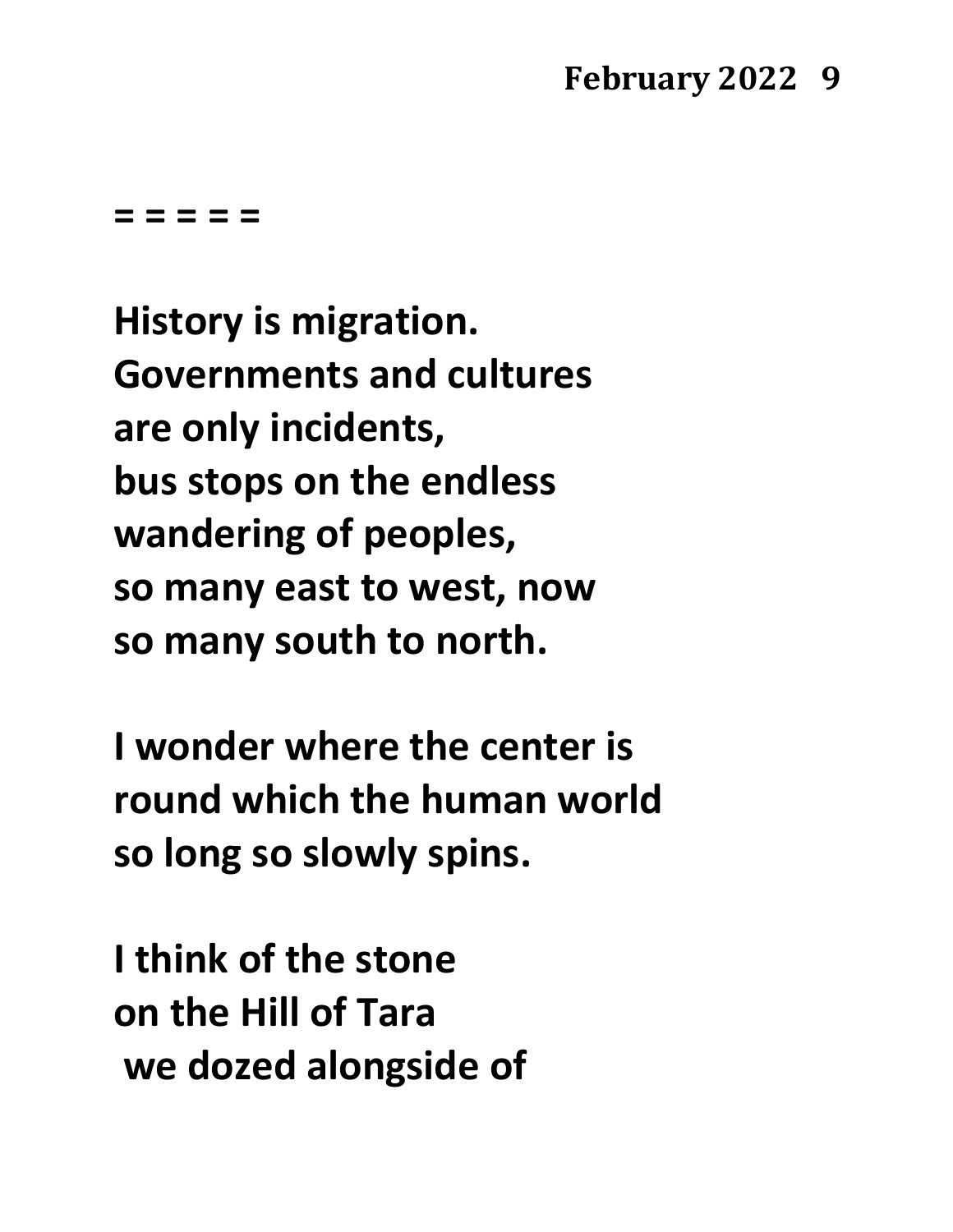# **one warm afternoon and I f elt curiously at home.**

*Imbolc* **2 February 2022**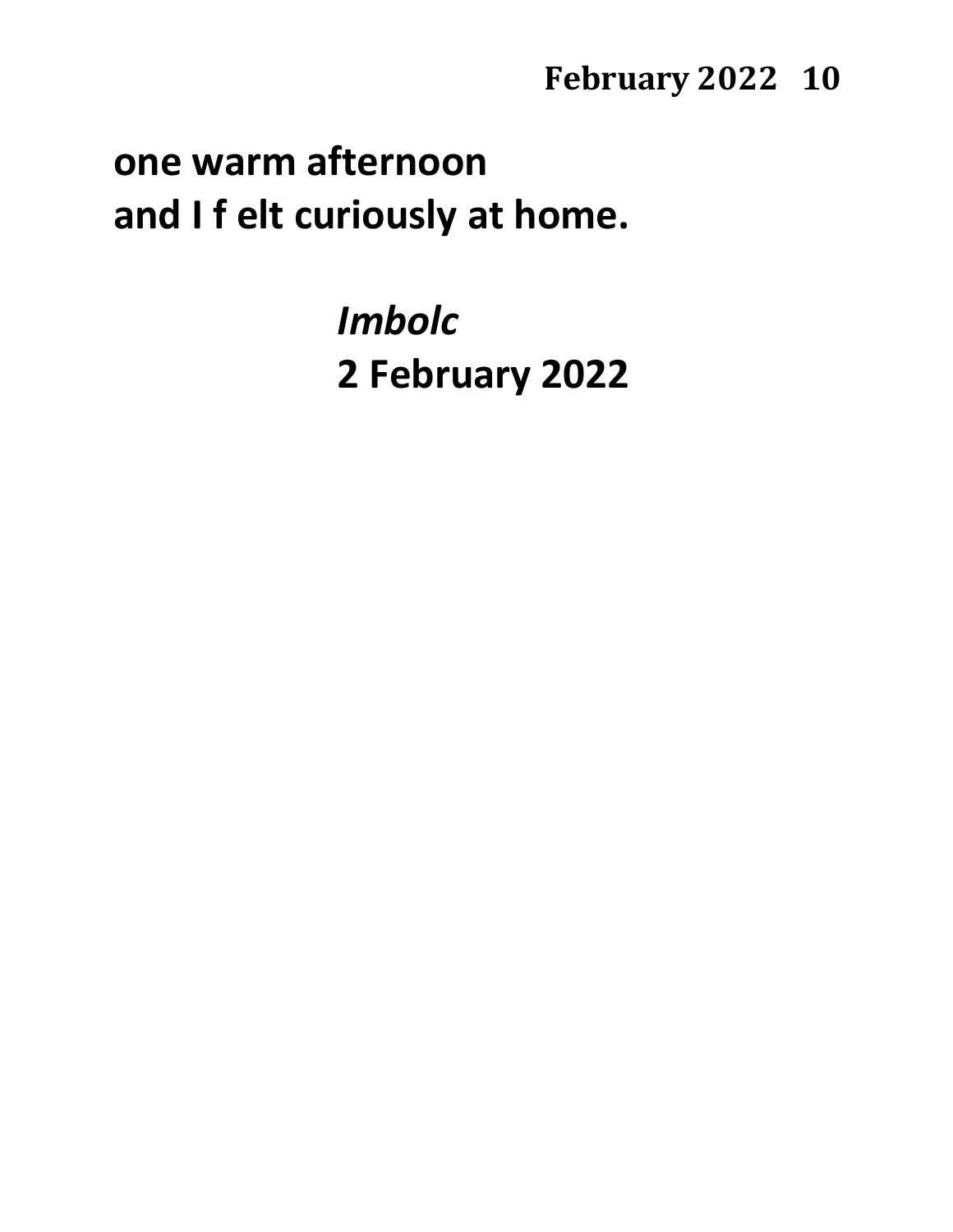**= = = = =**

**Pick a flower, make a song of it. Where'll I get a flower in all this snow? Indoors, in stores, for money, money changing hands, credit cards, signatures, already the son's half done.**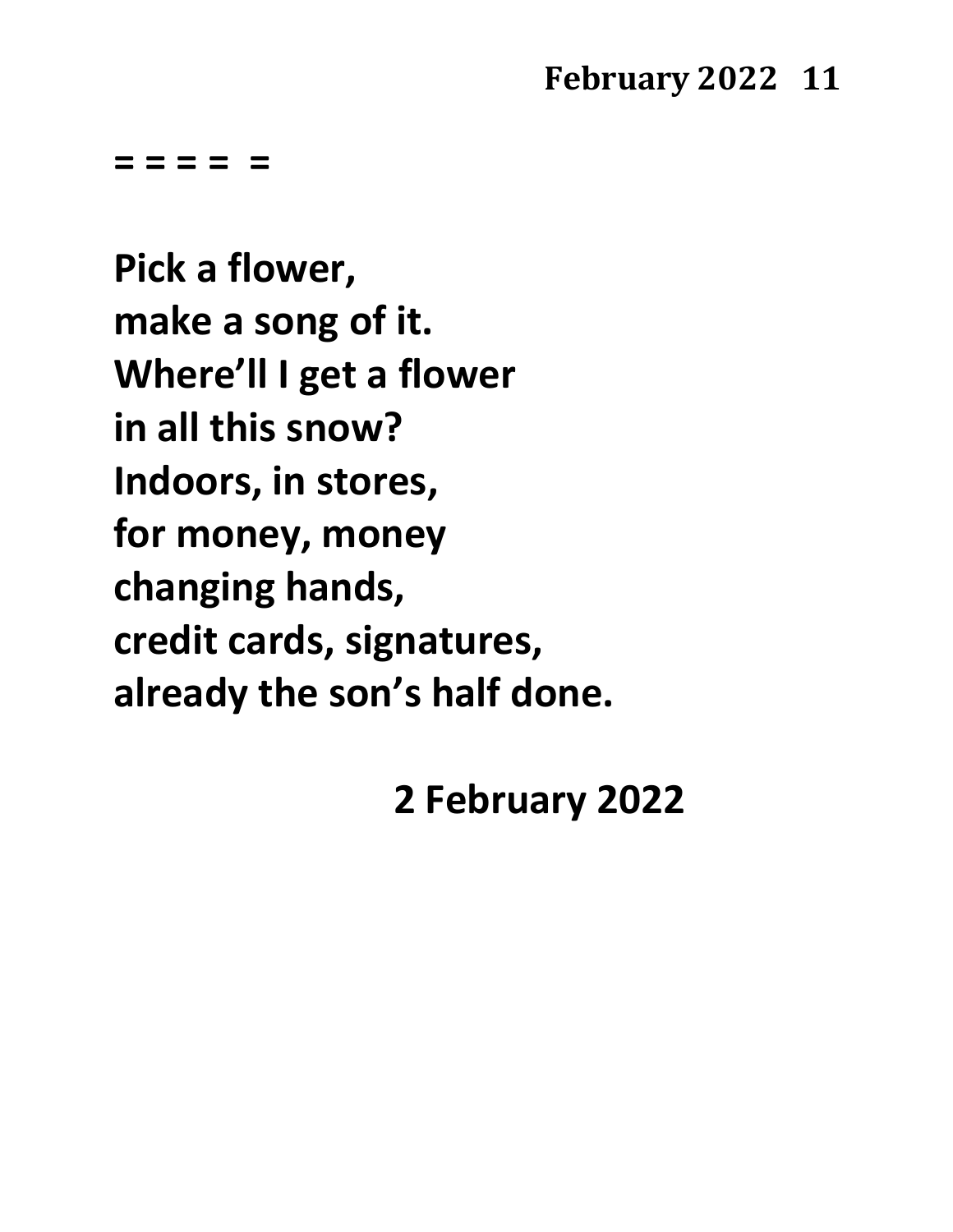# **ENCOUNTER**

**A young woman was standing on the sidewalk across the street, standing close to the curb, close to the corner, as if waiting for a bus. Is there a bus line on this**

**street? She stood there in strong sunlight on this hot day, though there was shade a yard or two. She wore a shiny white dress with a floral pattern, the flowers on it the only bright colors on this concrete business corner.**

**I crossed the street and stood beside her, a few feet uproad from where she stood. She did not acknowledge my arrival, I did nothing to catch her**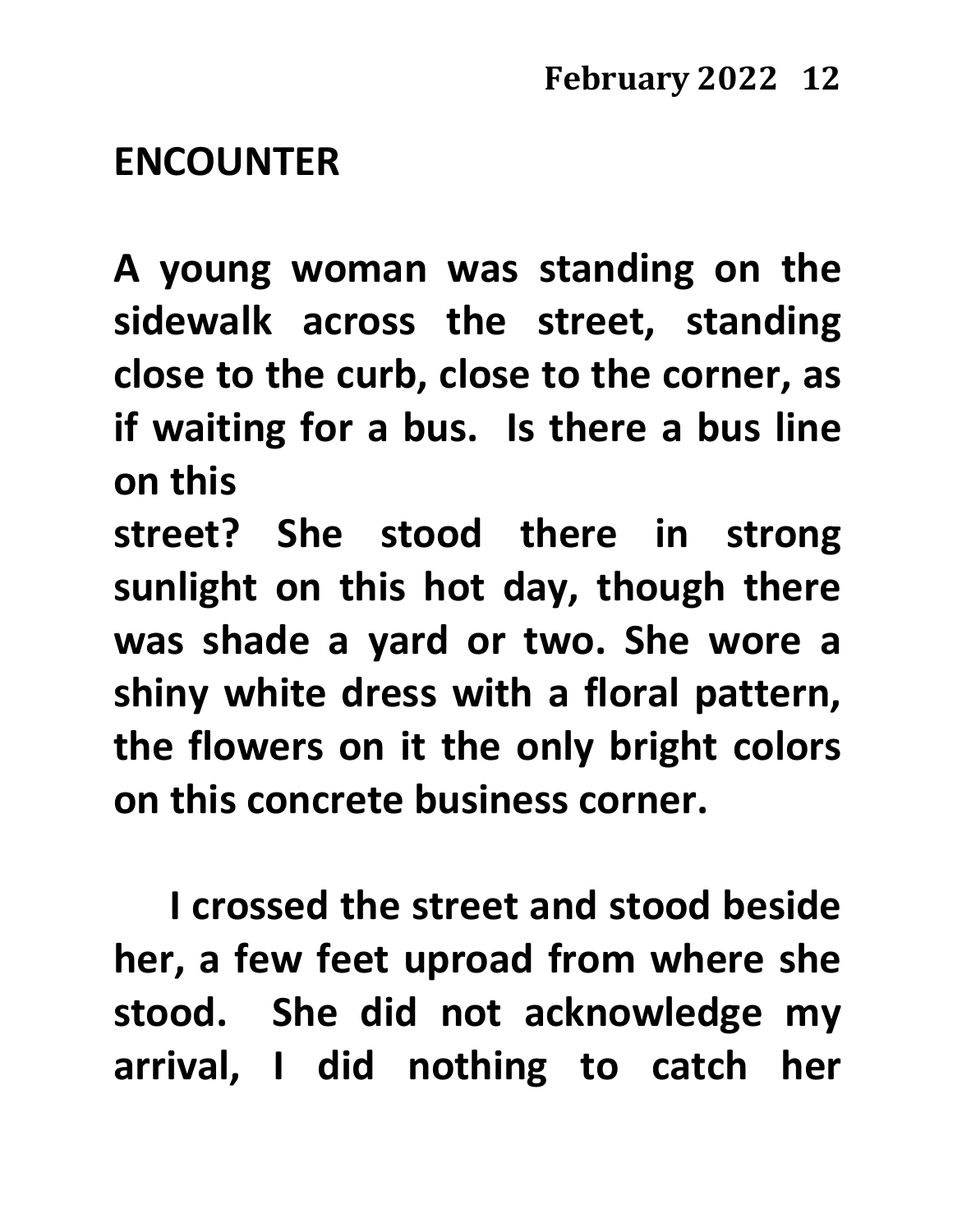**attention. She stood in the sun. I stood in the sun. She took no notice of me and I saw her only out of the corner of my eye. Yet I felt something shifting. It felt that the distance between us had turned into a distance around us, as if we were now somehow islanded in the same place.** 

**A minute or two into that feeling a bus did indeed come by, stopped, opened its door.. The woman stepped up, climbed the couple of steps. I watched the grace of her ascent but did not follow. The door gaped a few moments, as if waiting for me, but then shuddered close. As the bus roared away, I had the strangest certainty that I**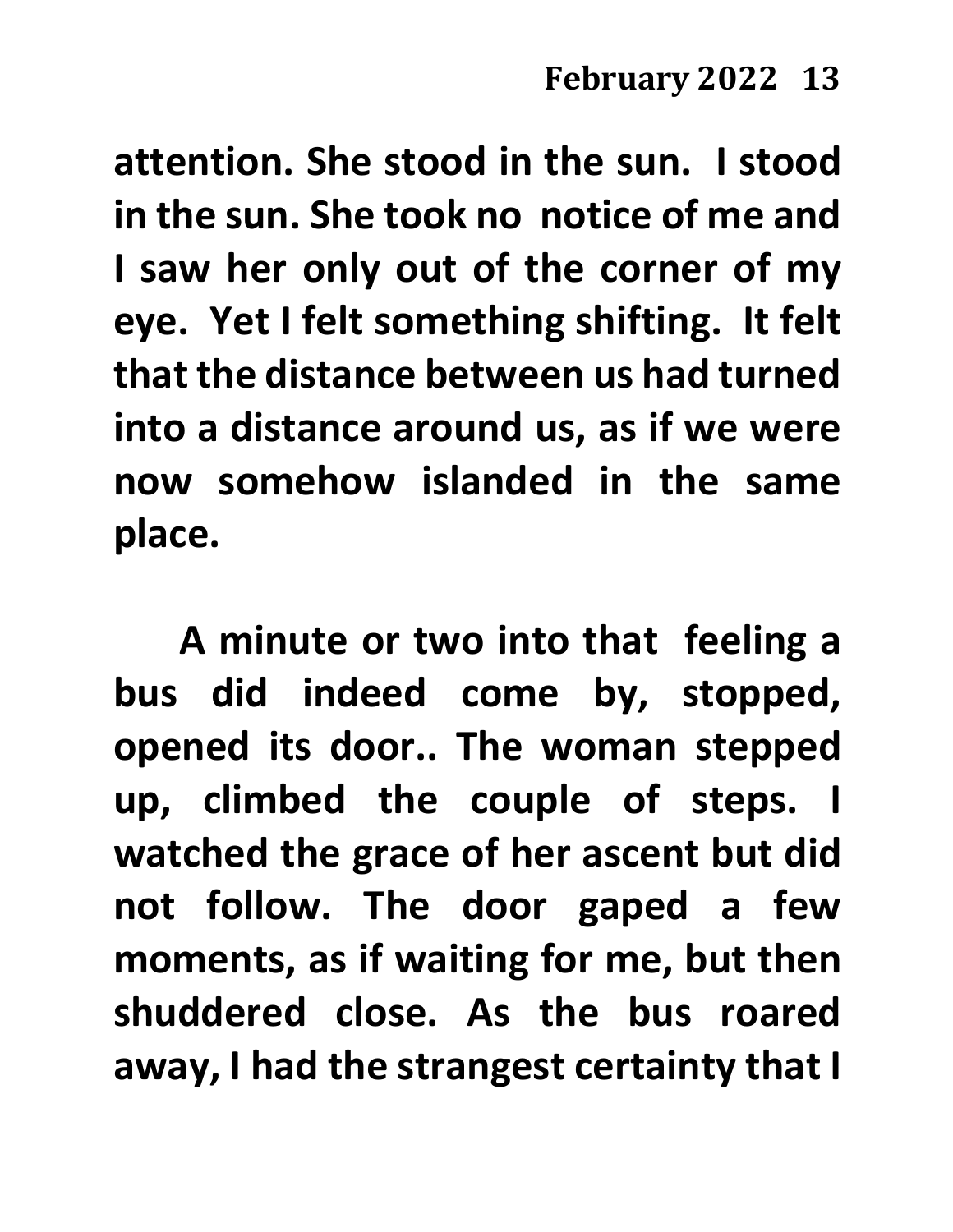**would never again feel completely alone.**

**2.2.22**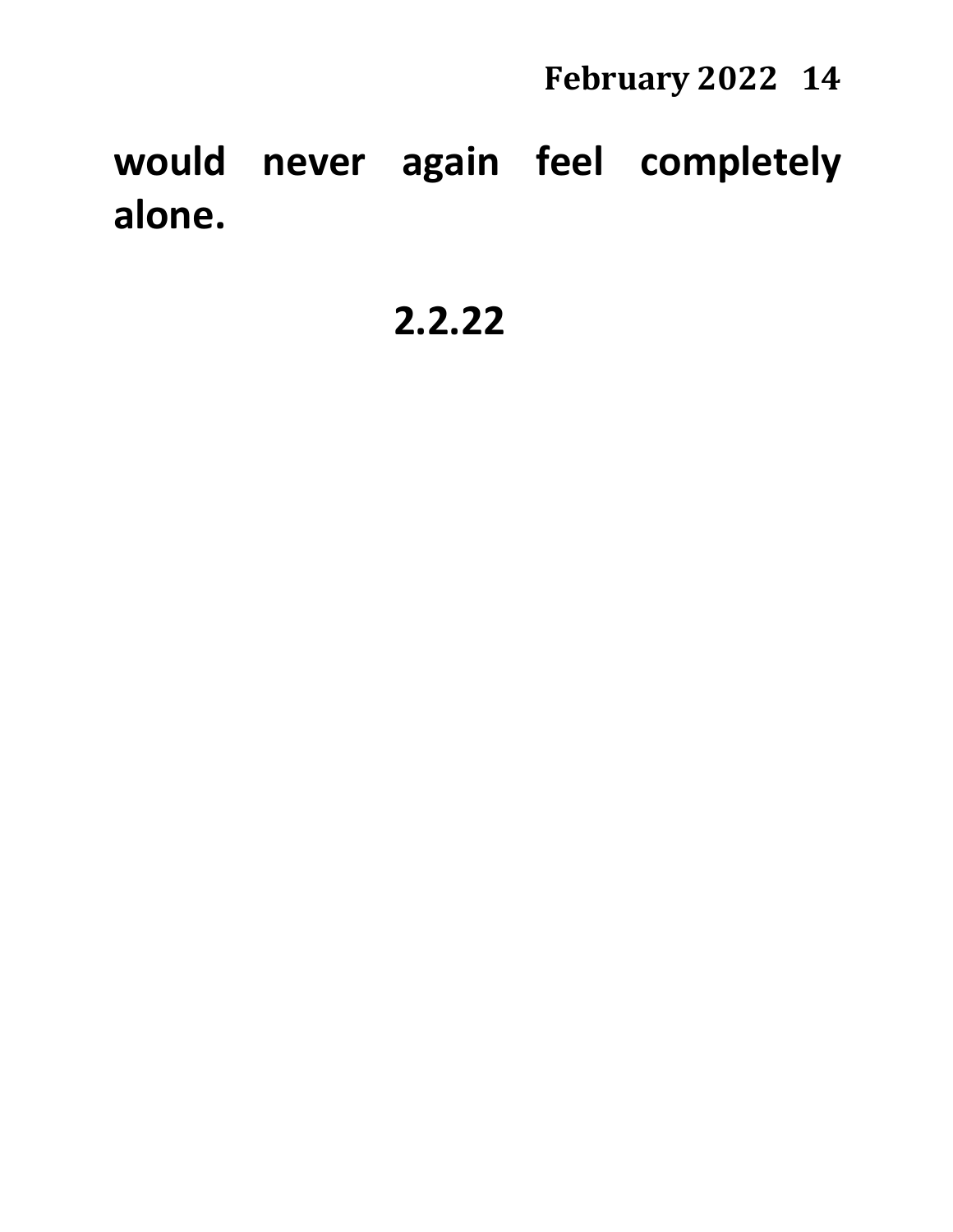**All the embarrassment of yes lurks in the ask. What if. And then what. Seize on doubt, go out, fresh air sill ease even the want, ;eave the wish at peace under the deodars. Remember those? Pasadena perhaps. Certainty breeds silence.**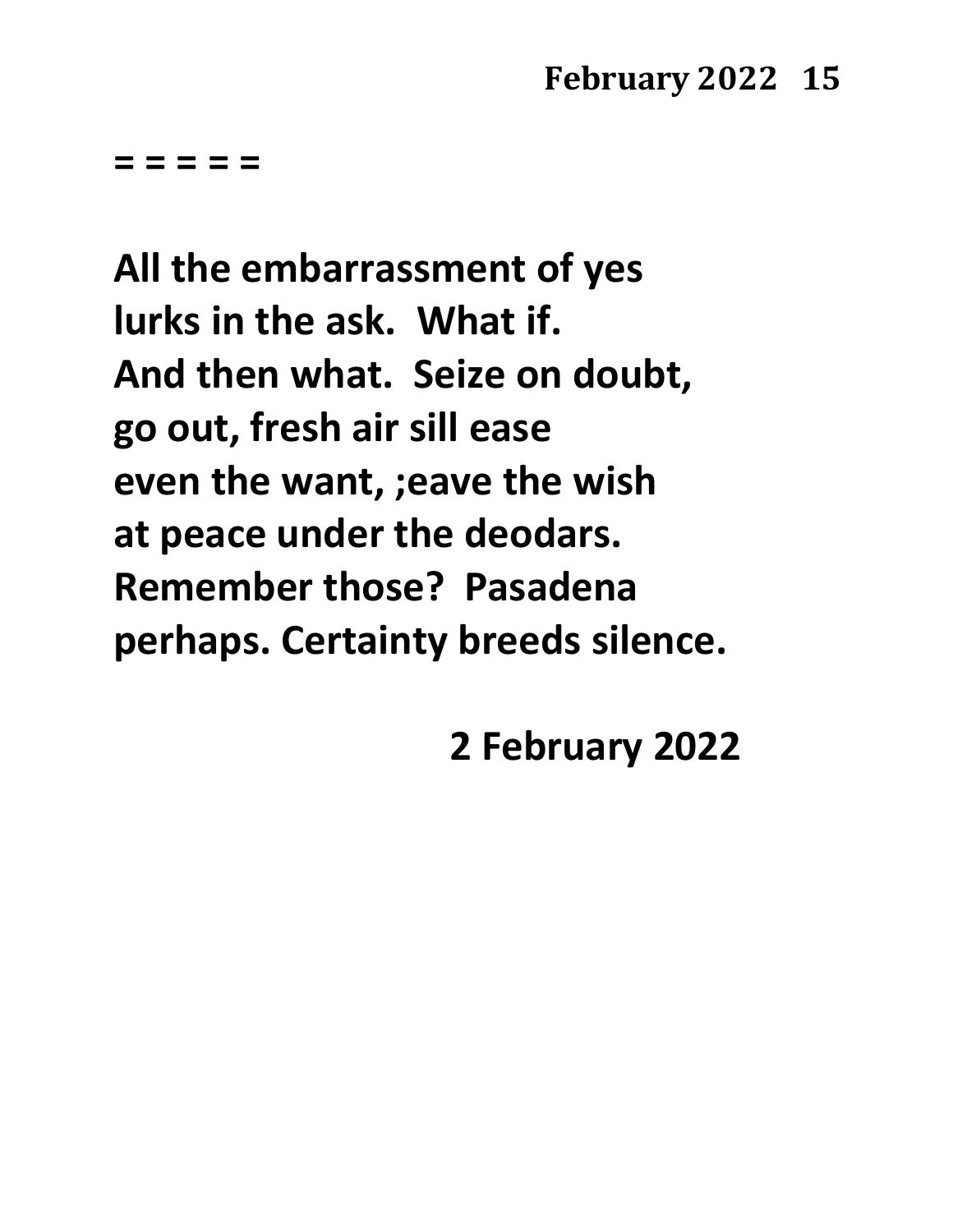**= = = = =**

**It's one thingto wait another to want As the bug on the windowpane said to the Sun. Because we are always talking, can't help it, you know about a word, the word goes out.**

**2.**

**Bug is not a pretty name but I don't know the right one, didn't see it clearly, don't see it at all now, but still, roundish, not moving, but now it's gone.**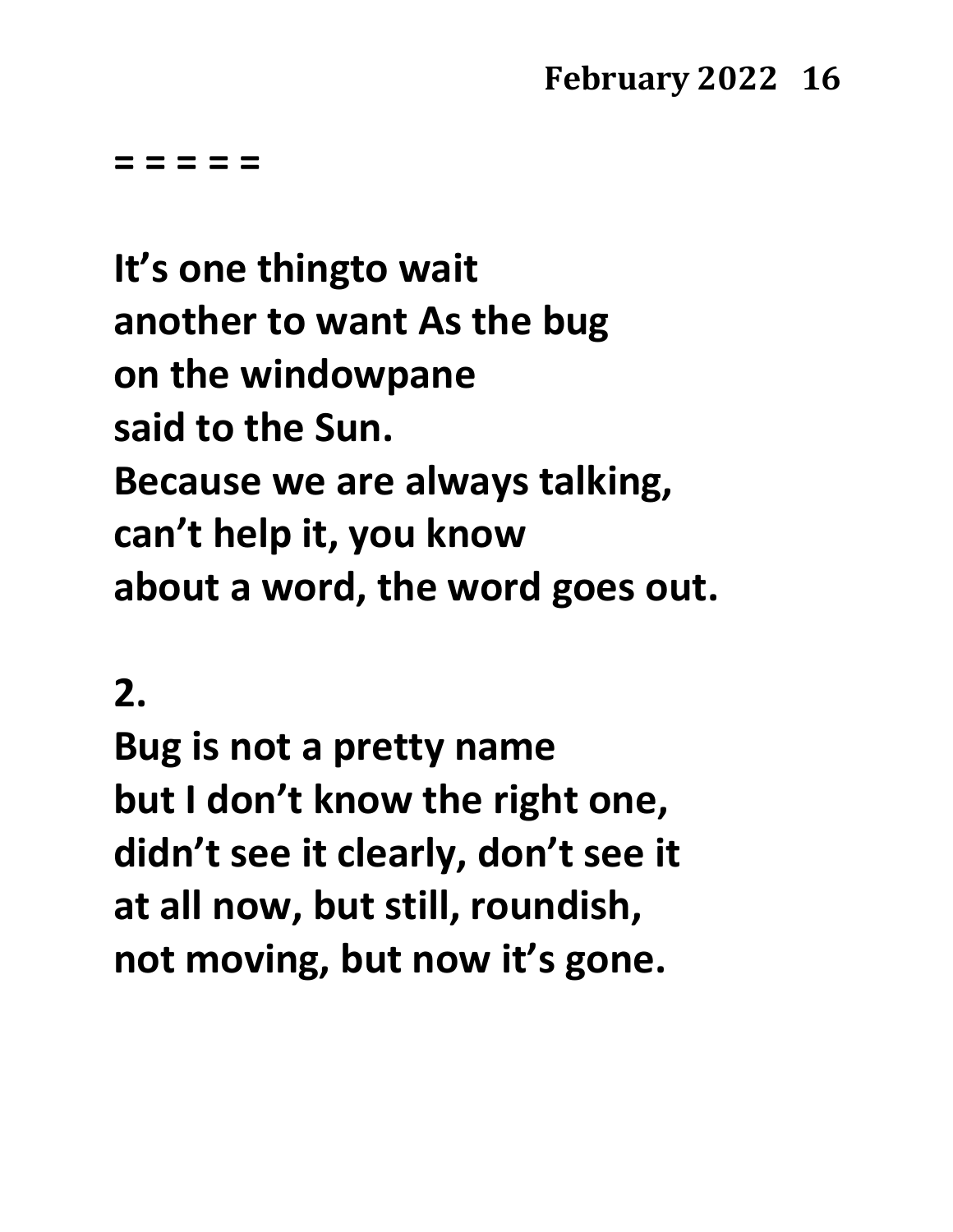**3.**

**Call things by their right names– I guess that's the point of it. That's where love comes in, who and whom and why and when and fifteen volumes of Proust. To know what we feel and say so, so the Sun can hear.**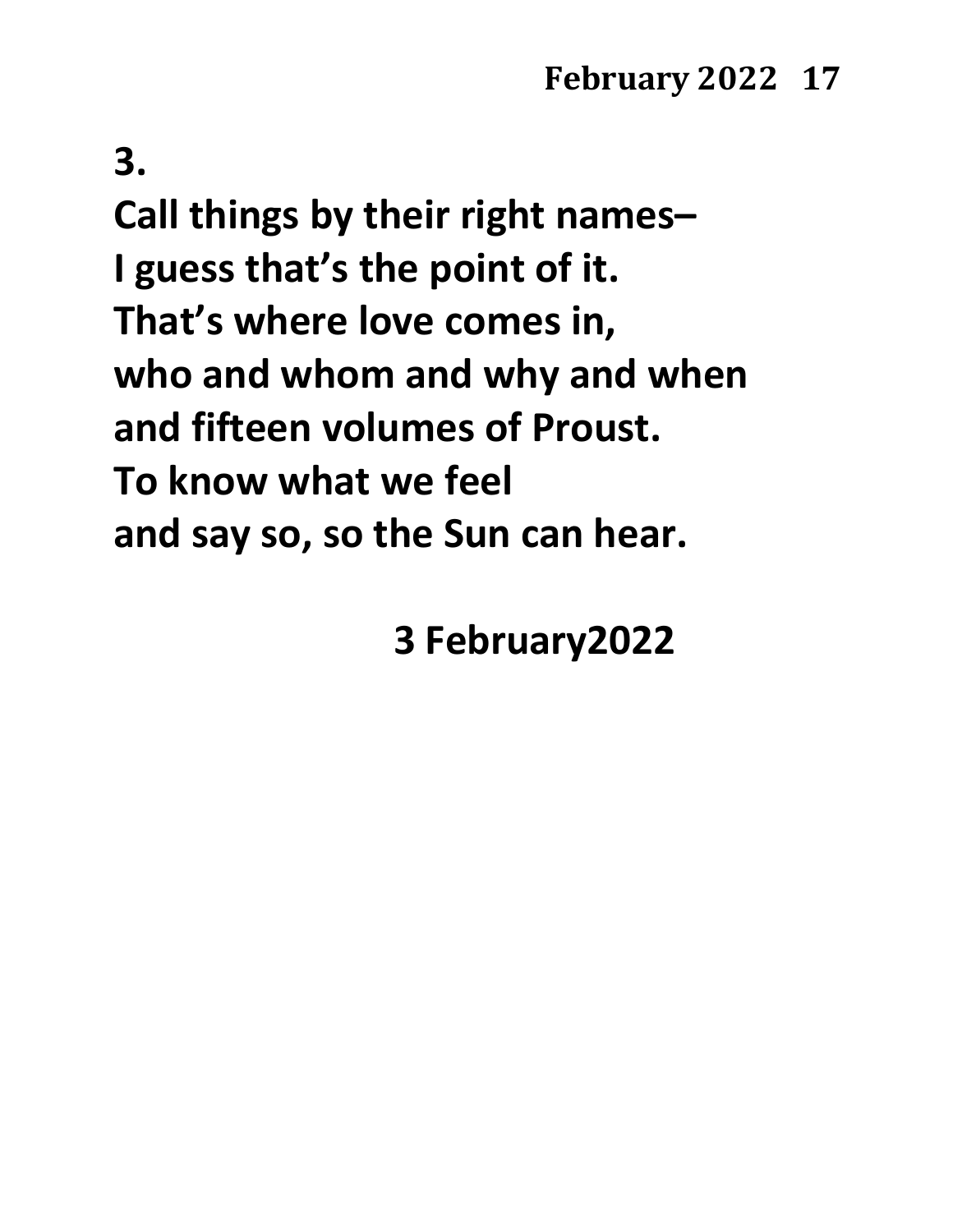**= = = = =**

**A window is a little like the human will– it shows and it foresees but does not get there all by itself. Bestir yourselves, o human limbs, elsewise linger in the shuttered room.**

**3.II.22**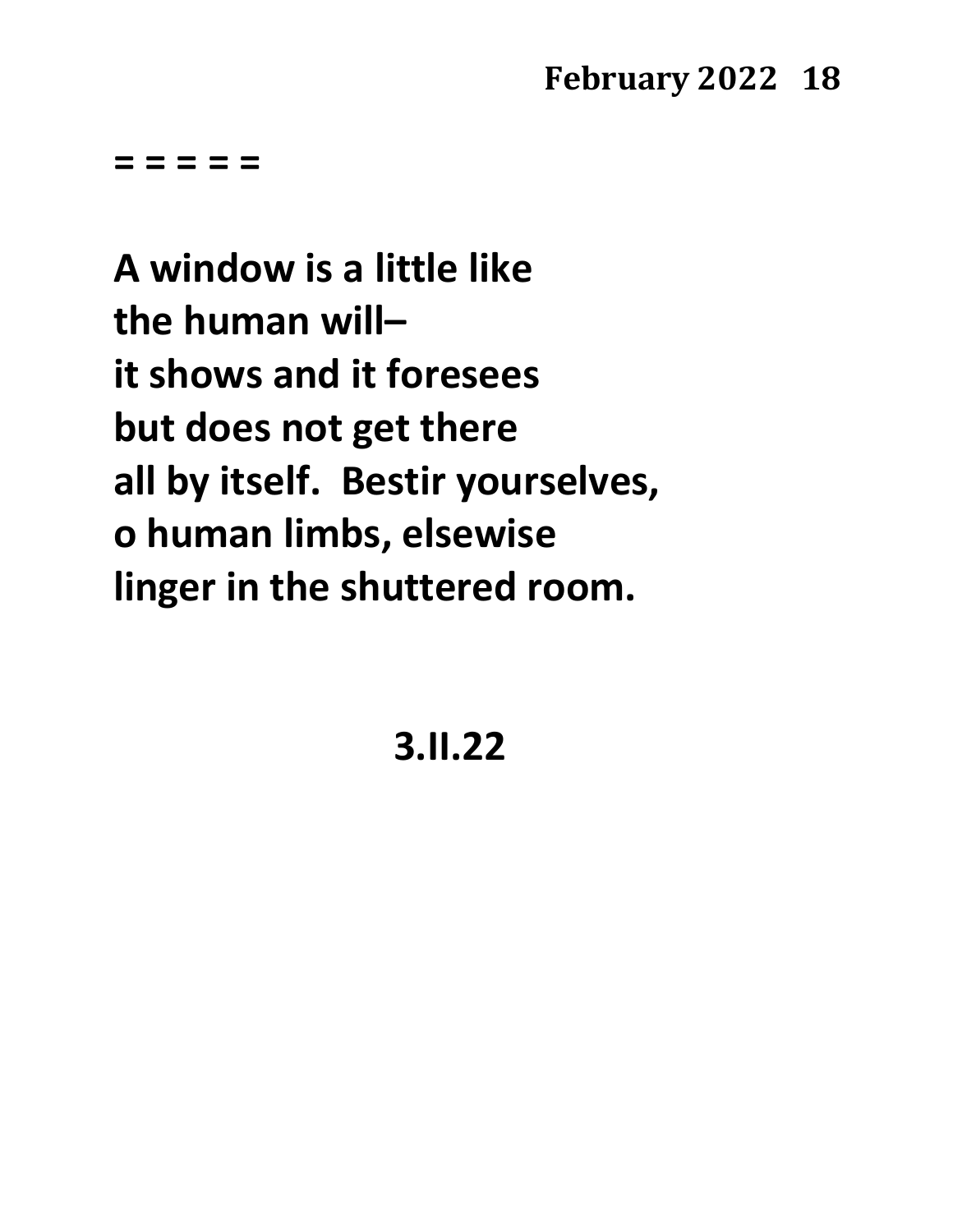**All lines are white. It happened in the night, ice sleet and snow and ice again illuminated everything. A book to read, frightening and beautiful, the way the great things are always or a little while.**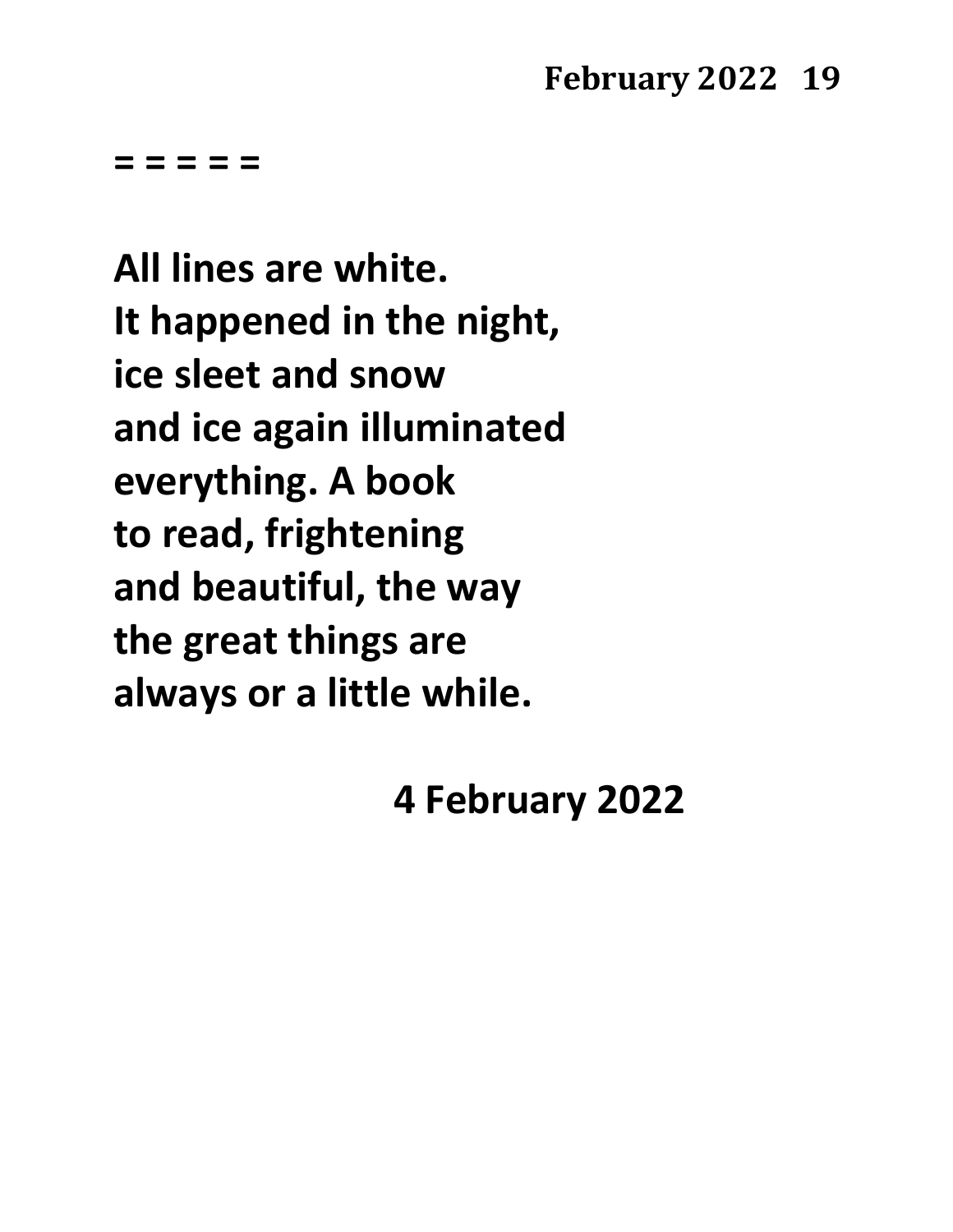**Carrying it forward into the geology of what is a night with no dream, what presses the dark together so hard I wake with white mind, snow cold, nothing seen, nothing said? So let the faltering image take refufe in my sleep. so that I know, so that I know.**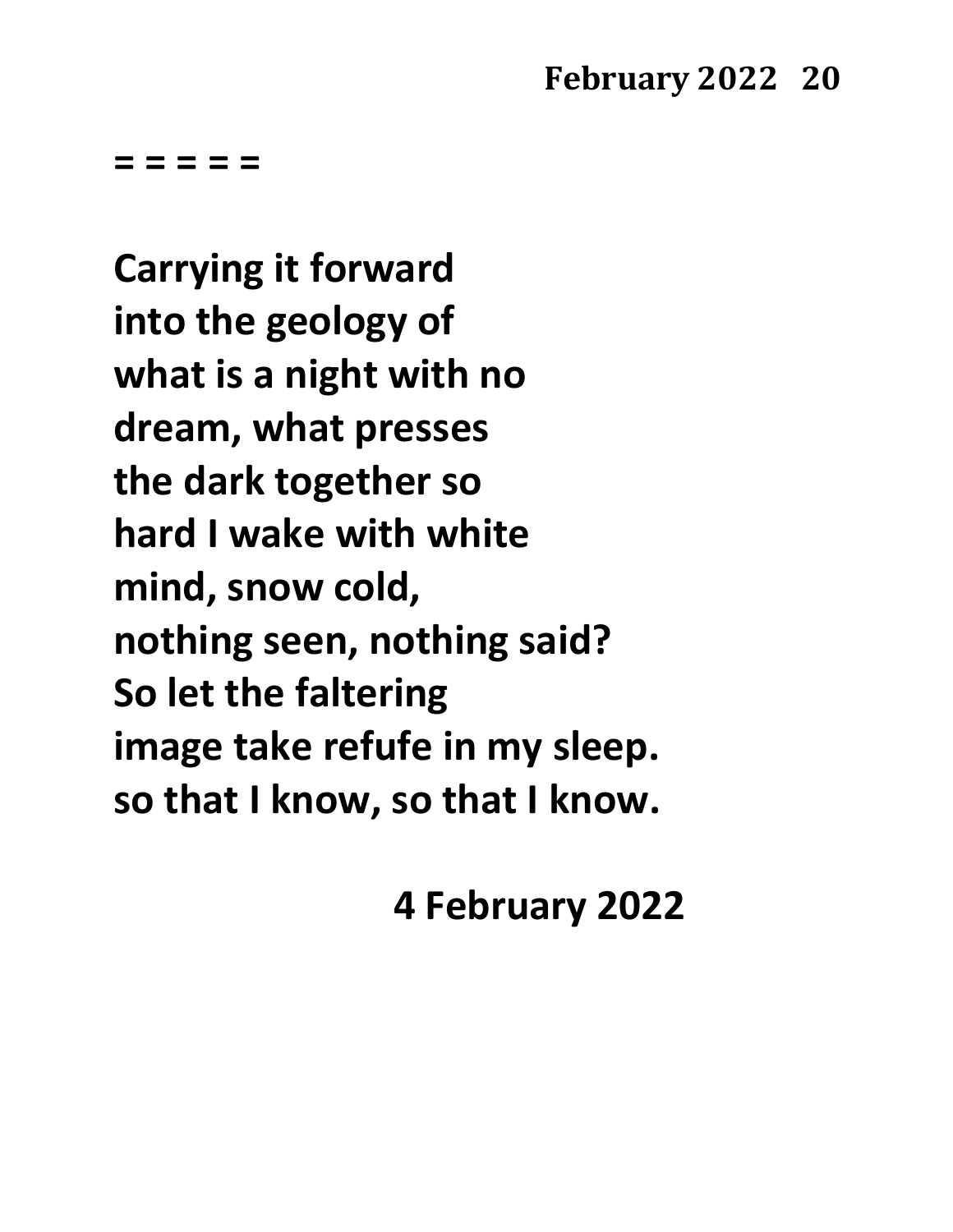**Wait for the camera, the elephant is slow, we all adapt to our necessities, Mississippi! Ice around us, every road a glacier, no elephant in sight. Because we're here, in the other world, language lets us, things let us be. Listen to me raving! I, mere spokesman for unknown authority, your guess better than mine.**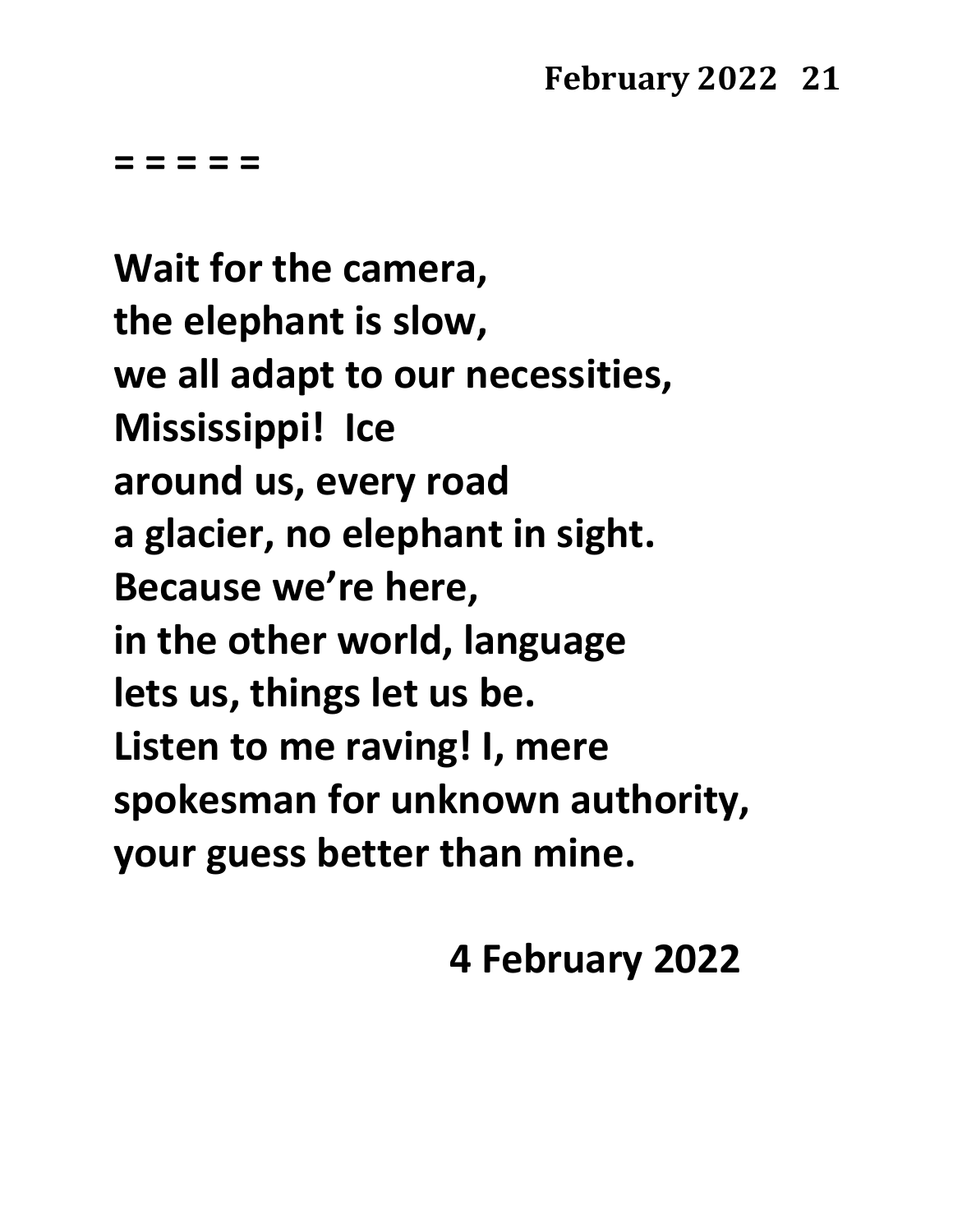**= = = =** 

**Too nervous to say it right, bludgeoned by fear I stumble along in slippers, halls of my own house, doorways to my old space. Totter, totter, speed is for those who know what's gpoing on. Me, I'm just a footnote to the weather.**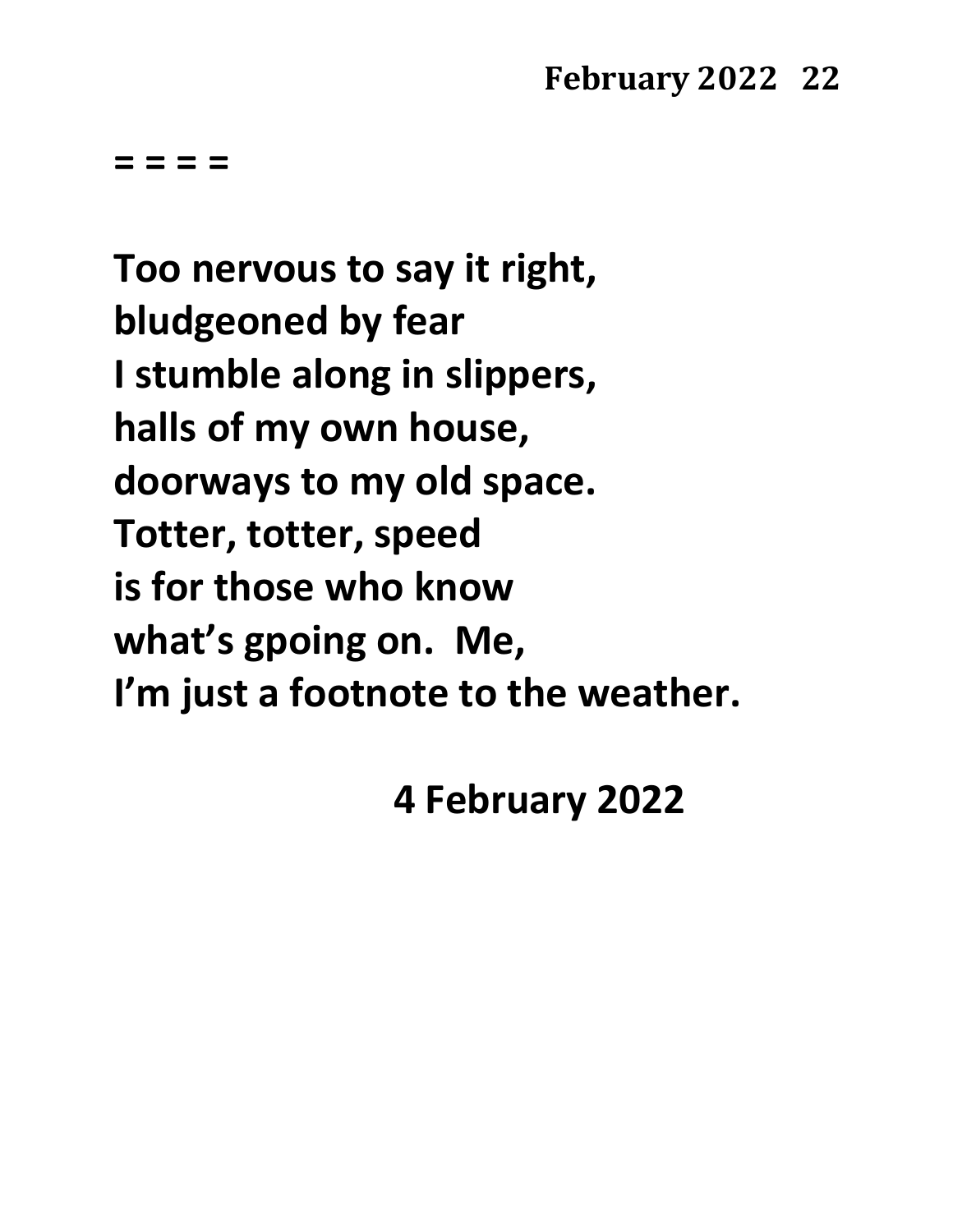**= = = = =**

**A glass of sea water scooped off the beach at Rockaway and the same from Biscay how similar, how other? What is in each glass besides hydrogen oxide? Does water know where it is?**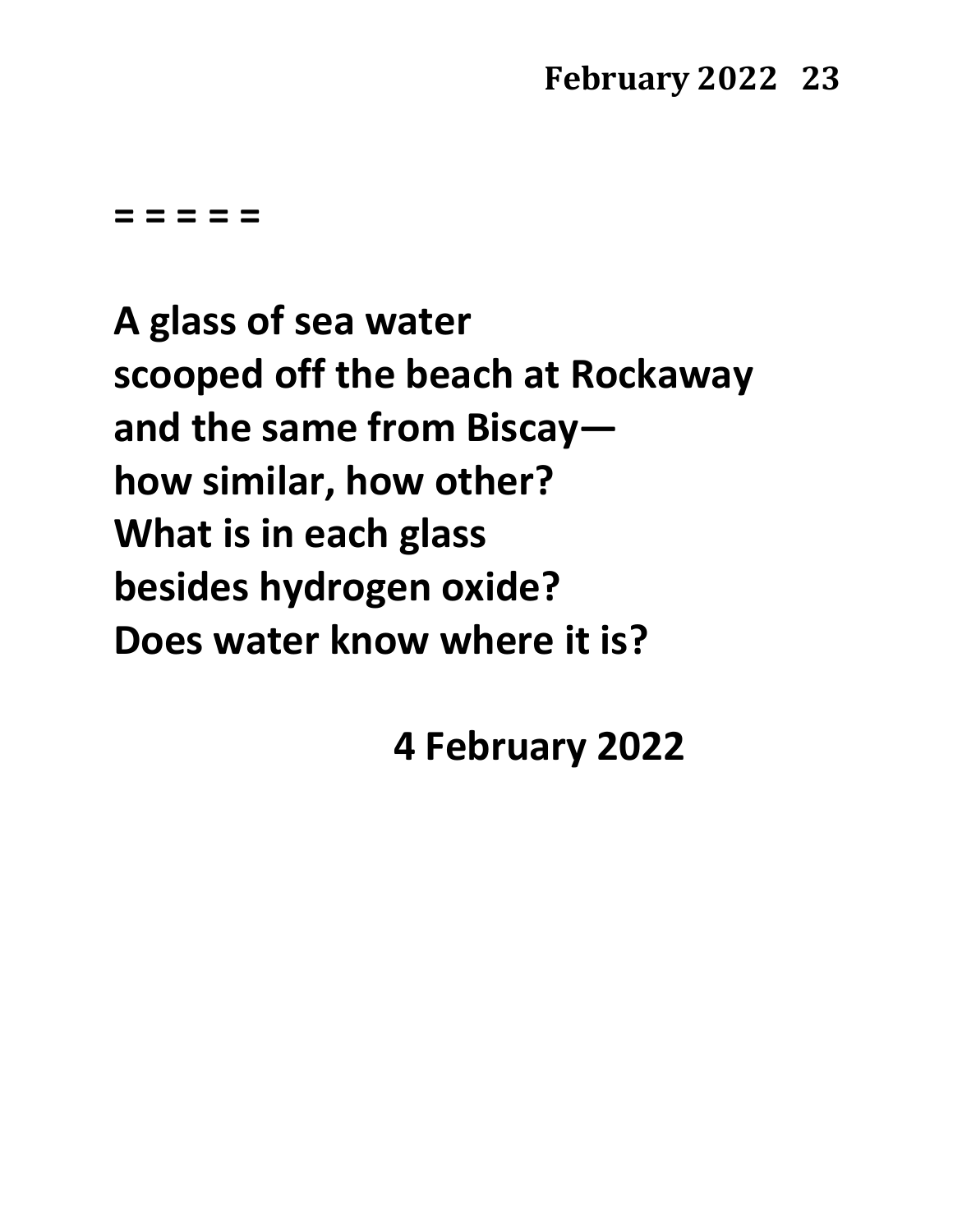# **ALBORADA MISTERIOSA**

**Gravel border rond the whole house stumbled on tree root didn't fall, fix it later went back for coffee then carried light bundles awkward down muddy drive maybe dropping one, the father already waiting in the little blue car impatient the top rolled down, though still chill, car running,**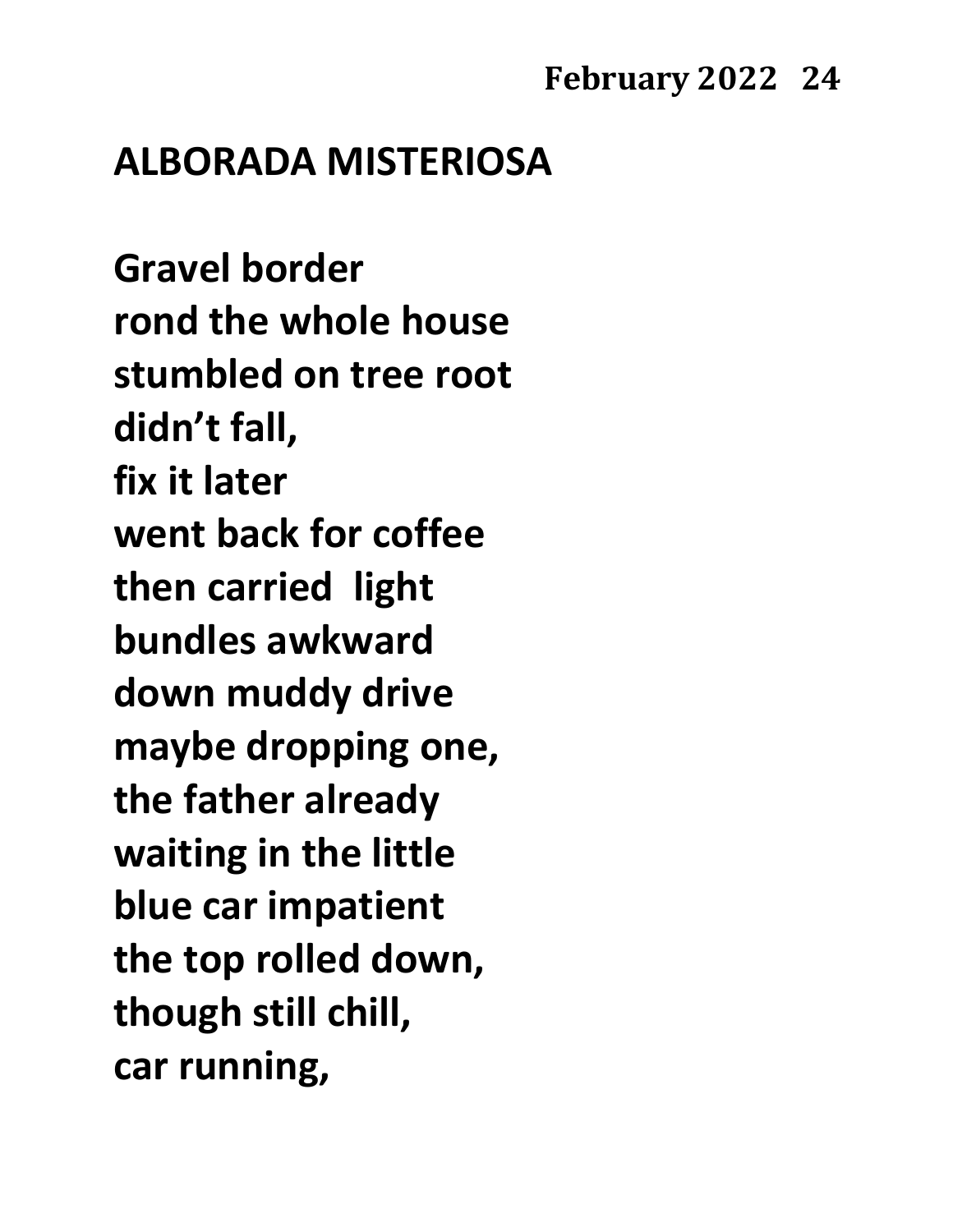**waiting, the mother came talking jazz I raved about Thomas Waller, called 'Fats' the best but she had an old LP. she wondered about Ellington. Where were we going? Who was I being again?**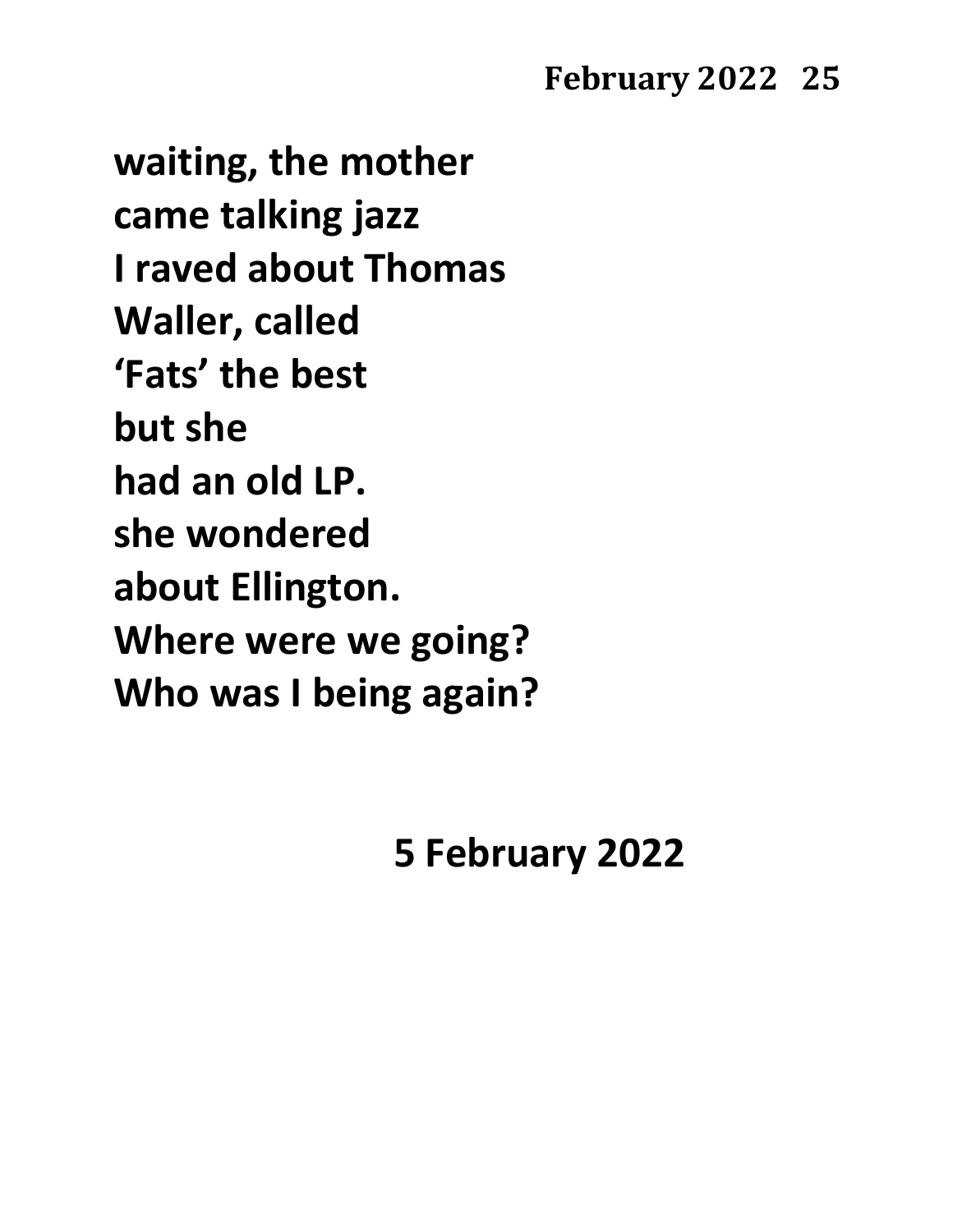**Sophomore simplicities but why do we insult those who still linger after a year of listening eagerly at first then wearily to our drone, our long rehearsed monologues about this and that, our shtick? Thy're still here. Their smiles insist we give them more. Now we too have to start to think.**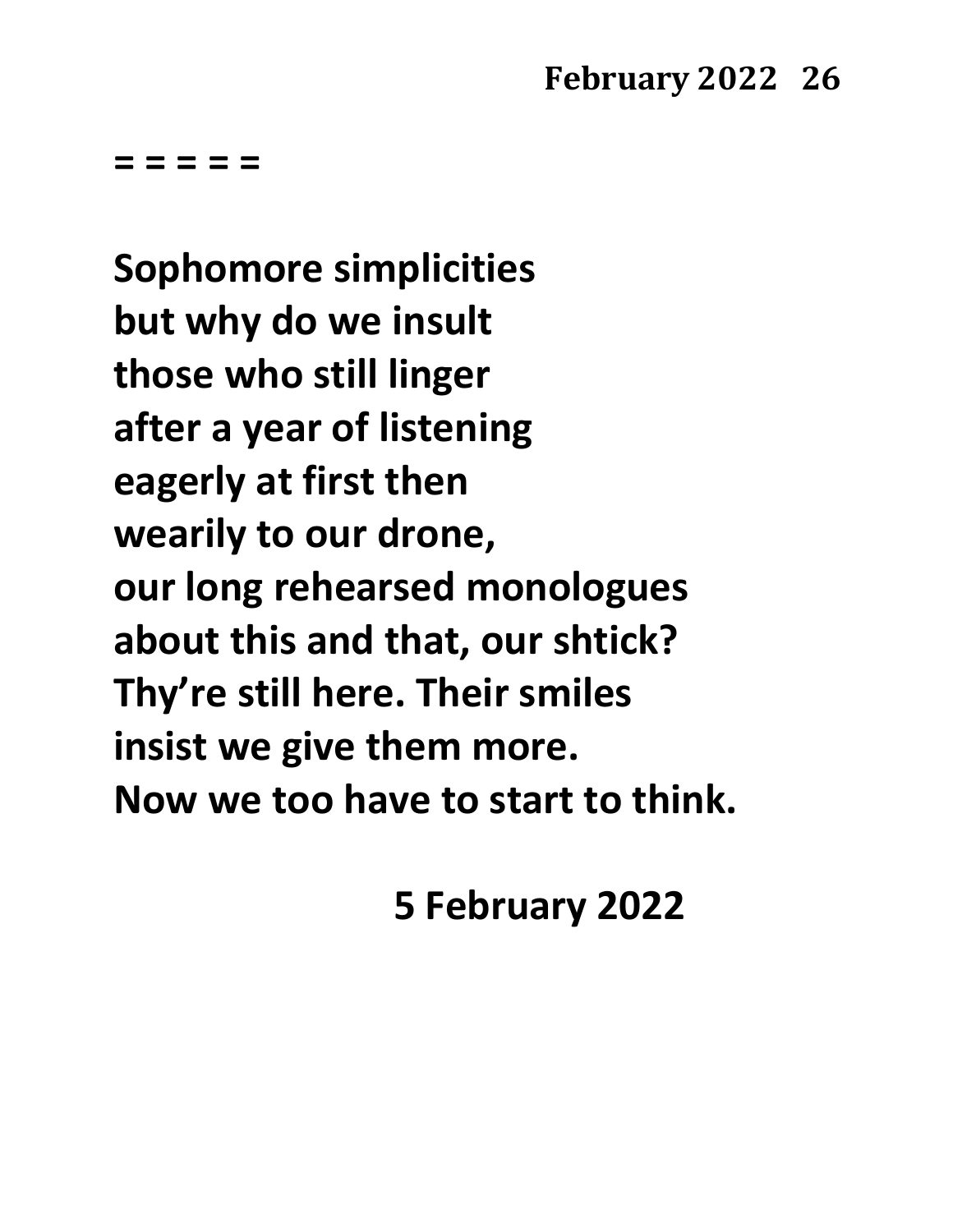**= = = =**

**You saw the rainbow I saw just ice.**

**The trees tell different tales to thee and me.**

**A listener makes u[ half the story– any Bible tells you that.**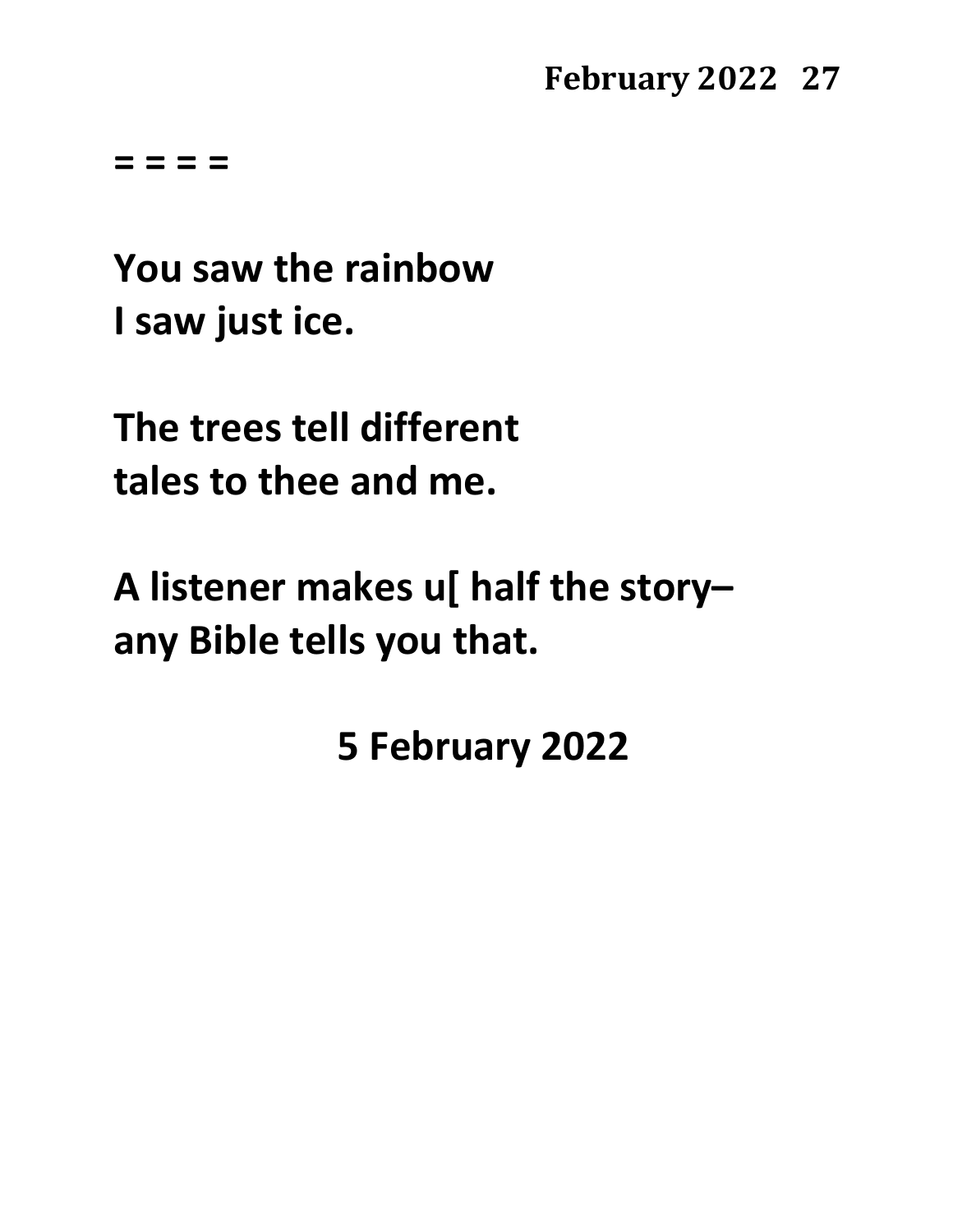# **TALMUDIC QUERY**

**Why would we build a temple when we live in one?**

**Then again why write books when beech trees talk to us?**

**I guess mind is not enough we need remind too.**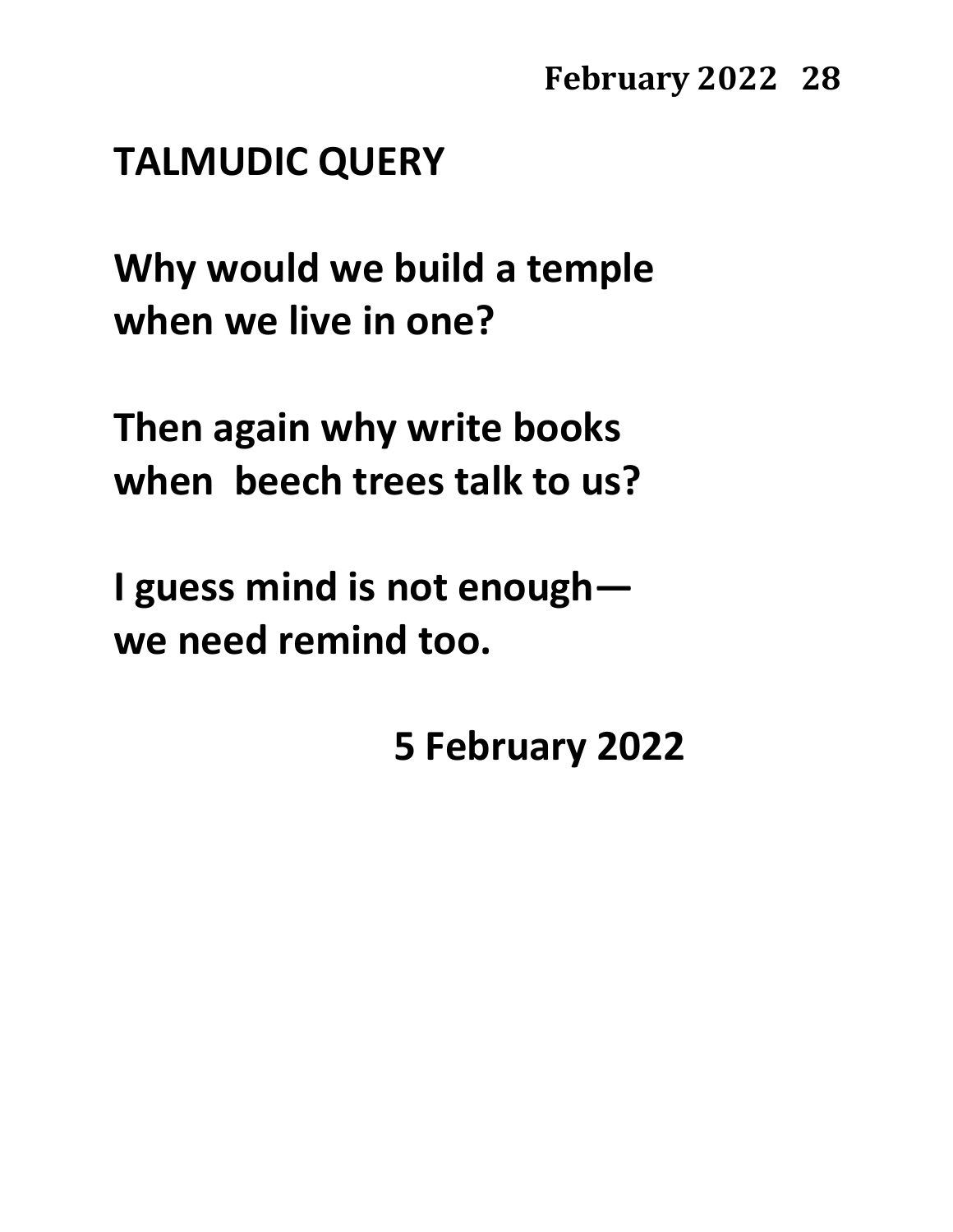**= = = = =**

**1. Time is a step on another road. Where does it go with us– we linger to find out. Wayside comforts, filling stations for the weary heart, all the lucent maybes glittering like garnet pebbles on the rock slope. And we climb.**

**2.**

**This is serious, this is human manners, broadcloth costumes,**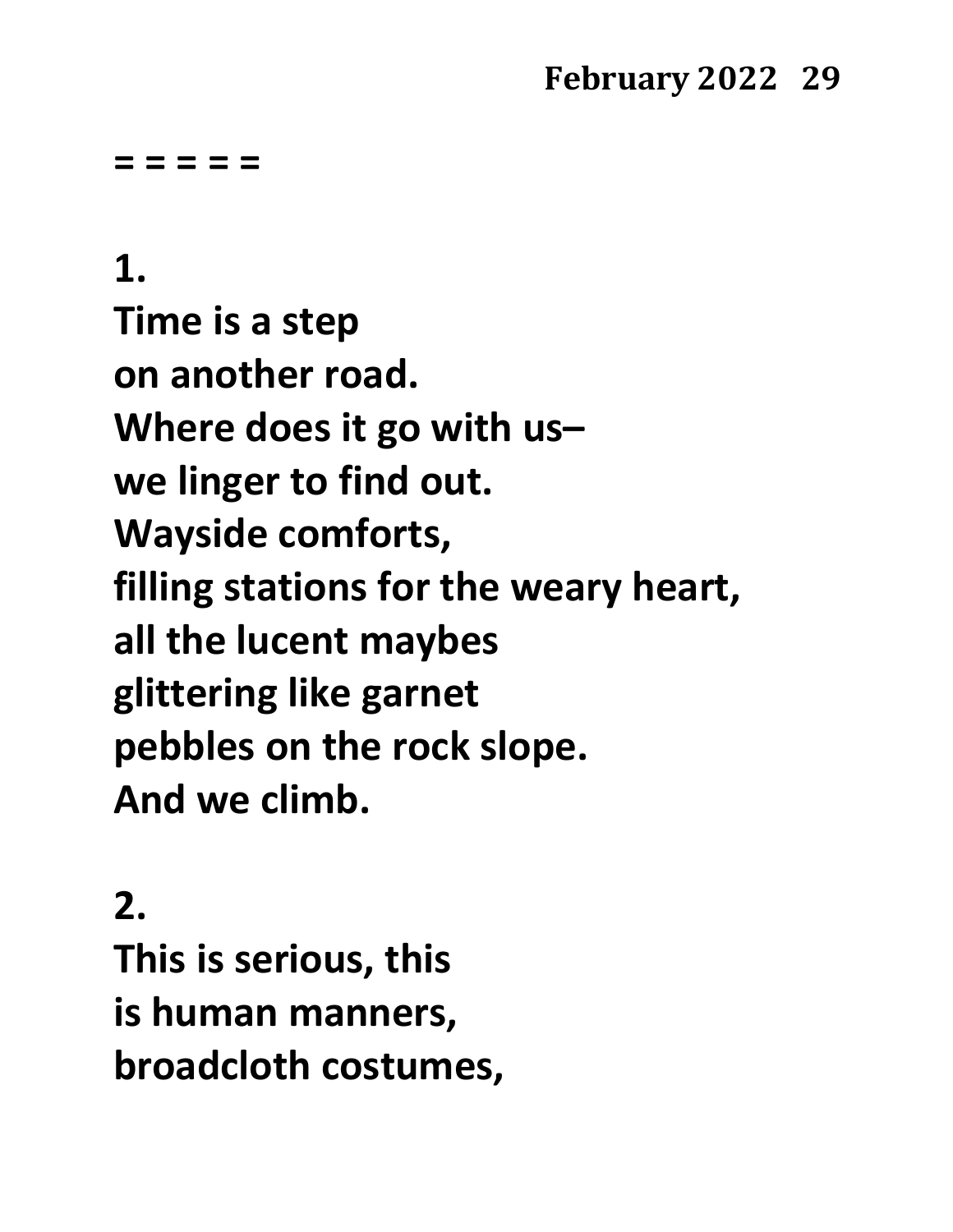**eyelashes, flower petals, passports, wedding rings.**

**3.**

**The black bishop of NewaRk gave me my charge: Open the door and keep on opening it. The yellow Lama of Nangchen gave me all the language to do it with. The white mother who bore me gave me my hands. That's all I know about color.**

**4.**

**Forgive the shift in register, it gets personal sometimes**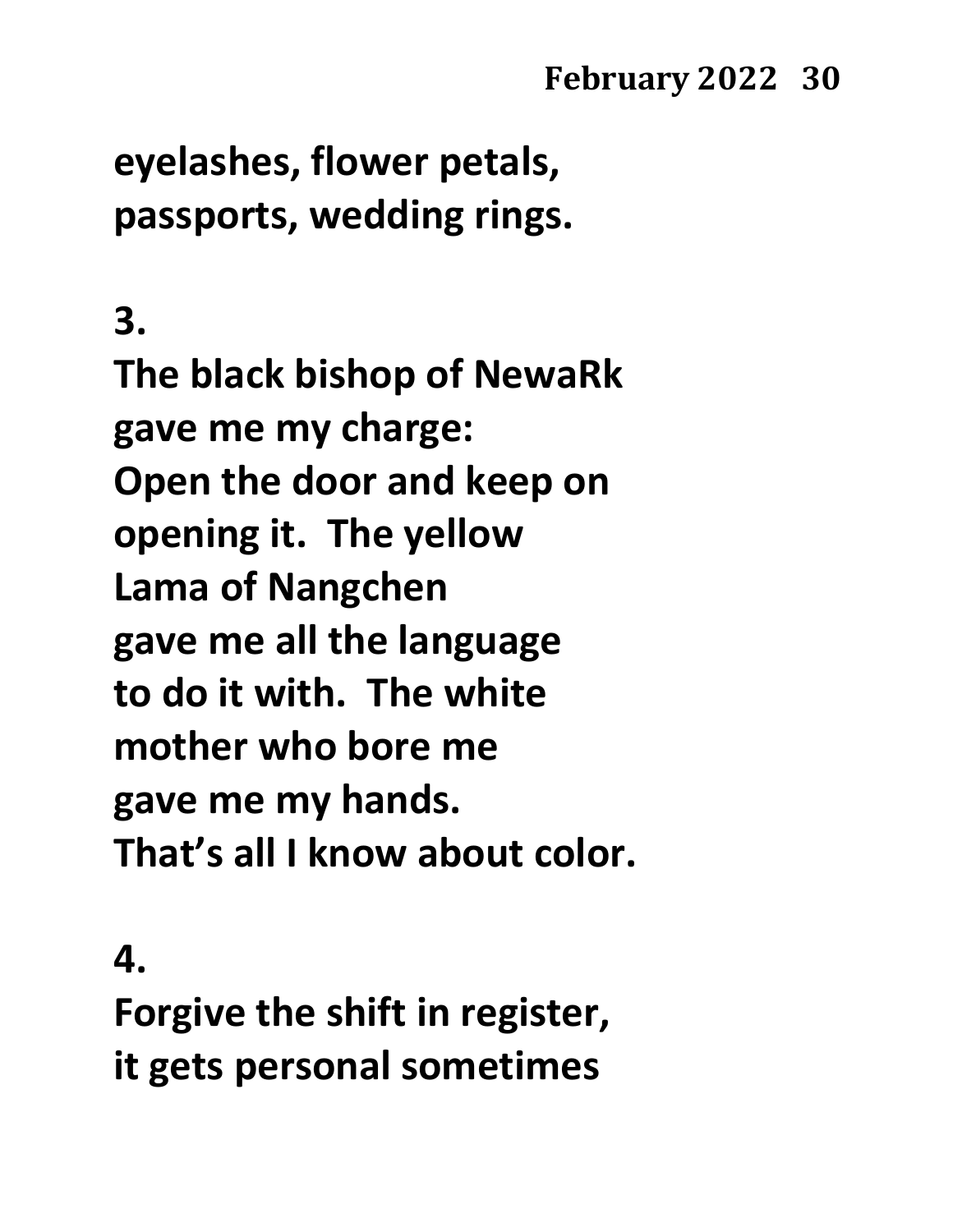**between the rocks, snow humps in the mogul we swivel to descend faster than our brethren to the sentence's end. I saw them on television and could hear what the snow said. Weather is laughing at us anyhow.**

# **5.**

**Back to time, our master. Sunday morning, 18 degrees. Yes, I've noticed, this sermon made up of names and numbers and no thing we dare touch. Remember Thomas Wolfe who lived just down the river,**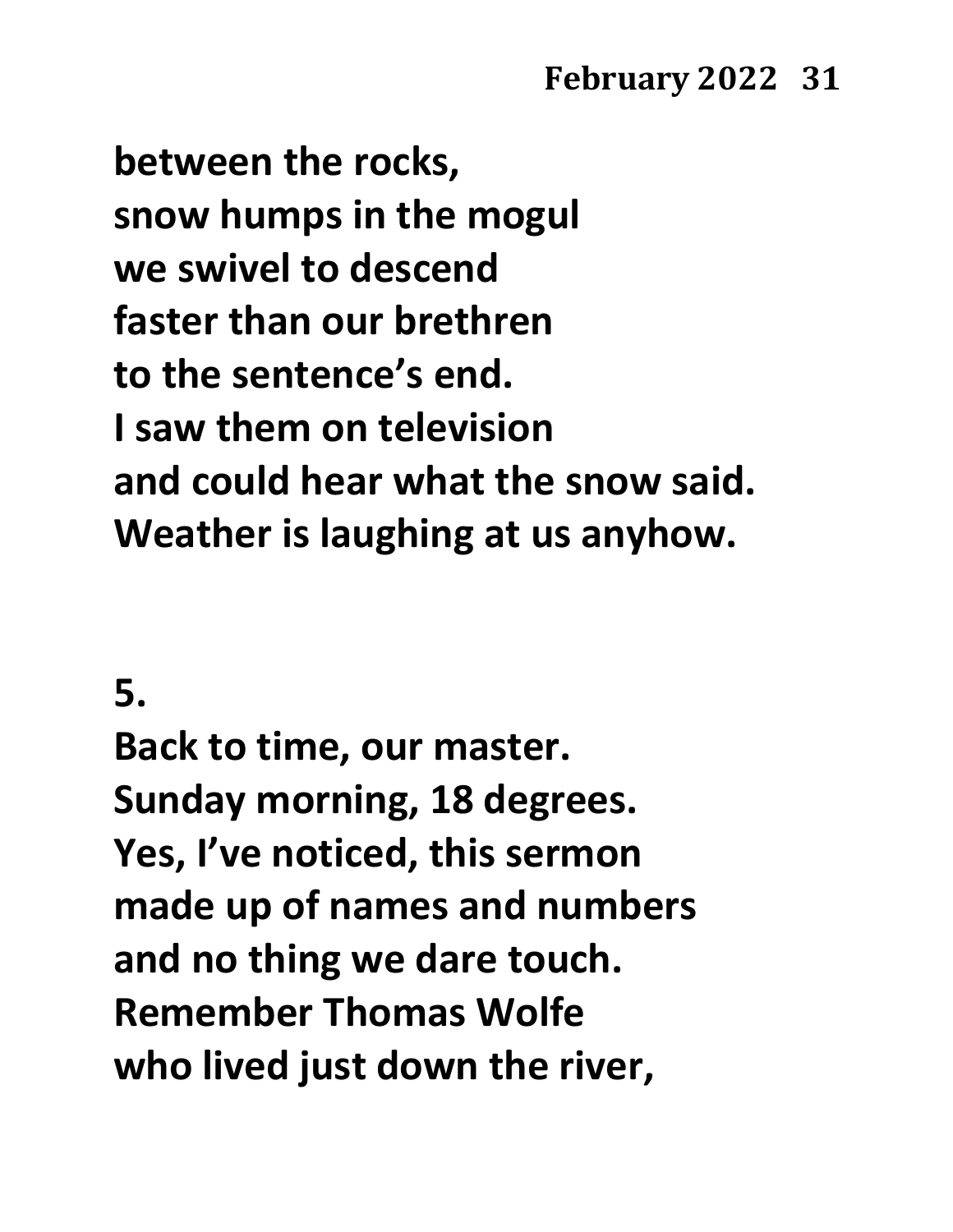*dahin, dahin***! he cried out in German, away, away, so far away, guessing where time takes anything that matters.**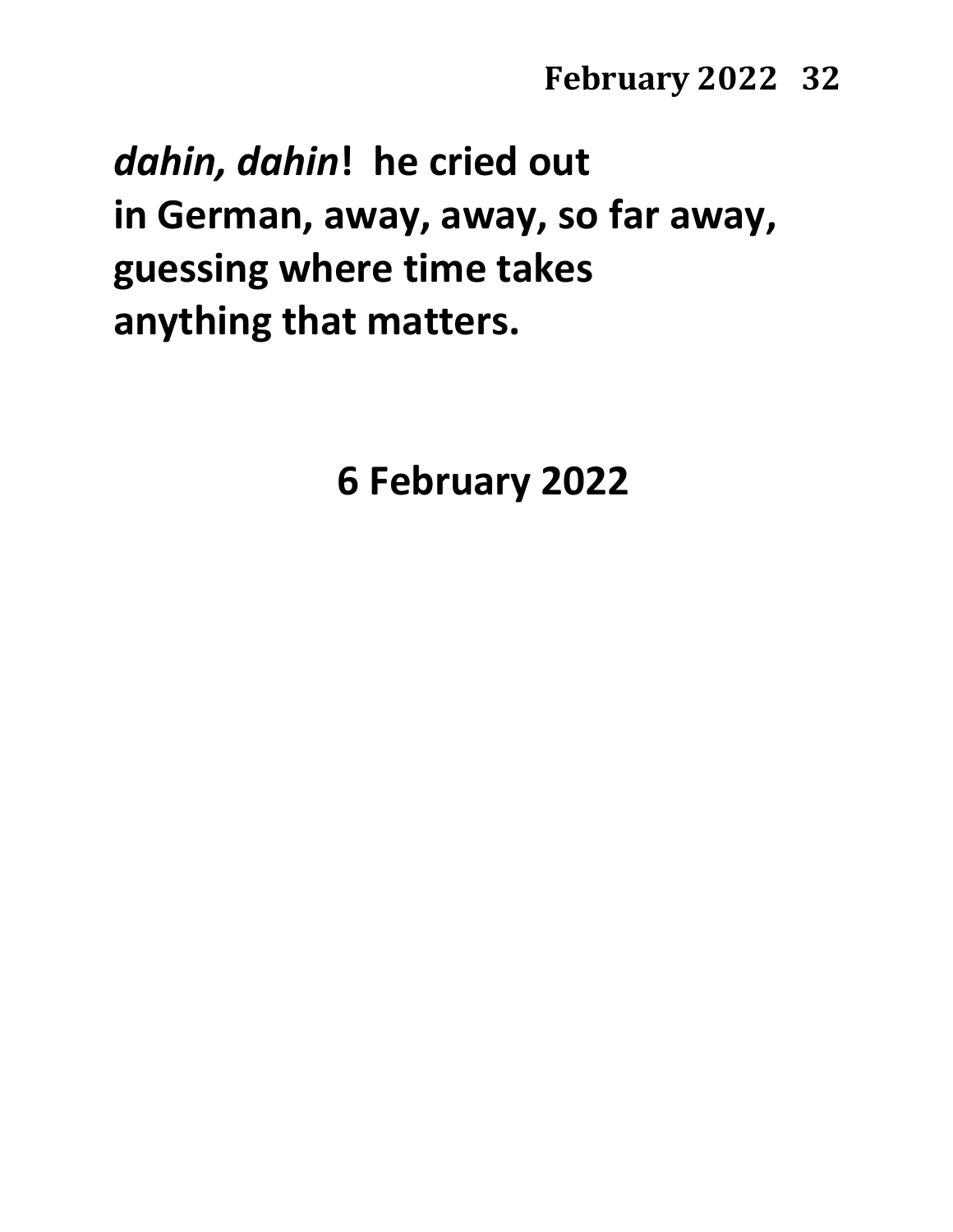**The seed of speculation scattered on the number system and we grow sideways into history. Fomenko: the Trojan War and the Crusades the same invasion narrated otherwise. Severally. Who are we to believe he says if not the numbers? But not all truths are true.**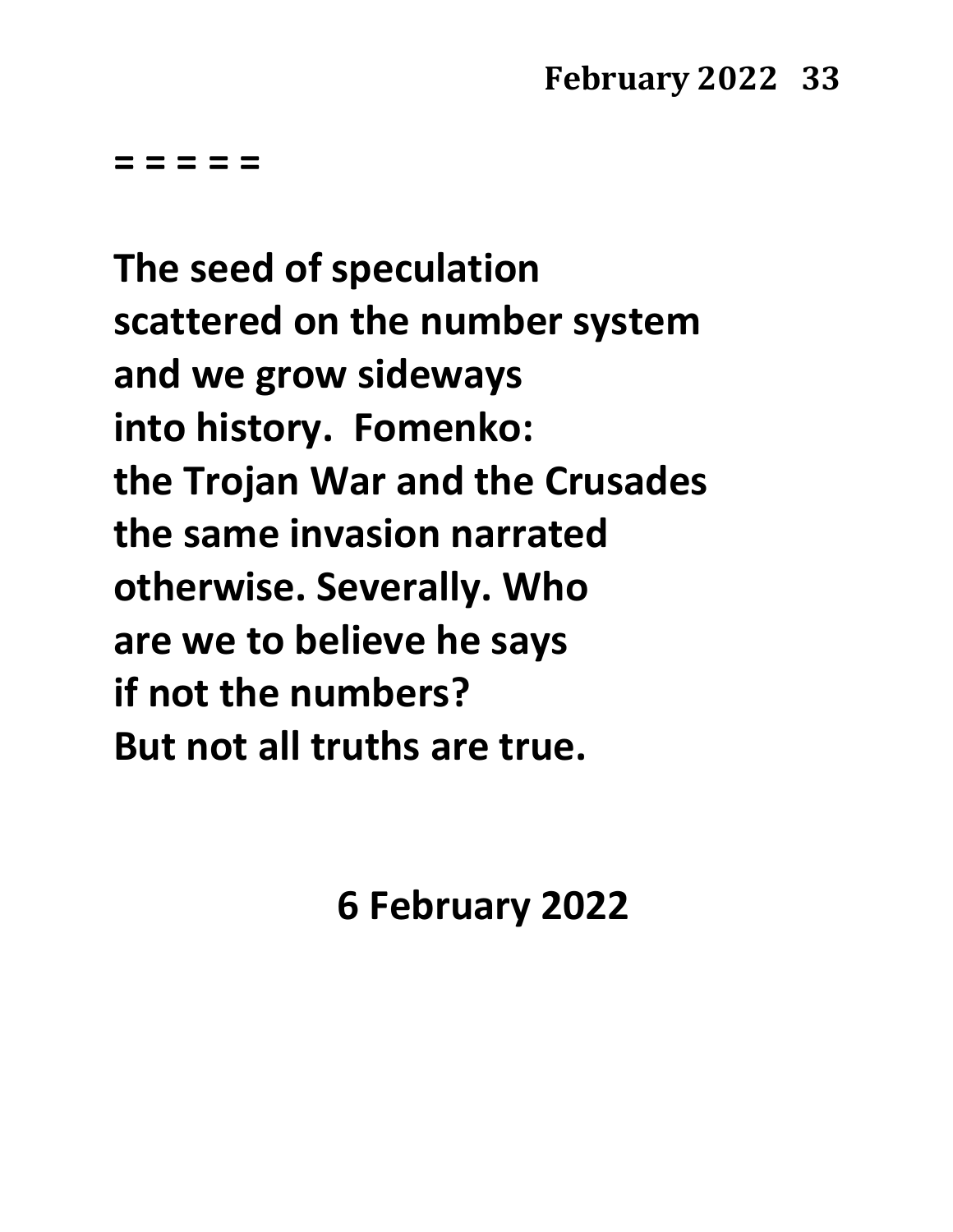**The seed of speculation scattered on the number system and we grow sideways into history. Fomenko: the Trojan War and the Crusades the same event narrated otherwise. Severally. Who are we to believe he says if not the numbers? But not all truths are true.**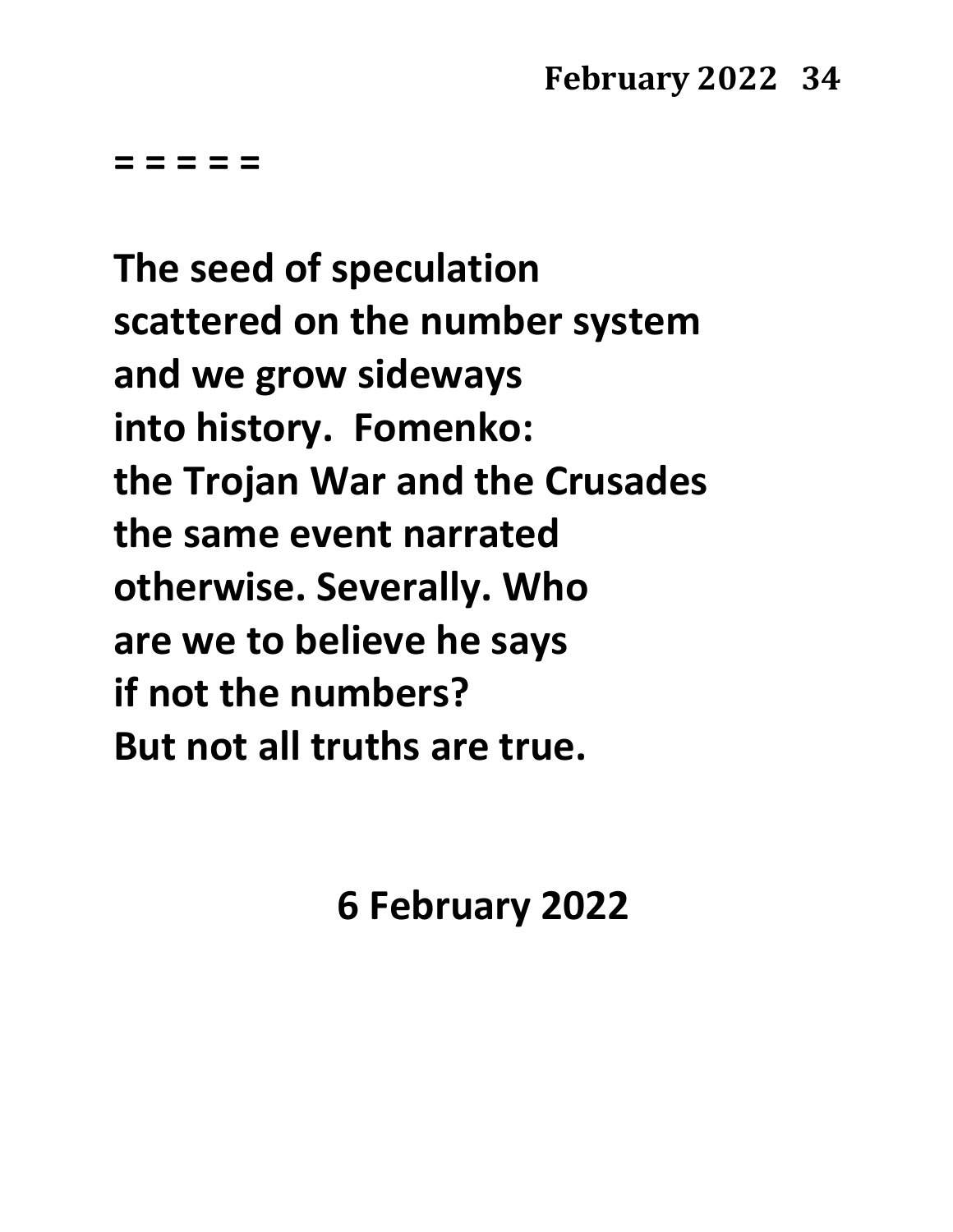**= = = = =**

**The vigilance of night lasts into morning. What will come now, winter flower? Who will answer when you fail to call?**

# **2.**

**They called them desperadoes out west, but what else could they be? Or we? What is the law we did not know we broke?**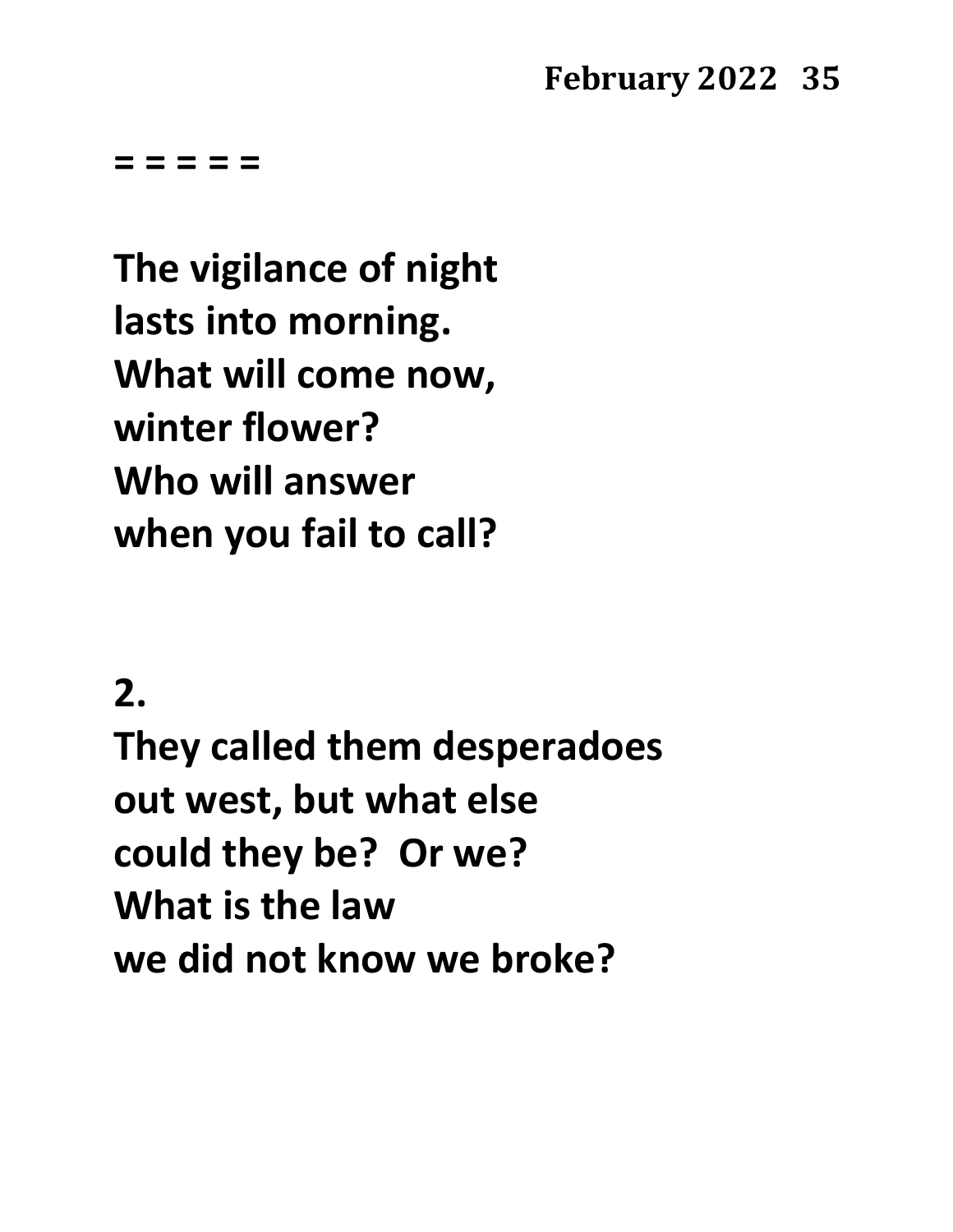**3. Guilt I mean, I guess we all are it. Hoodwinked kid pressed against a tree, hide and seek. we called it ringaleavio because there were no trees and now we call it one more grey day.**

**4. Get over it should be our national anthem. We wake into,**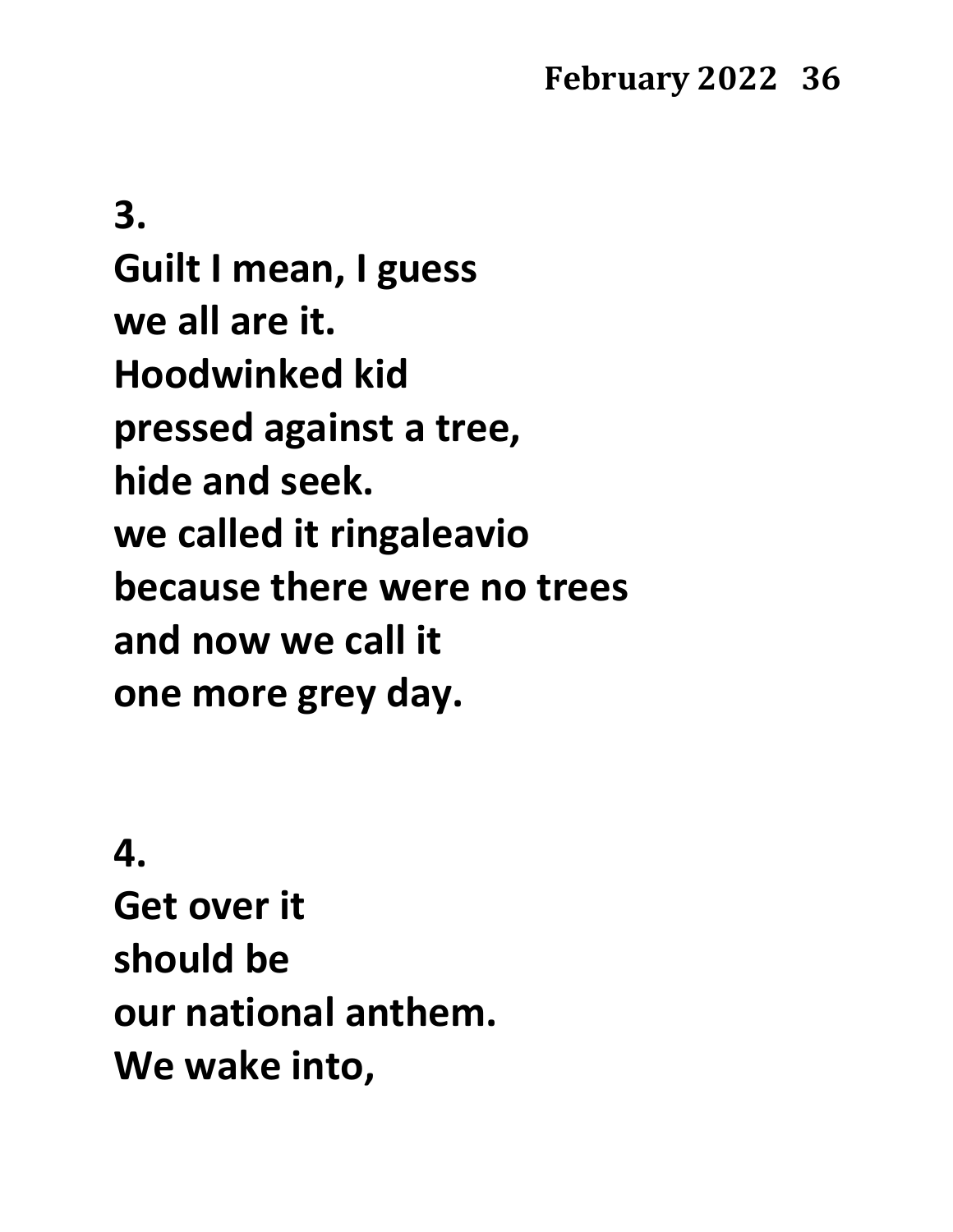**walk into, whatever, waiting for the wolf. But he has worries of his own.**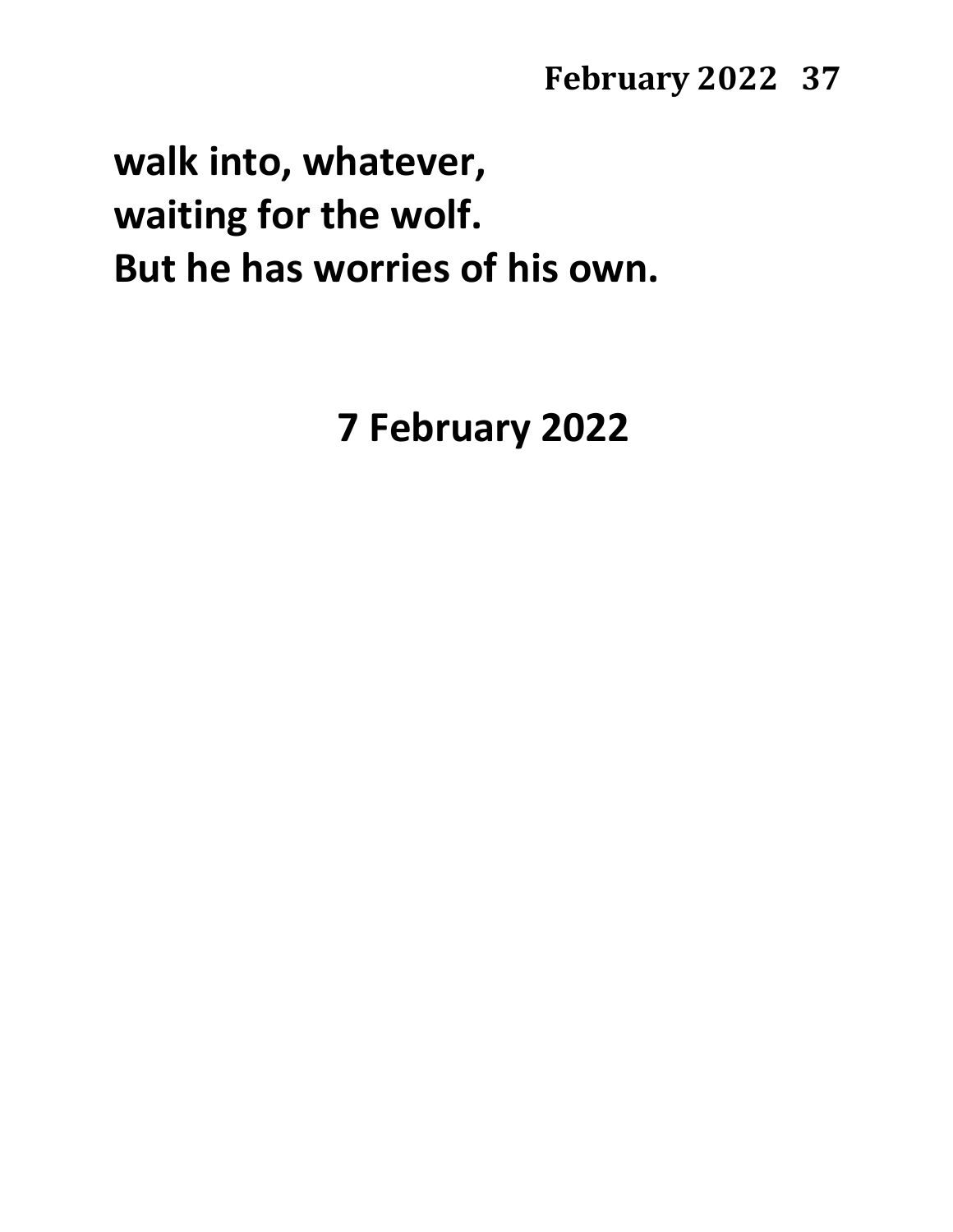#### **NORTHWEST**

### *for Tom on his Birthday*

**Solway Firth is Puget Sound, northwestern water quickens your life, you bring it, it brings you, you bear America with you** *the sun rises in the West* **and you look out on the water.**

# **2.**

**The grand chronicle of your words brings China up to our chins so that we taste the oracles ancient as right now, or glimpse the stars of Kerala,**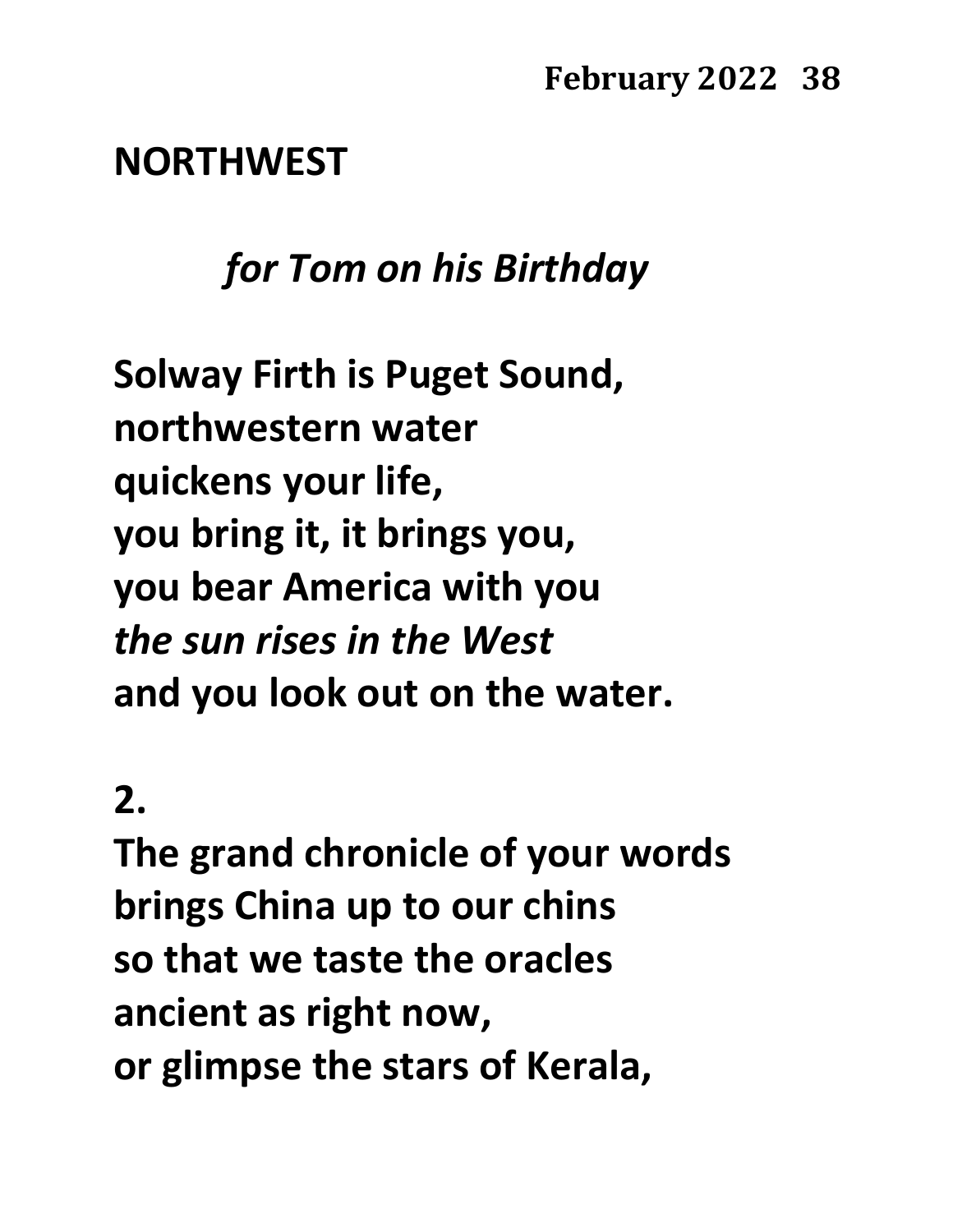**shores of south India, then leap arc-wise over Africa to hear the ancient Saxons talk and everything right now, now where you who are all of these speak things they couldn't know, the new that is you.**

**3.**

**So at peace, in love, on the firth you watch waters of the Annan southing their way to be west, as we on our fjord, Muhikanuck, river that flows two ways, watch the Adirondacks flow**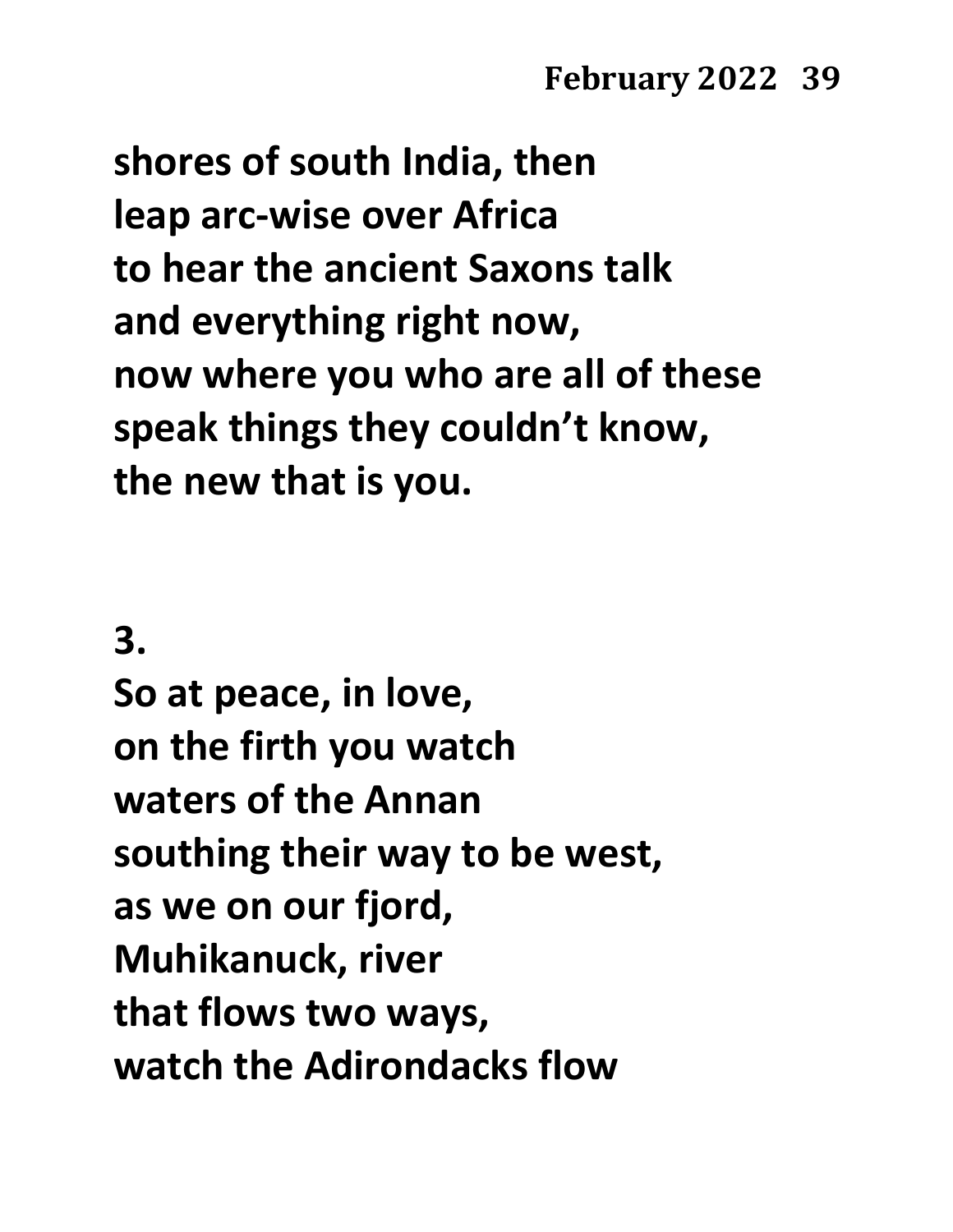# **down into ocean, same ocean. Nothing between us but the word of water! We are one!**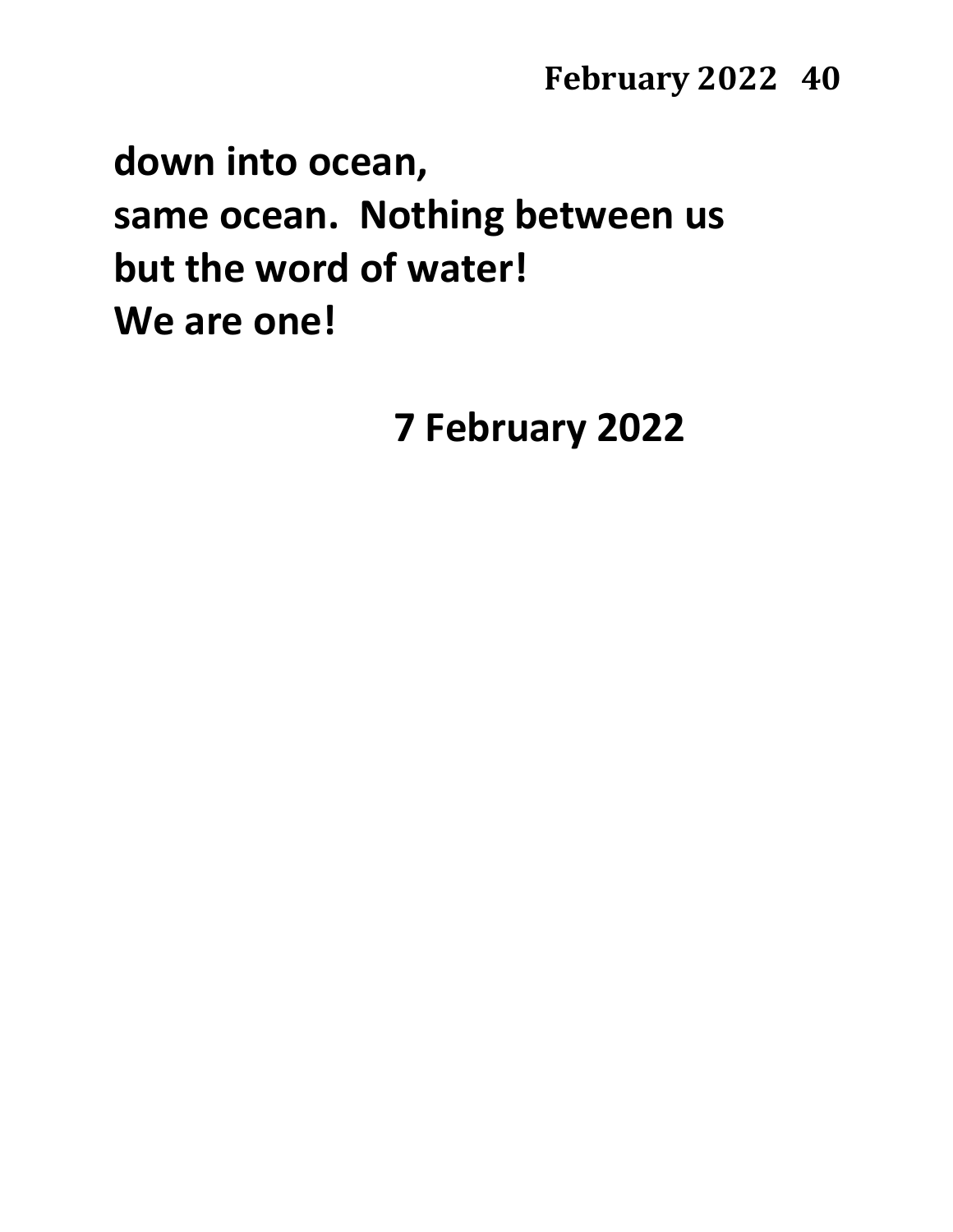**= = = = = =**

#### *for Susan, on her birthday*

**I went to France when I was young to prove I could, I was fat and dumb they thought I came from Germany and I didn't know really where I was from. I stood high up on Notre-Dame, on the tower on the gospel side, so I could look out over hey, this is my city! I didn't know you needed language to own a town. Now you, who speak so well, theirs and ours and in between,**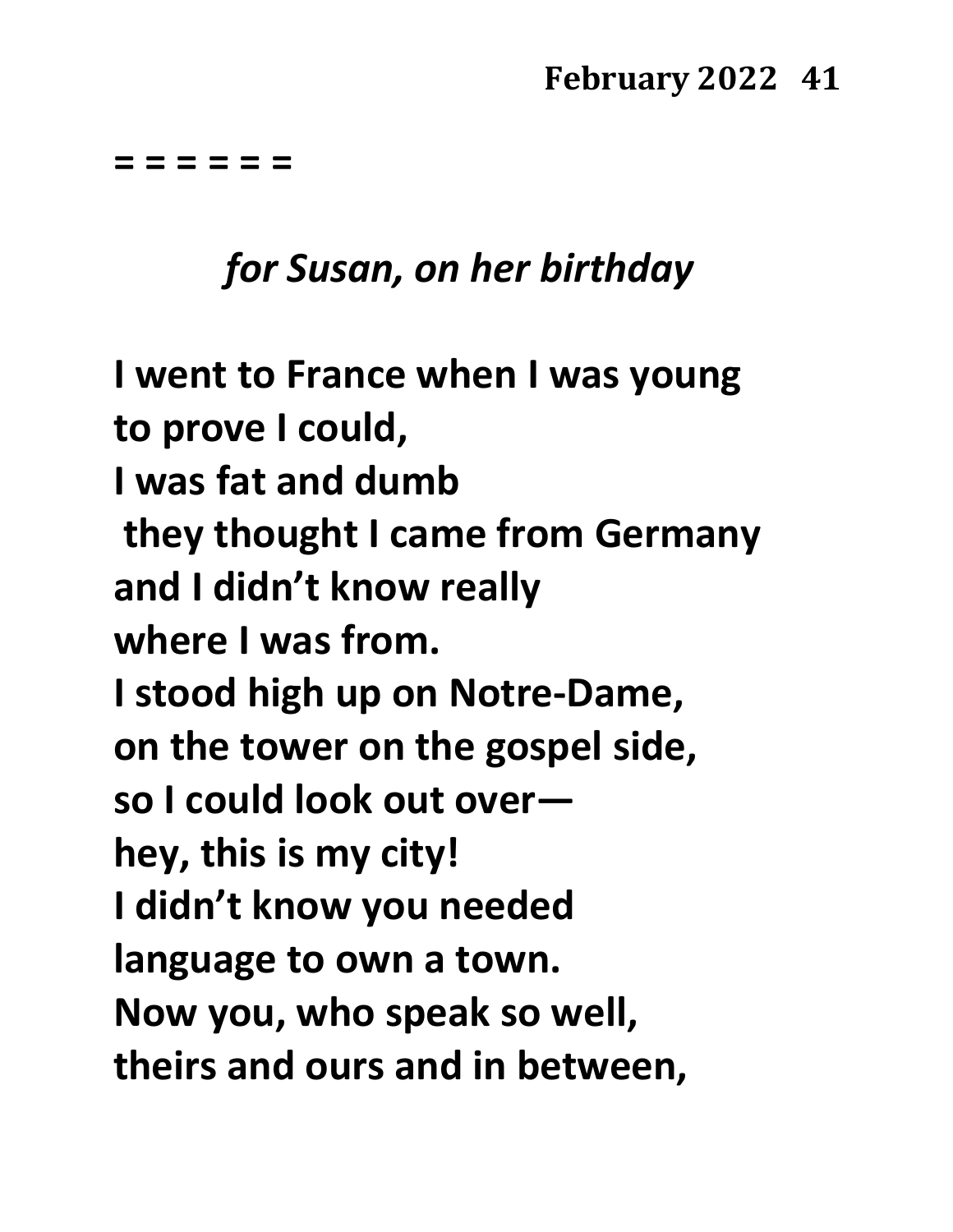**you're going to claim that land. Don't go! I cry, we love you, we need you here, what will I personally do without someone who can look right through us and see what we're up to the way you do? You see, you see! If you have to go, leave some of your insight for us.**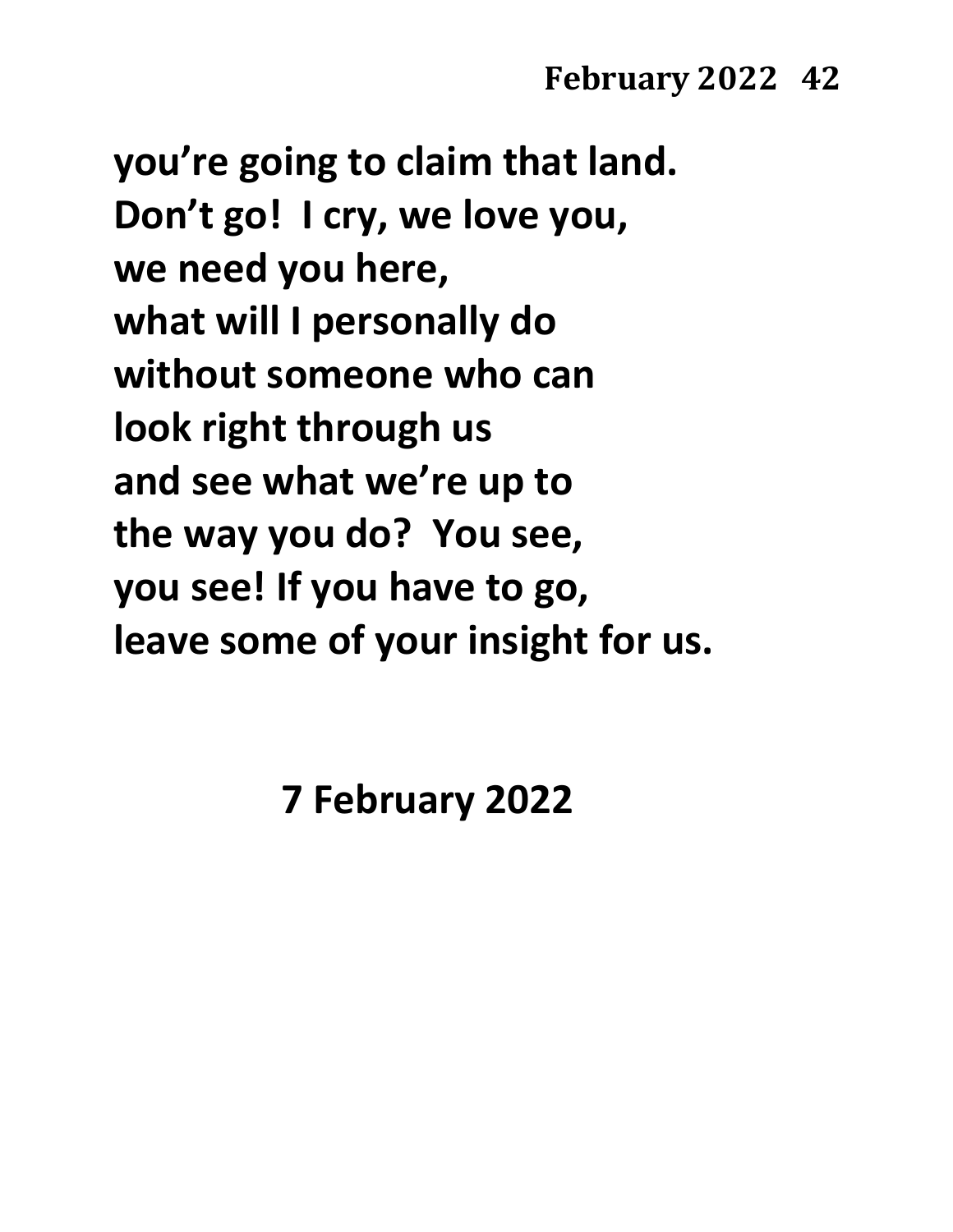**= = = = = =**

**Who called? I heard nothing but I know. Things do that to me but this was no thing. Not a snowball over the fence not the fake snow of the Chinese Olympics. not a sheeted ghost but white, white. So I ask again Who called? Who is walking up the hill? Farm house but no farm, everything is so far away.**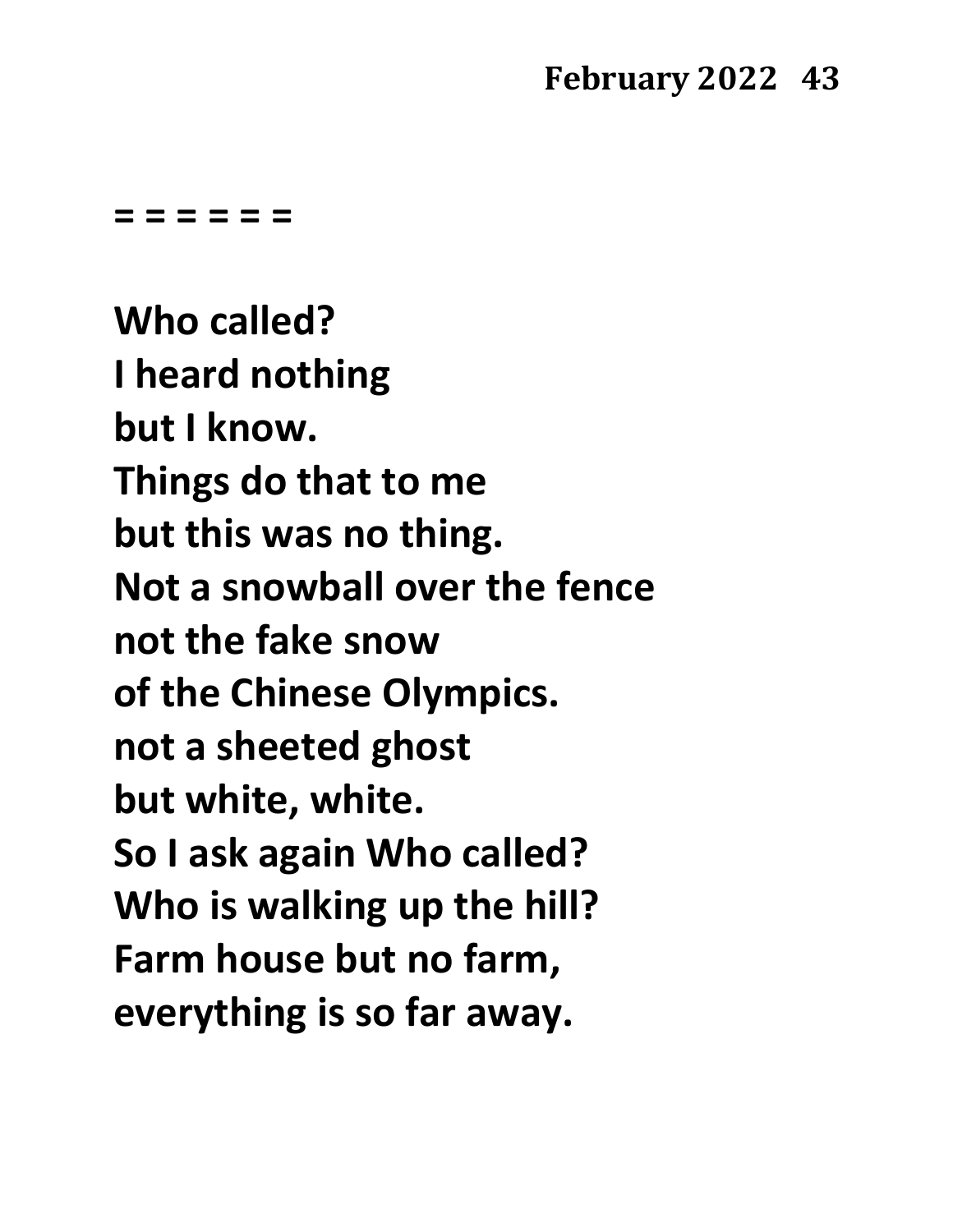# **8 February 2022**

**= = = = =**

**In silhouette beside the ice-sheathed hibiscus two deer browsing on seed you left there. I came out to look at them, they ran away. Life is built of reciprocity.**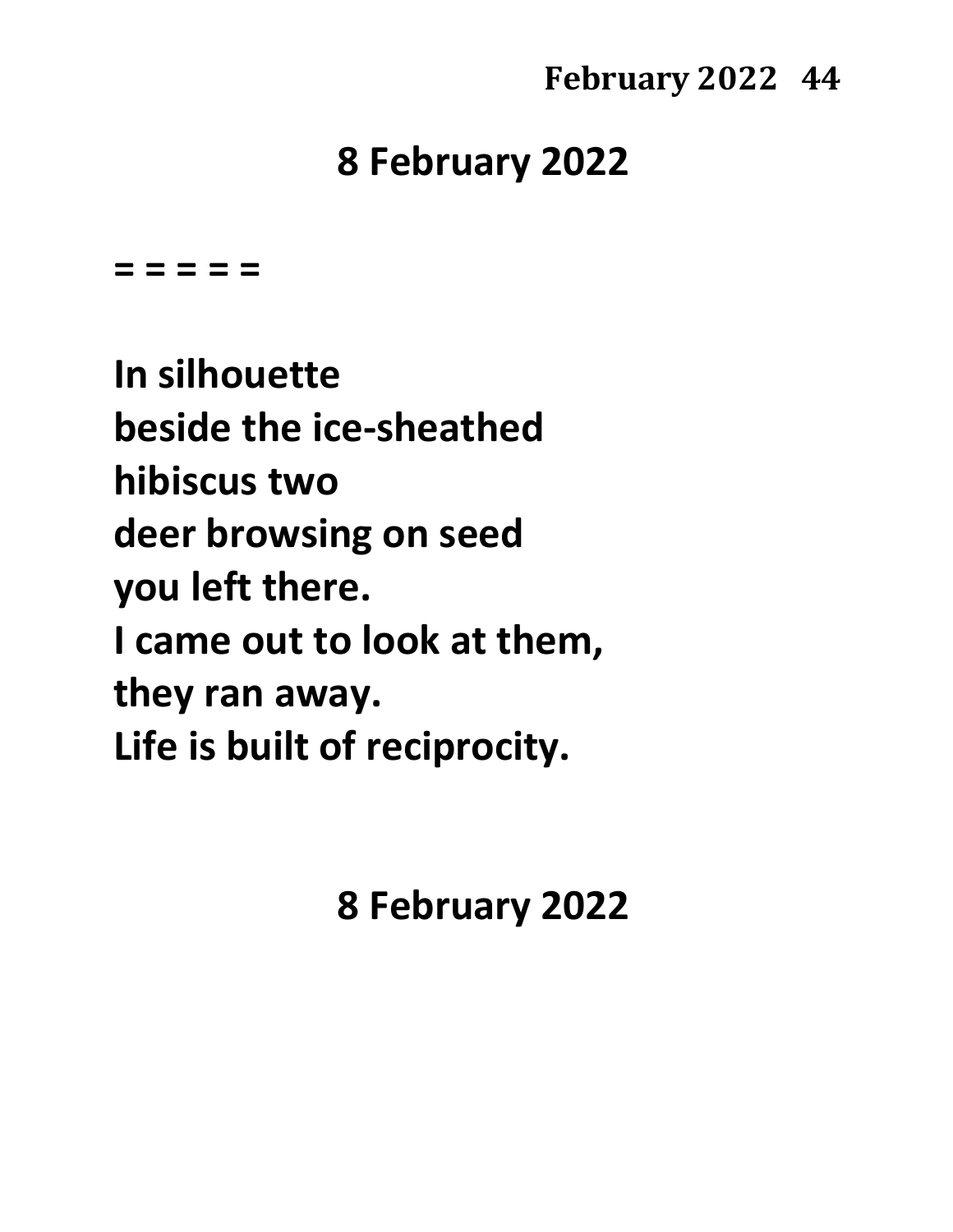**= = = = =**

**We carry here with us, we call oit language and pretend to be somewhere else, But we are here, always here.**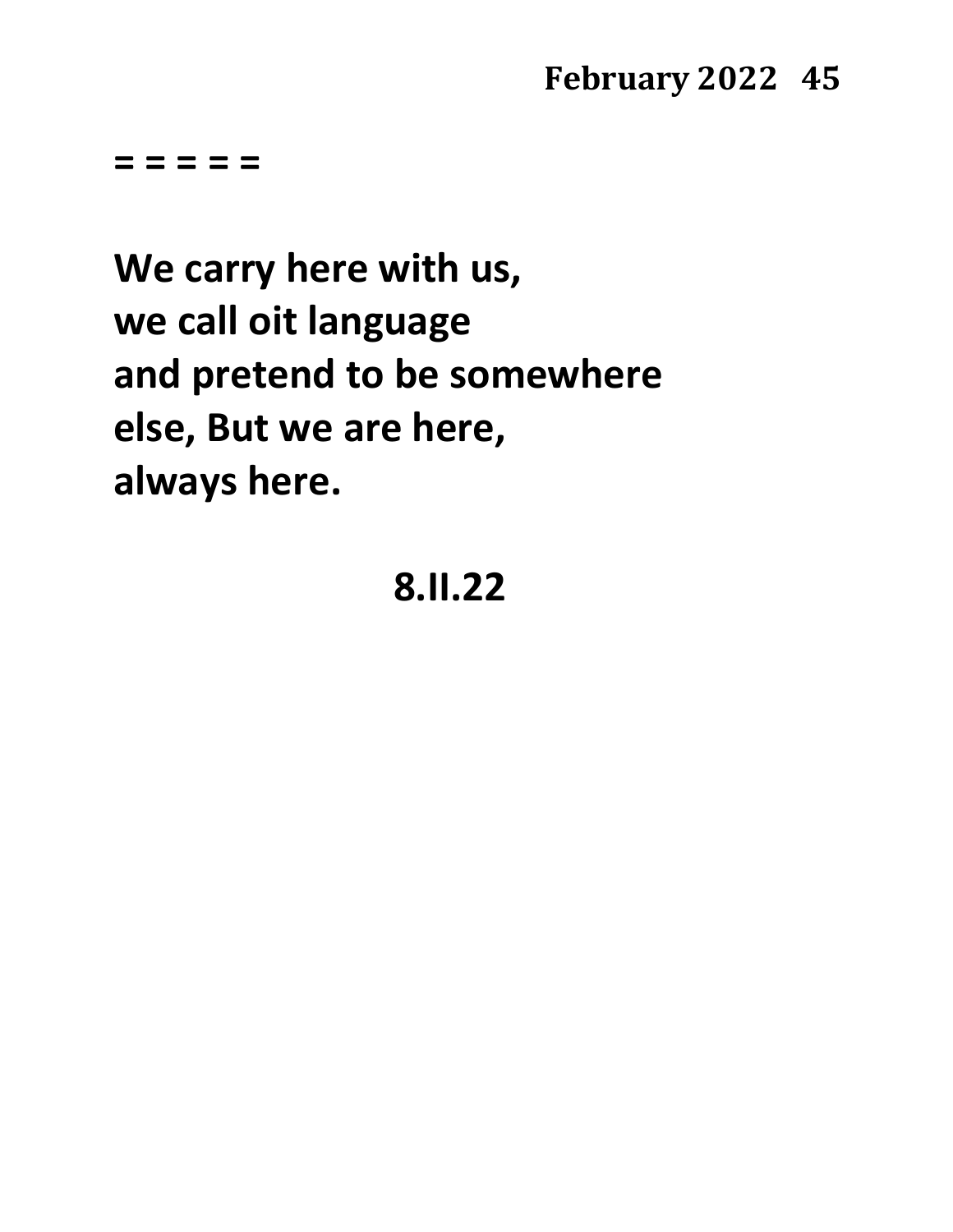**= = = = =** 

**He said: A poet is someone with nothing to say and all the rhyme in the world to say it.**

**I said: That's cute, and almost right. But the world has ideas of its own.**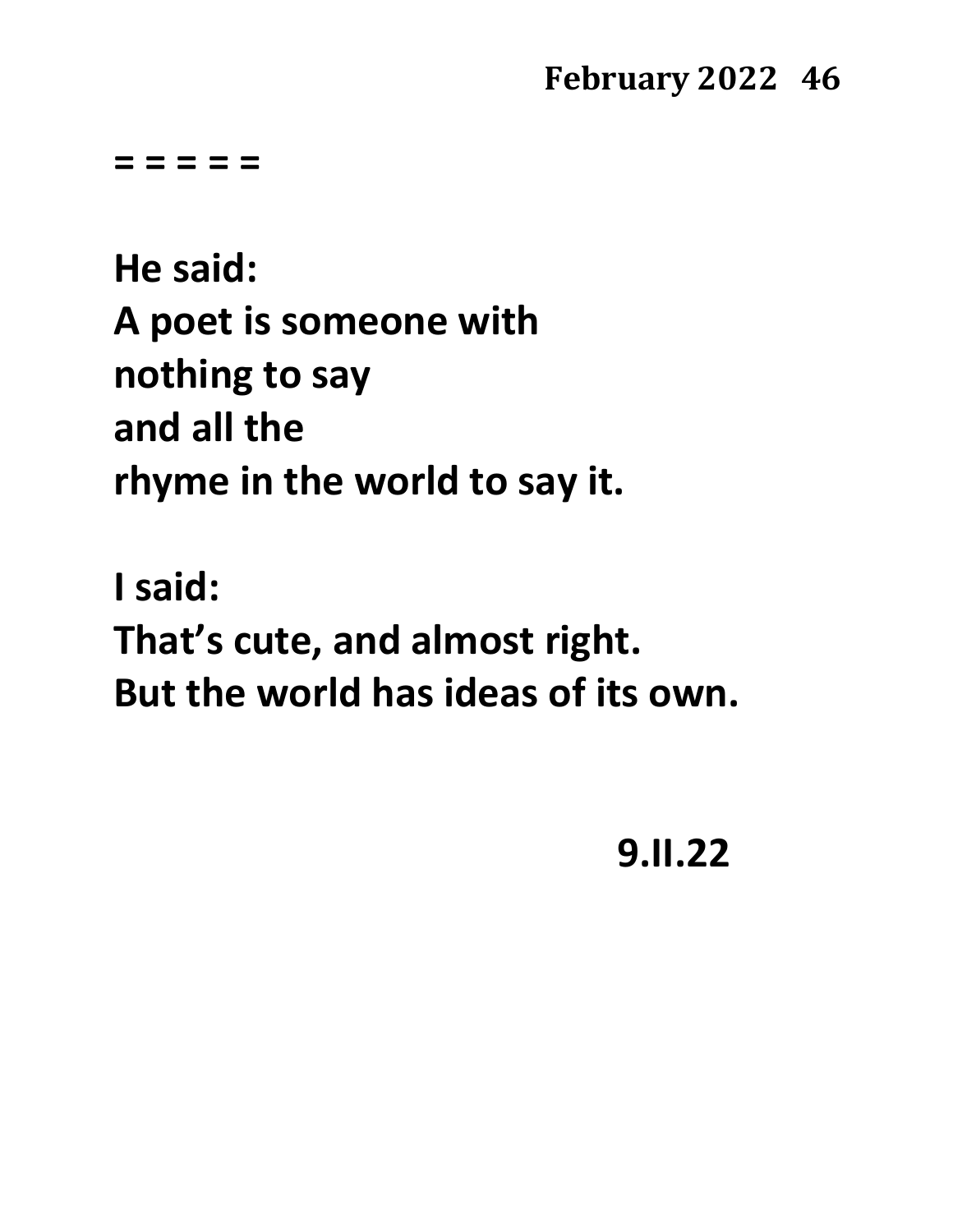**= = = = =**

**Call my broker tell him to sell what I don't have, tell him to buy the blue morning air. But don't give him my name.**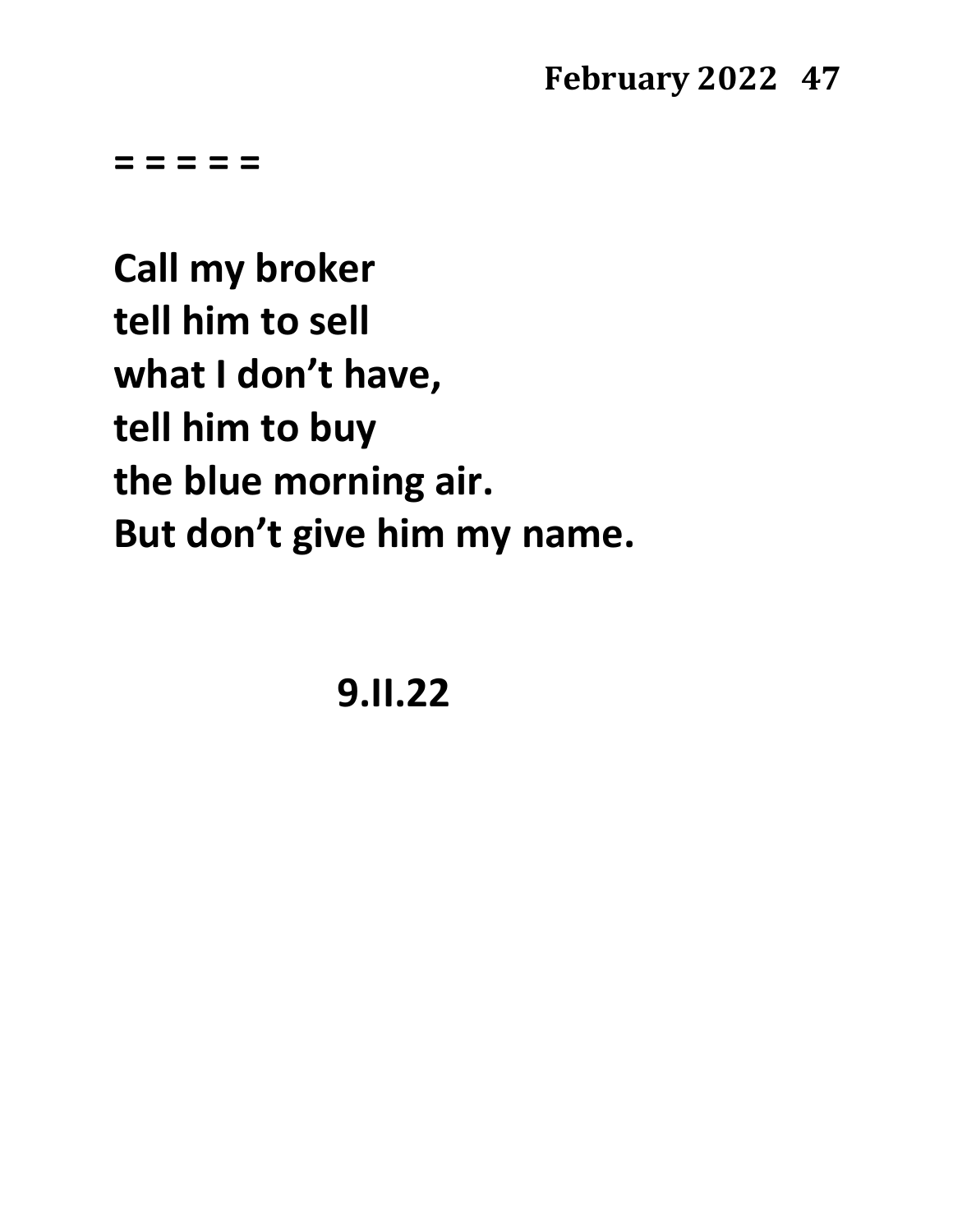**= = = = =**

# **Use Roman numerals to confuse. They'll think that II means eleven and guess it's almost time for lunch.**

**9,II,22**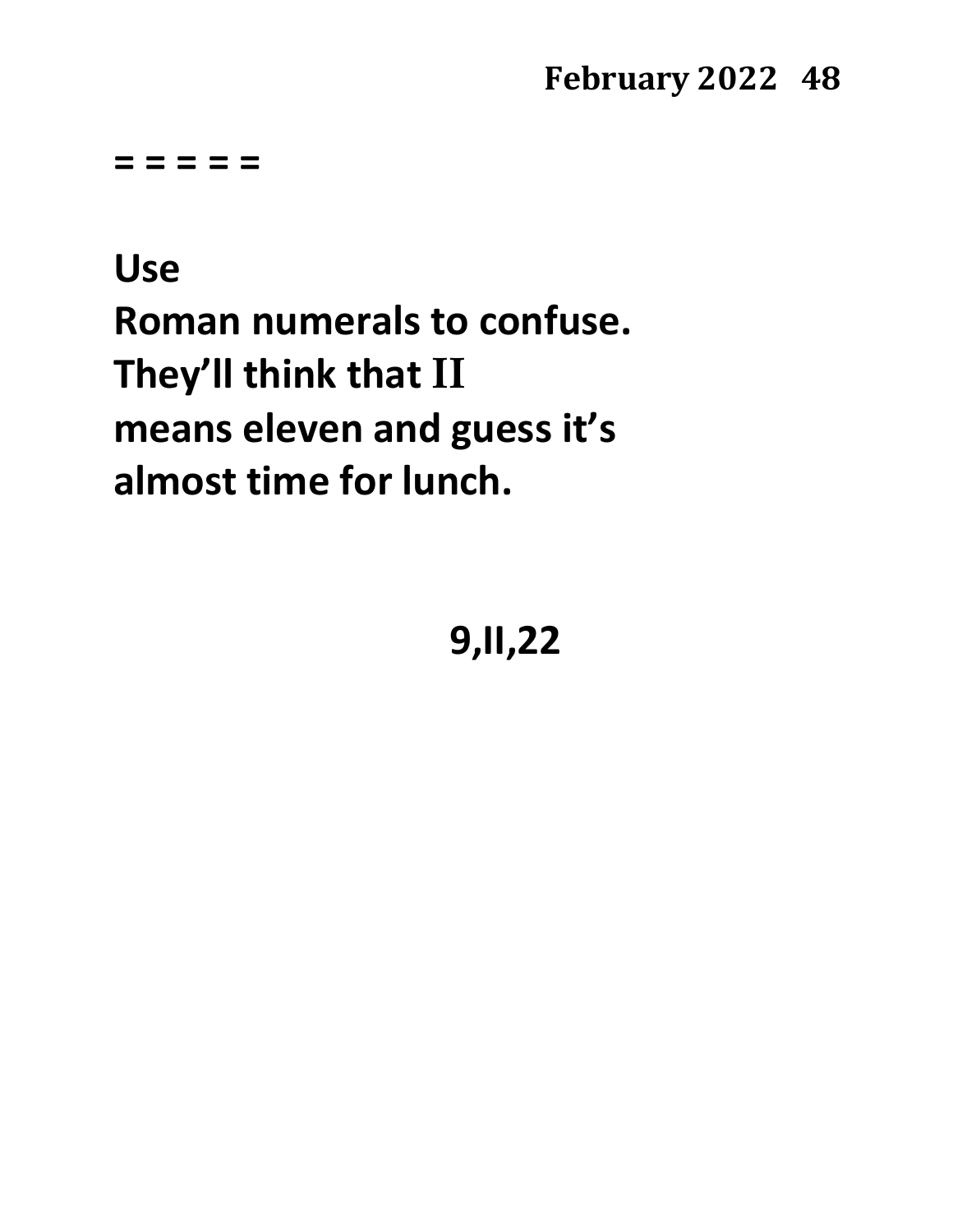**= = = = =**

**How small everything is today!**

**The Iliad could happen in half a dozen lines, how a Swedish princess got abducted by a Finnish prince and all the savage Norse came roaring east,**

**one more crusade against the rising sun.**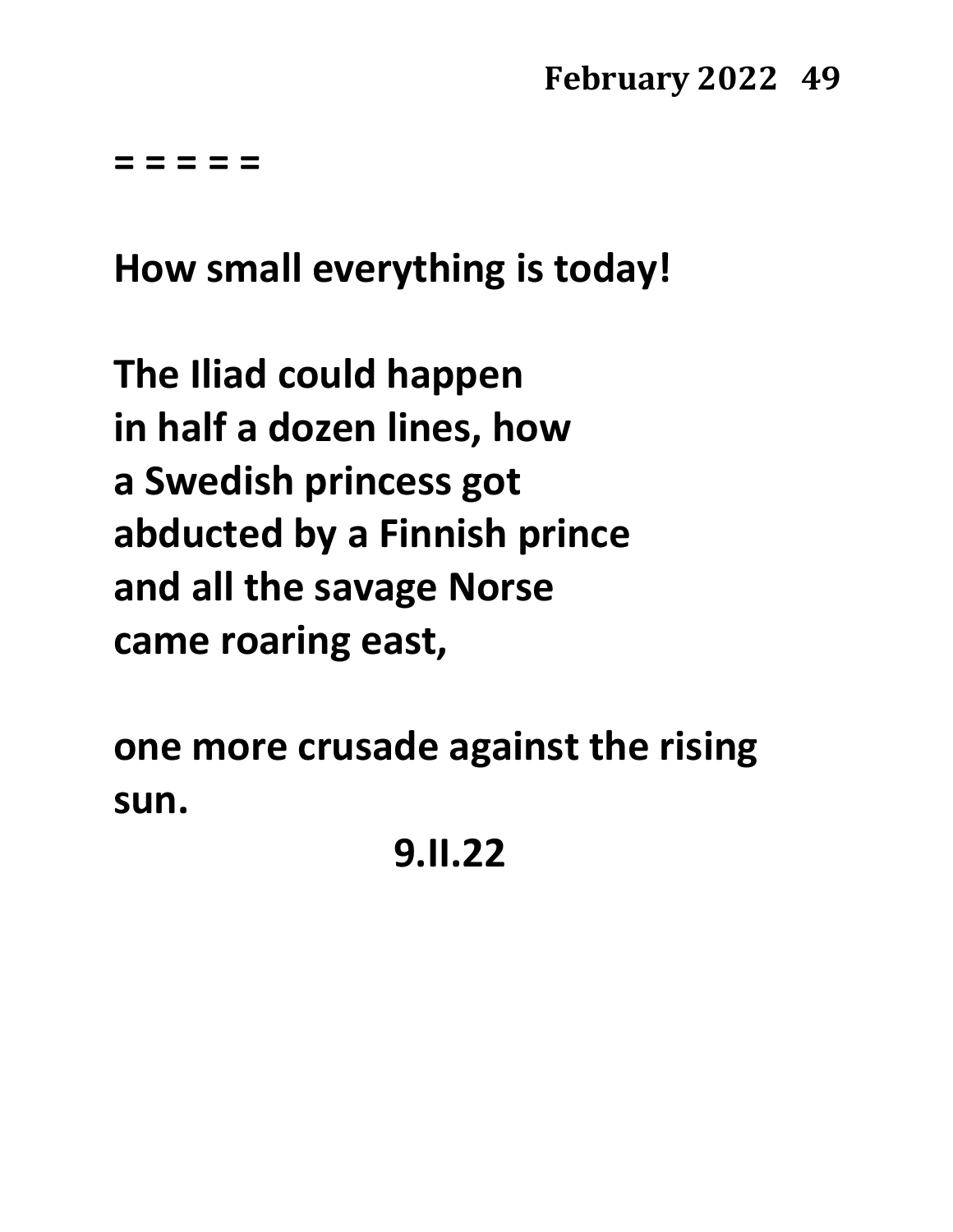**= = = = =**

**Can it be the other way, the other side of the street at last where some girl lives you'll never know but you walk on her sidewalk watching a sparrow making some use f a bare tree, yes, you think, it could be me. Because that is what music is and does,** *the shadow follows wherever I go***, you know that too. You know what the priest says not a matter of getting what you want but wanting what you get. That's what streets are for/** *9 February 2022*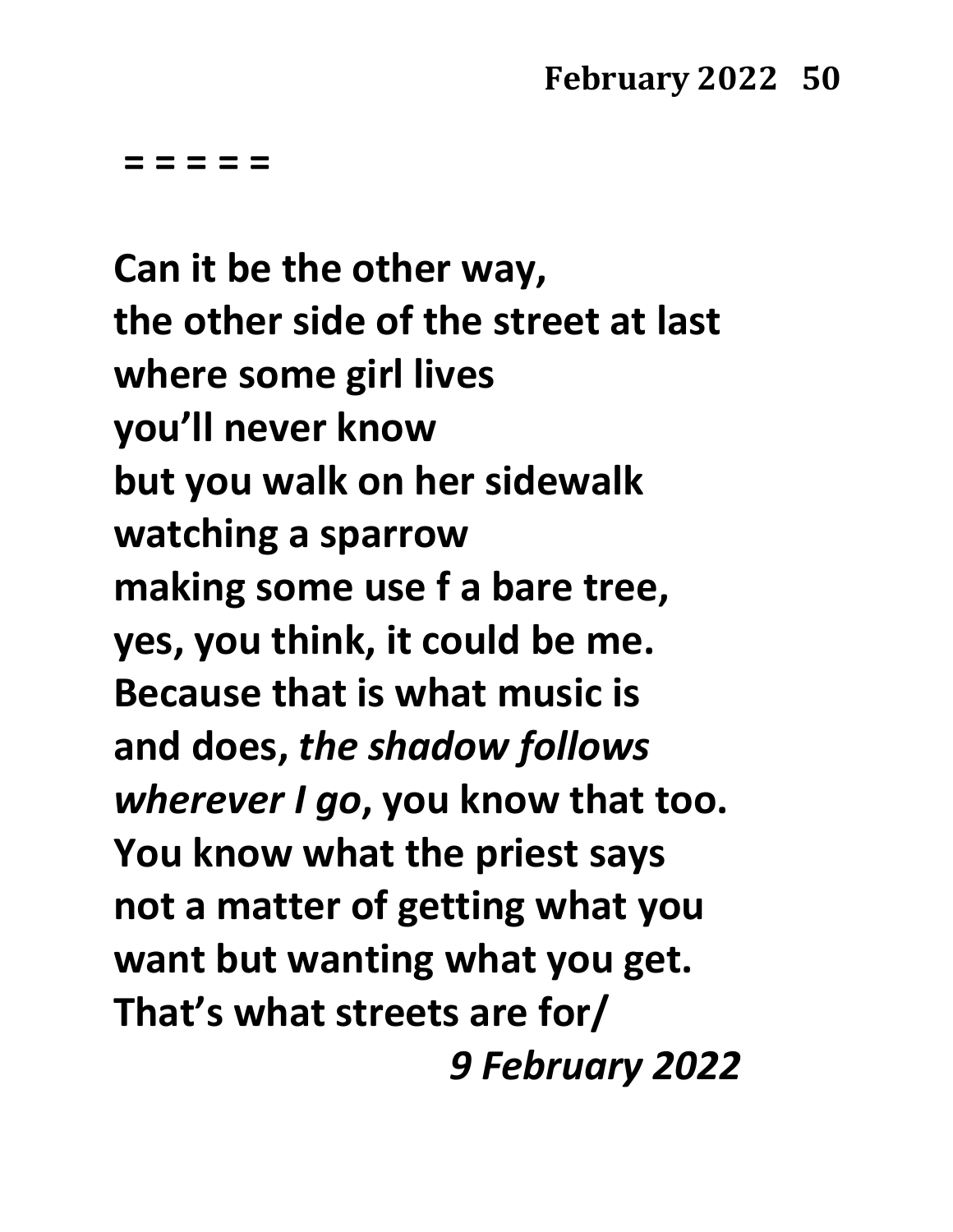### **OTHERWISE**

**Other there is always wise, if you want to know, really know, ask someone else. evem iof it's someone buried deep inside you. I think that's where other actually lives.**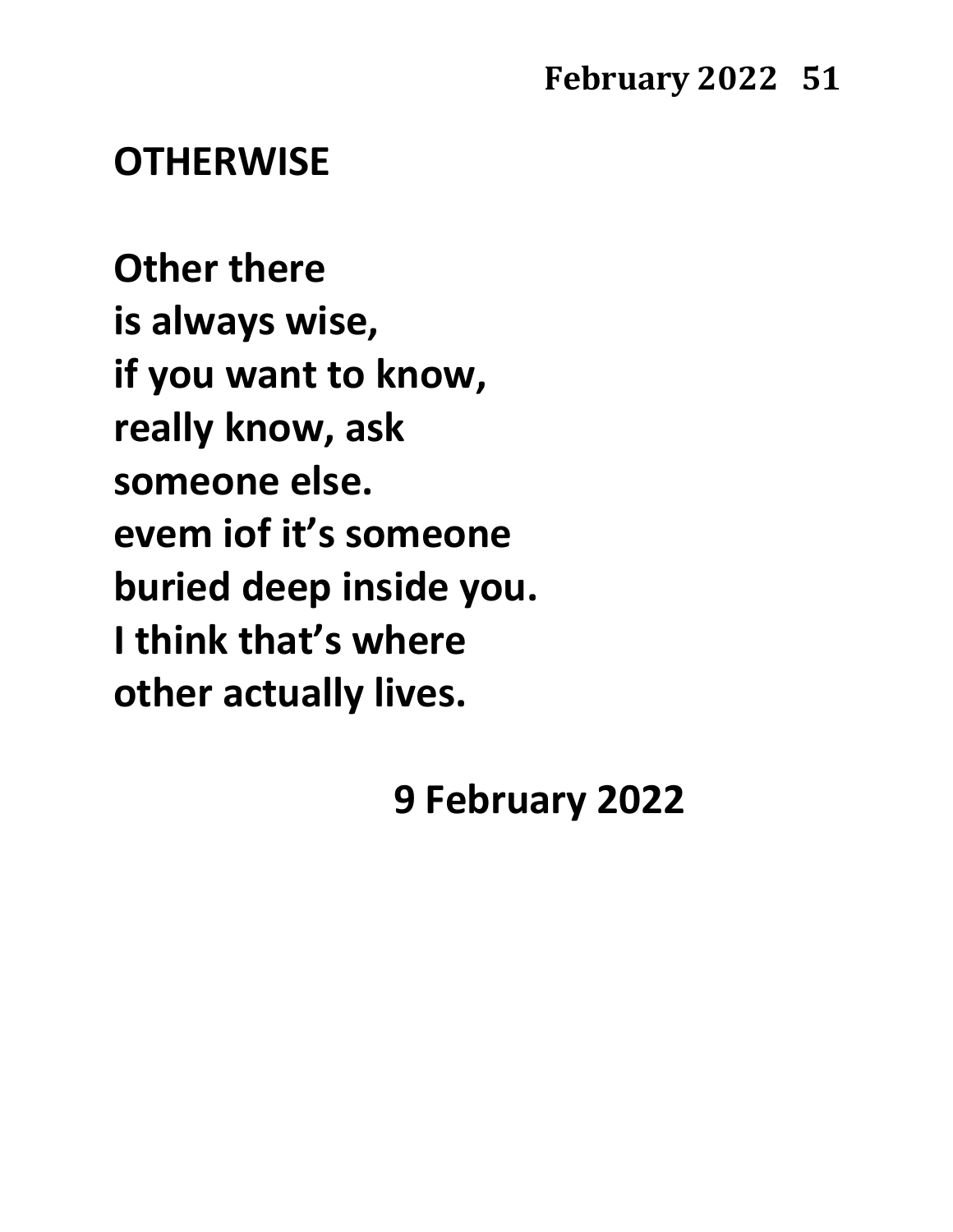# **A DECK OF CARDS**

**laid out for you, not Gypsy mysteries, just ordinary oracles. Count to ten and then again. Kings Queens and Jacks—who are these personages who presume to have no numbers of their own? Just things? Don't think too long, pick a card and say Hello. What more can they expect? Ay word is a pledge of allegiance.**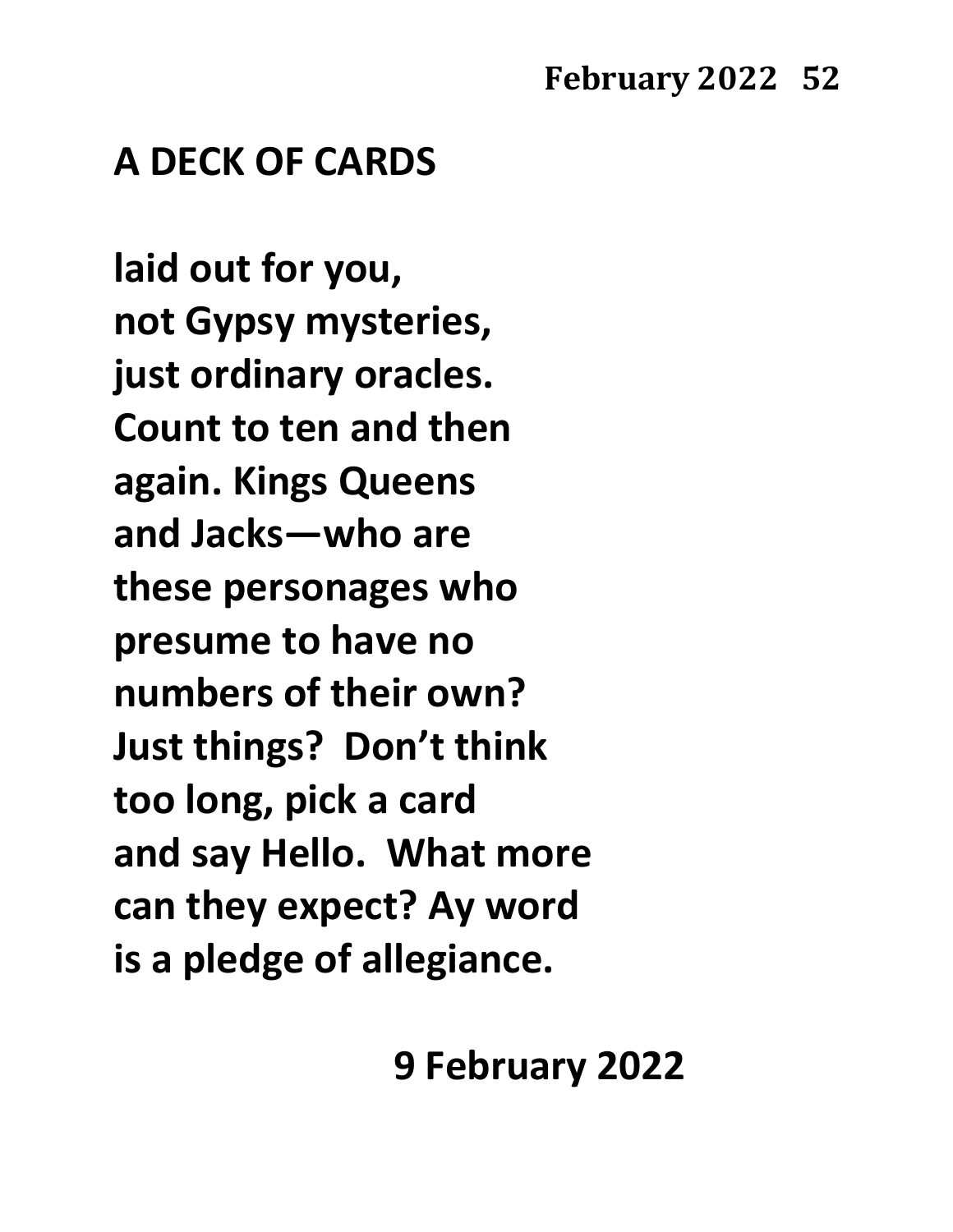**= = = = =**

**Croesus was a king sounds like increases, rich as bejesus,**

**the boy sits at the table bigger than any at home, this is a library where the books come first, snoozing on their shelves, keep silence, silence, the lady with glasses hushes his chuckles when he reads he hears funny variations on names inside his head,**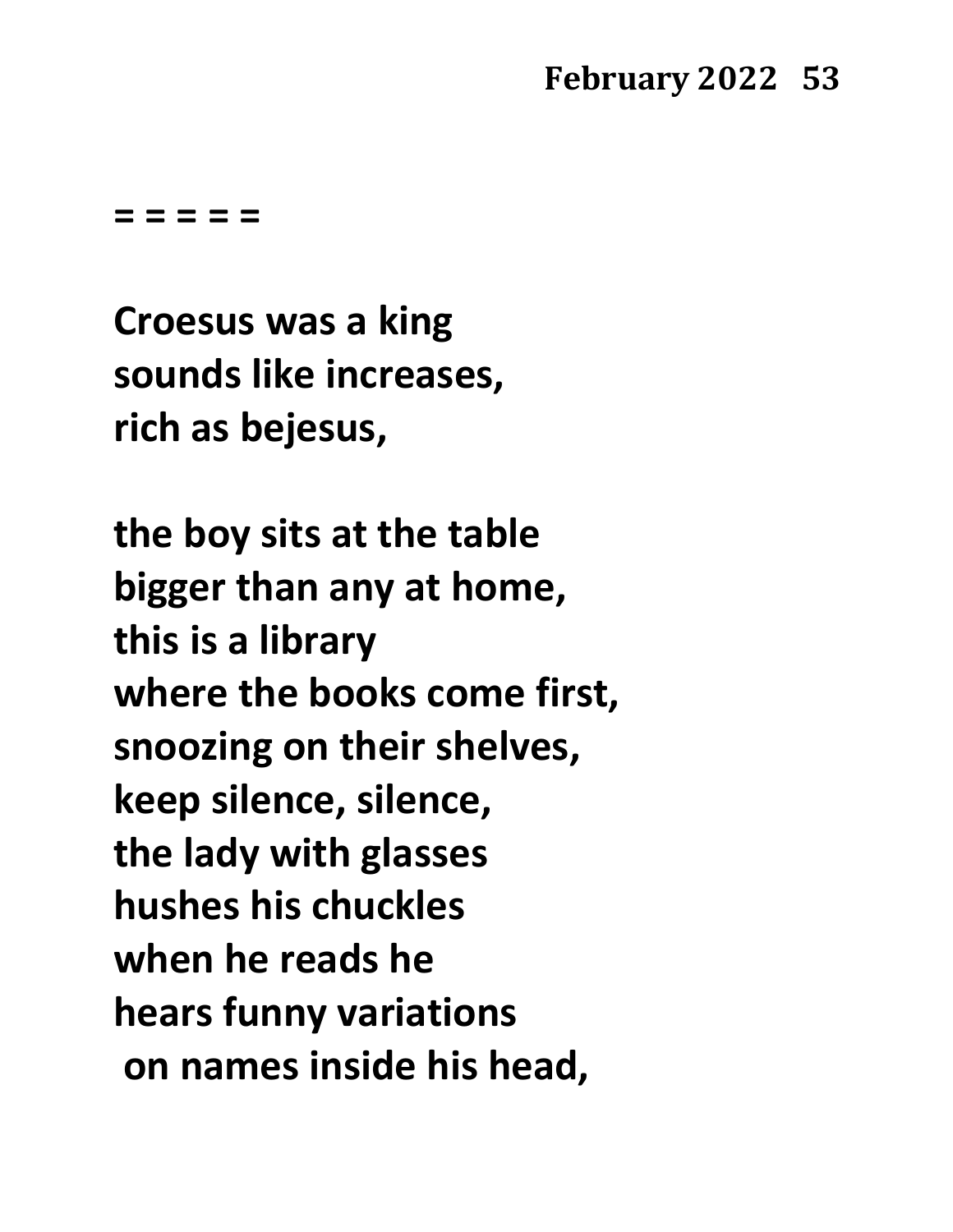**keep silence, read books with no pictures, just words, words till you can see them even better than pictures,**

**you need this big table to sit at all alone, plenty of room for the words, the woman with glasses leaves you alone, sometimes you close your eyes and remember all the words you've just been reading and see clearly again what you have never seen.**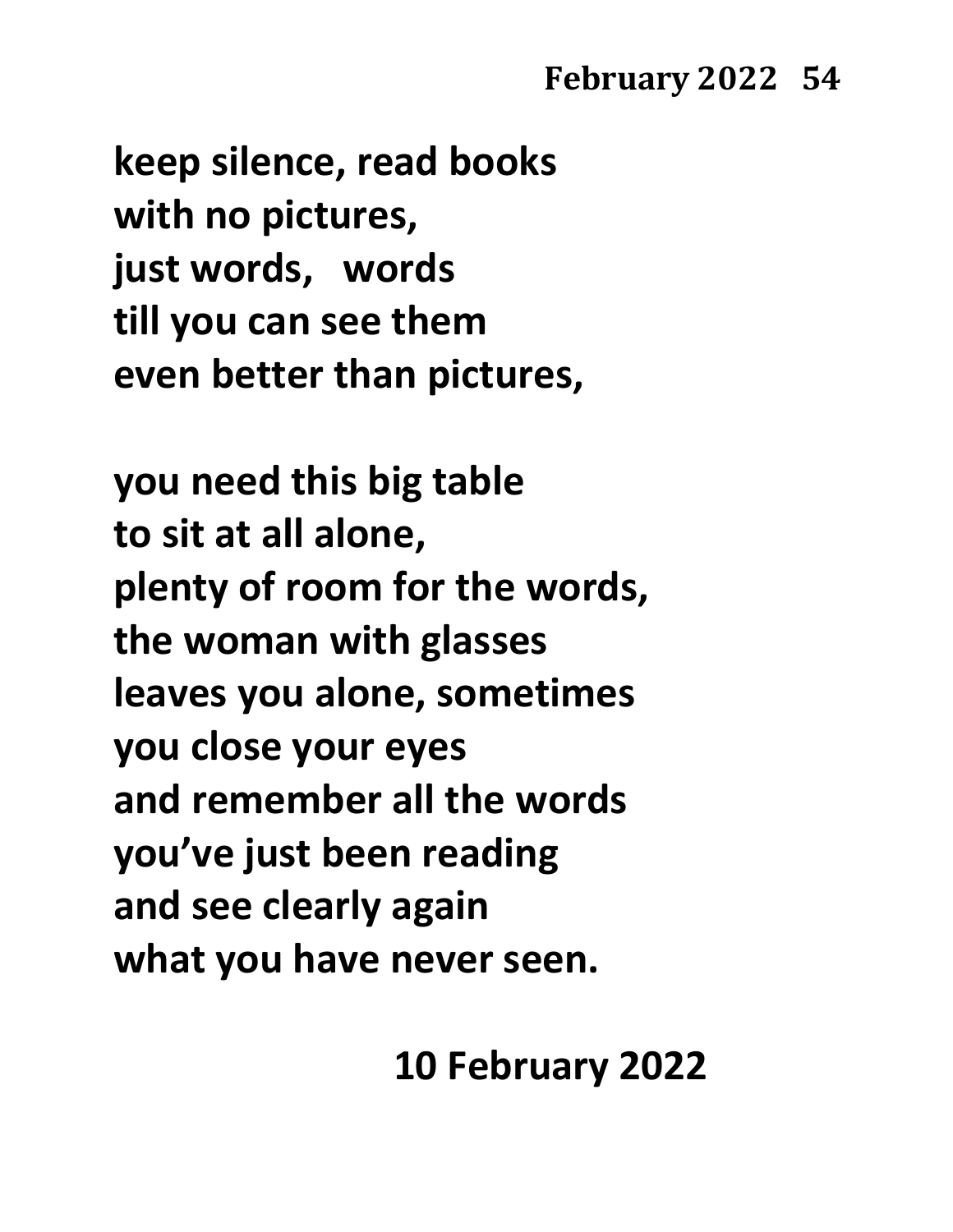**= = = = =**

**Suppose I were listening to music right now instead of staring out the almost silent window, car or two shushes by now and then, what would it be? And who would I be hearing it different from the me now tolerating silence? How eilat we forget that the world does us and keeps doing, and we do our little best, get up play Mahler on the radio.**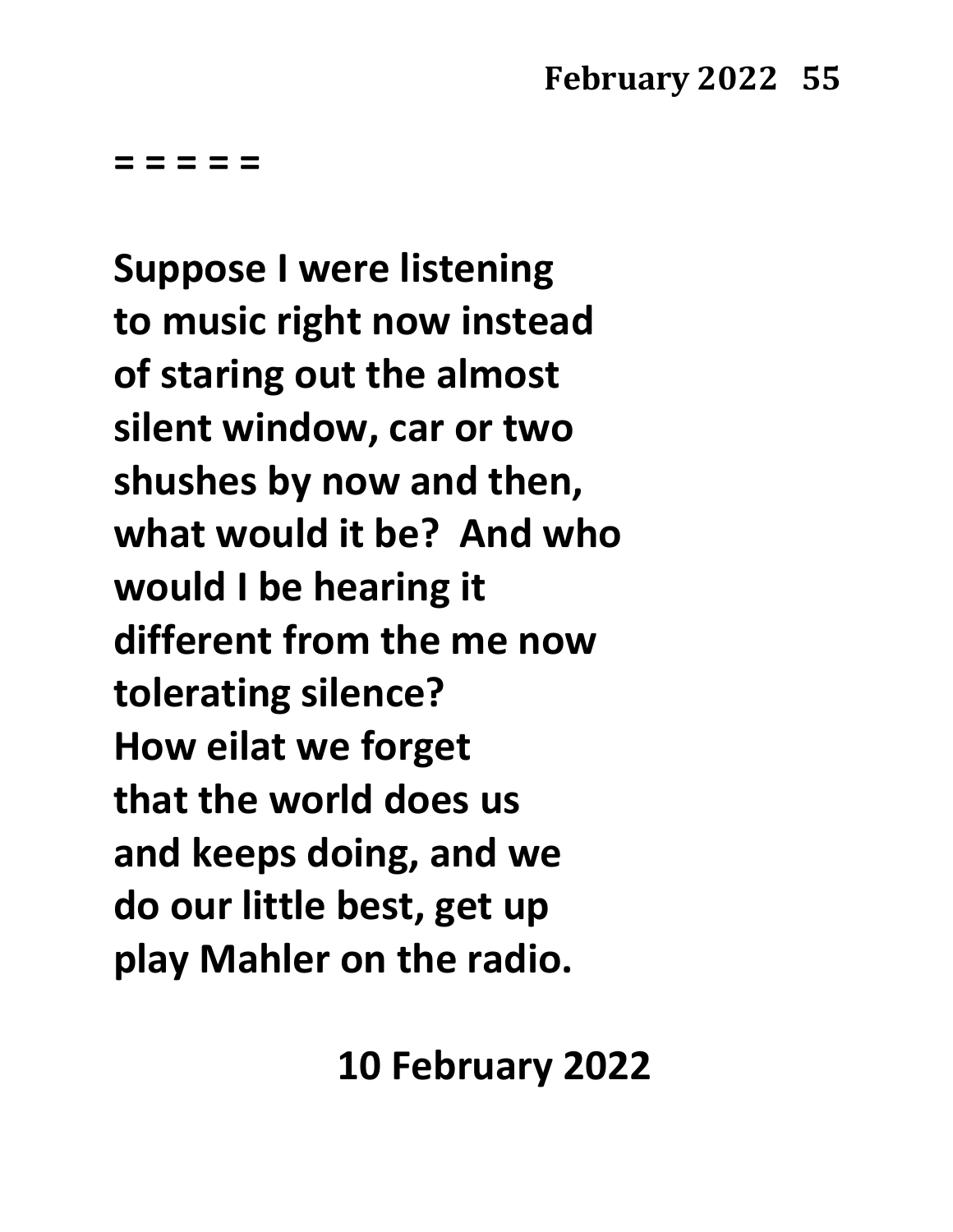**= = = = = =**

**Come away from the window and open the door, do what the bishop told you to. The big secret is everyone has more than one job, telling and showing and loving and get up and open the door.**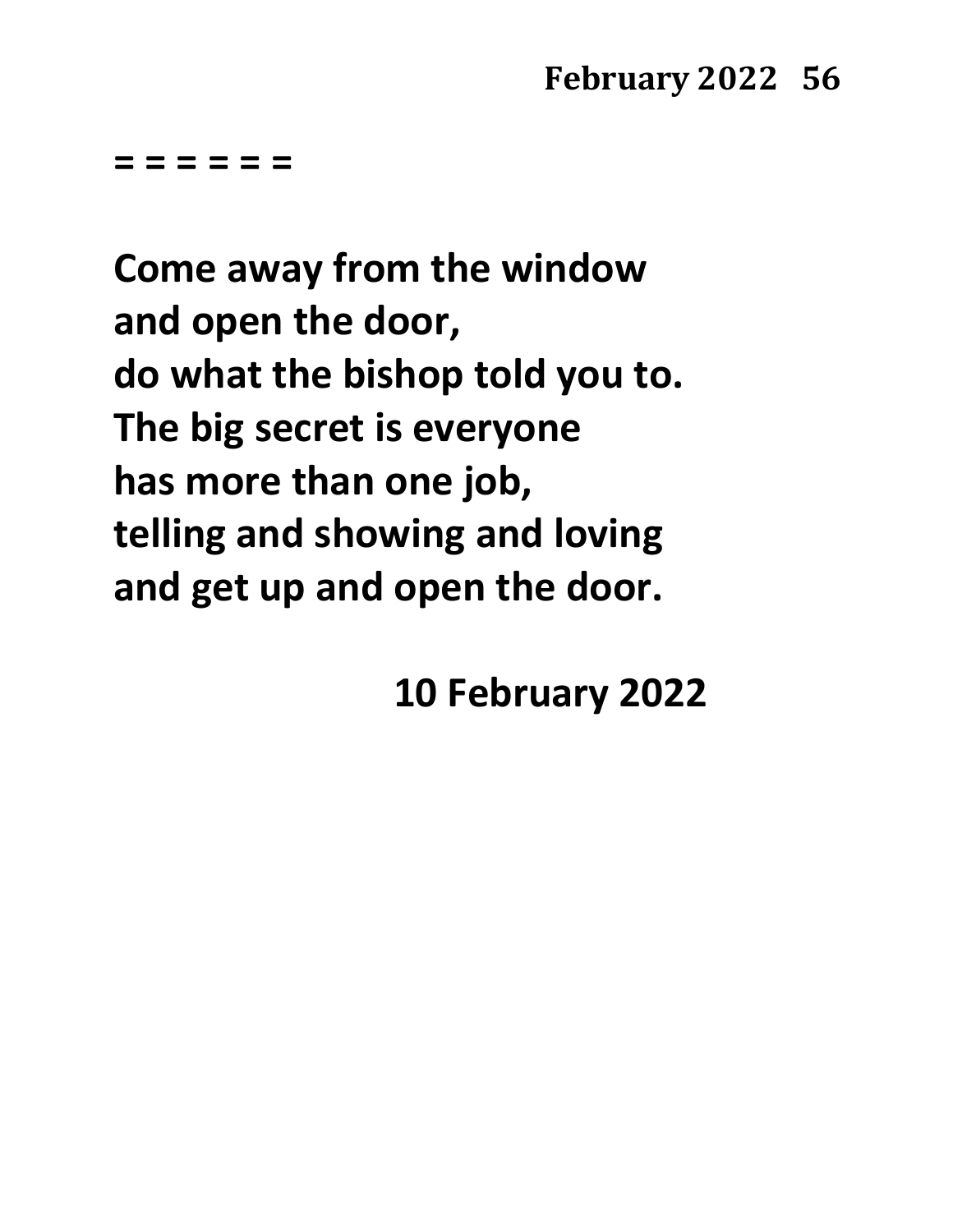# **POET**

**I am the storyteller who tells no tales. I give you a flower, a woman walking by the river, a drone buzzing over Pittsburgh, an old Greek eating a hard-boiled egg. I leave it to you to unfold what happens. Or else leave it safe in the sacred darkness of still unsung miracles.**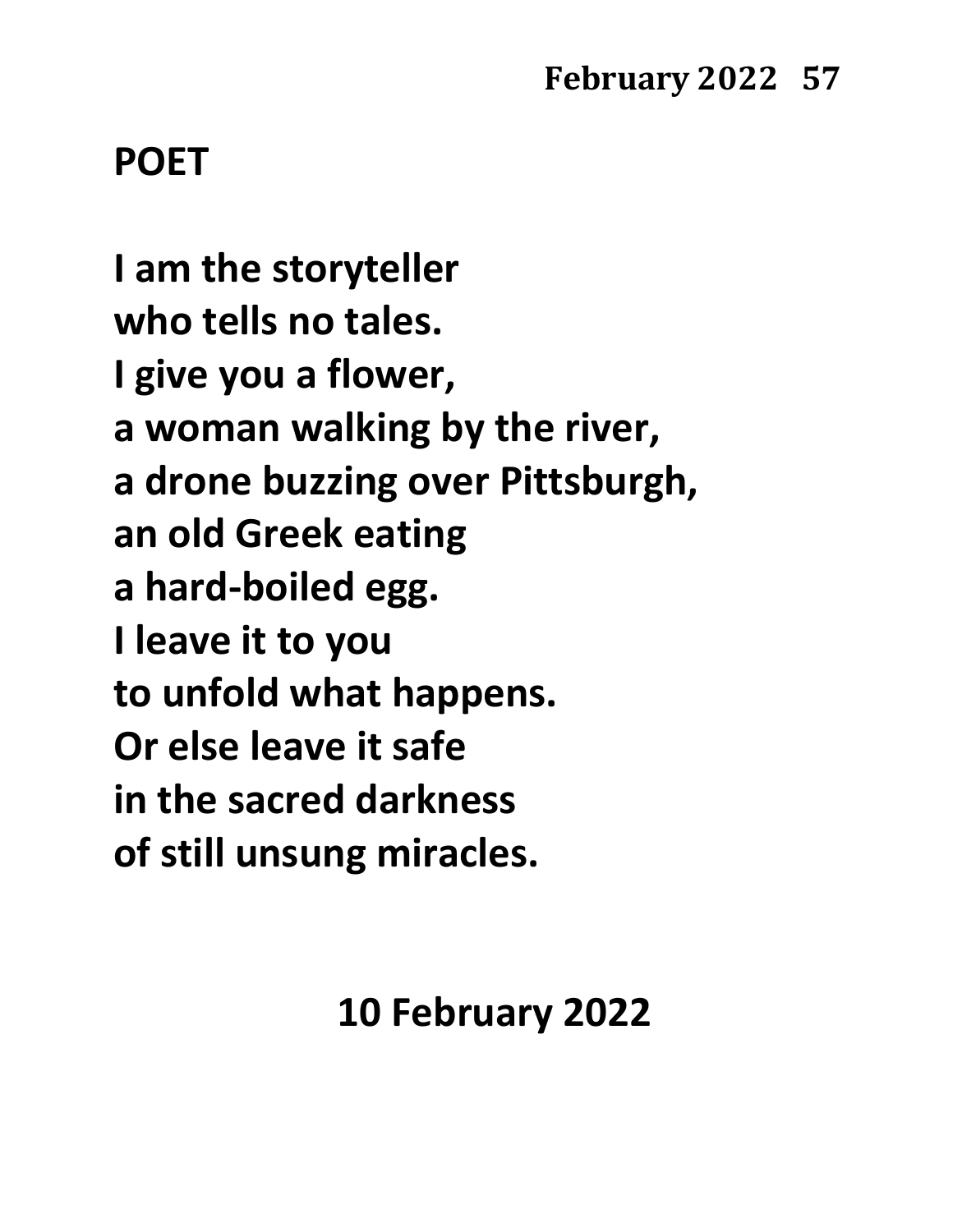**= = = = =**

**As iif a piece of paper** *a shtick papier* **could manage to hold the whole world on it, and somone could read it, understand it, clutch to mind and heart the Torah of a single word.**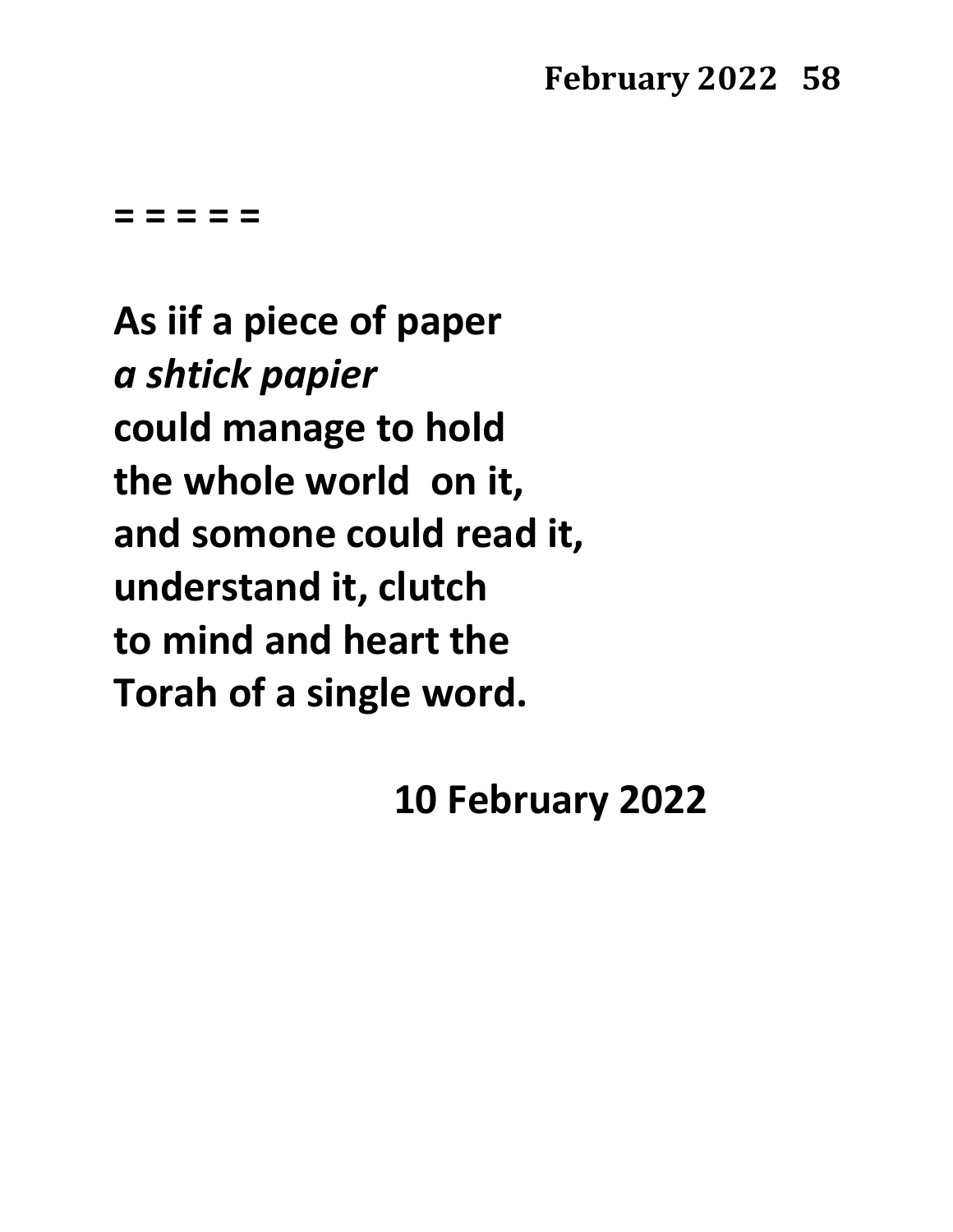**= = = = =**

**Up by Scranton they7 used to call it phosphate, we called it soda, had to get used to saying Lime Phosphate at the counter; did they say phosphate fountain? I bet not. There are limits. even in Pennsylvania.**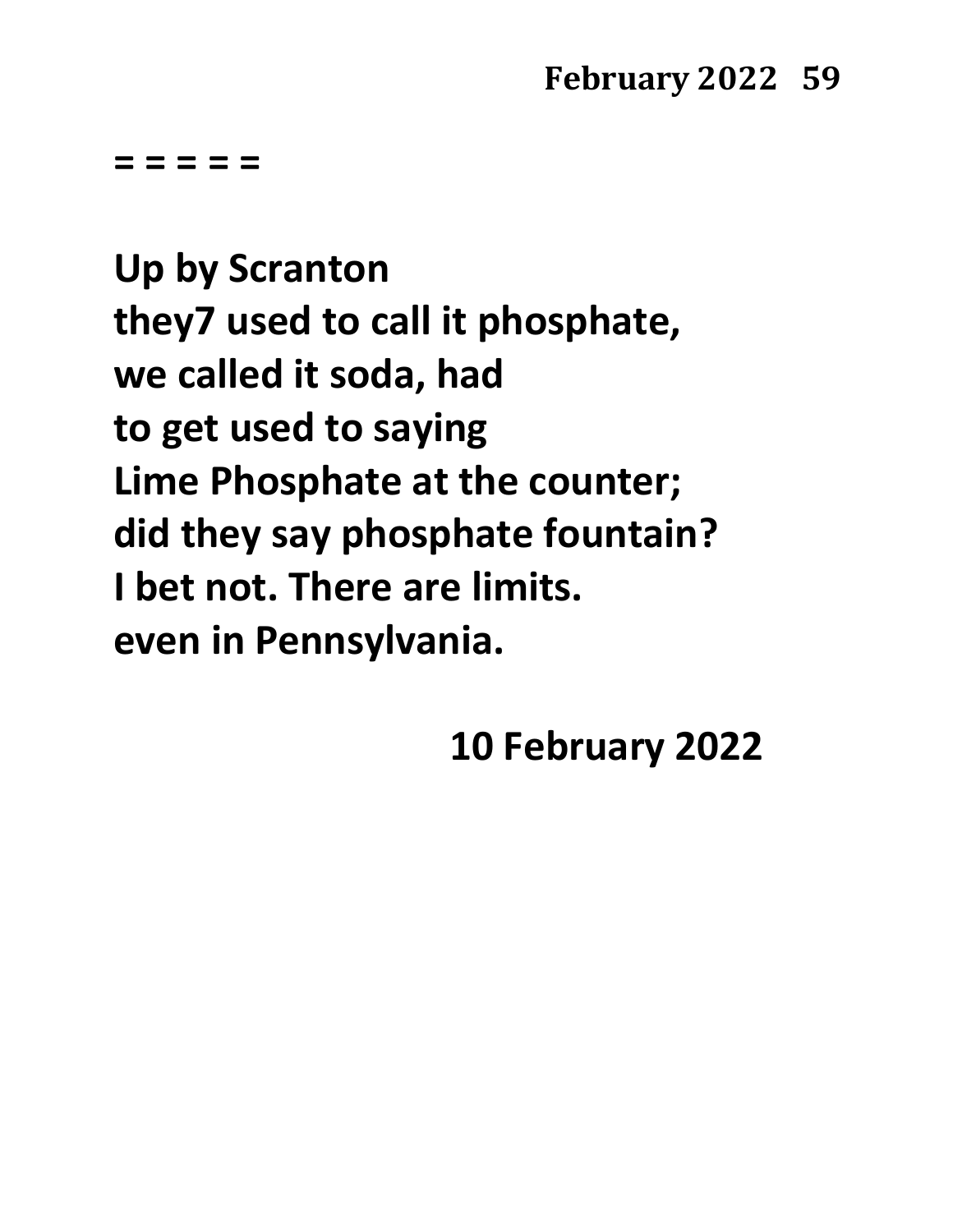**= = = = = =**

**A multitude, basket full of crabs, langoustines, where am I, Channel port but which language speaks me the sunshine? Count the creatures multiply by me, I grieve, I look down on hundreds of living beings that beings like me propose to kill and eat. Where can I run to hide from this horror? And who will feed me?**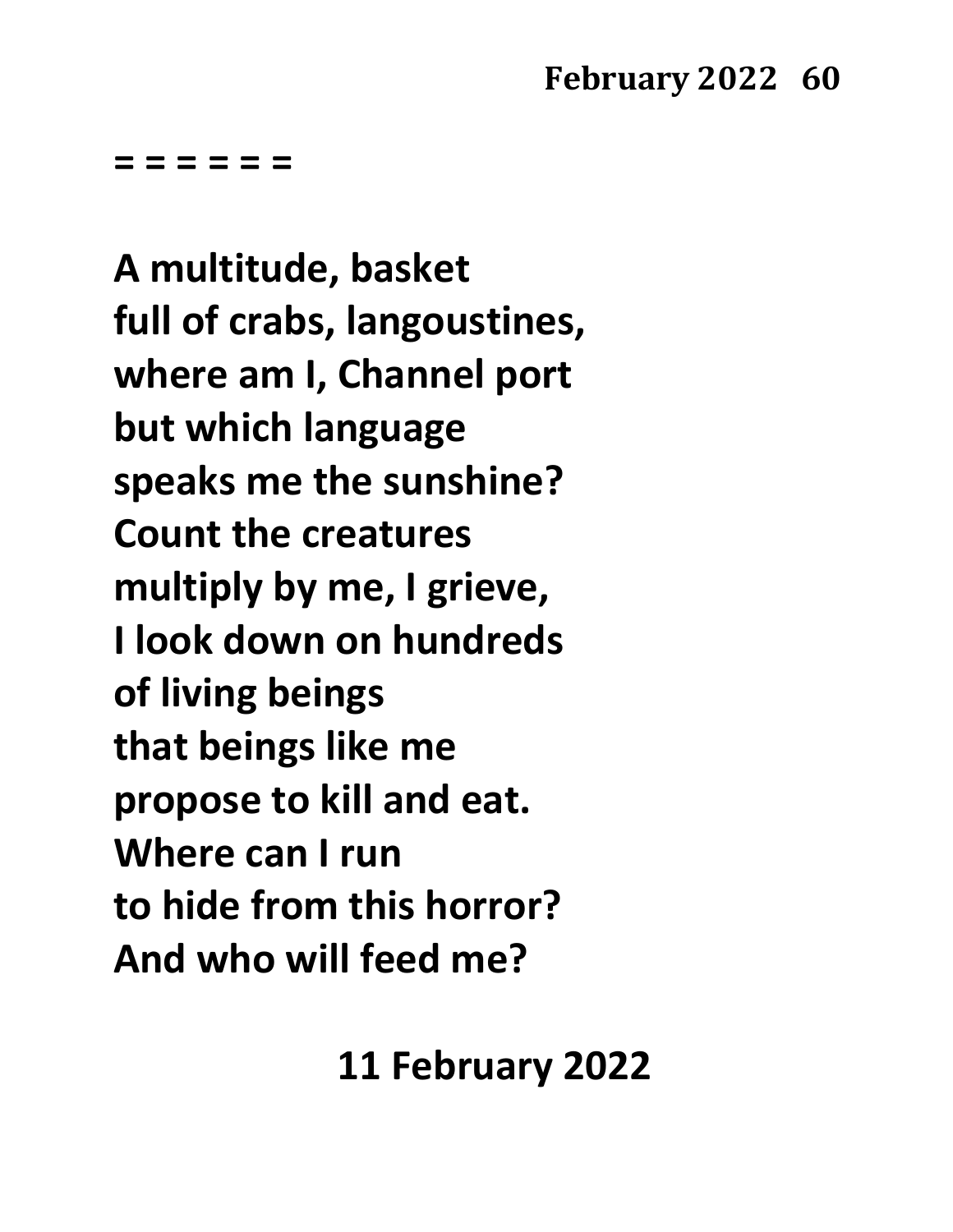**= = = = =**

**On the other side of an aisle a warrior slept. Like those noble sleepers carved in stone outstretched in old churches.**

**Always ready to wake not in their old bodies but in the heads of young men, young women watching the carved shapes, running warm fingers along the stone.**

**Warriors are easy to wake, kings harder, saints**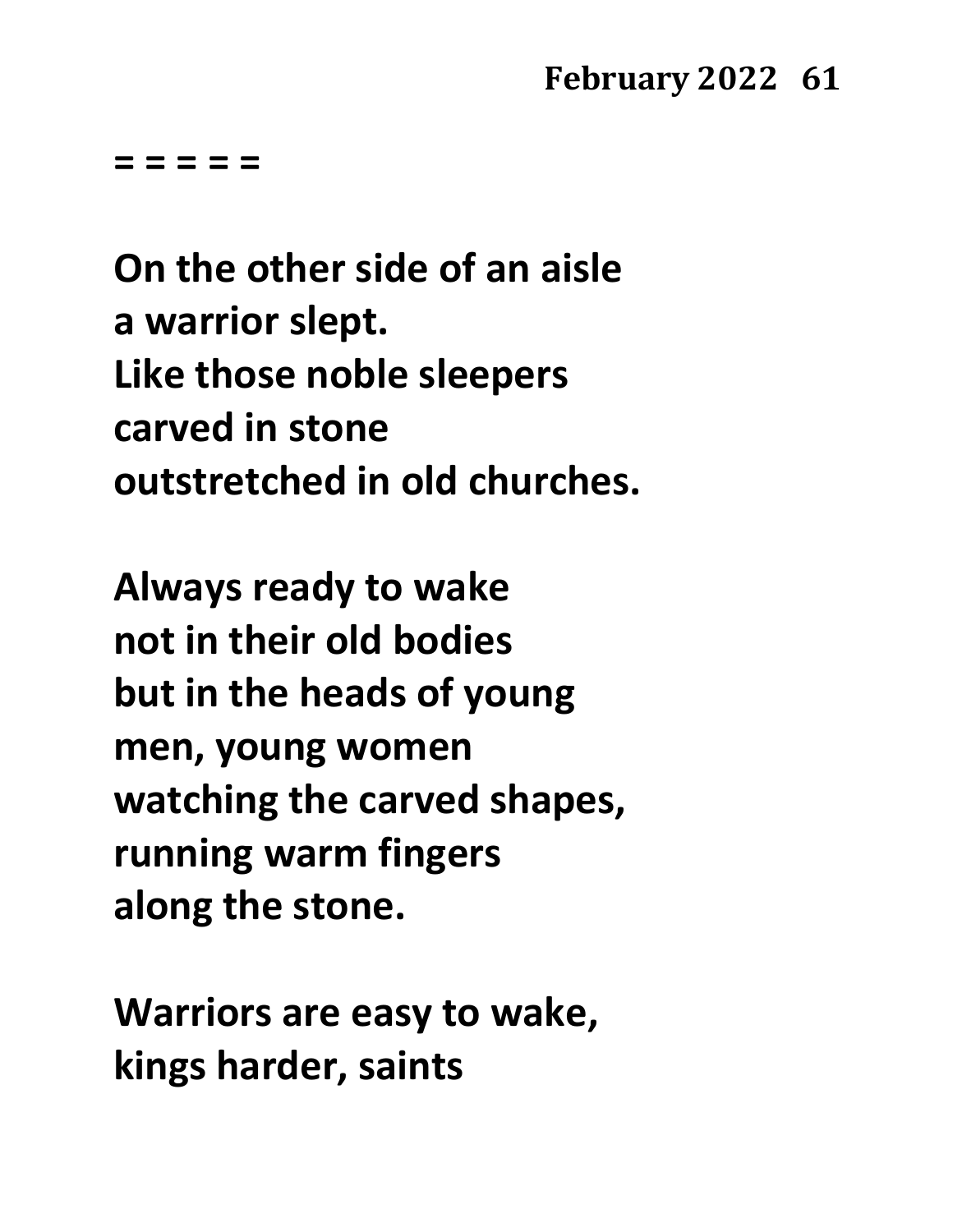**harder still, But when they wake, the world around them moves obedient to their energies. So many things you learn by hanging around in church.**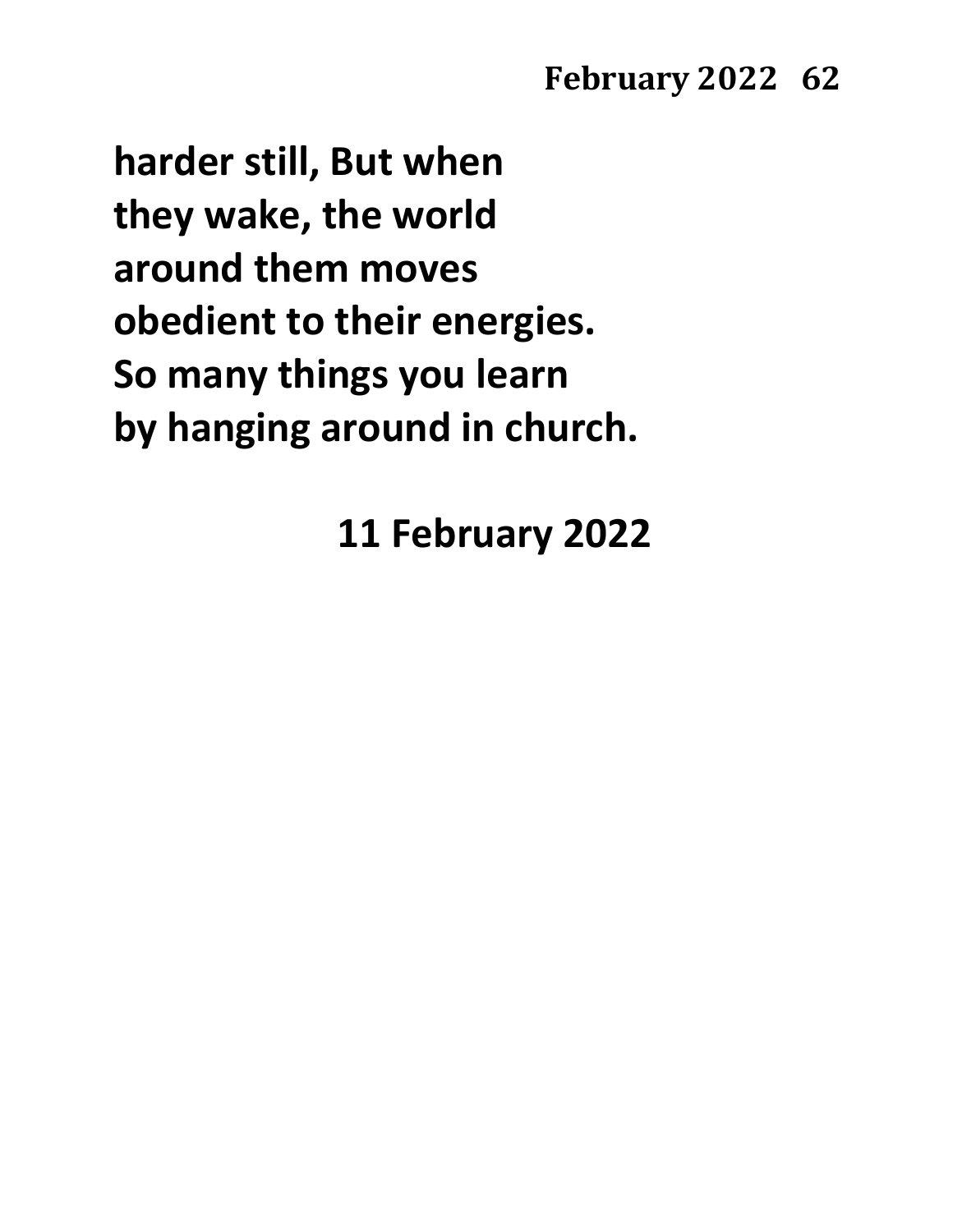#### **= = = = = = =**

**1. The inchoate miracle begins. By noon it will be now.**

### **2.**

**Scattered in the gravel old carnelians engraved with faces, emperors and saints, we have little more than words to guide us.**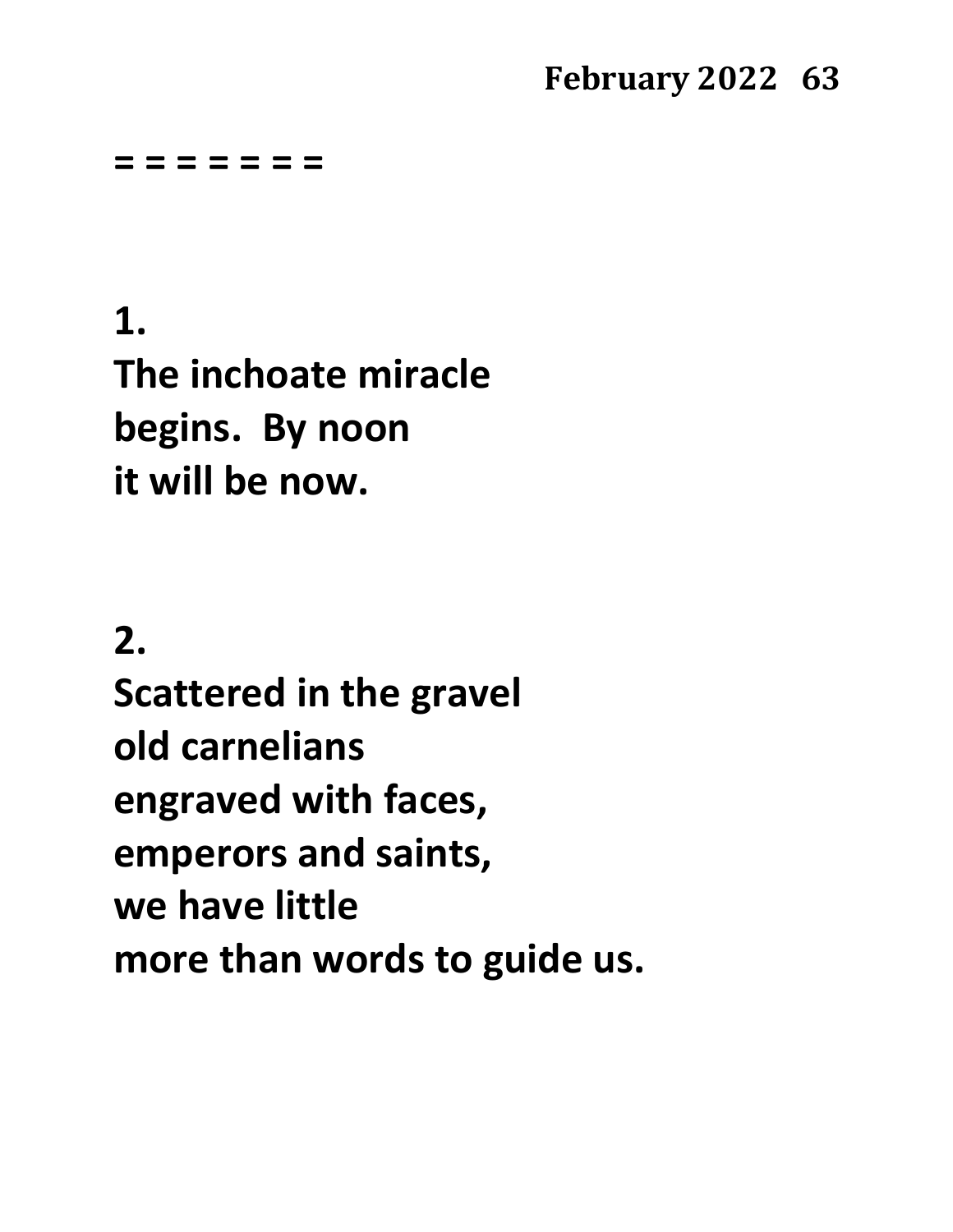### **3.**

**So we anticipate the past. Was Gesar really Caesar? Did only one thing ever happen and it's not finished yet?**

#### **4.**

**Boys should stay out of history, they have a slippery sense of fact. Leave the chronicle to women who know the order of things, who know the difference.**

**5. That sounds severe but was a cry for help,**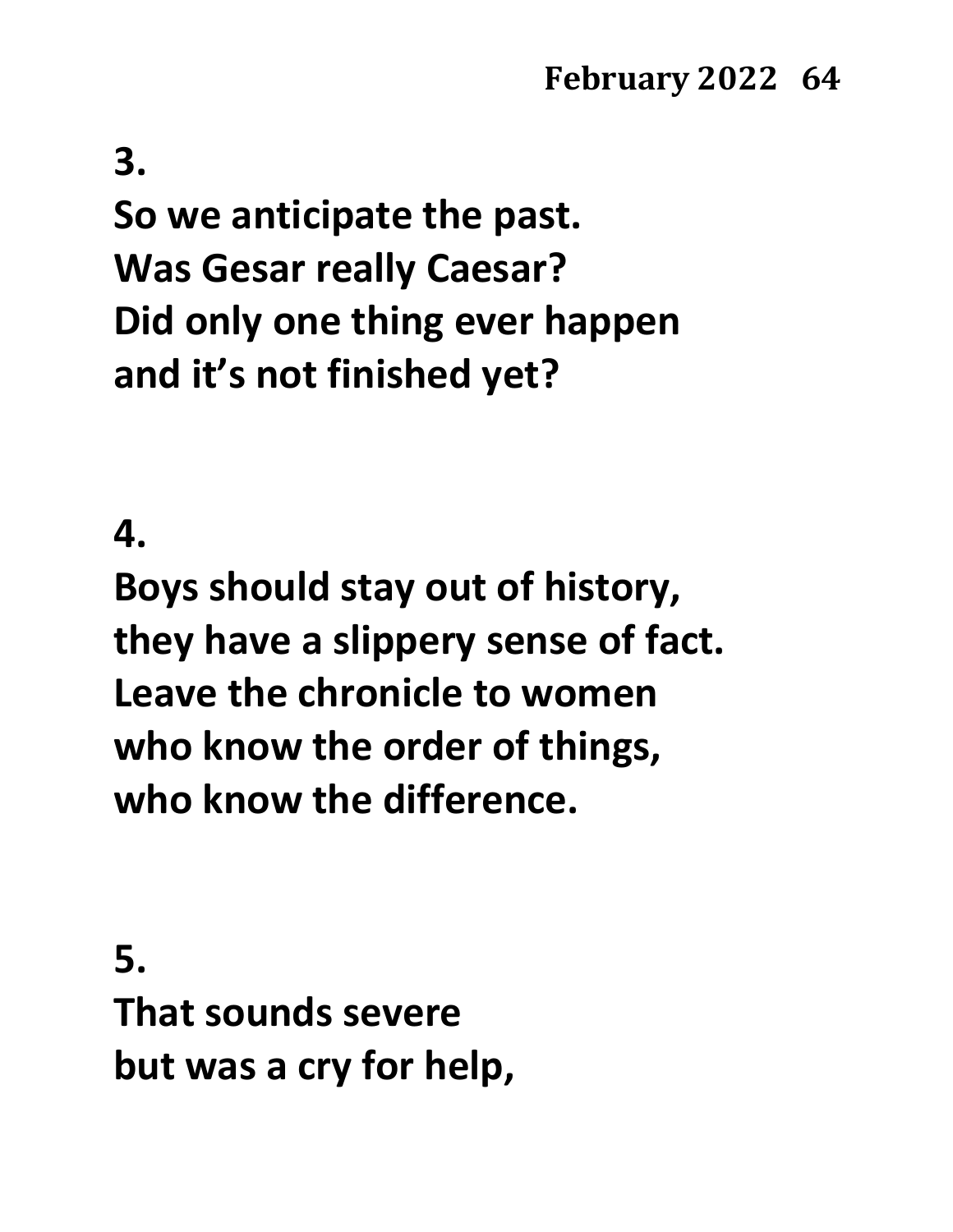**man floundering in the surf, the names, the names, the tall oak trees of Dodona.**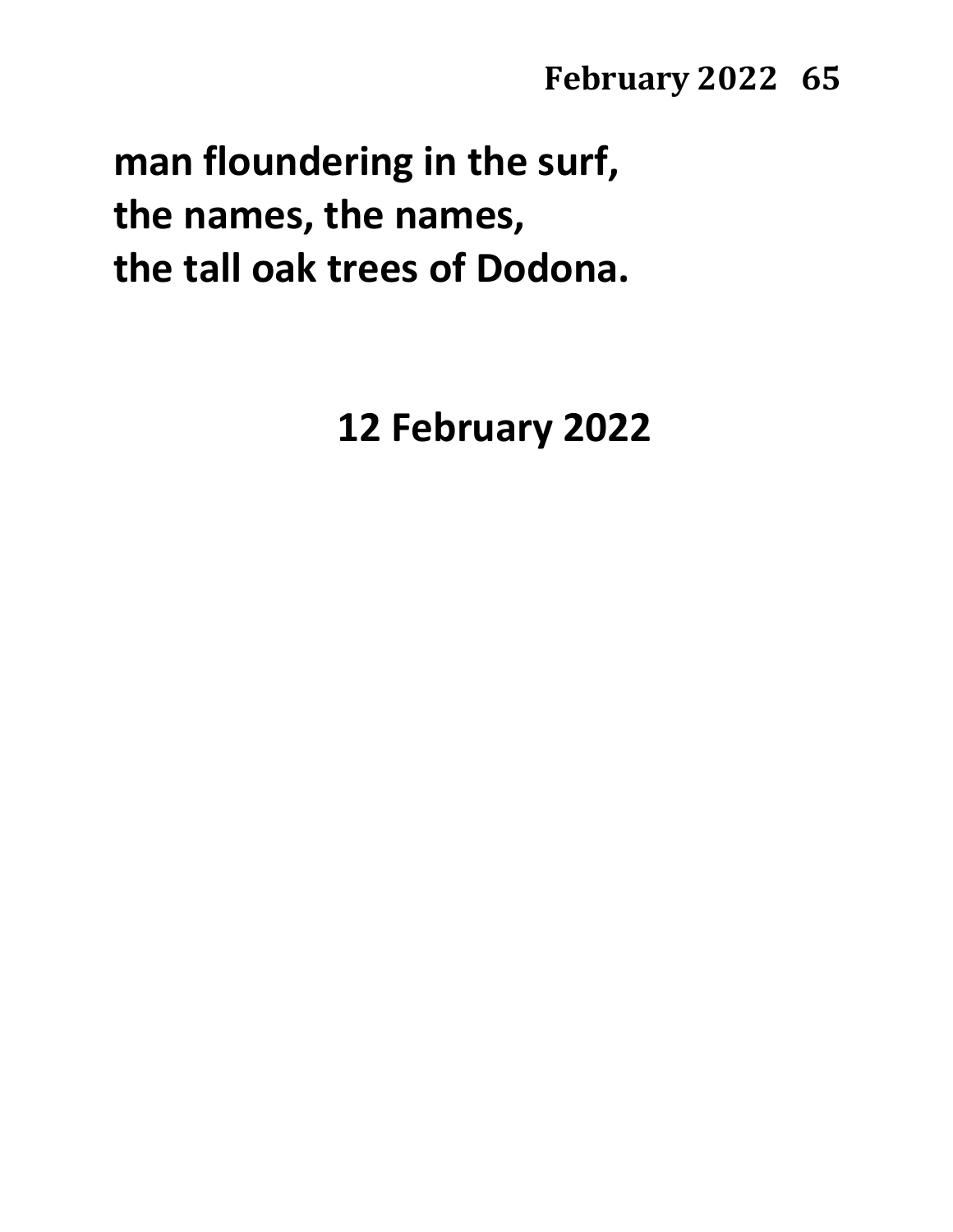**= = = = =**

**This used to be Lincoln's birthday then something happened. Va;entine's Day comes next or is that leaving too? Feasts infrequent in a business world. More holidays! More furloughs, kids freed from school, yellow buses cooling in their barns.**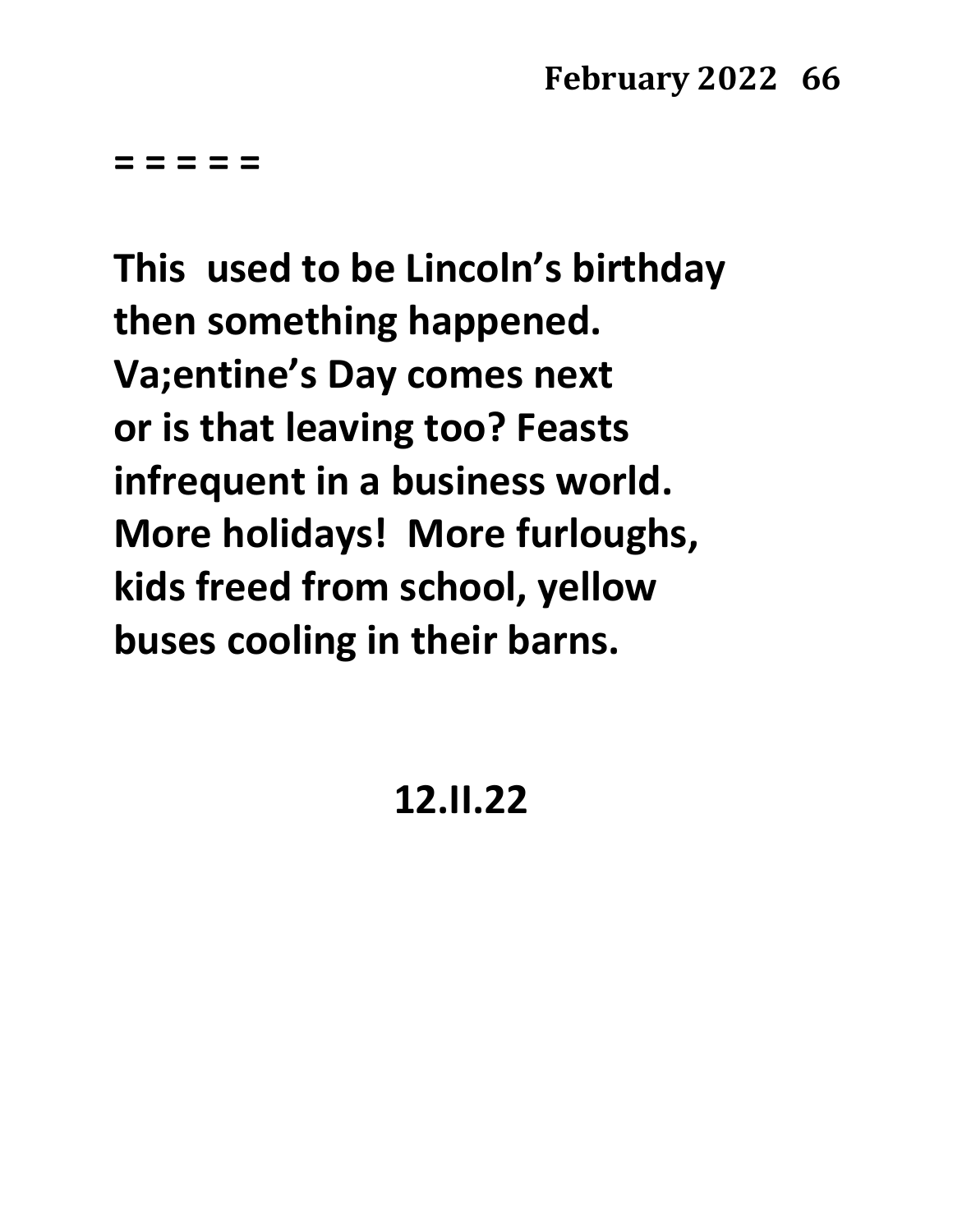**= = = = =**

*Be in no body* **the print-oy read, small print, fuzzy– as if today the body is what we must come out of, not go further in, our own or someone's else, somebody as we say.**

# **2.**

**The words said not be in but did not speify go out. Is there that other place,**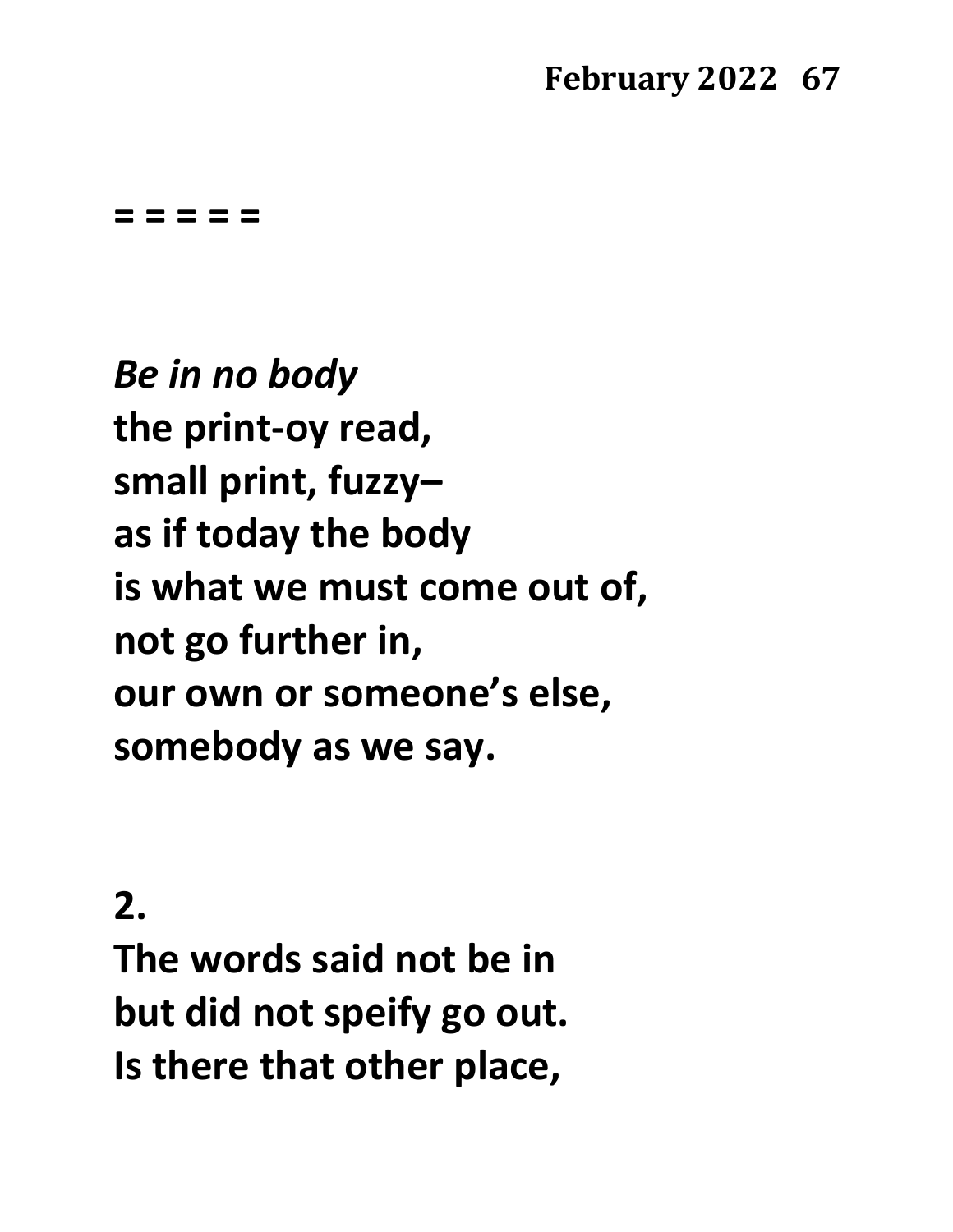**fabulous queedom ofBetween, where all the body knows meets the live knowing of the other?**

**3.**

**Maybe the dream tonight will clarify what last night's edict proclaimed. Maybe along the way I'll find out what being means.**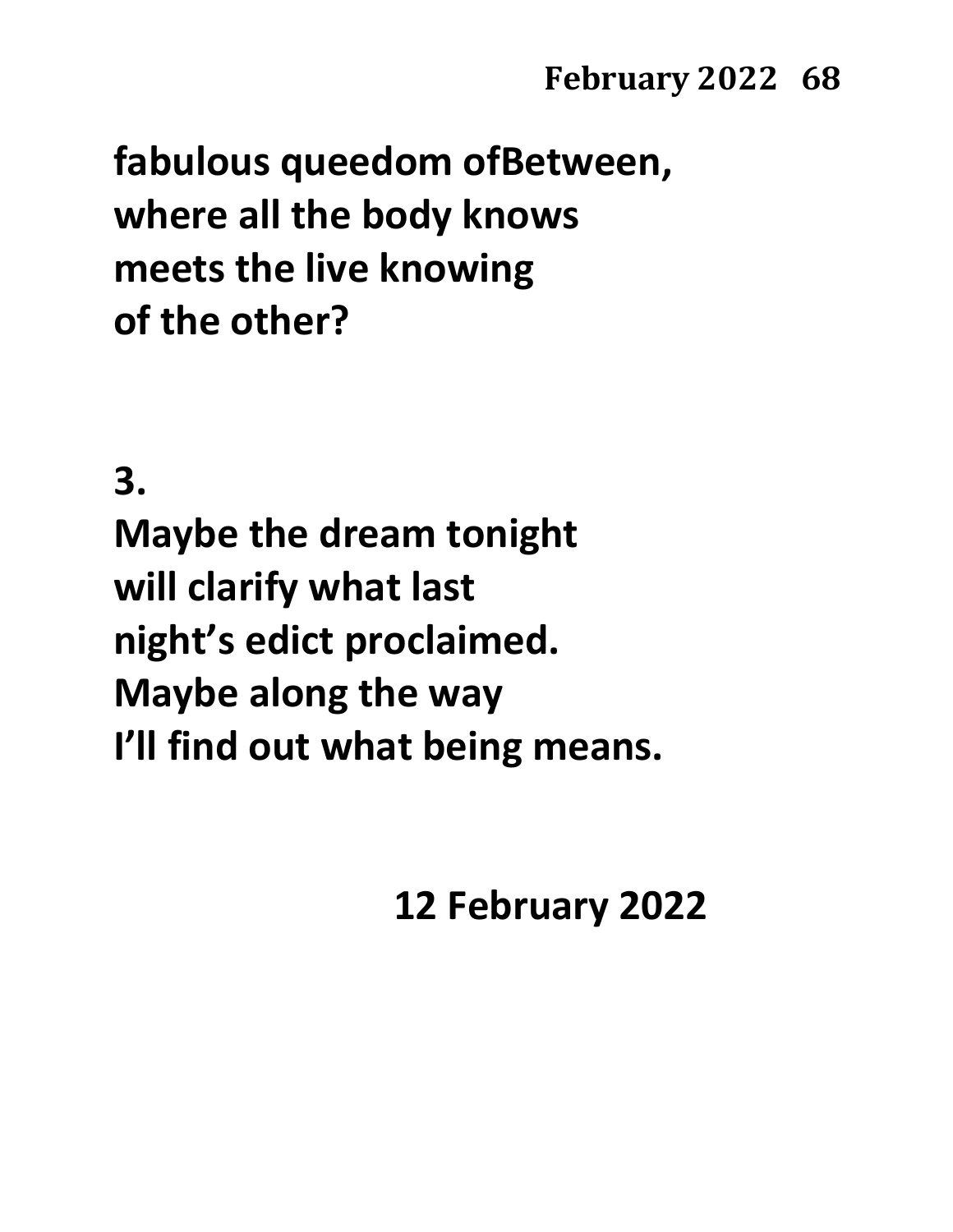**= = = = =**

**Wake into distance sandy steps soft upon the new desert of the day. Who comes? Who calls? On the bright sand the shape stands clear, silhouette of sympathy, world full of friends?**

# **2.**

**The project is simple: say everything. let the silence decide. Sometimes we come**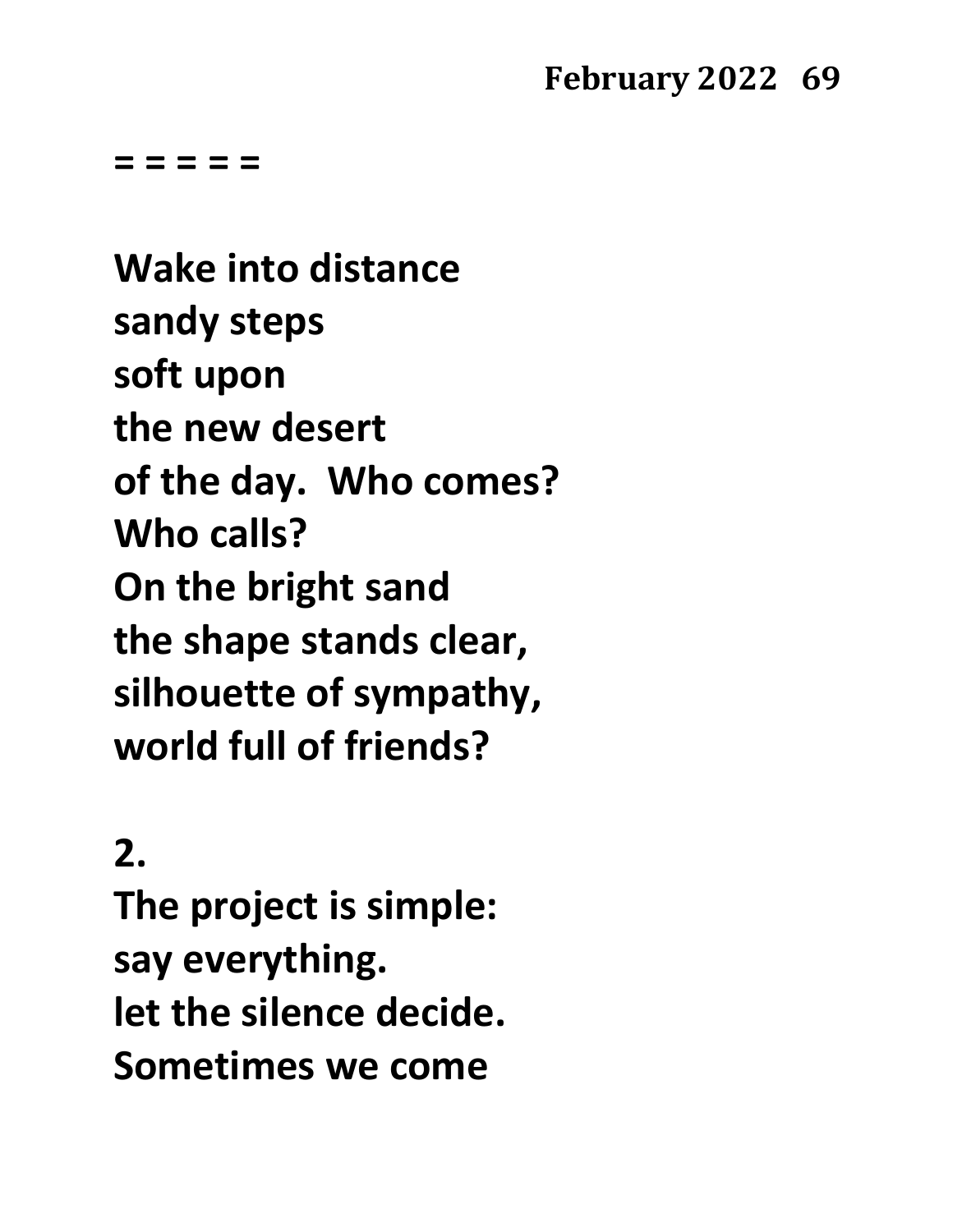# **so close and then.**

**3.**

**It came again in the night. The sand was snow, the bright was white. Images tumbled from the sky. When this word speaks, everything stops for an hoyr or a day. They tell us each flake is unique. If only we could read each one for its own six-sided sake and learn the real meaning of what we see.** *13 February 2022*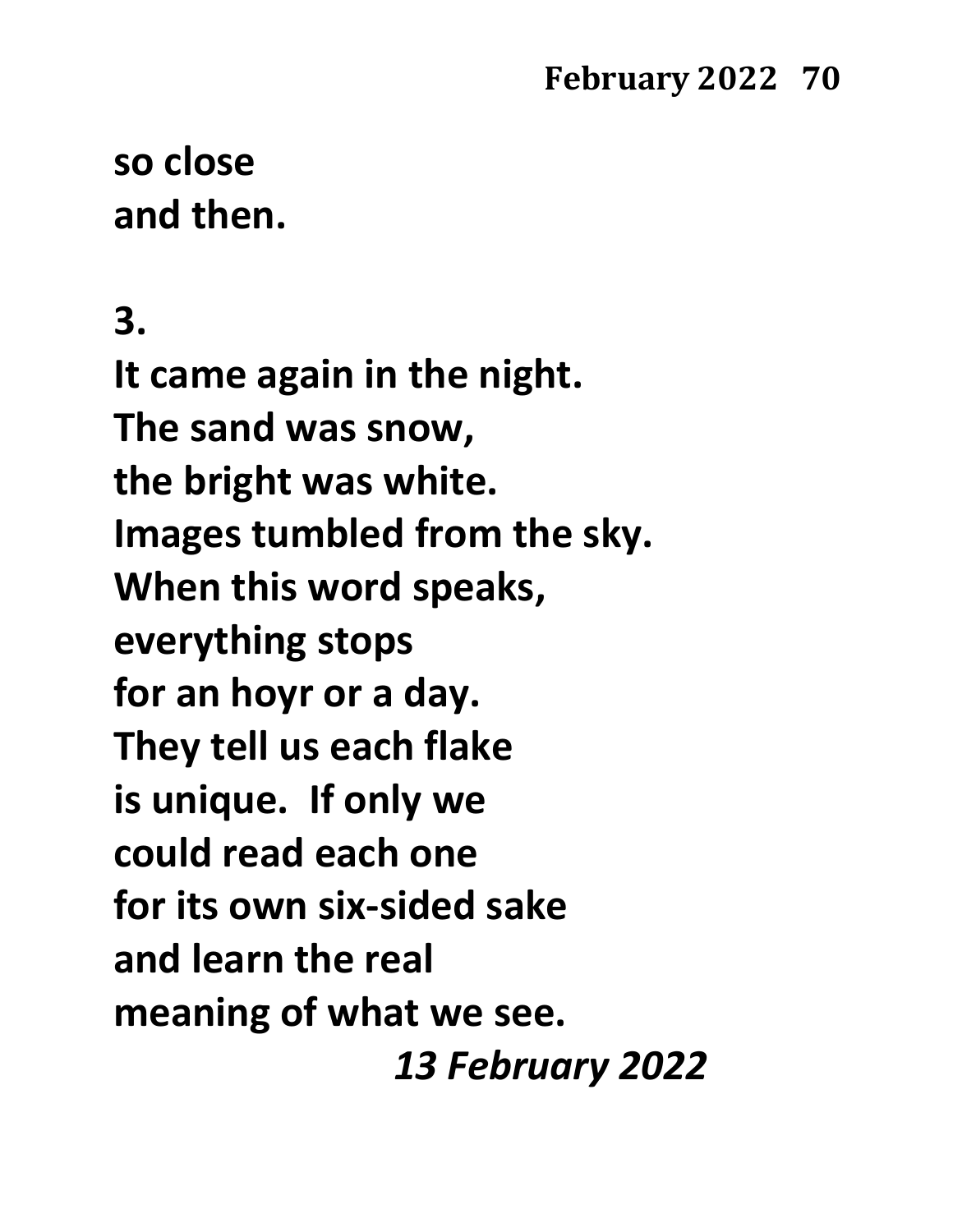**= = = = = =**

**Who am I yesterday and why is today?**

**The words come talking from inside us, god help us if we listen.**

**God helps us if we listen.**

**`3 February 2022**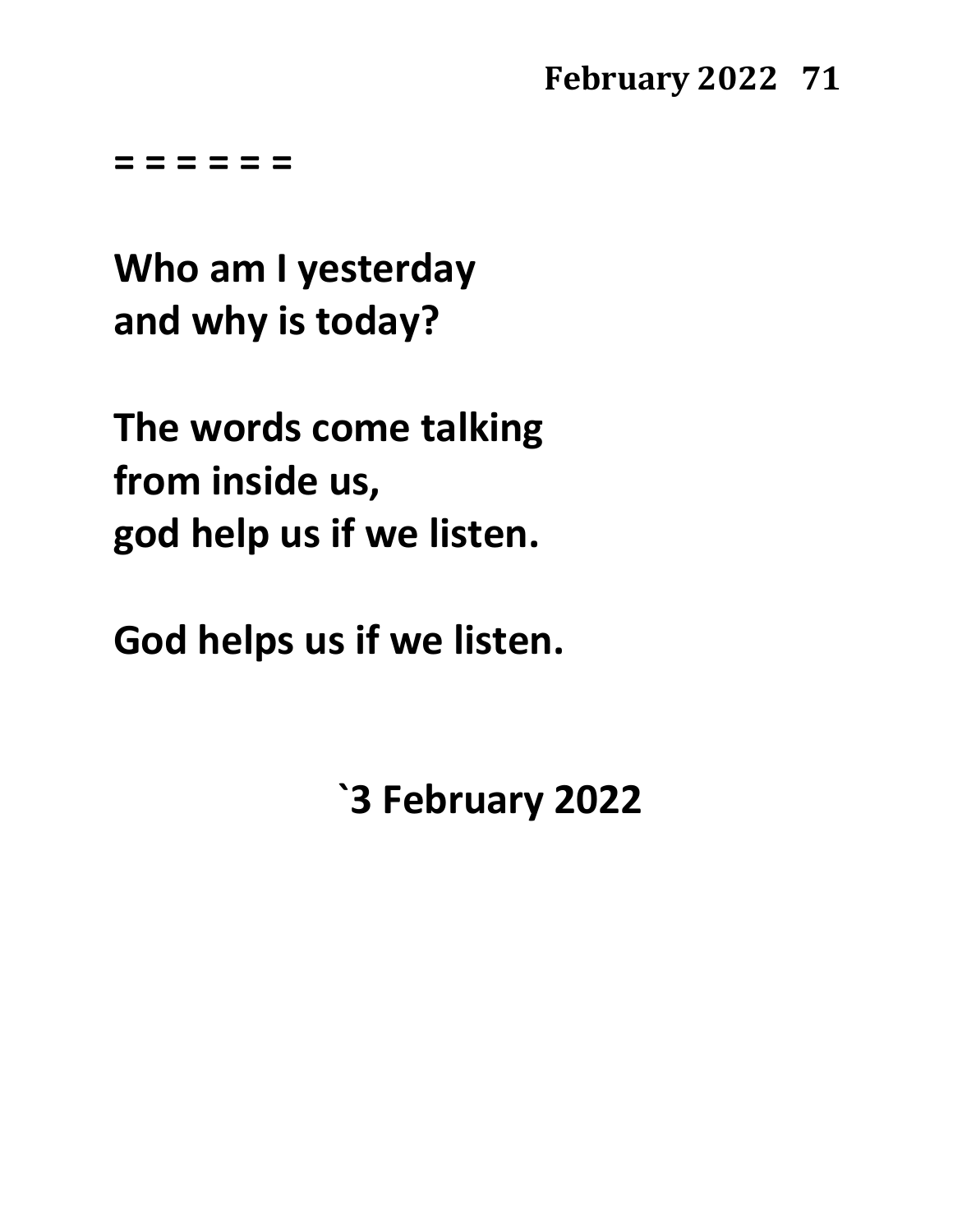### **ROSES FOR CHARLOTTE**

# **on St. Valentine's**

*Margaret Rose Kane*

**my mother, first rose in all my world, her hair so like yours, her love holds me upright still, I whisper her name and love you too.**

*Saint Rose of Lima*

**native girl who took such care of poor and sick she lofted**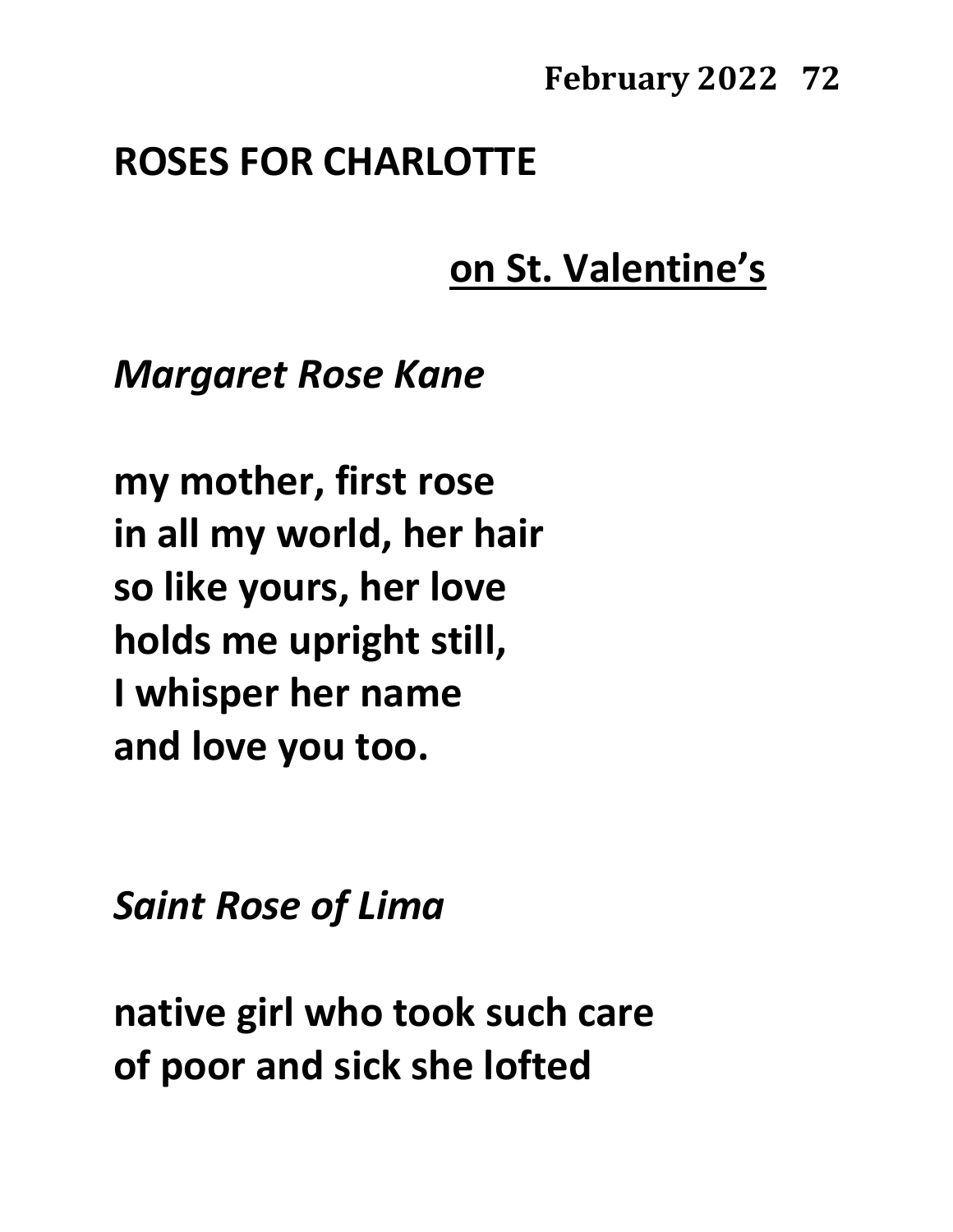**right up to heaven, first saint of the Americas, native oof love.**

### *Rose Gallagher*

**Aunt Rosie Gallagher had a cat you wouldn't believe, redhead, twenty-some years old and mean. they wouldn't let me near it. My father's oldest sister, her son older than his uncle, the cat hardly moved, lay there, watched and growled and taught me what it means to be old.**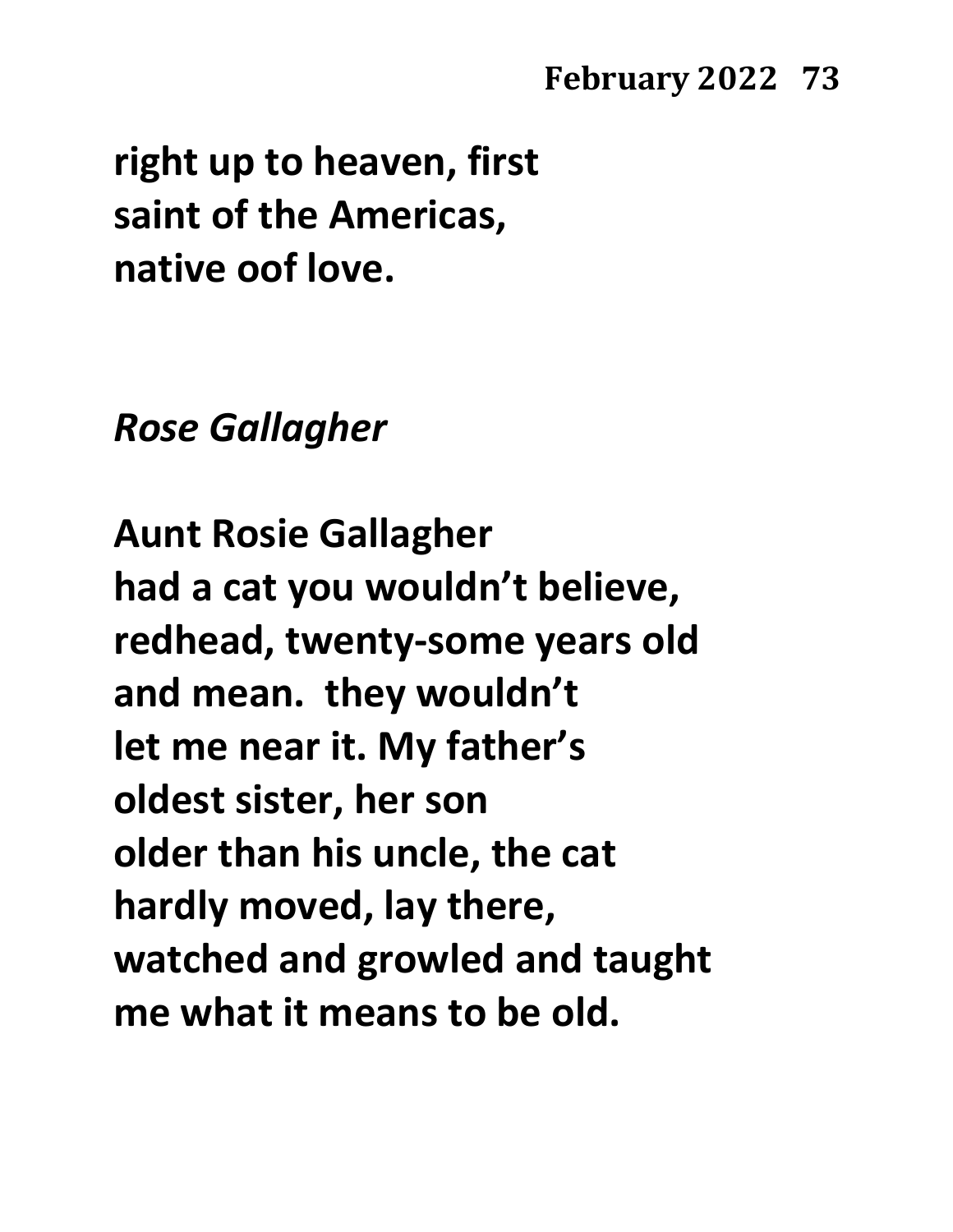### *Gypsy Rose Lee*

**Some roses delight in shaking their petals in the wind of music so you can see right down to stamen and pistil or what really is that gold they hold in their hearts?**

*Rose Macaulay,*

**English novelist, one I cared for**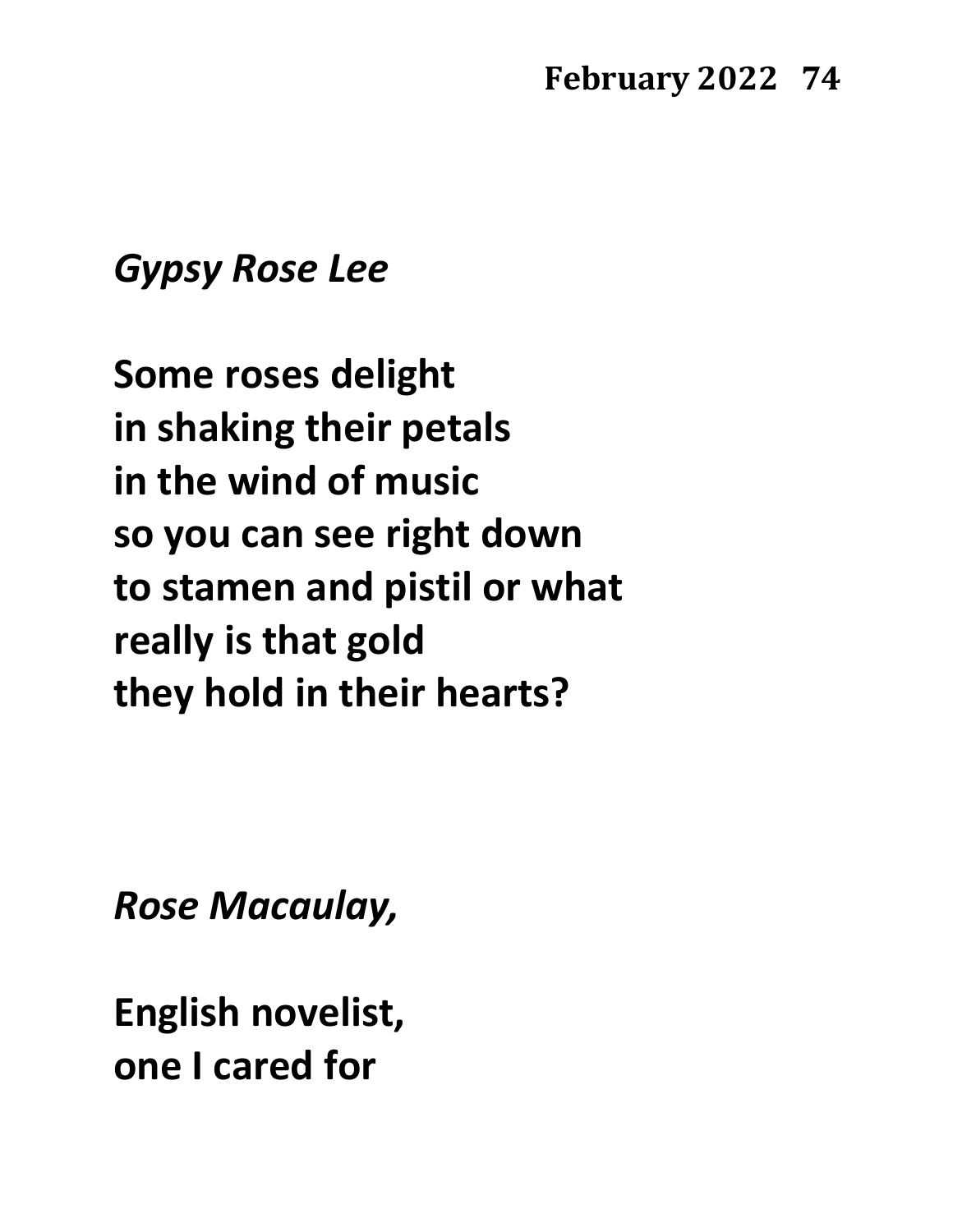**the way she knew the Other Places in the world, all English are good at that, mapping and coming ashore, conquering Jerusalem.**

## *Rose of Washington Square*

**had no future but oh what a past, a song said that but I submit in this late winter light there is no past**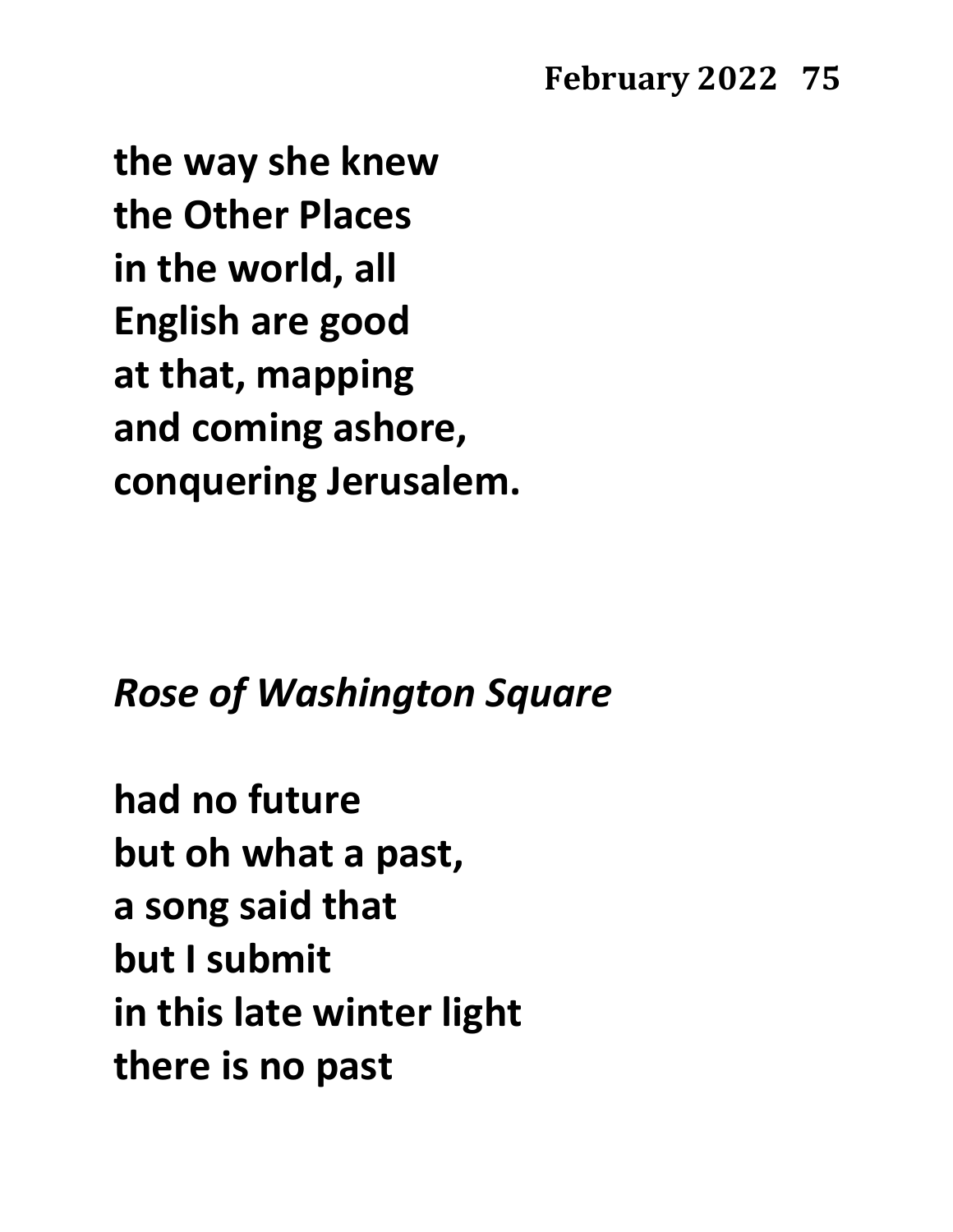**but only now, this, this red petal, this fragrance in the cold room.**

### *Rrose Selavy*

**the maestro said, Marcel of the field who played chess on rooftops, yes, even in New York, who made a heroine out of necessity or so I read, time to get up and do it, that's life. I woke early to write thi s down**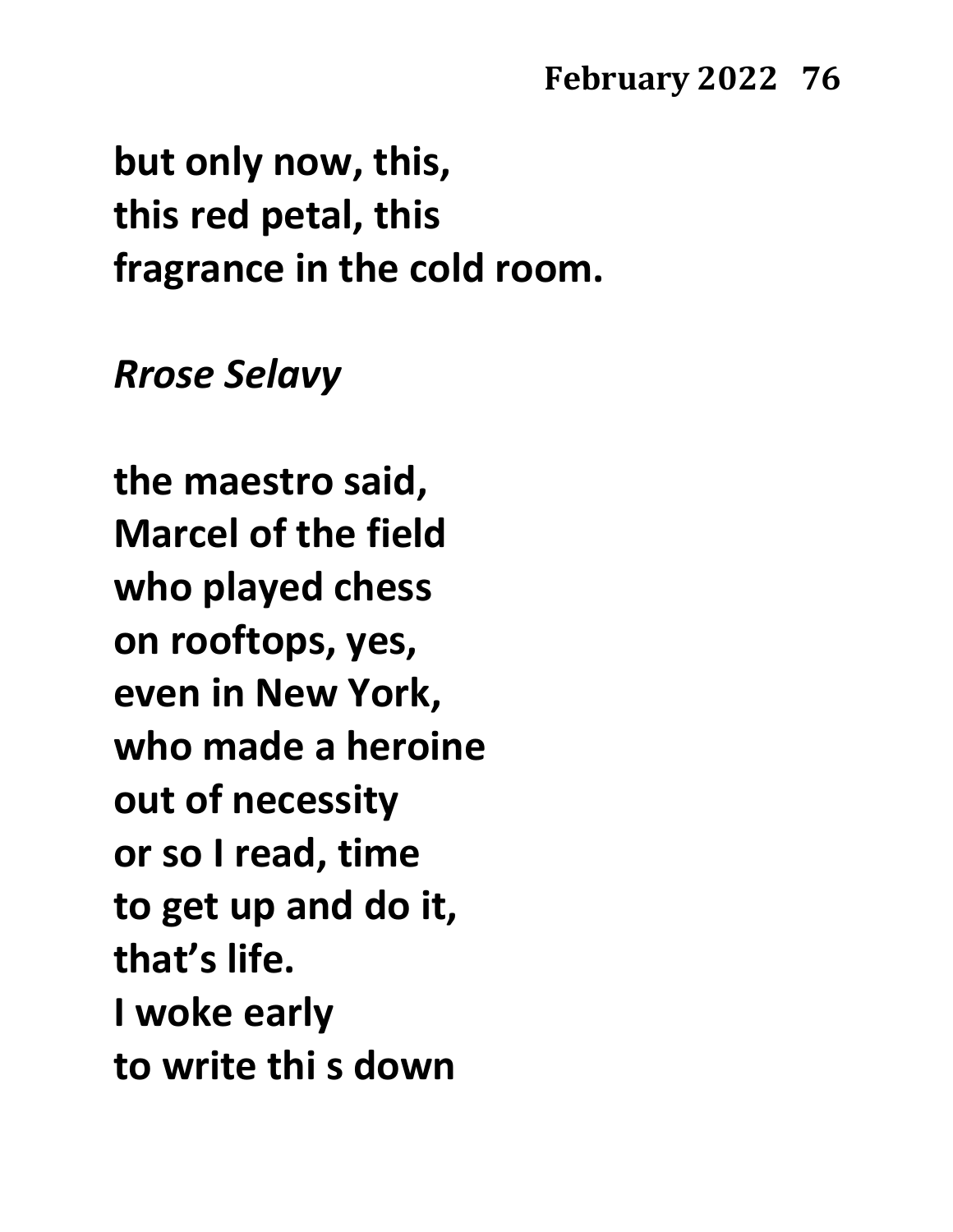**so you would have flowers when you woke, best I could do, florists are not open yet.**

*Rose of Tralee*

**my father sang so often, the pale moon rising, sea rhyming with Tralee, no voice purer than the Irish tenor, wish I had one but this gruff I love you will have to do.**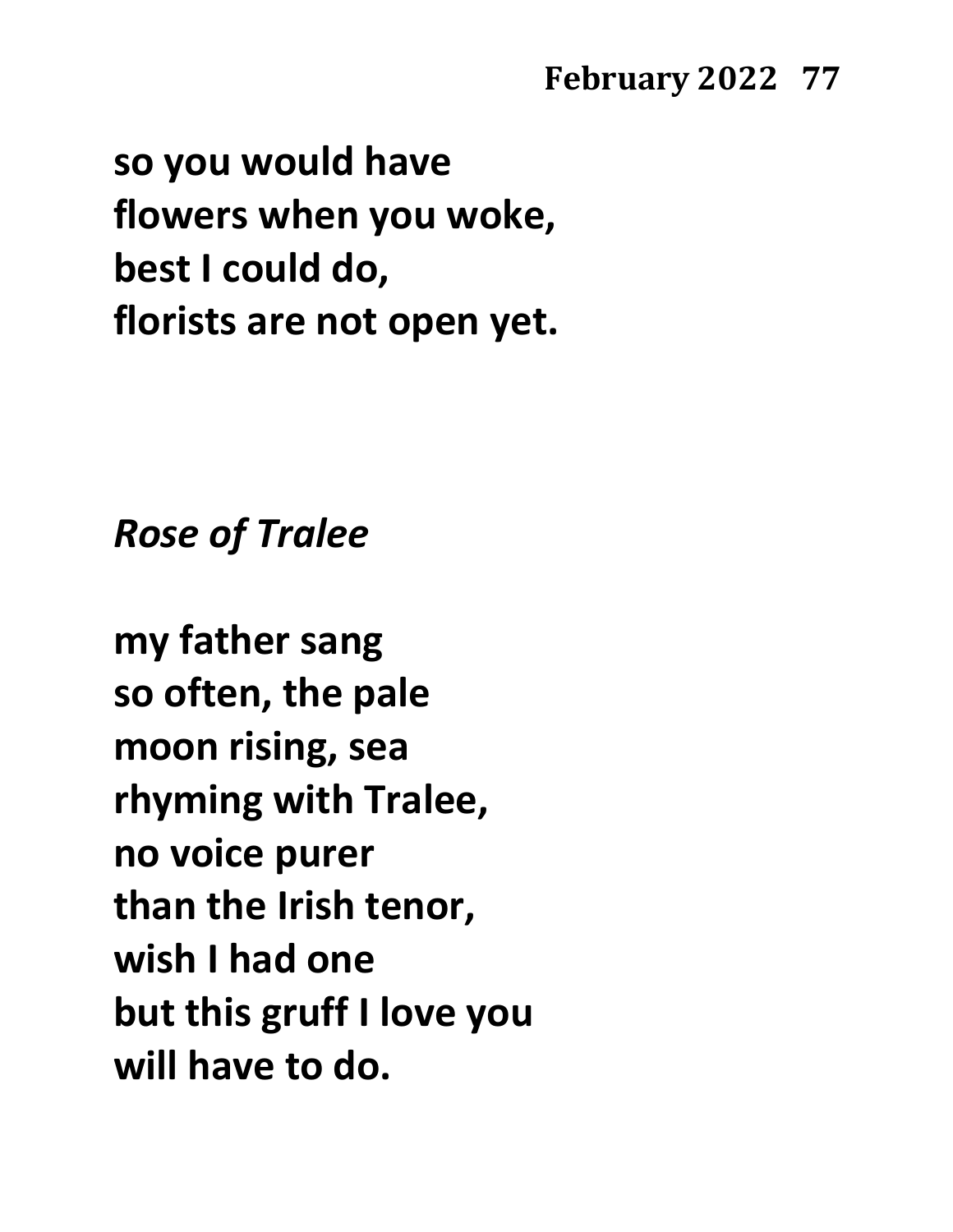# **good morning, Love, by the crystal fountain of our purest will.**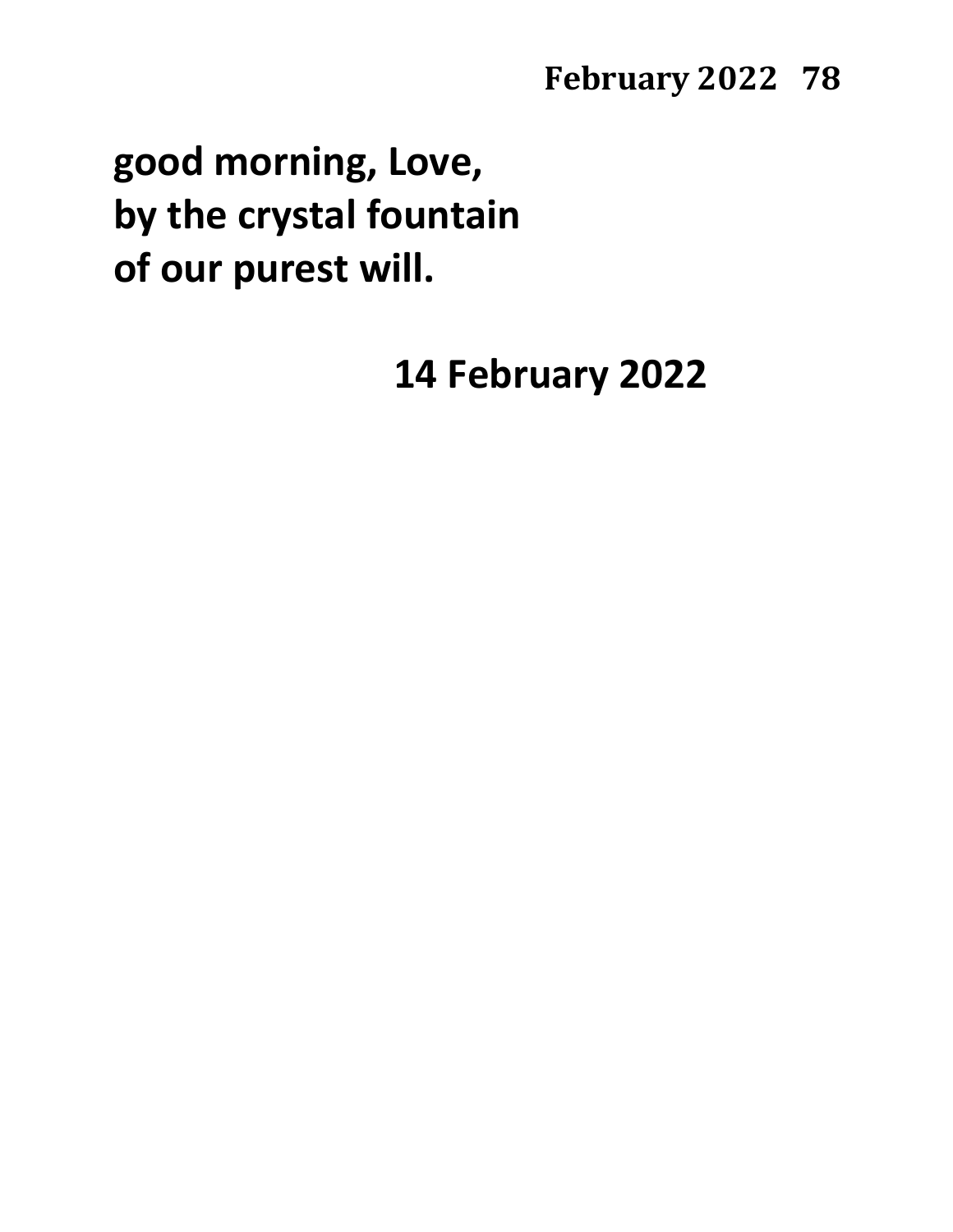### **COAST**

**And then the sea answered. I lay on the sand and listened like the child at Augustine's feet. Florida again. Wisdom of thepelican, watched and said nothing. The sea, only the sea. Not even the saint.**

### **2.**

**I am not a natural sprawler on seashores but sometimes the language thereof relaxes me into the lesser lingo of my own. Toes wet, mind exalted, persist.**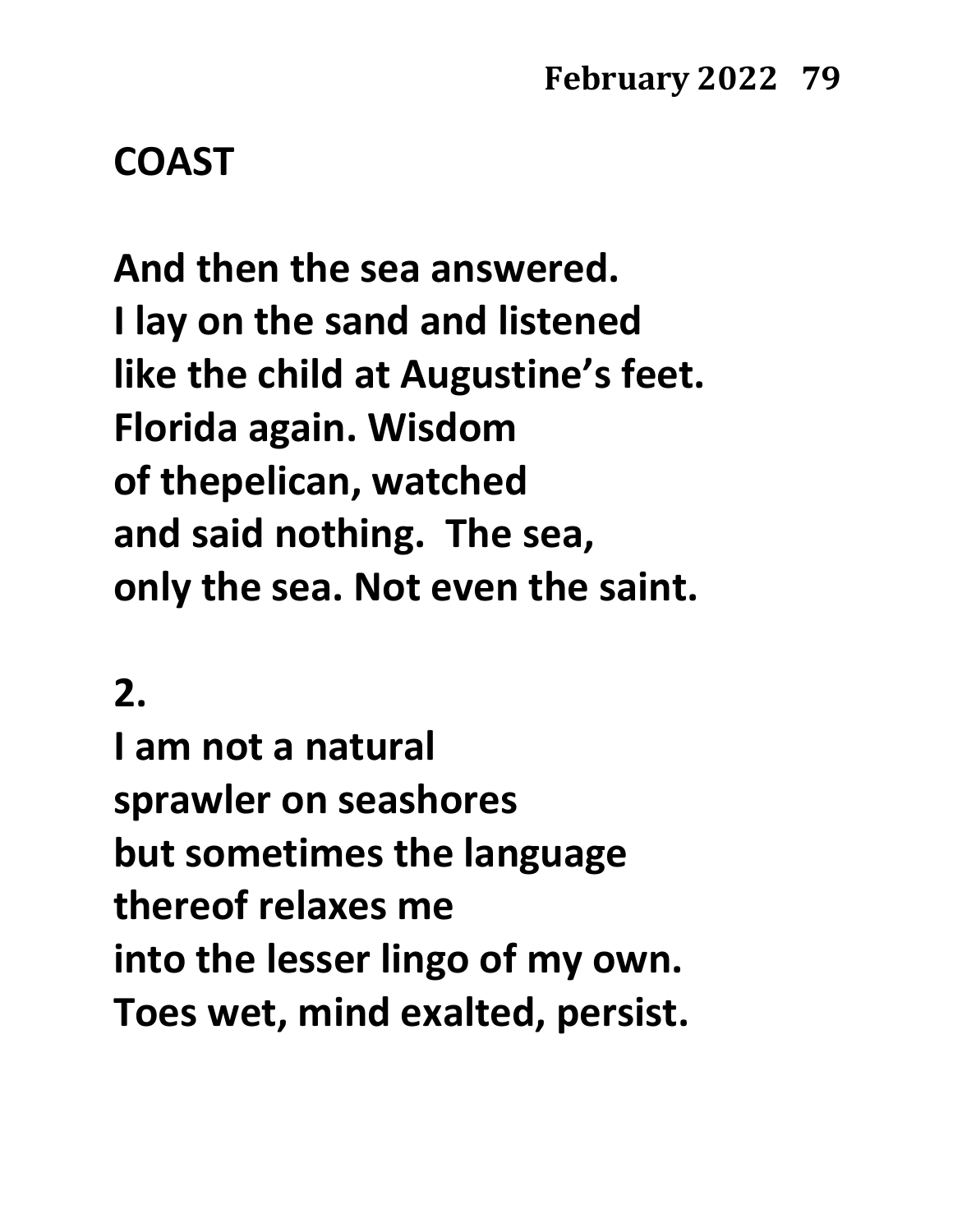**This part goes with a cello I can't play, the holy hum of it across the bay, the gull looks up, the teacher looks ahead– it takes more than music to abrogate the truth. But me, I listened like a clown, every sound had its word up to me to find. My teacher smiled and looked out to sea.**

#### **4.**

**The sand was red– that much was obvious even to me. A mile or two of Flagler Beach empty for spring. For me and thee and pelican,**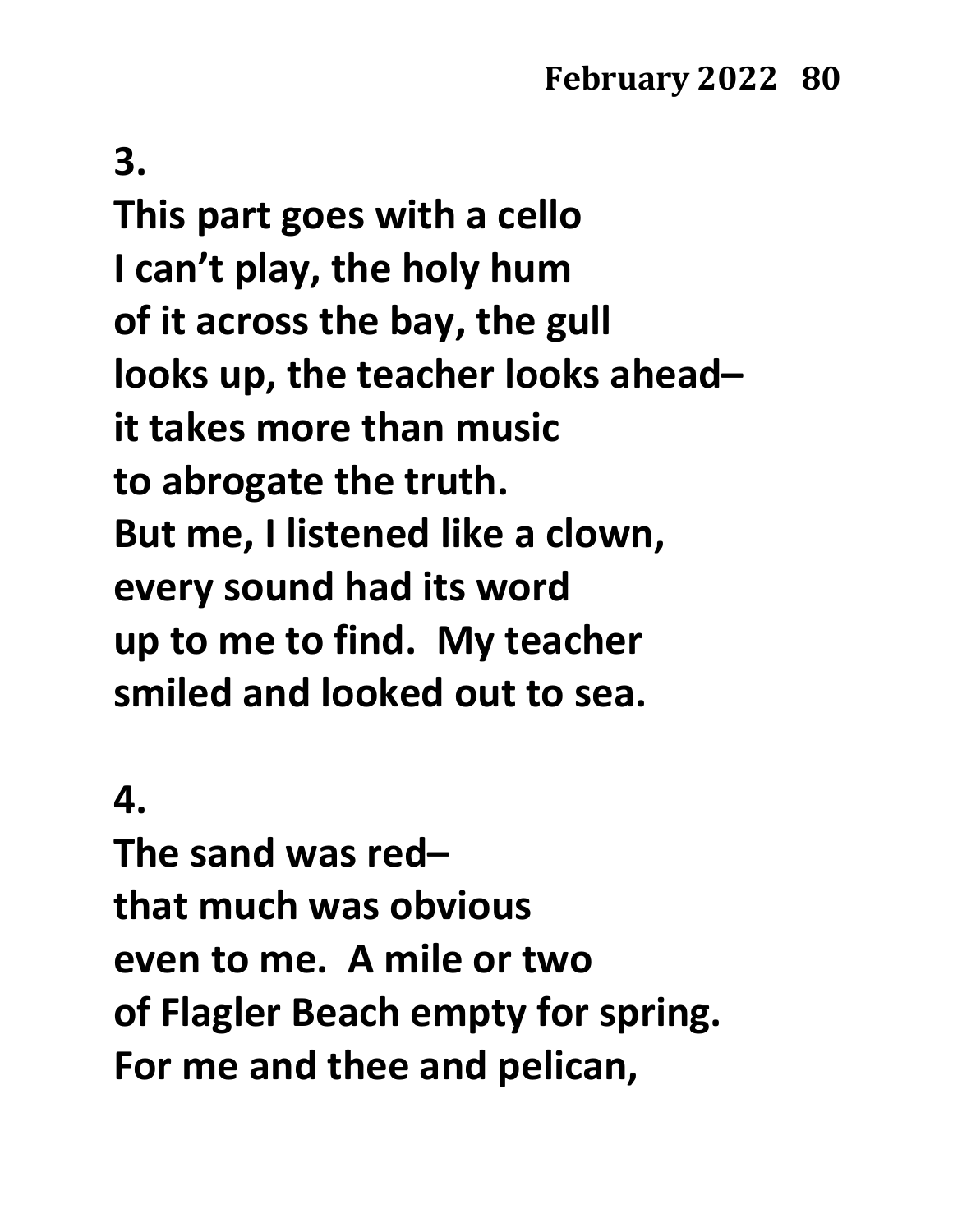**just like alchemy. And I was healed, emblems of my craft renewed. And the sea granted me fellowship and I could bring my true self home.**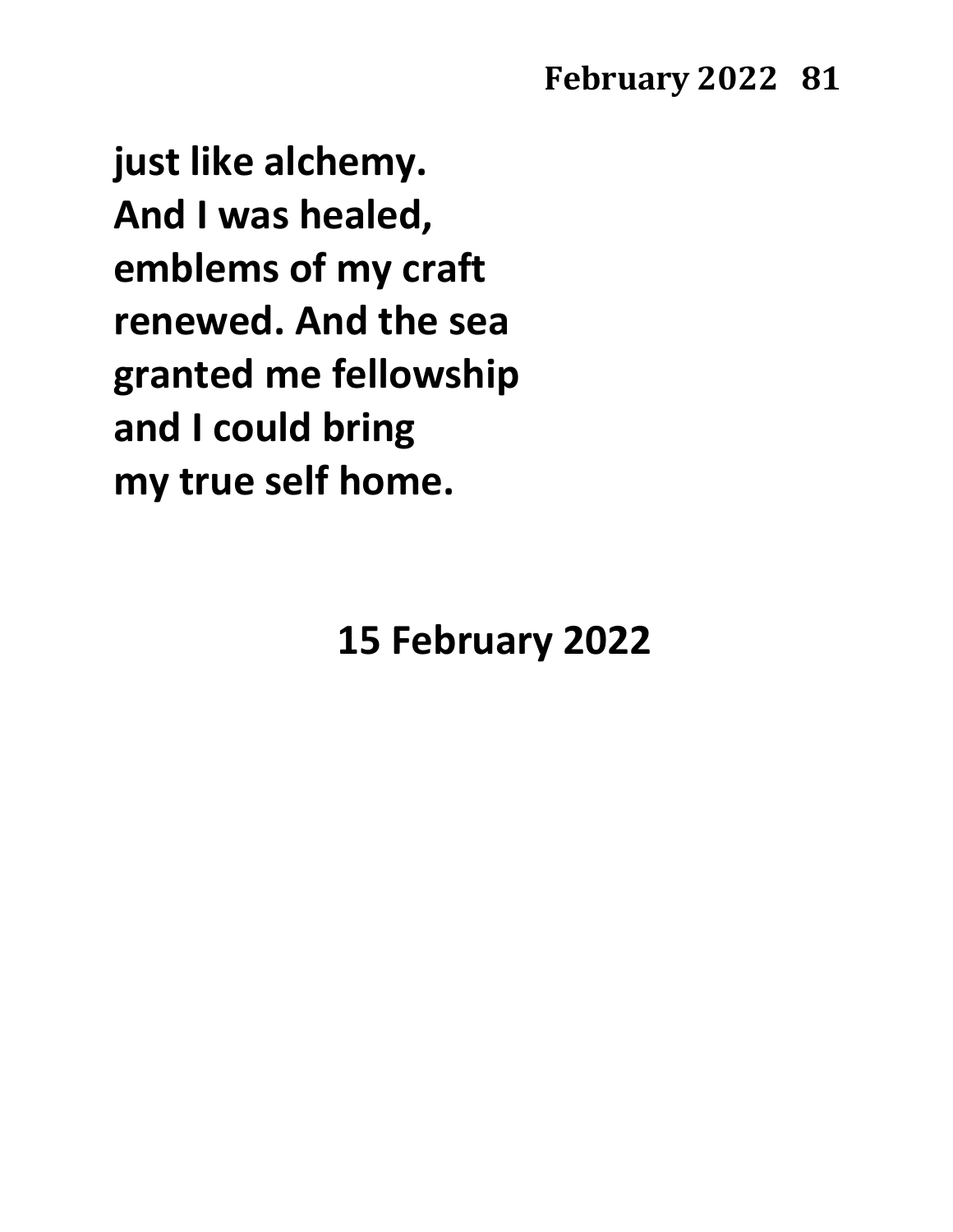**= = = = =**

**If it came to be milder and the sun began its secret work inside man and landscape then the birds too would hurry back and we would feed each other on seed and sensibility till the night watchman comes, puts out the light.**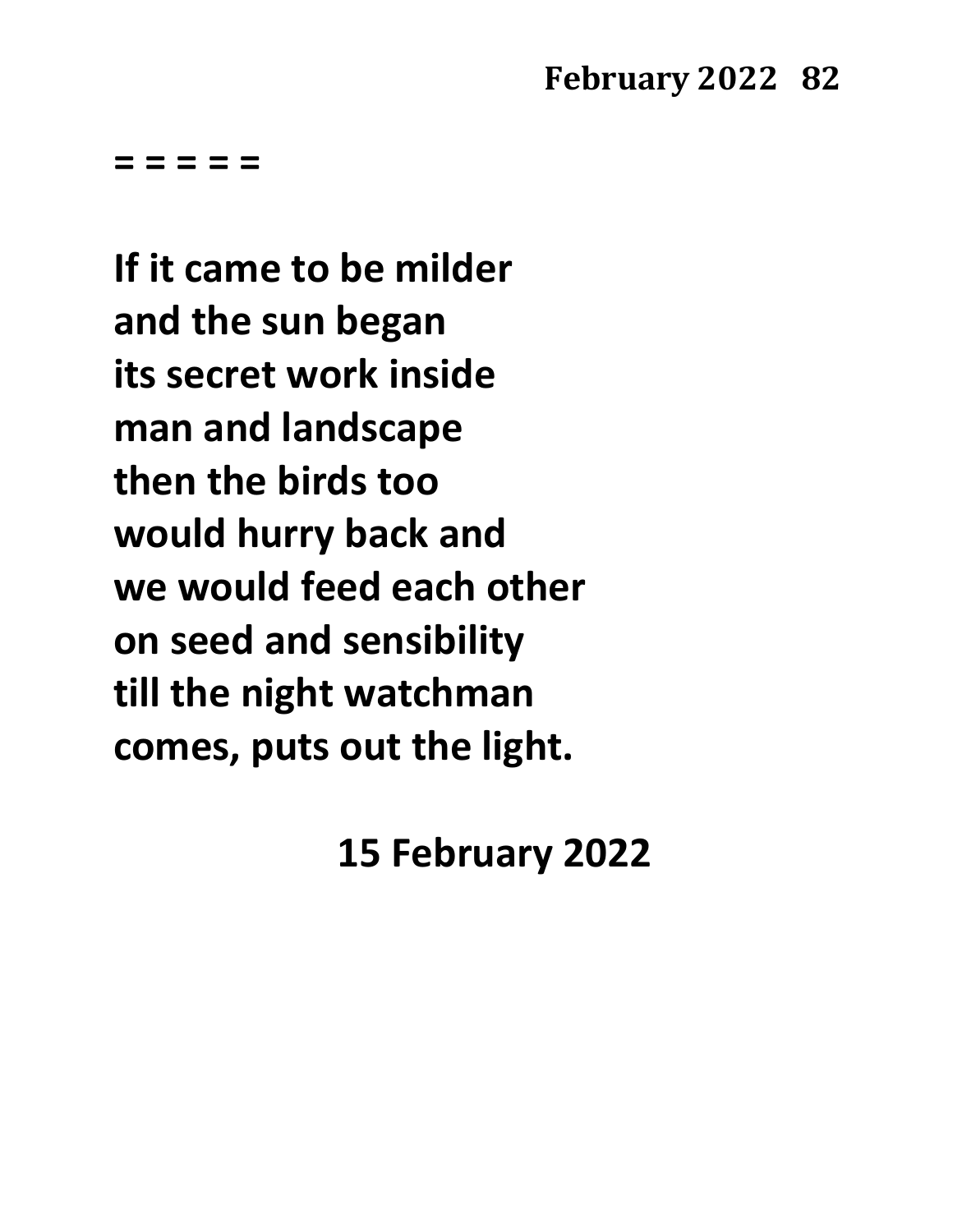**A little bit the way the haunted fugitive images of dream, desire,**

**anxiety, surréalisme, turn into the majesty of great art, the frantic guesswork of early religious guesswork, like Enki, sun god for some folk in the Near East, turns hundreds of years later into the official God of the later Roman Empire,** *Sol Invictus***, the Unconquered Sun. I think the little poem is a song about that.**

**16 February 2022**

**(***Soken to accompany the poem in the Calas Archive.)*

**= = = = =**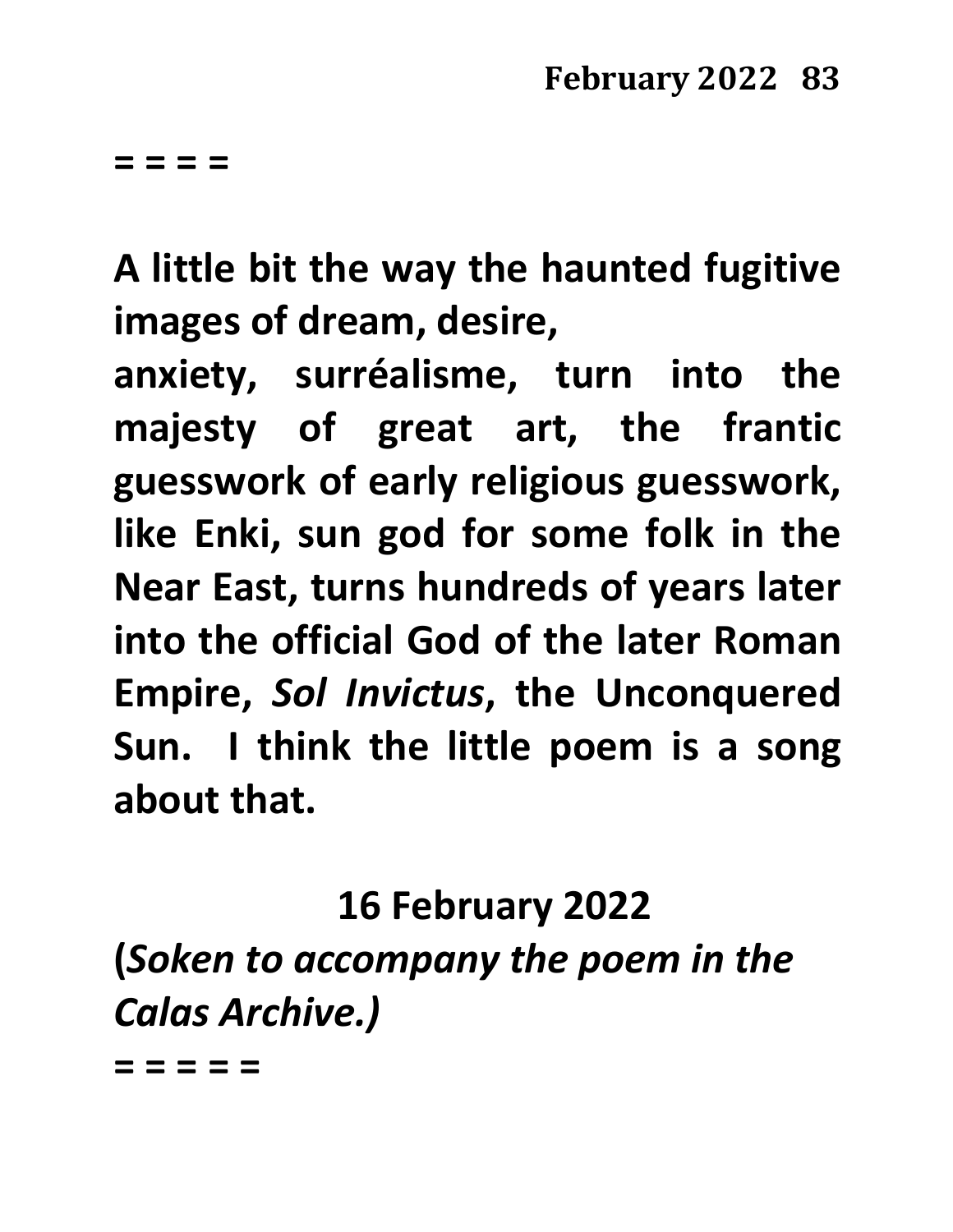**Get the words right and the song comes straight– otherwise music gets lost in the branches of what you didn't know you mean.**

# **16.II.22**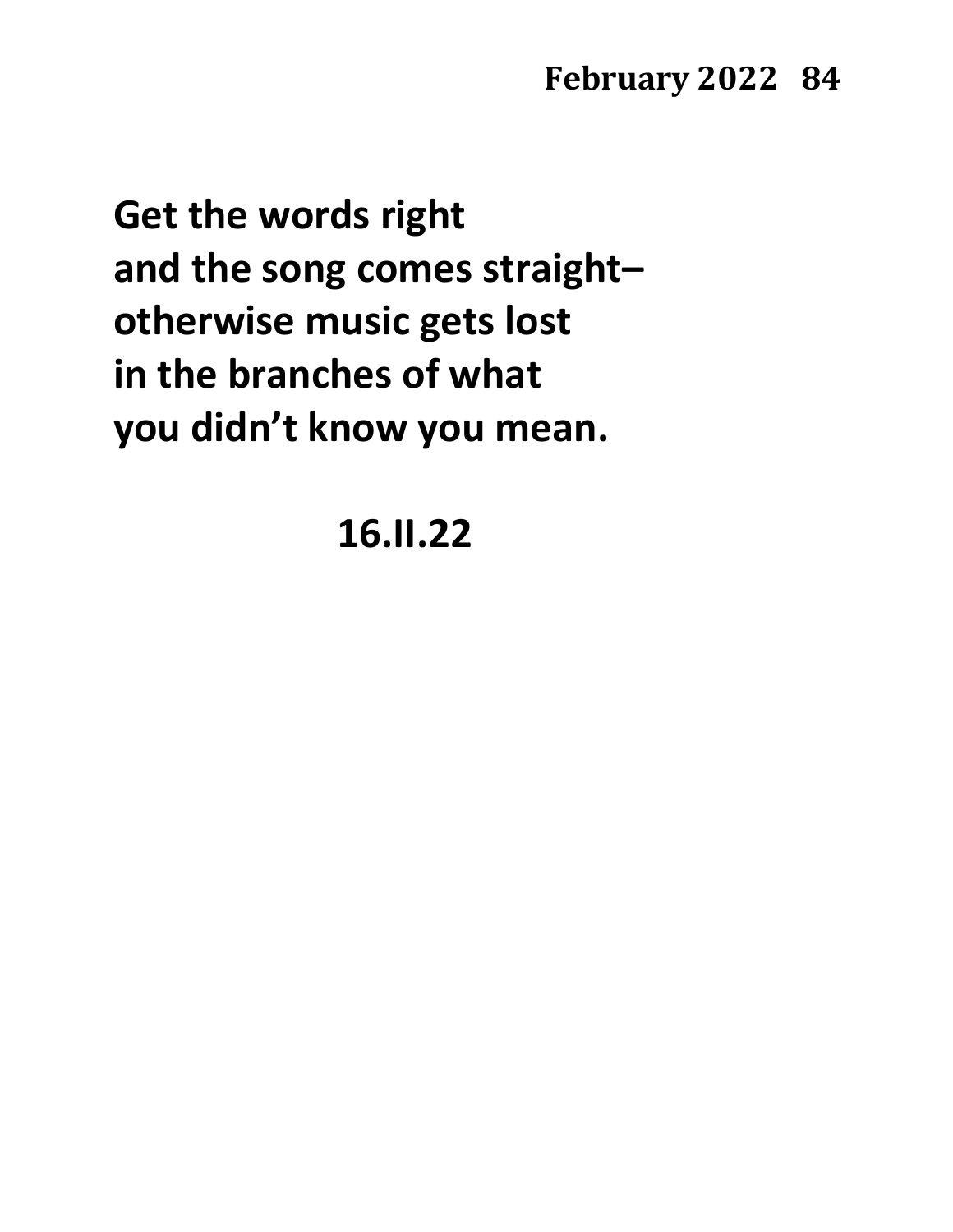**= = = = =**

**Lent?, the child thought meant when winter relents again and lets the roses in. But why so sad he wondered, purple vestments, no little snacks. He began to sense grief before going, began to be scared of opening doors.**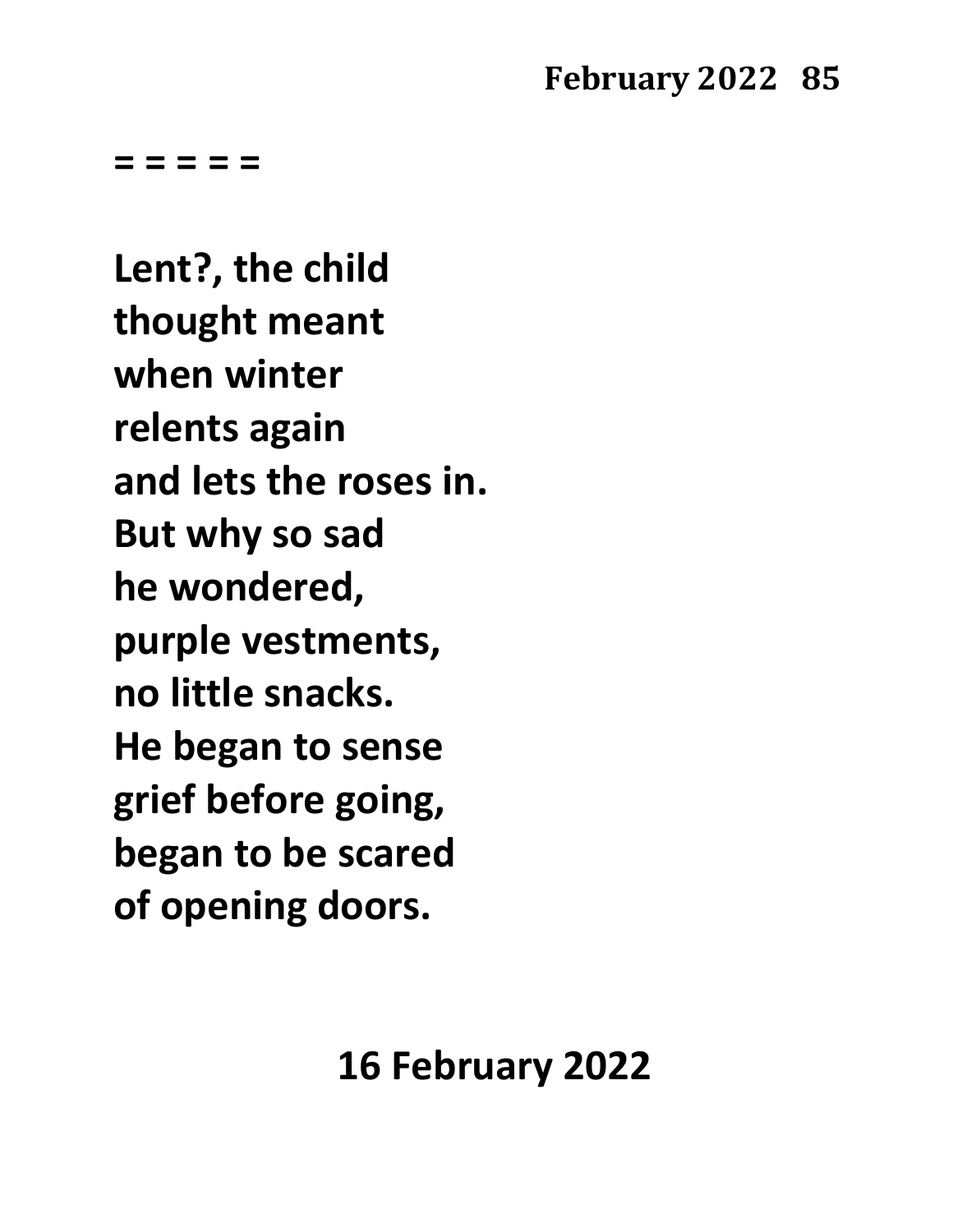**= = = = =**

**What kind of dog would a wise man choose? One that can read books, watch TV, summarize the news. If he can't find one like that let him rest in his quiet room or chat with people. Or get a cat.**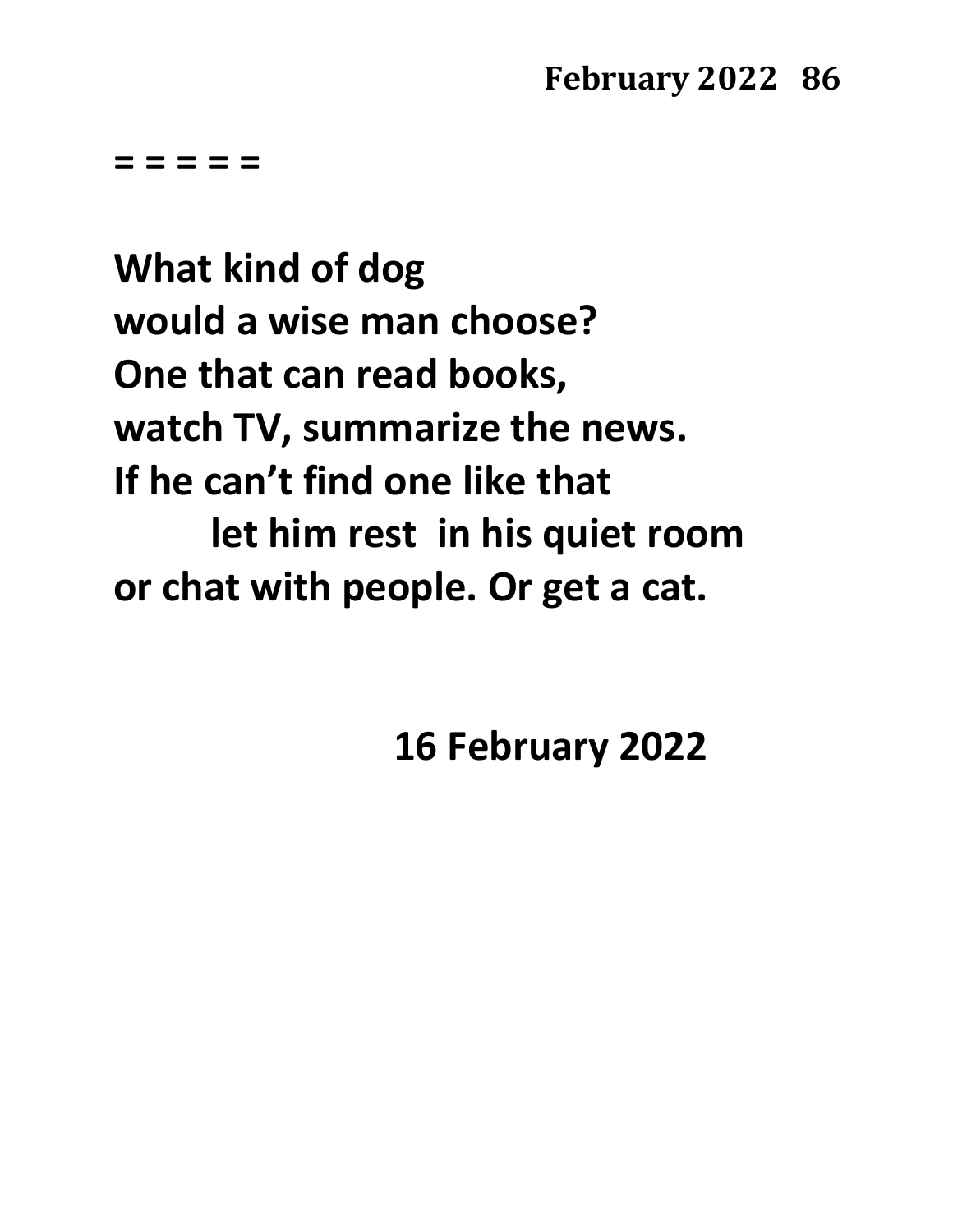**= = = = =**

**Light also is a kind of drift, easy easy from here to there, not just sleeping on the field like a wombat snoozing under one of those trees they have there, peaceful chubby beast, I saw one once in a game farm here, sound asleep right at my feet. Maybe light really is like that too– so many things I've gotten sideways in my northern way.**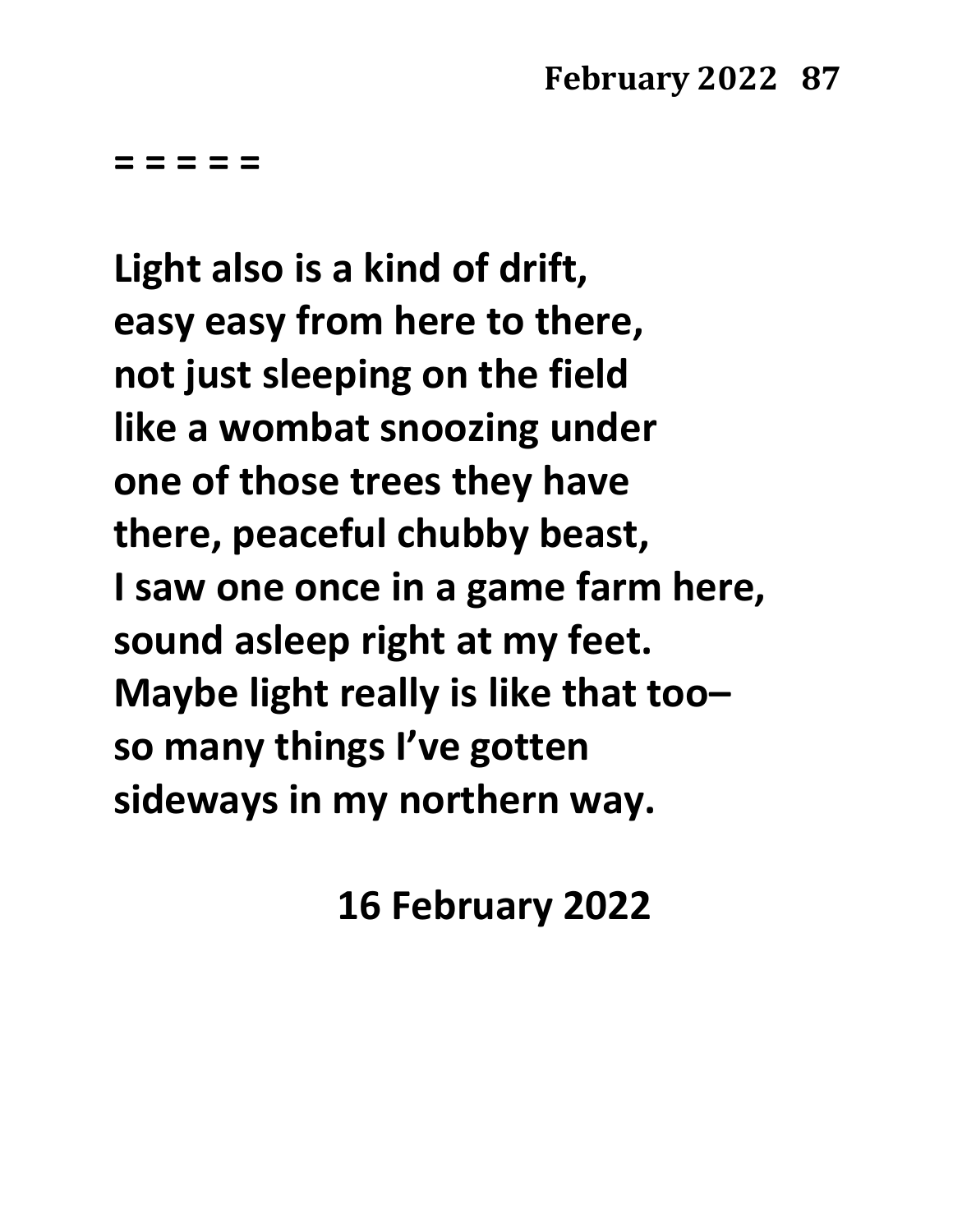### **MEADOW**

**Meadow meaning what to say, do, stretch of looking up the slow rise into the trees, slope where history happens, small herd of deer, a dozen wild turkeys waddle among evergreens.**

**How rare to fly! The ground has such appeal, calls to the mobile Stay,**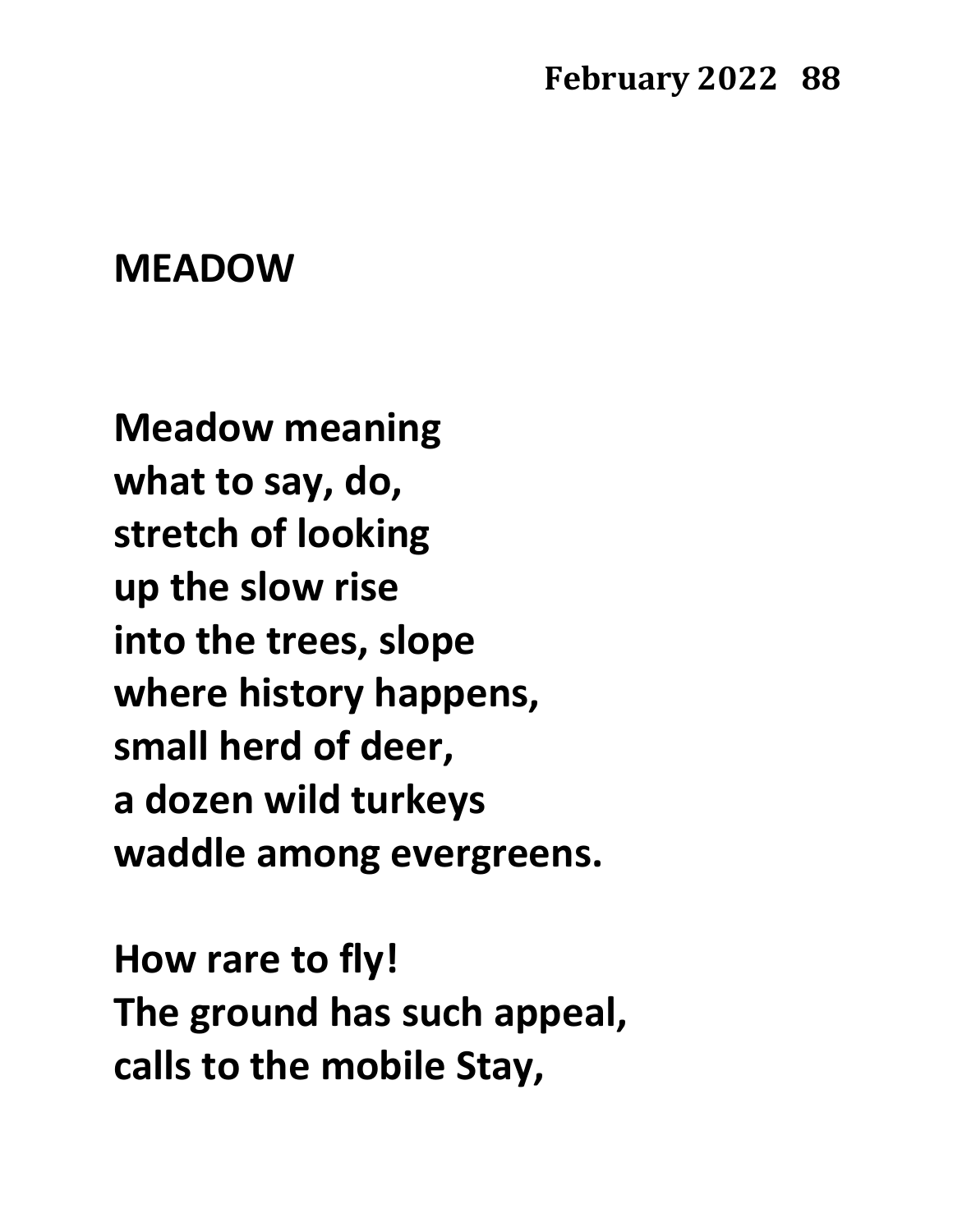# **linger into me. Then the car speeds up and I have something else to see.**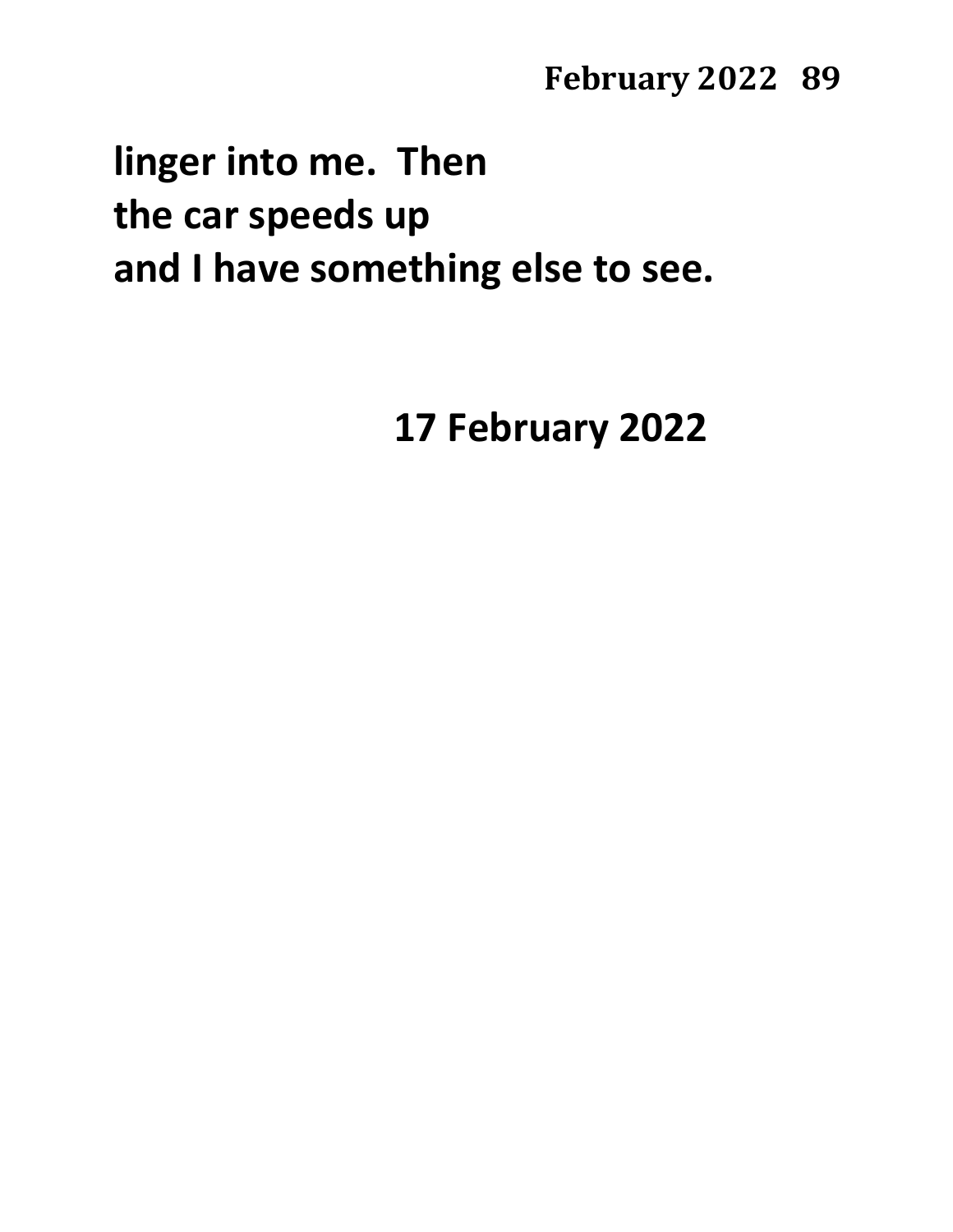### *KINDERSZENEN*

**Making problems out of solutions, children are good at that, little alchemists with knotted brow,**

 **don't**

**squint so hard, the right answer opens a dark door.**

# **2/**

**You know how the cellar is, ok in daylight when the sun filters in through the peach tree and the fuzzy window screen. But come the dark run up the creaky stairs–**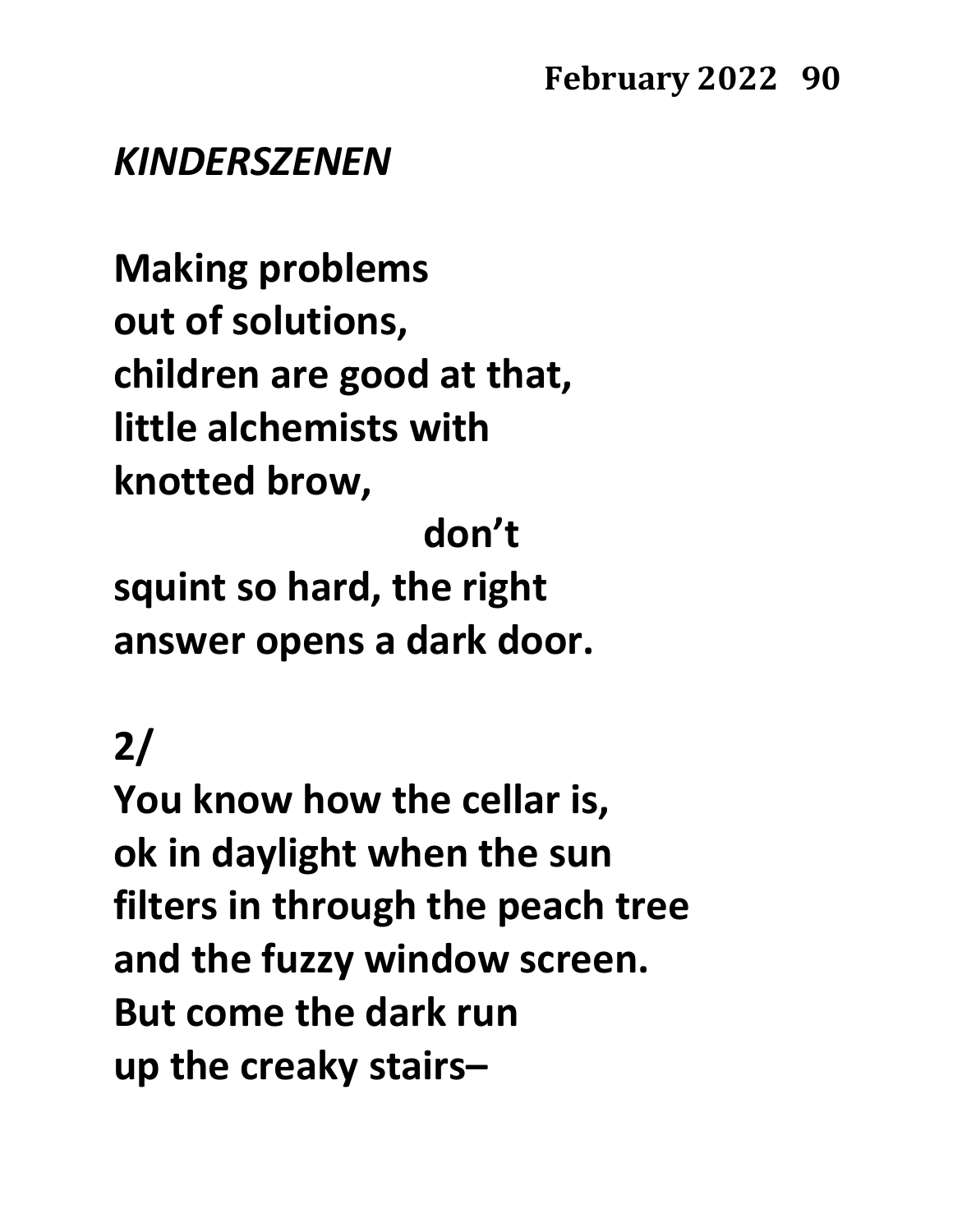**ascend! Moab is up there, Nebo, Everest, at least the sofa of Paradise.**

# **3.**

**I know whereof it speaks, I too in a made-over coal bin brought the clunky machinery of being me, chemicals, radio, typewriter, table, chair. There, a place to work it out. And every answer makes the problem worse.**

**4.**

**Not evil, just hrd to deal with. What do you do with a word once you've said it? And when**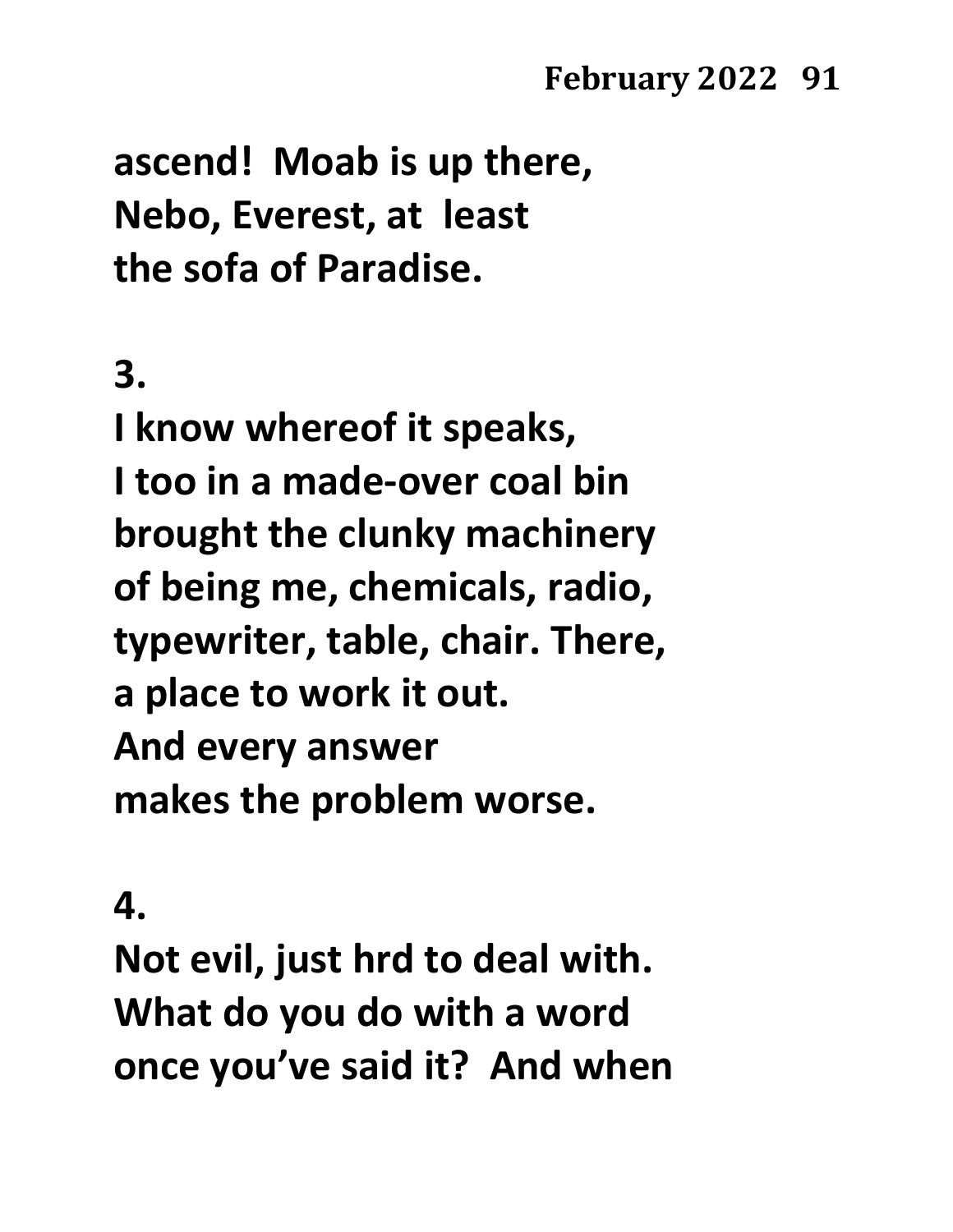**the solution urns blue in the tube, what on this blossoming earth do you do with what you know?**

**5.**

**Because it really is springtime, even down there, here, cold dark, switch off the desklamp, sit in the quiet, maybe a mouse, maybe the wind in the bushes, maybe the enigma of silence.**

**6.**

**You've spent so many years here,in childhood, working it out, sighing, going up to bed,**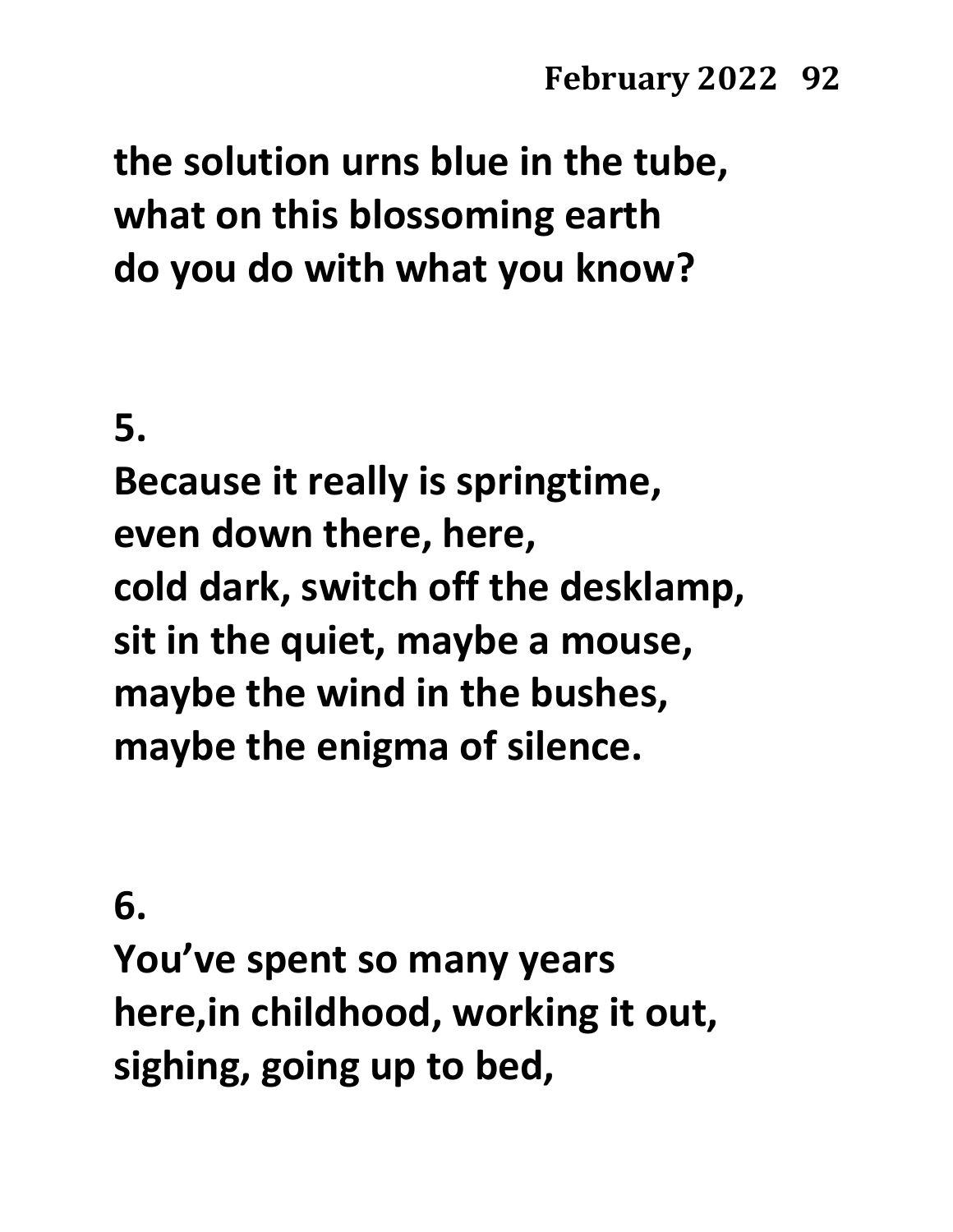**dreaming about Mary fleeing Jerusalem, on her wy to Glastonbury. Didn't you meet Them there not so many years ago?**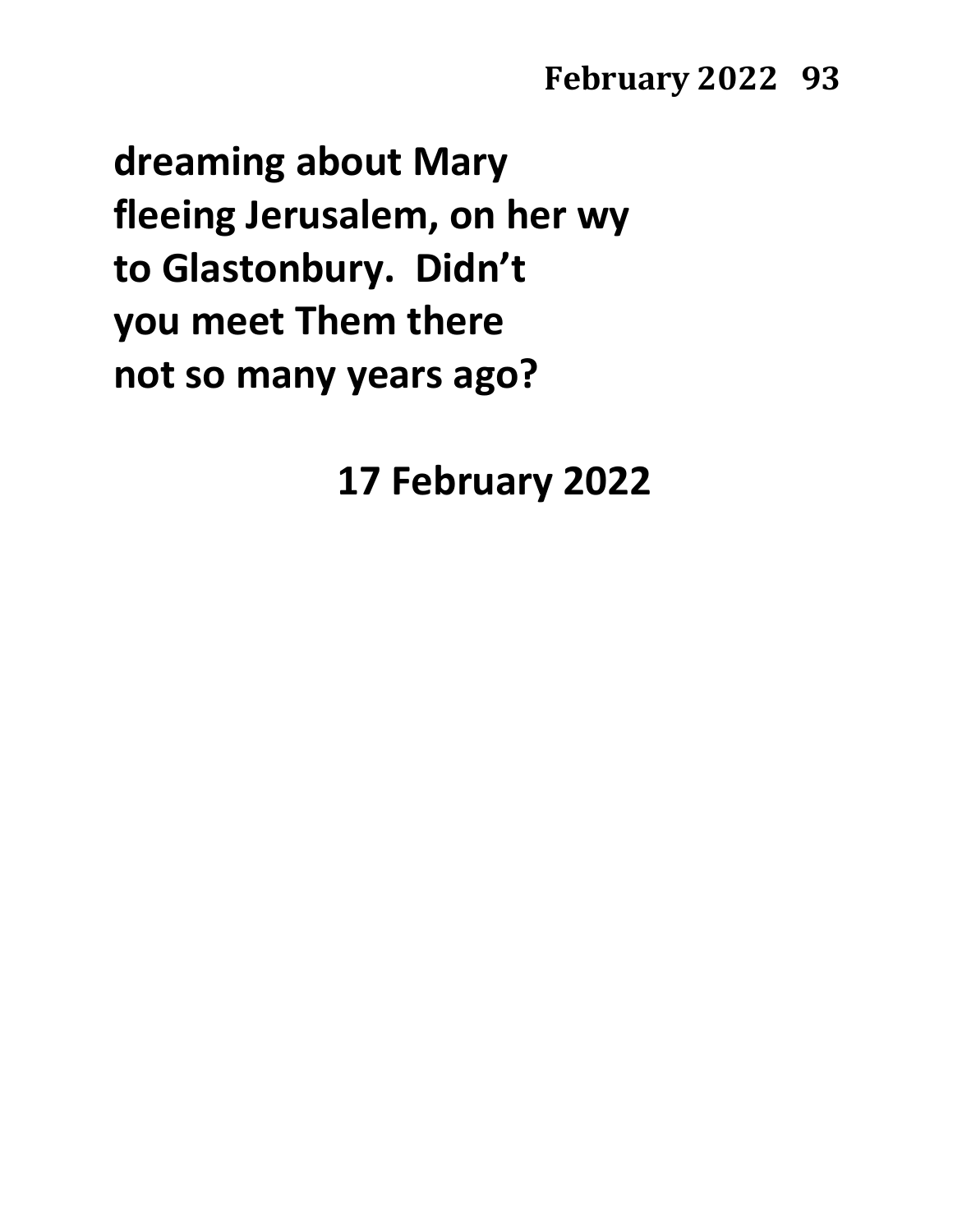### *Hen Groen*

**Small square of cloth tucked under the saddle, soaked with the horse's sweat. Arthur pulled it out and wiped his sword with it. Now no one will be hurt by it.**

## *By Night on Glastonbury Tor*

**He told me to sleep standing up so I lay down and let the earth stand guard for me till I woke walking a s[oral up that hill.**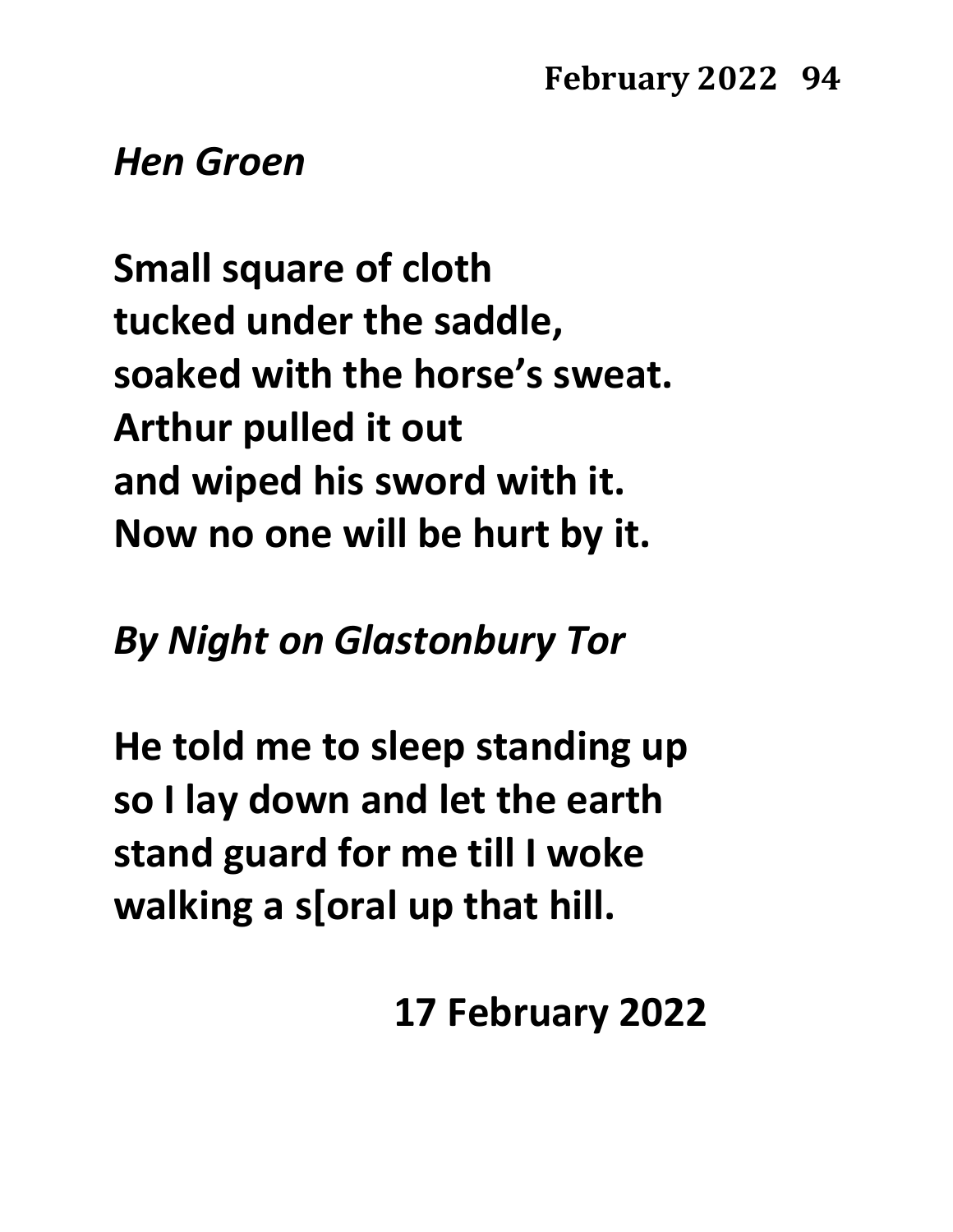# **THIRTY-TWO VARIATIONS ON AN ORIGINAL THEME**

**A Druid stood before his youngest students and explained** *A letter on which moonlight is permitted to fall becomes by that fact alone a love letter, no matter what words the letter says– behold the infinite versions and perversions of love!*

**1. What we say is seldom all we mean the moon has other tings in mind.**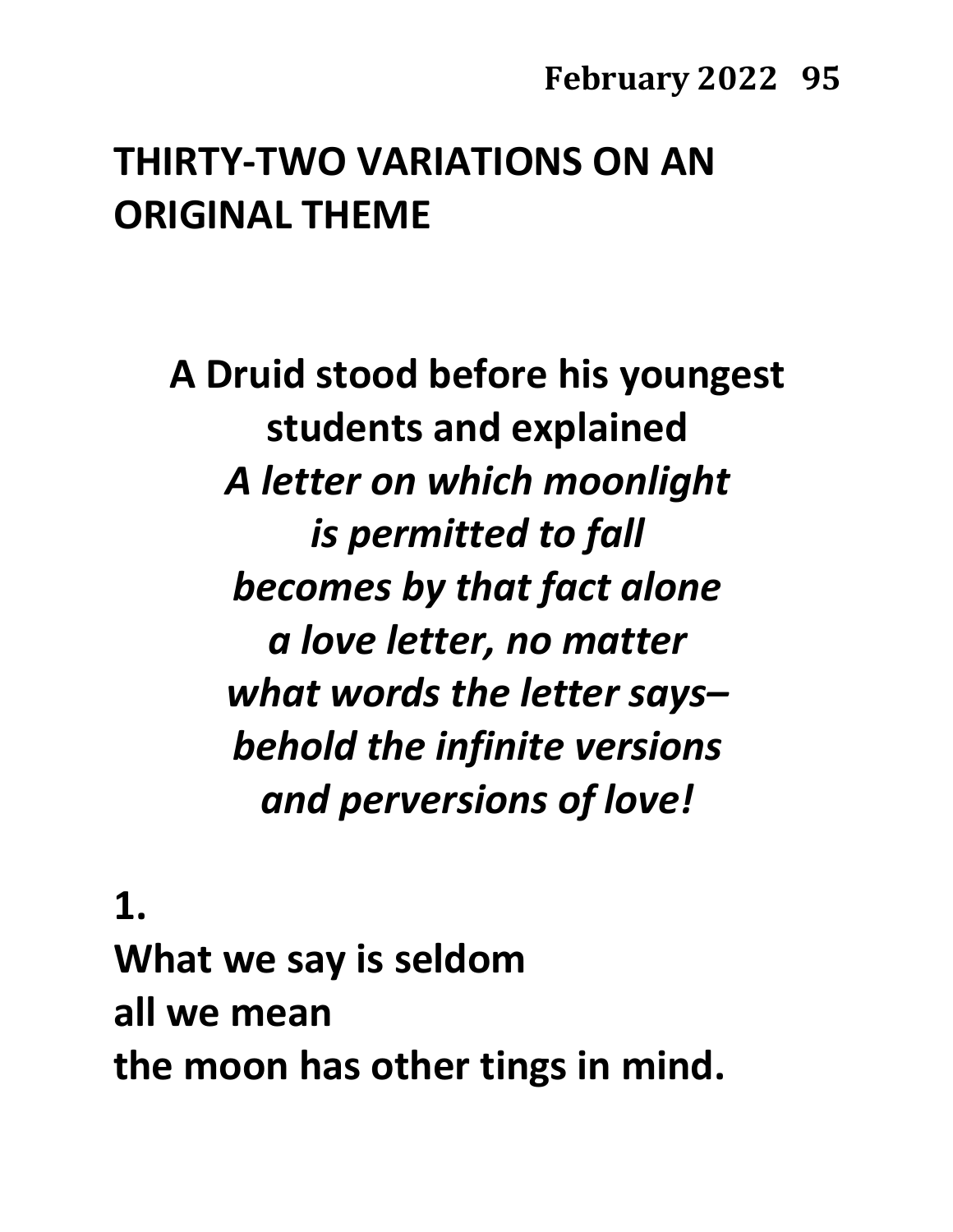**A decent religion explains everything. The light in the room comes on, mice skitter off and workman rises– suns and humans get out of bed once a day and who knows why.**

### **3.**

**A message from an antelope was waiting by the window: look out and think that every passing shadow might be me. That way your garden speaks.**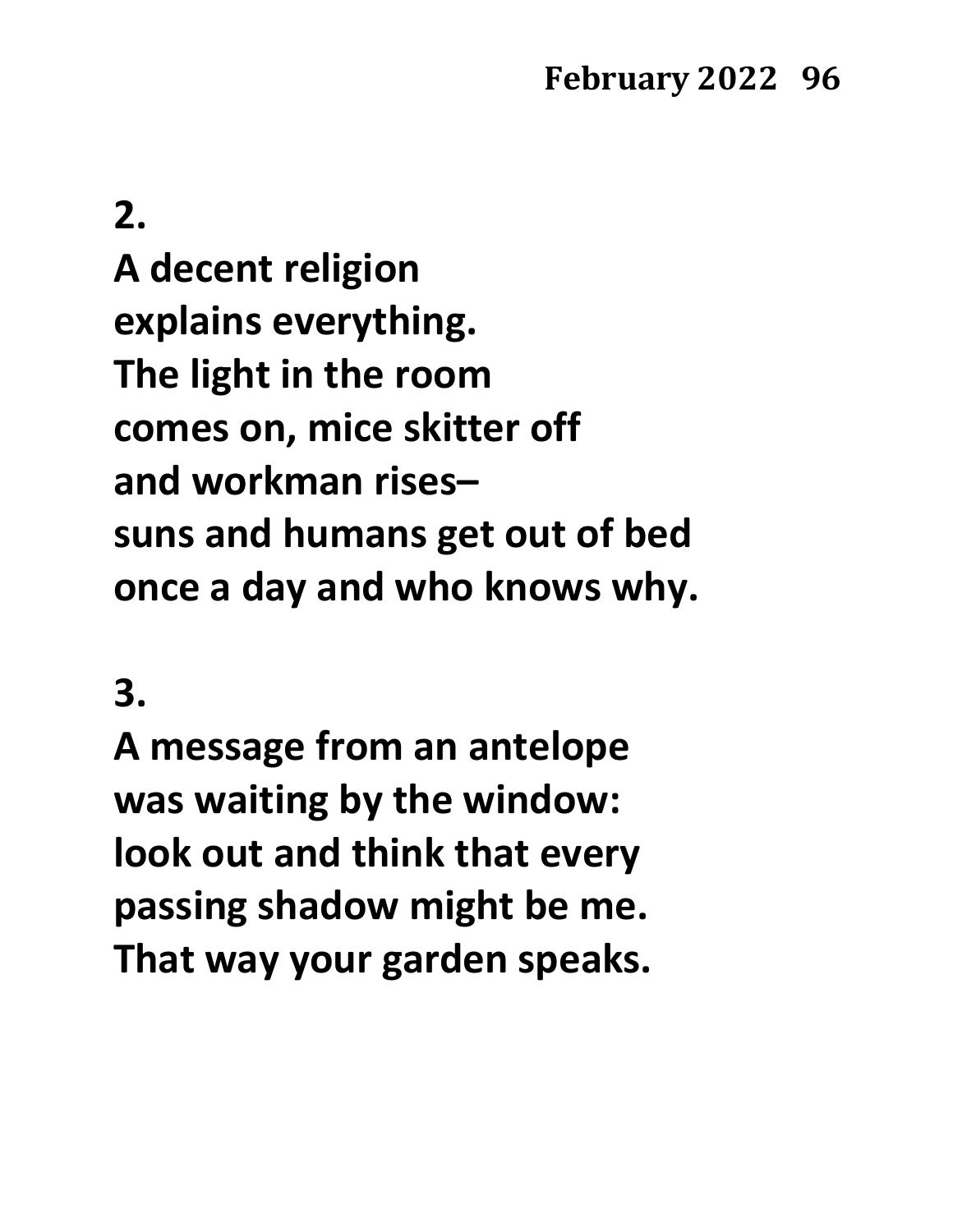**I was a Druid in another life or maybe I still am– a stuffy kind of priest full of certainties, knowing the properties of all things, scoffing at the poets since all they do is guess.**

**5.**

**Walk slowly when you're in love, let the body catch up in its own time. Or town, yes, town. You live in a town that travels with you. It's always two minutes till dawn.**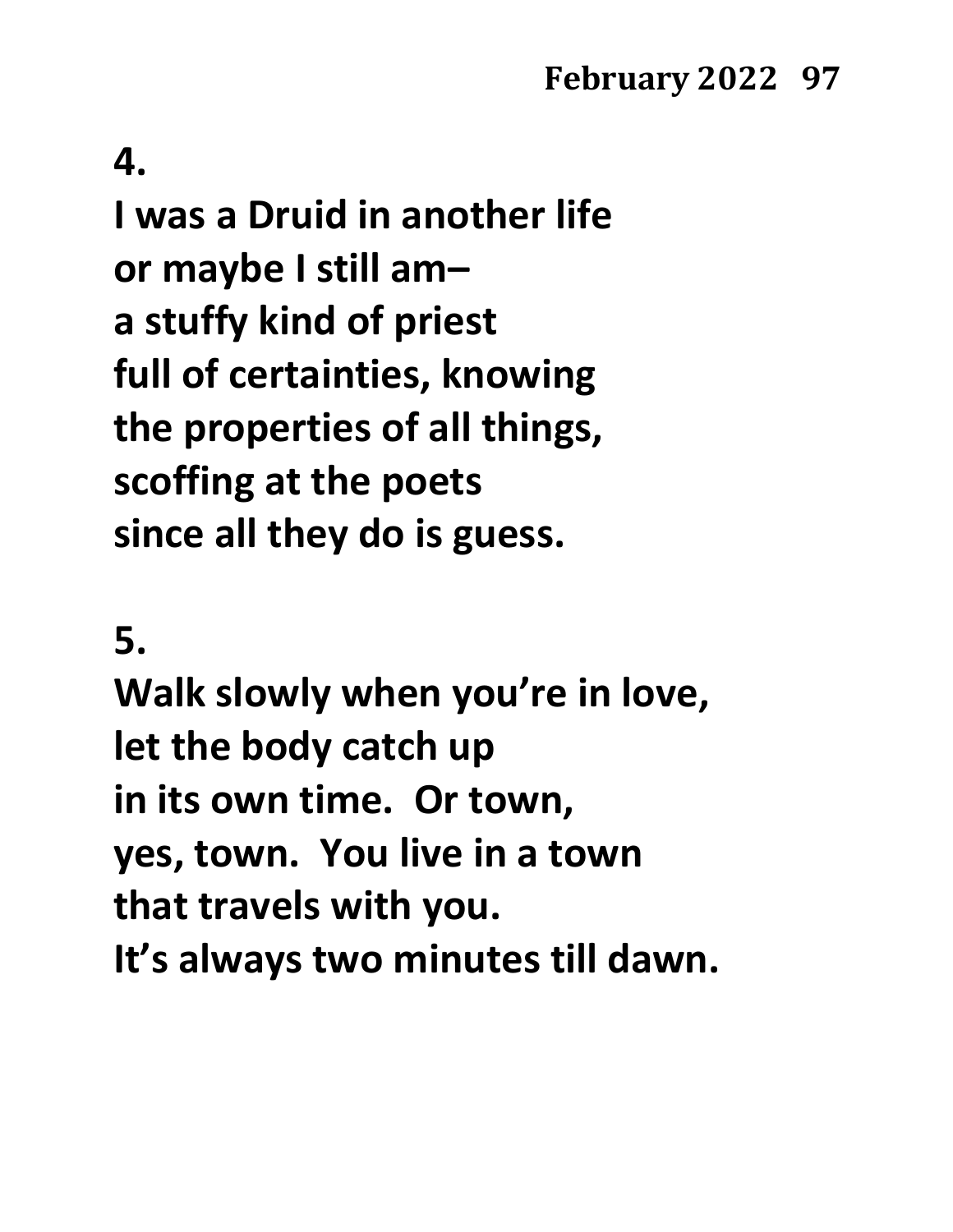**To hear the hummingbird tell it sunlight is almost food enough. Listen to logic and the moon shuts off. Say your prayers and dreamless sleep. You were a shepherd once and know how very little anything anybody needs.**

### **7.**

**On the other side of moonlight the dim palpations of the stars– you feel them on your forehead like stray hairs from a lover's head sleeping beside you on the grass.**

**8.**

**I was closer to her once,**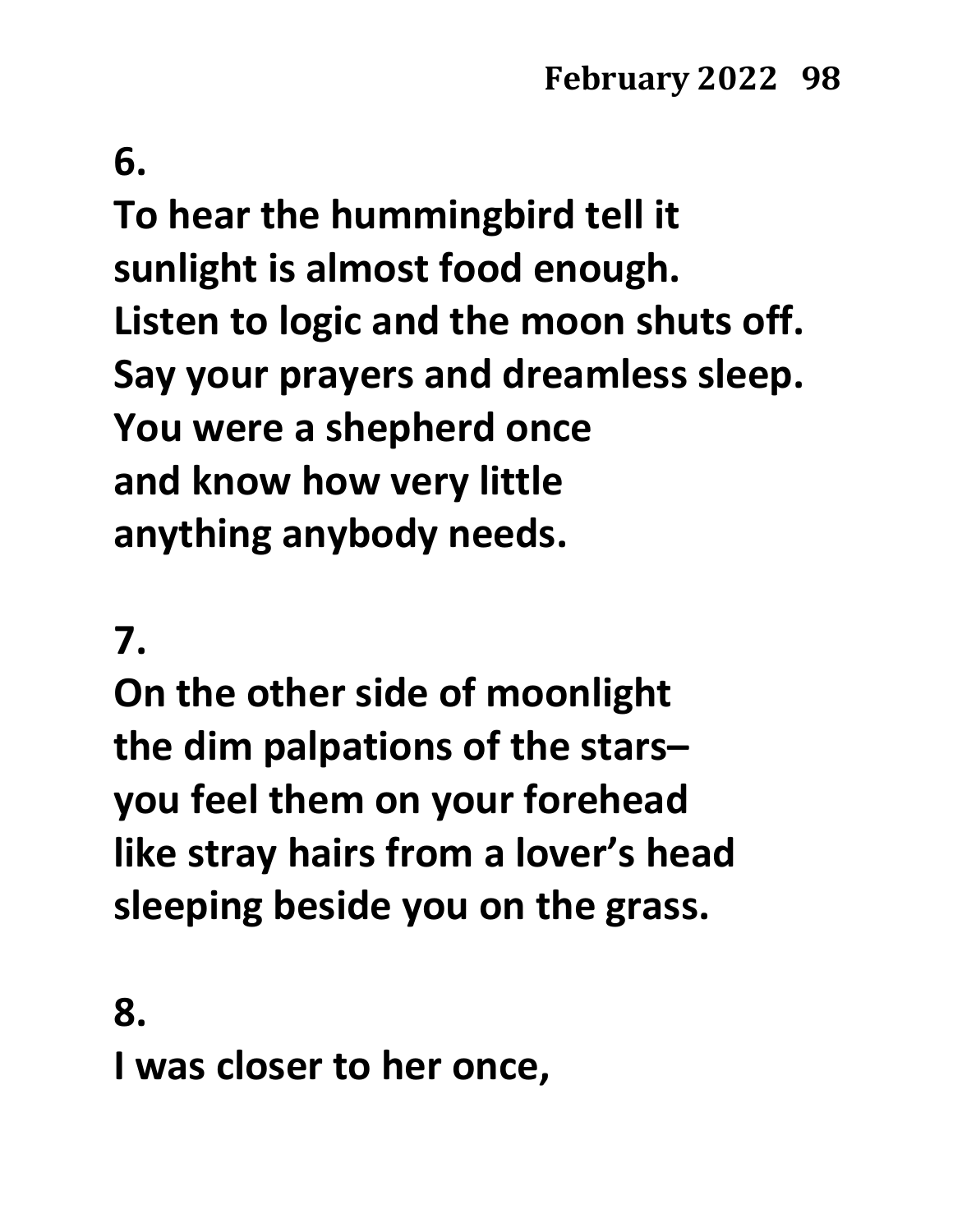**close enough to read the lean red thread woven through her tweed. Close enough to see that love is like geology, stratum upon stratum piled compressed by time, care, vigilance, disappointment.**

**9.**

**But I opened the envelope anyway, the wind was blowing strongly so I had no fear, or only of the wind itself. And then the letter spoke.**

**10.**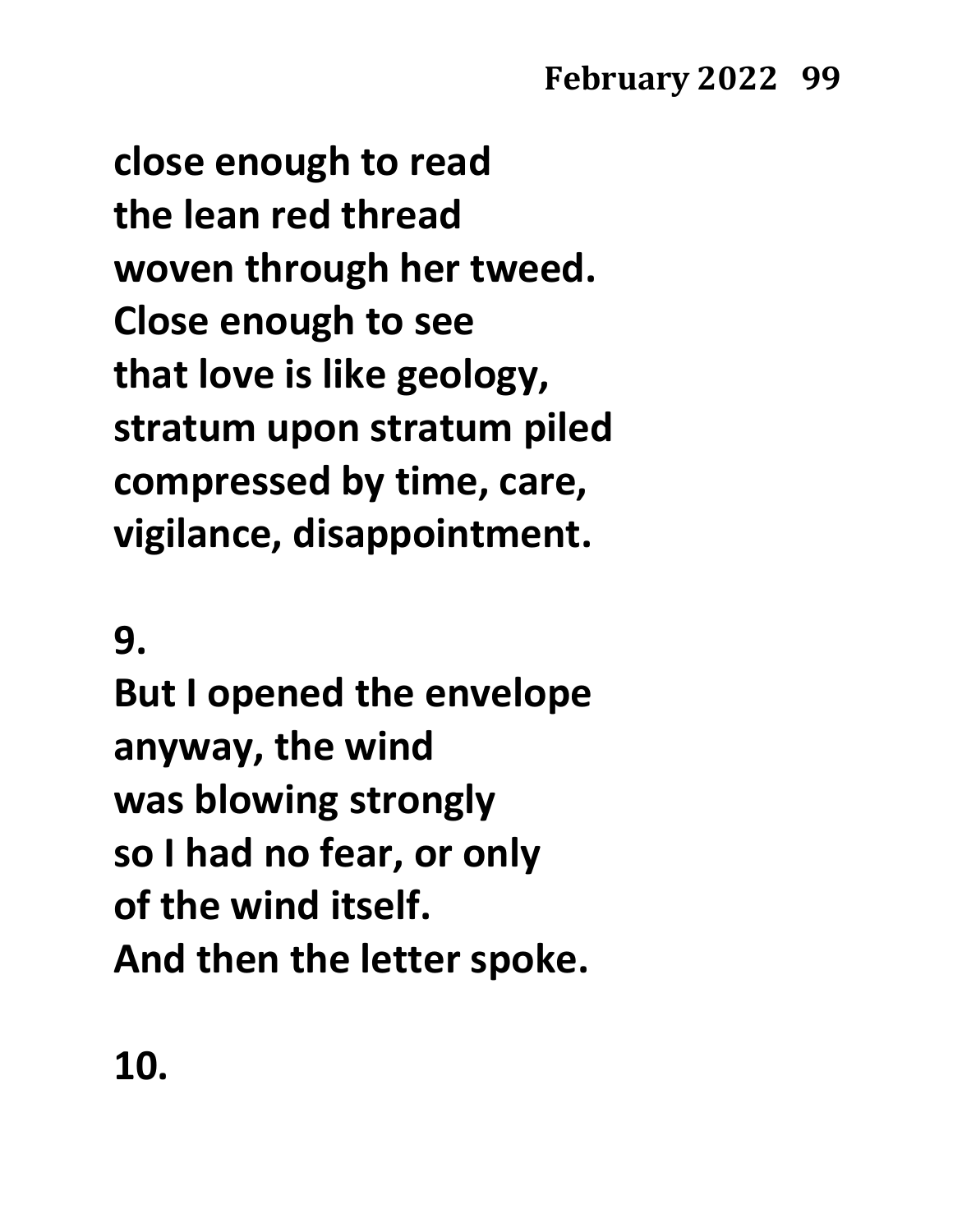**When you're in school they tell you what they think you need on the road of turning into them. You know something fishy is going on, you're too young to know exactly what. But you can smell it everywhere. You sit by the long, tall classroom window none too clean and pray to be out there, where air has nothing on its mind.**

### **11.**

**Or up its sleeve unlike these Jesuits Gurus Mullahs Rebbes, Druids one and all. And yet their holiness**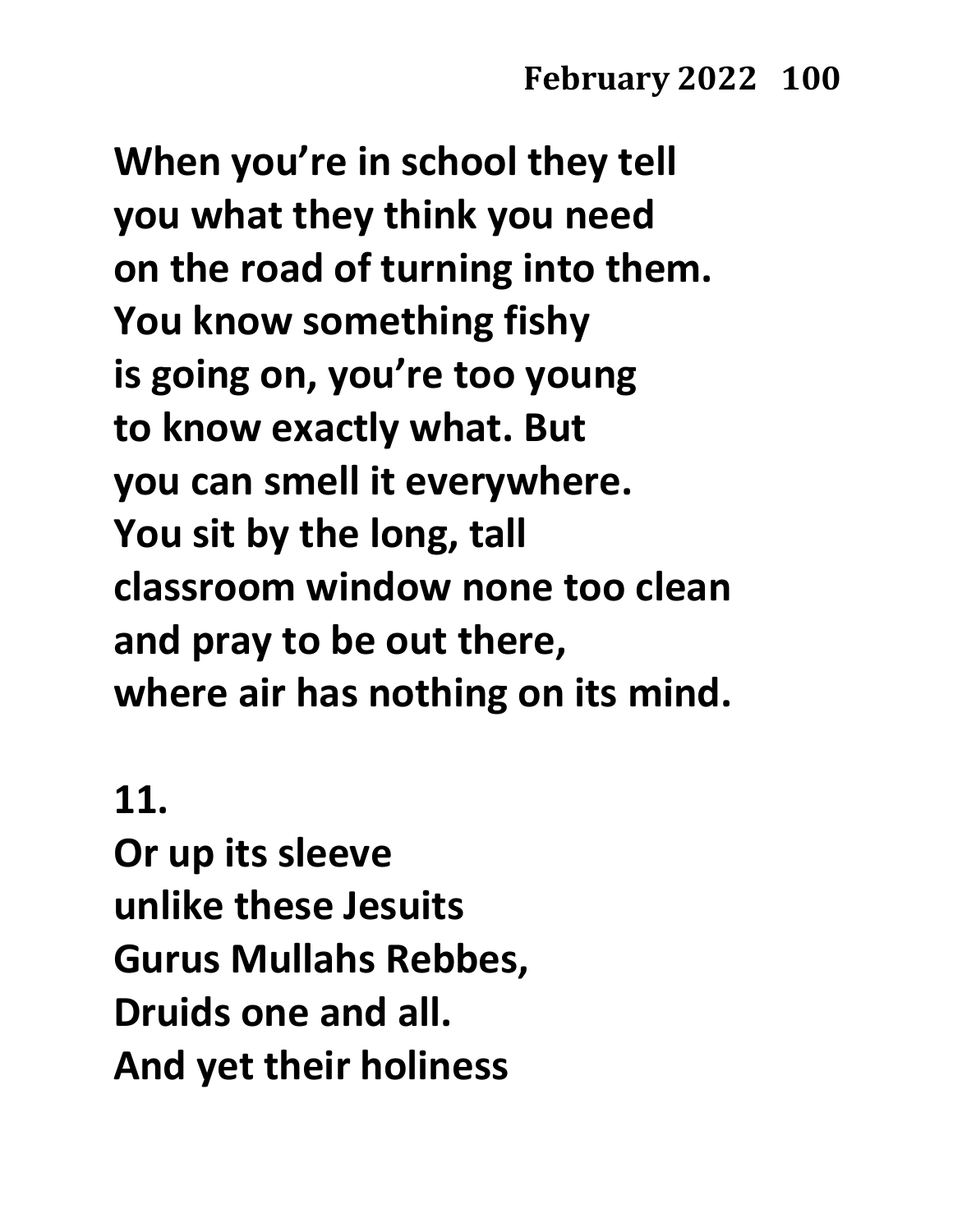**fills the classroom too, the things they know! But why does all that knowing leave them as they are?**

### **12.**

**I decided to test them. Wrote I need to tell you something– can you guess what it is? on a nice piece of paper and left it in moonlight one whole night, night of the full moon too Then folded it up and sent it of course to you. You never answered as such, but later that day you came by, we went for a walk,**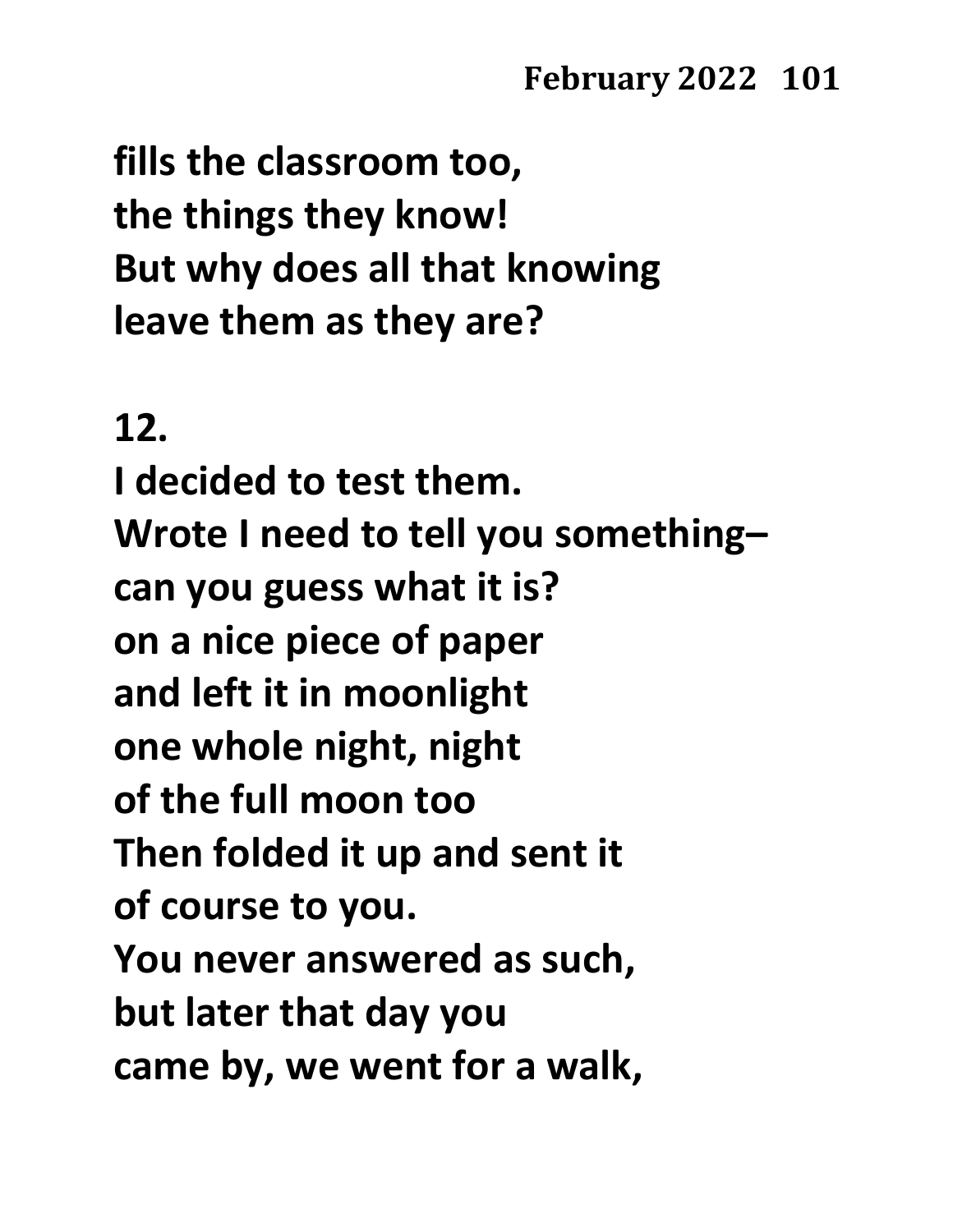## **noticed how empty the sky was.**

**13. Mercy is best and in French says Thanks! Mercy is best, forgives the silence, forgives the speaking. Mercy is nest, stand in the closet in the dark, feel all the coats and shawls, they are woven of mercy, the man was talking to you.**

**14. Years later I found the letter,**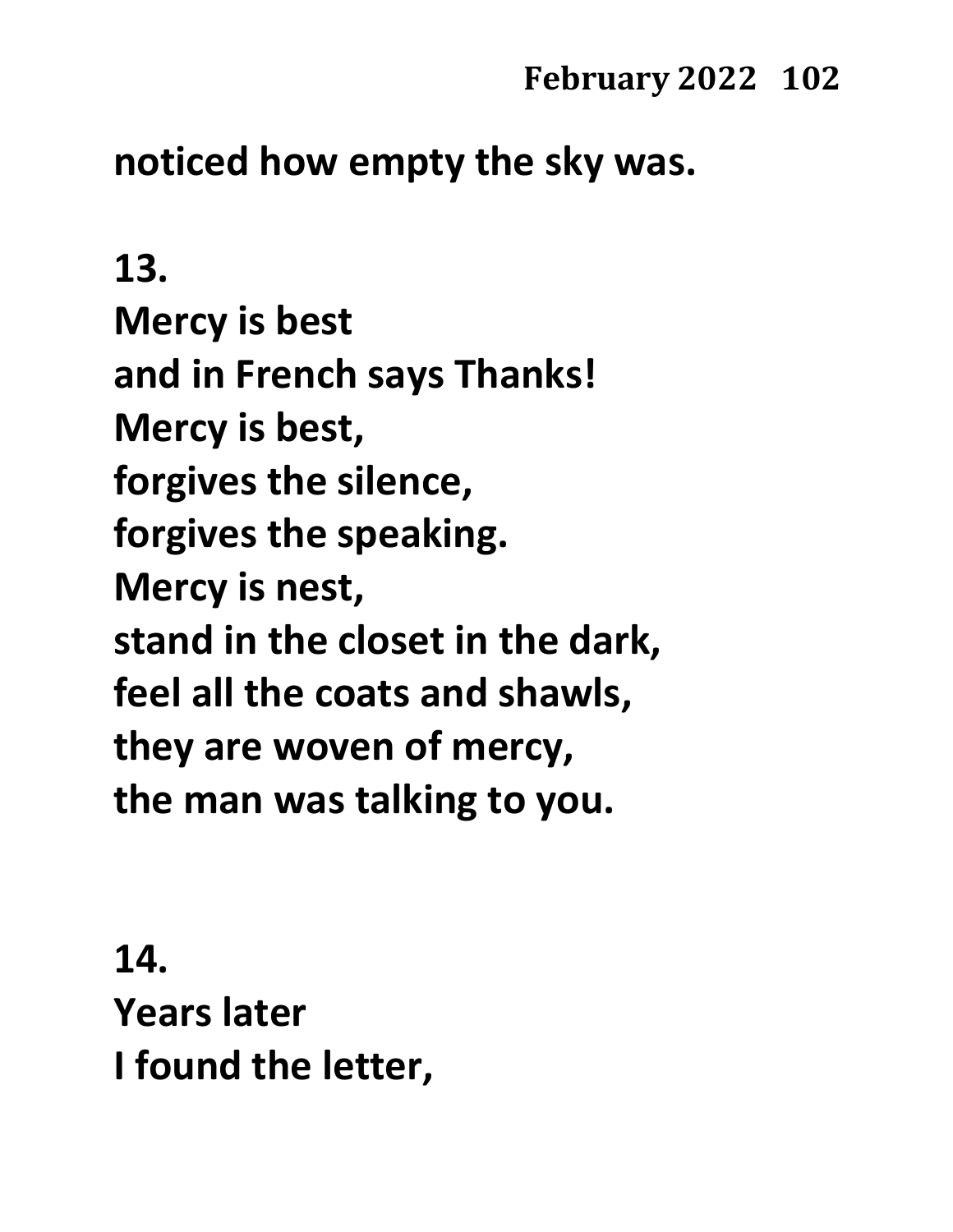**no envelope any more. It had a round stain on it, as from a glass left standing on it. A glass of water, I remembered being told: a glass of water is the opposite of a lit candle, but does much the same work.**

## **15.**

**I left the letter in your drawer and wondered not for the first time how can we really know if our plans and stratagems come true? Failure dances with success eternally, slim far-off figures twirling on the ice.**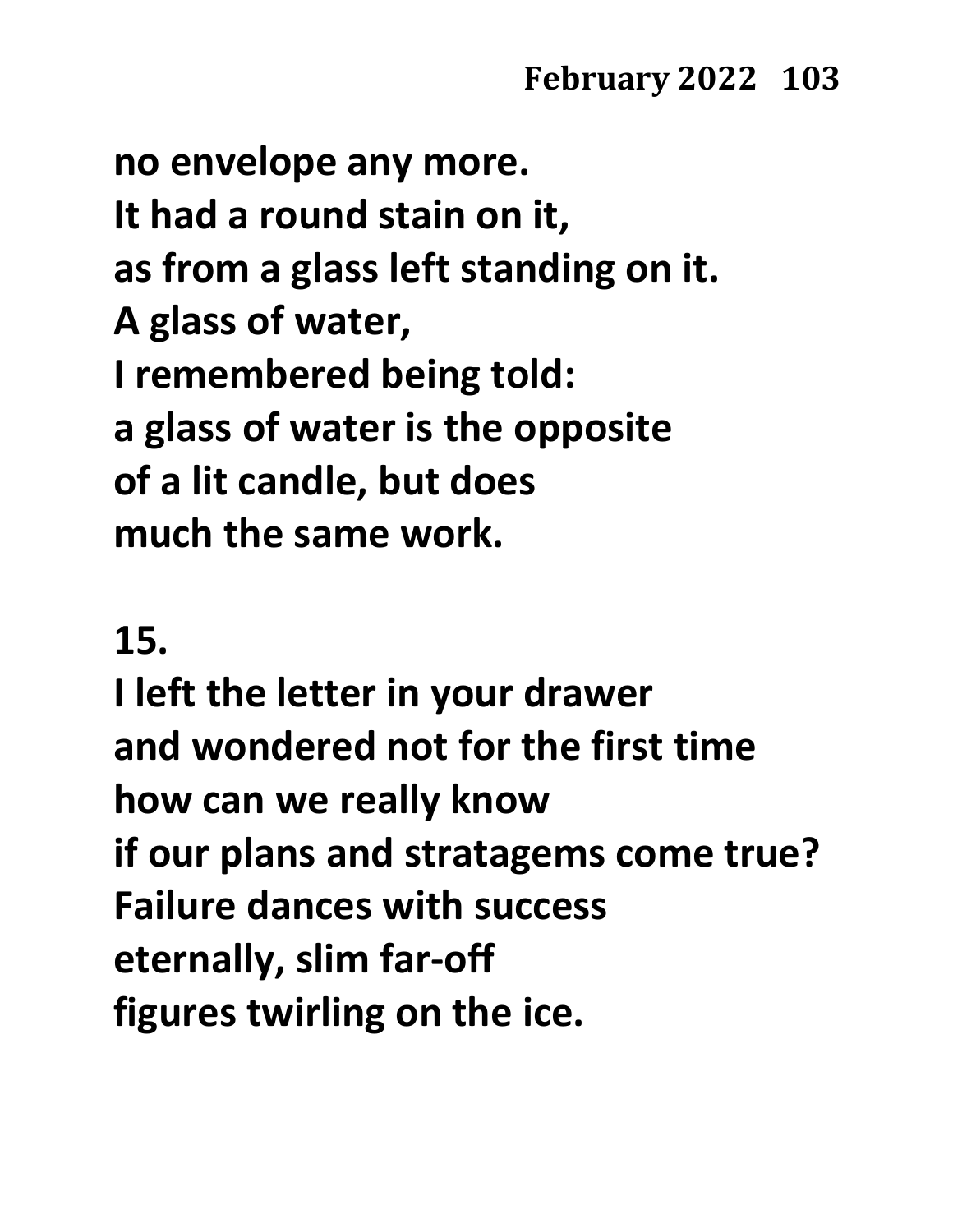**16. There is some merit in your surmise the teacher said. I smiled but resented his pompous adjective. He understood and said You have a most unconvincing smile.**

### **17.**

**Picture the letter. Picture it held by the lower left corner in the hand of the bewildered addressee. Picture the hand shaking the page, picture the letters of the words shaking off the paper**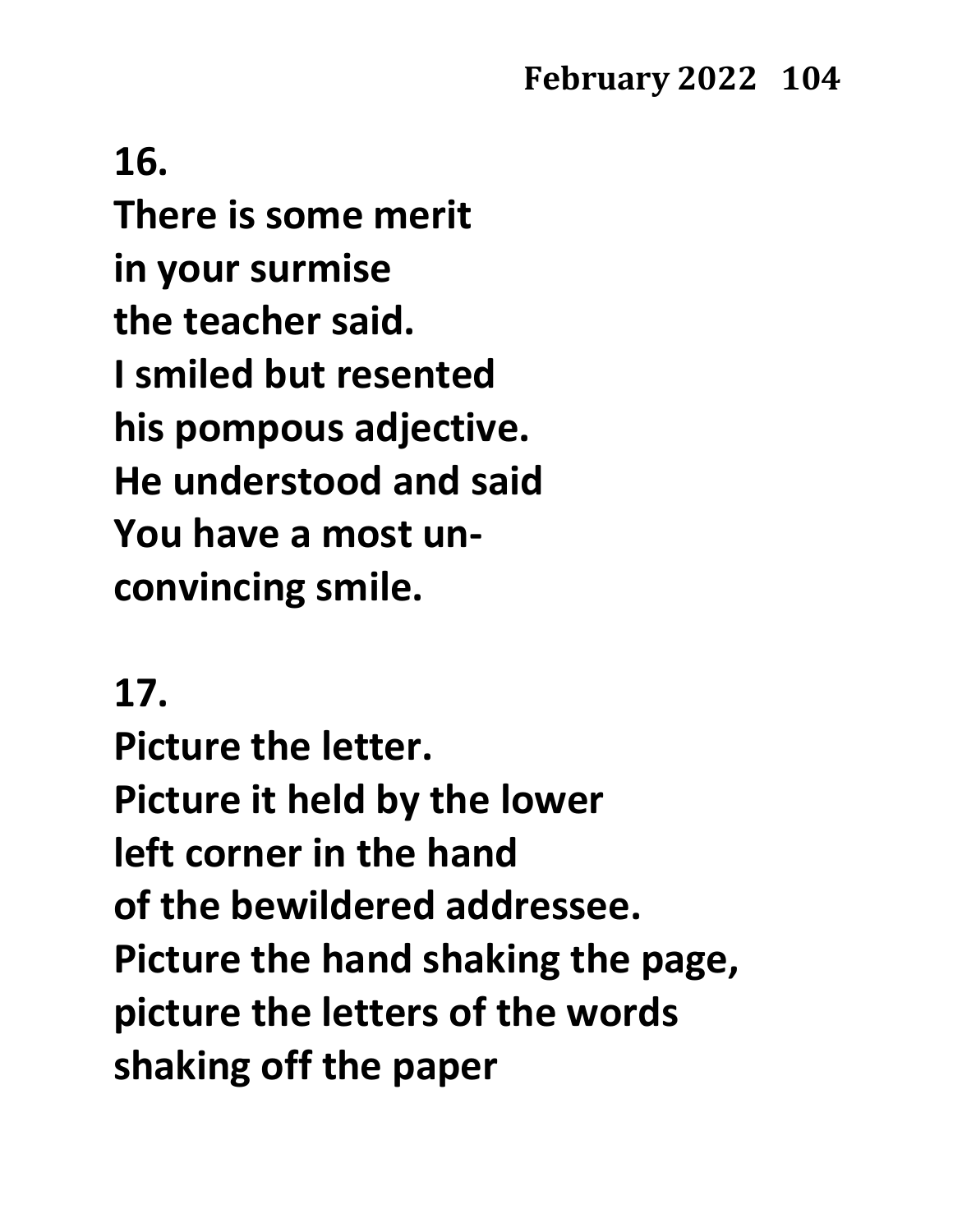**like ants from a picnic plate. Now think what love means.**

## **18.**

**Curled up in my pocket rosary of malachite. I know my place in this parade. I count the names of those on whom I call– 'god' they say meant originally 'the one we call.' And all around me men and women are whispering their own.**

### **19.**

**Under a tree was where they taught.**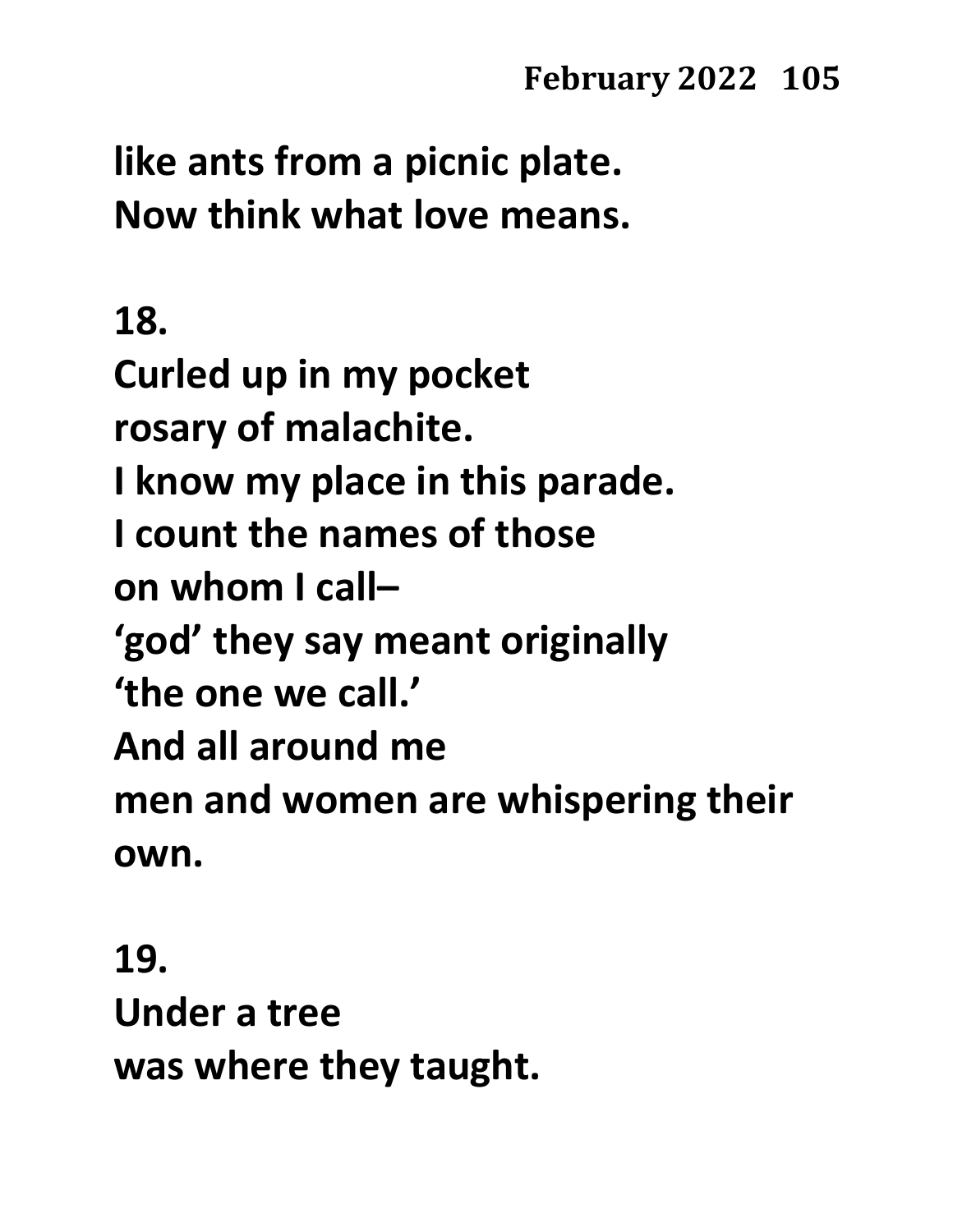**No truth without a tree they said, and only by a brook or pond can words make sense.**

### **20.**

**Hazel or walnut, stream where it pools out and herons settle to mind the flow for fish. And such fish! They live on the shadows of hazelnut leaves.**

### **21.**

**Moonlight is no accident, you know. We put the moon up there**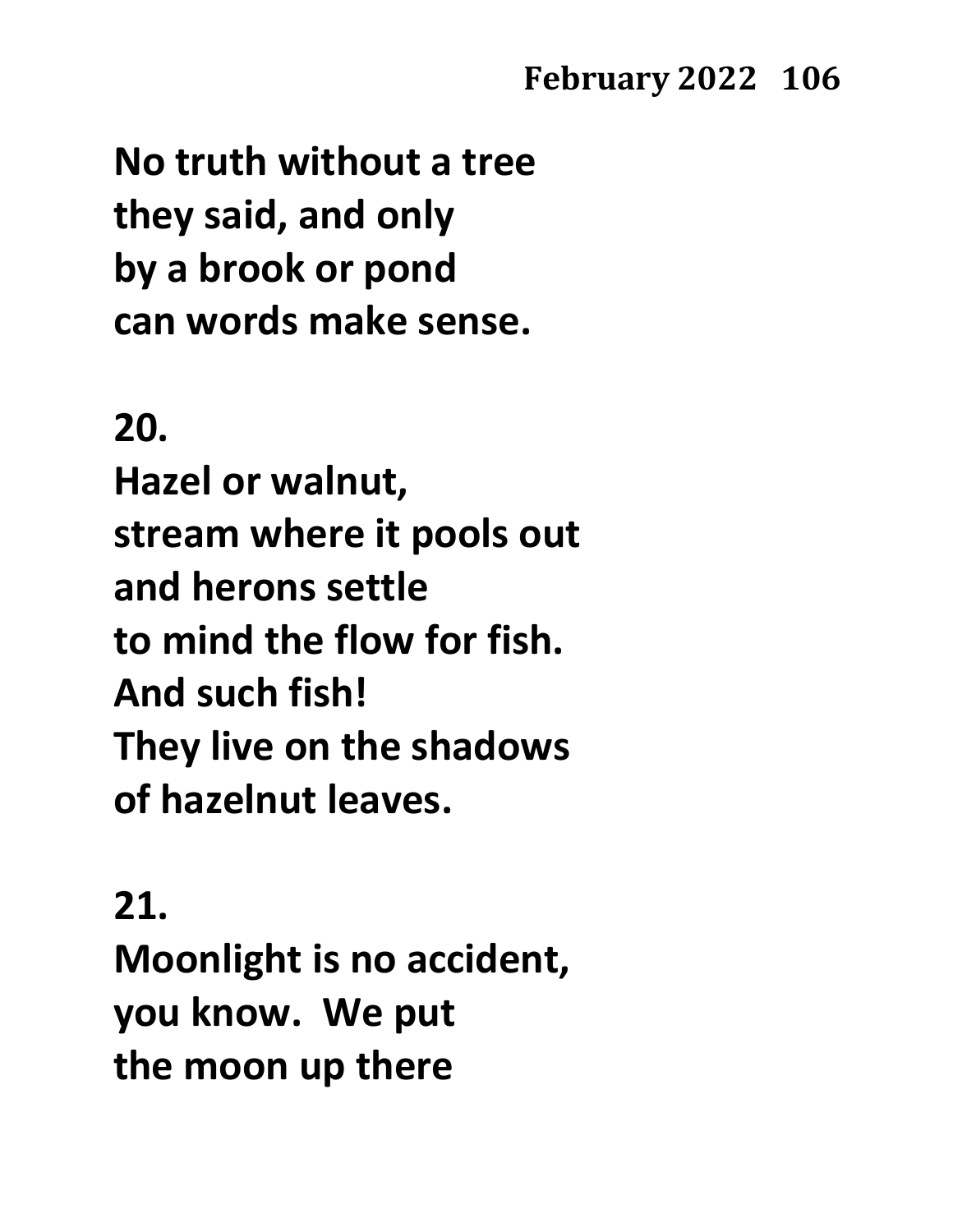**to catch a glimpse of Her atnight, to know that Mother still wakes though the world seems asleep.**

### **22.**

**Running water rests in a glass. The words you spoke murmur inside some old piece of furniture. Nothing lasts and everything does. Breathe in, breathe out and see what I mean.**

### **23.**

**Put on dark glasses to look at a stone–**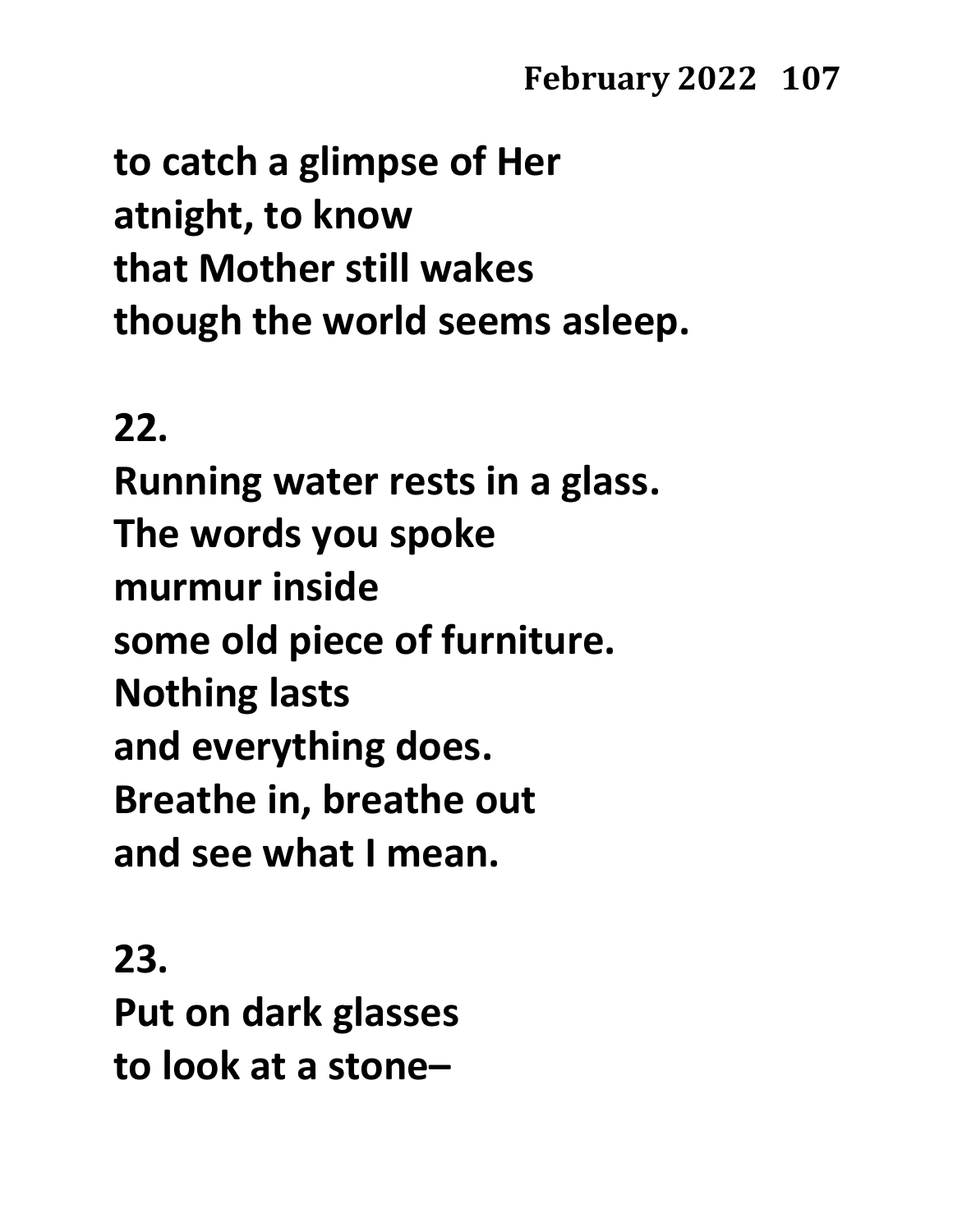**all those years in it could dazzle you or even make you think that is the end of time. Or a dirt road. Or a nice afternoon in the country. Not every stone is a tombstone but we all do die.**

### **24.**

**Cheer up, cheer us, the Druid said, you can't be happy unless you make somebody else happy too. And when you do the happiness sinks slow slow slow low**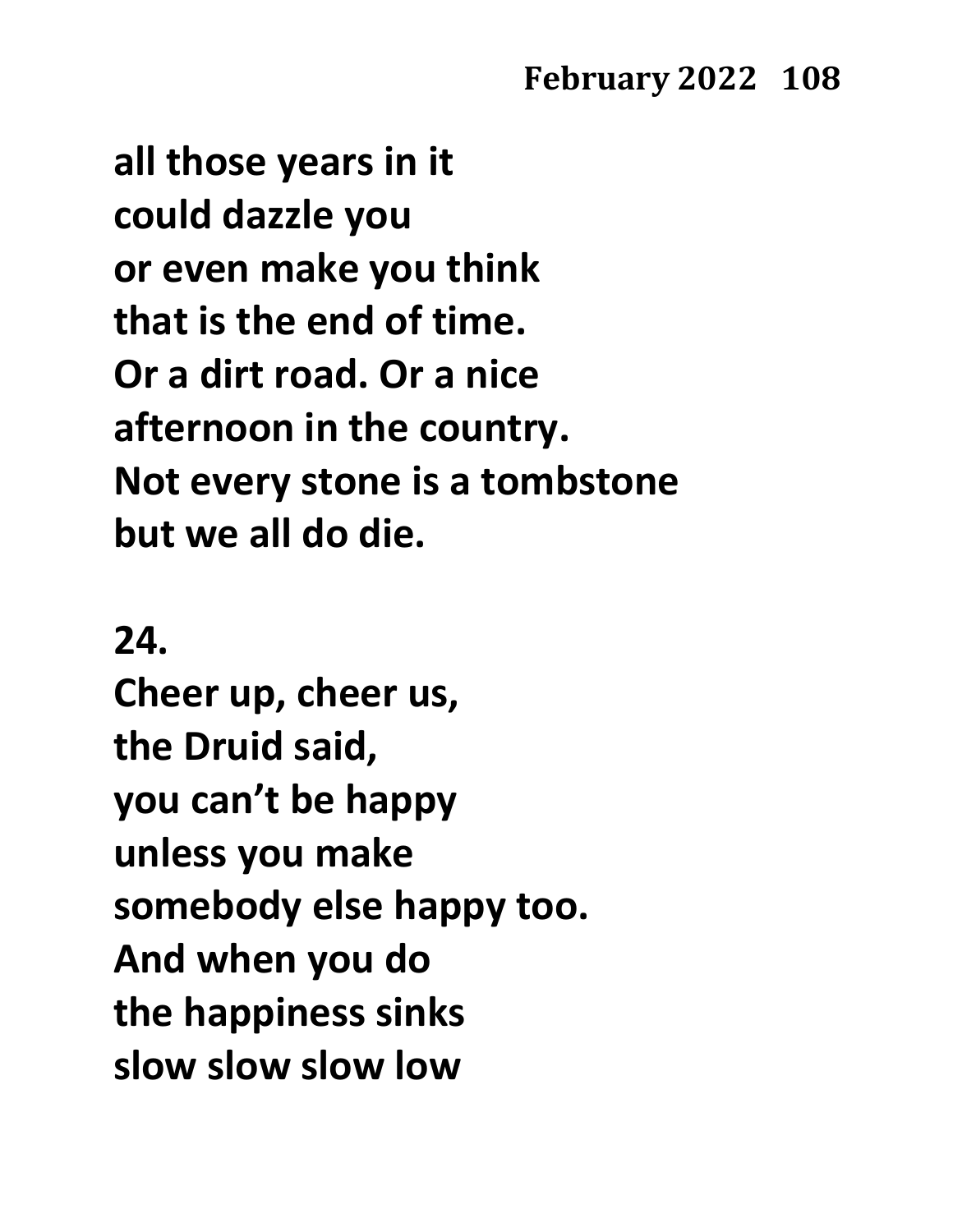# **back joyous into you.**

### **25.**

**O these wise men these crows and ravens, these men with notions like artichokes, ideas unfolded with some effort leaf by leaf from a central core. O these wise men, all wine and wit and weather and wait for the question before the answer comes– but I blurt it out, how can I not, my answer was born before any question– might I too one day be wise?**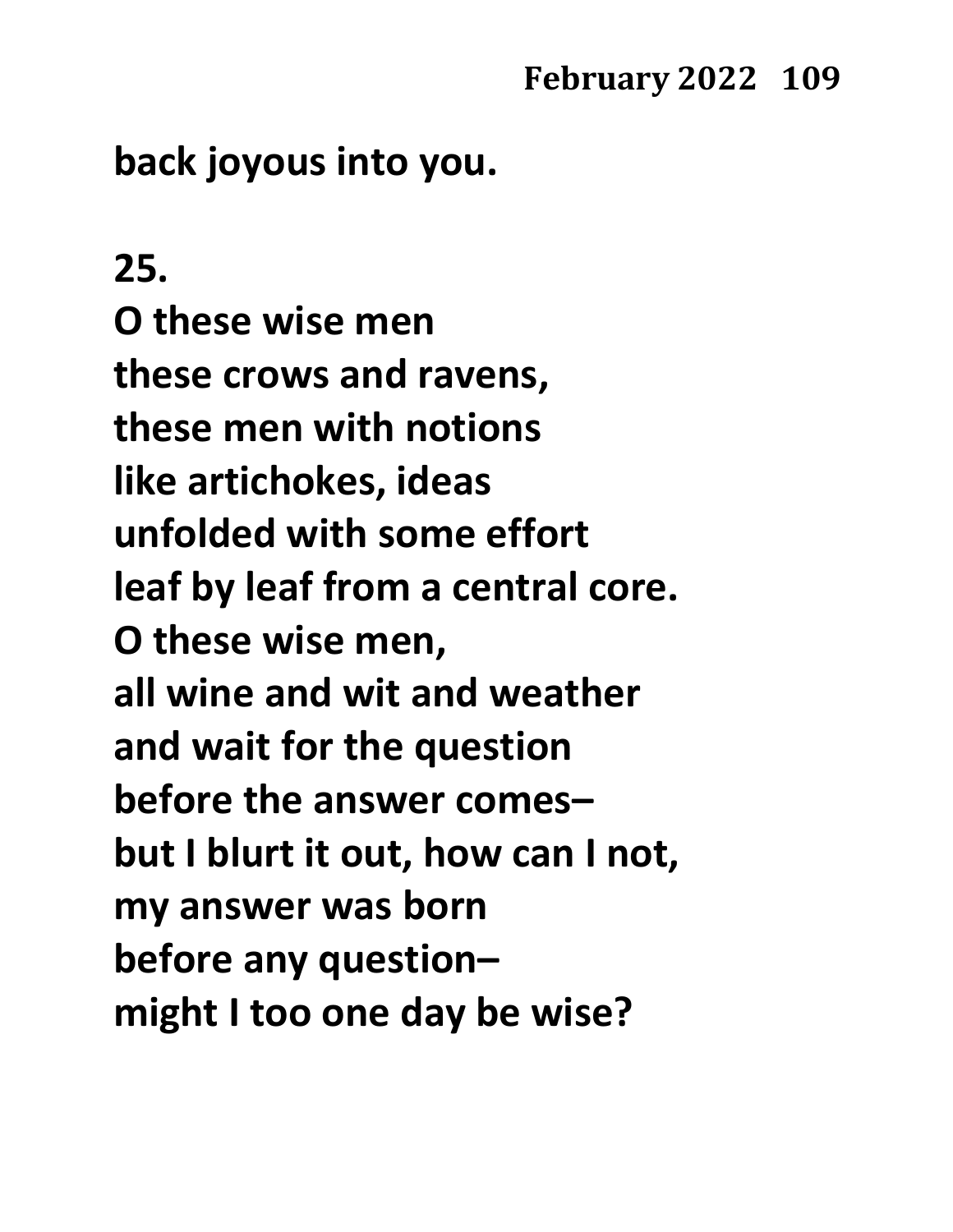### **26.**

**Half a mile further on she rested on a boulder, took a sandwich from her bag and ate it daintily. I watched. From where I stood, no hunger in me, patient as ever, I watched the movements of her lips and jaw working through the tuna salad. Their movements looked like words spoken in another language, one I almost knew– Archaic Greek maybe, I got the sense she was saying something to the fish, to the stone, the tree and even to me.**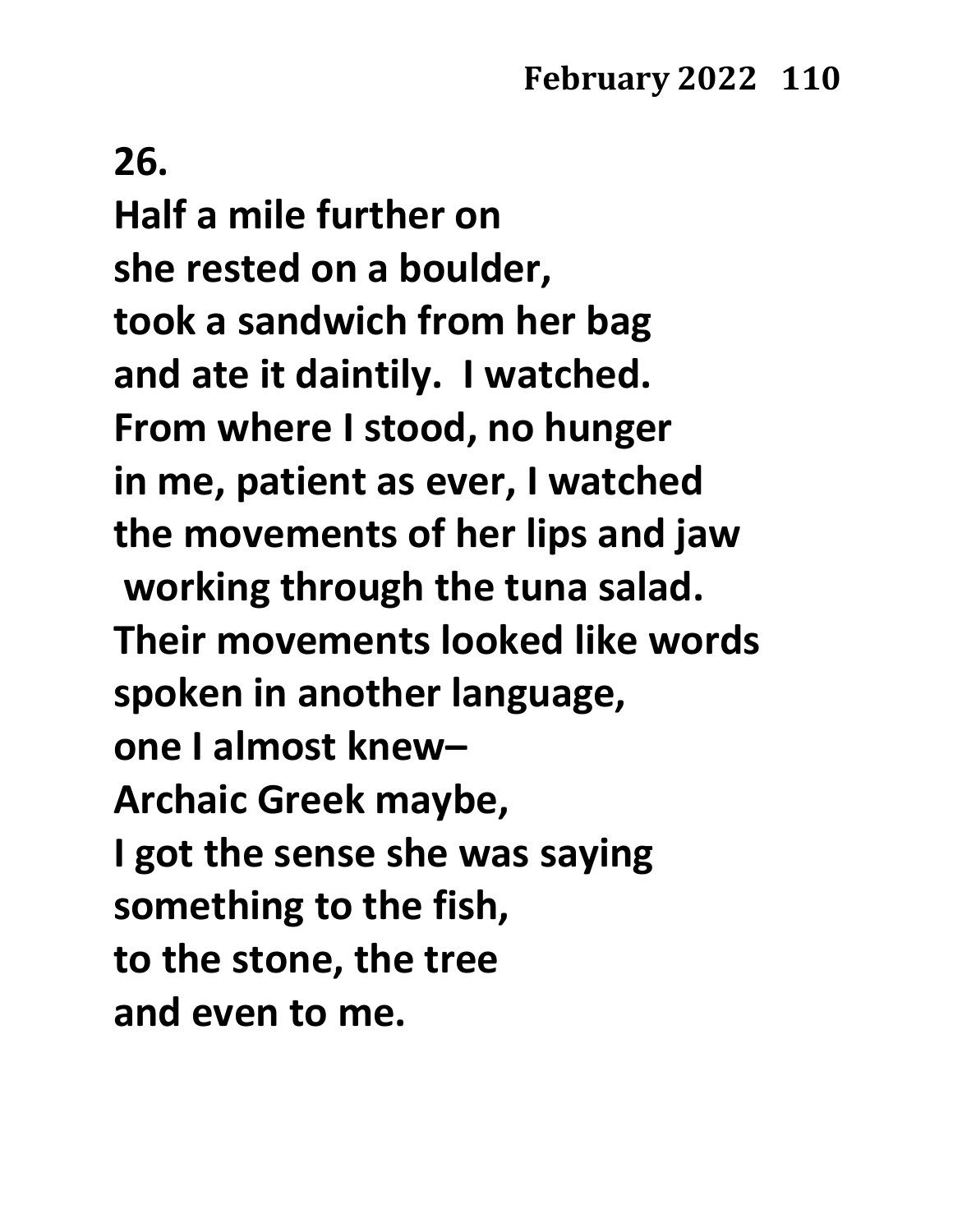# **27.**

**The teacher didn't let them write down what he said. No Notebooks! he cried, write it in your stupid heads instead, and slow turn wise. So as they left the room they strove to remember it all. But there was the meadow all open and bright, birds, sun, and as we all know a bird carries everything away.**

### **28.**

**So near the road and yet the trees stood still. So don't be shy**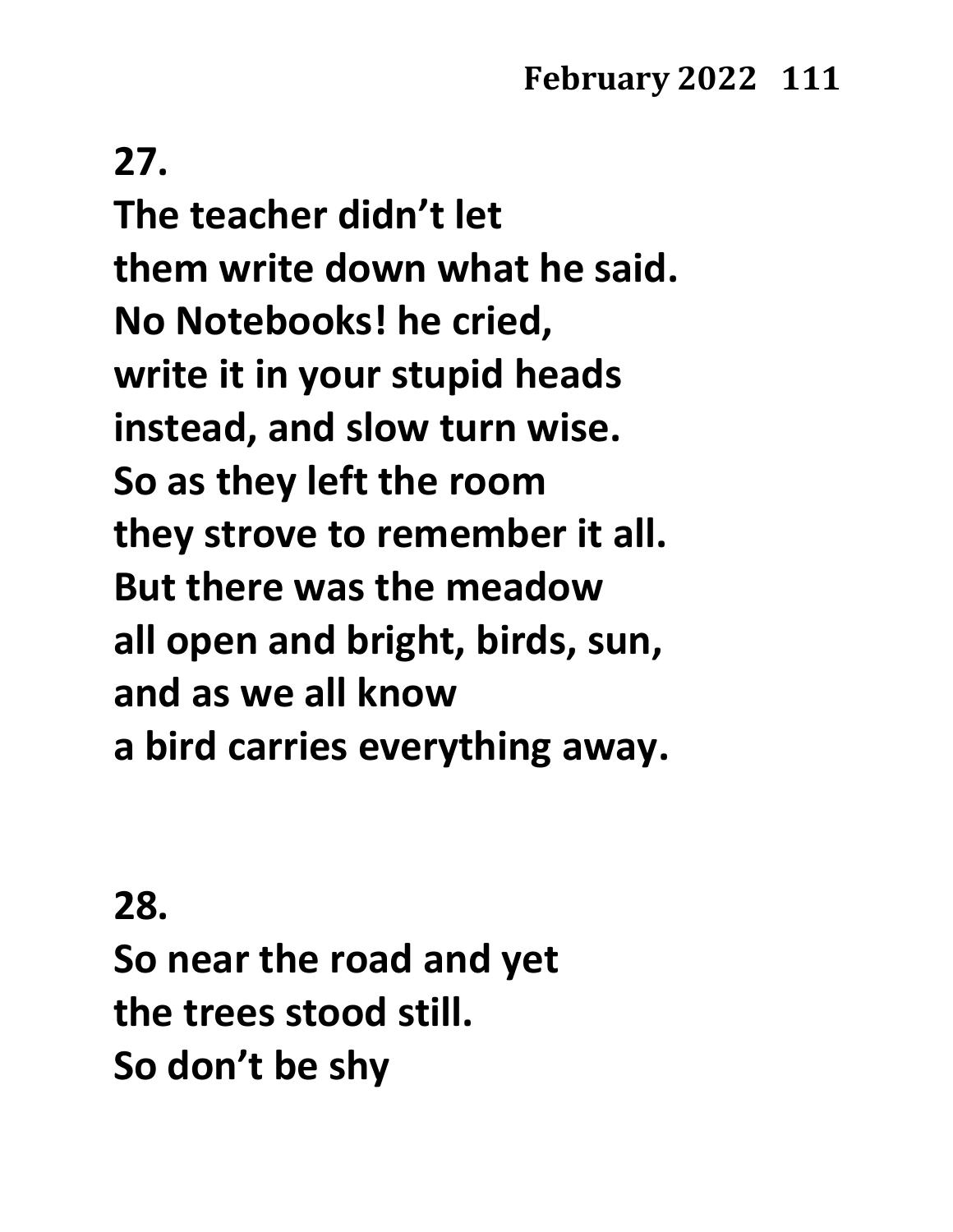# **of saying what you mean.**

# **29.**

**So many kinds of love. Will you have mine, take it and turn it till it's right-side up? Words don't make sense but make the senses do the speaker's work, the savage tenderness of human speech.**

**30. They didn't come from Egypt**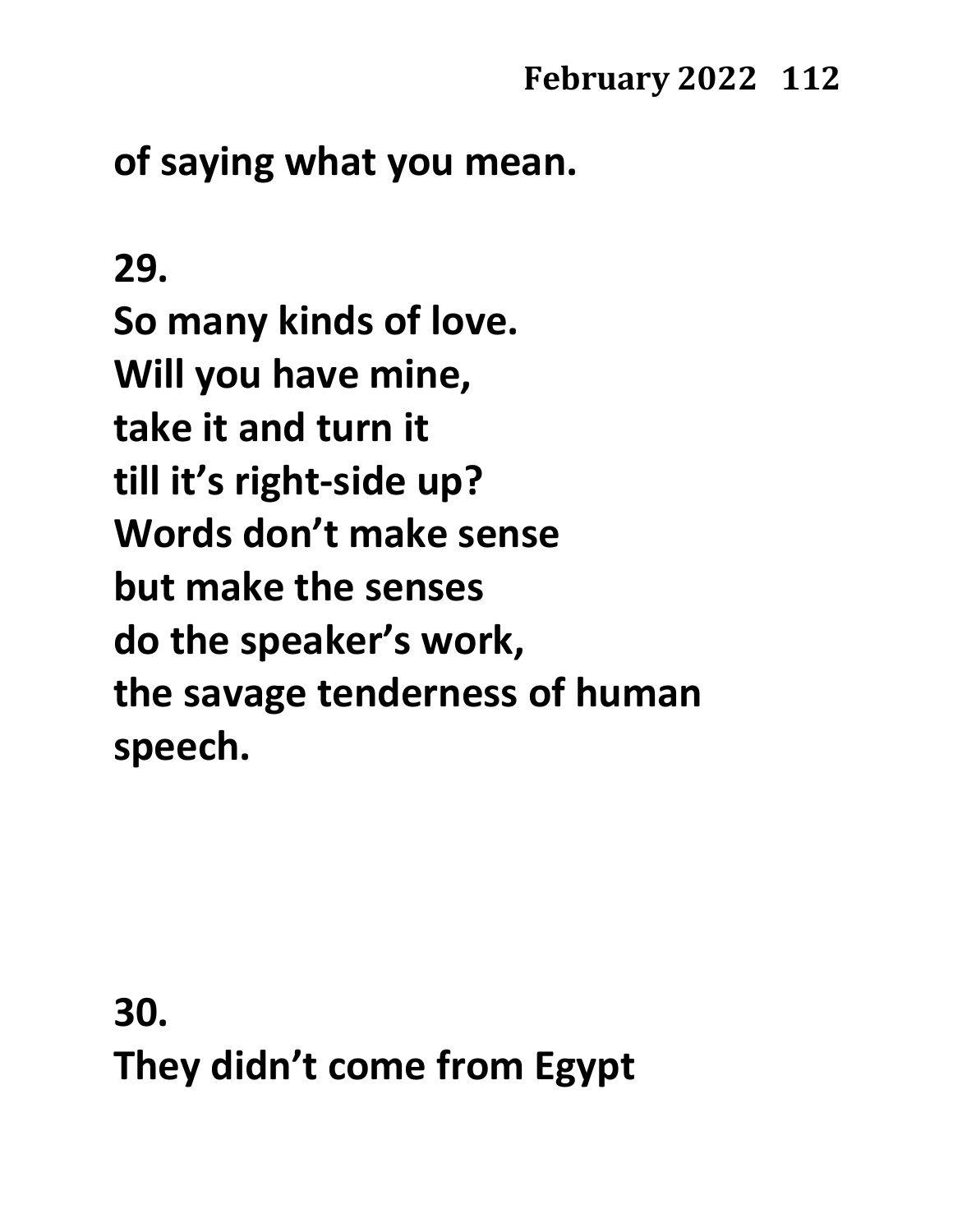**but they knew the Nile ran north and green, they came from the ruddy hills of Anatolia, you saw them far below when you flew from the Baltic to Arabia. Long gone though when you looked down, those migrations are finished now, all you have is that green walnut a crow dropped on your porch. Time stops mattering so much when you stand beneath the tree. And there he goes lecturing again.**

**31. Be glad with me**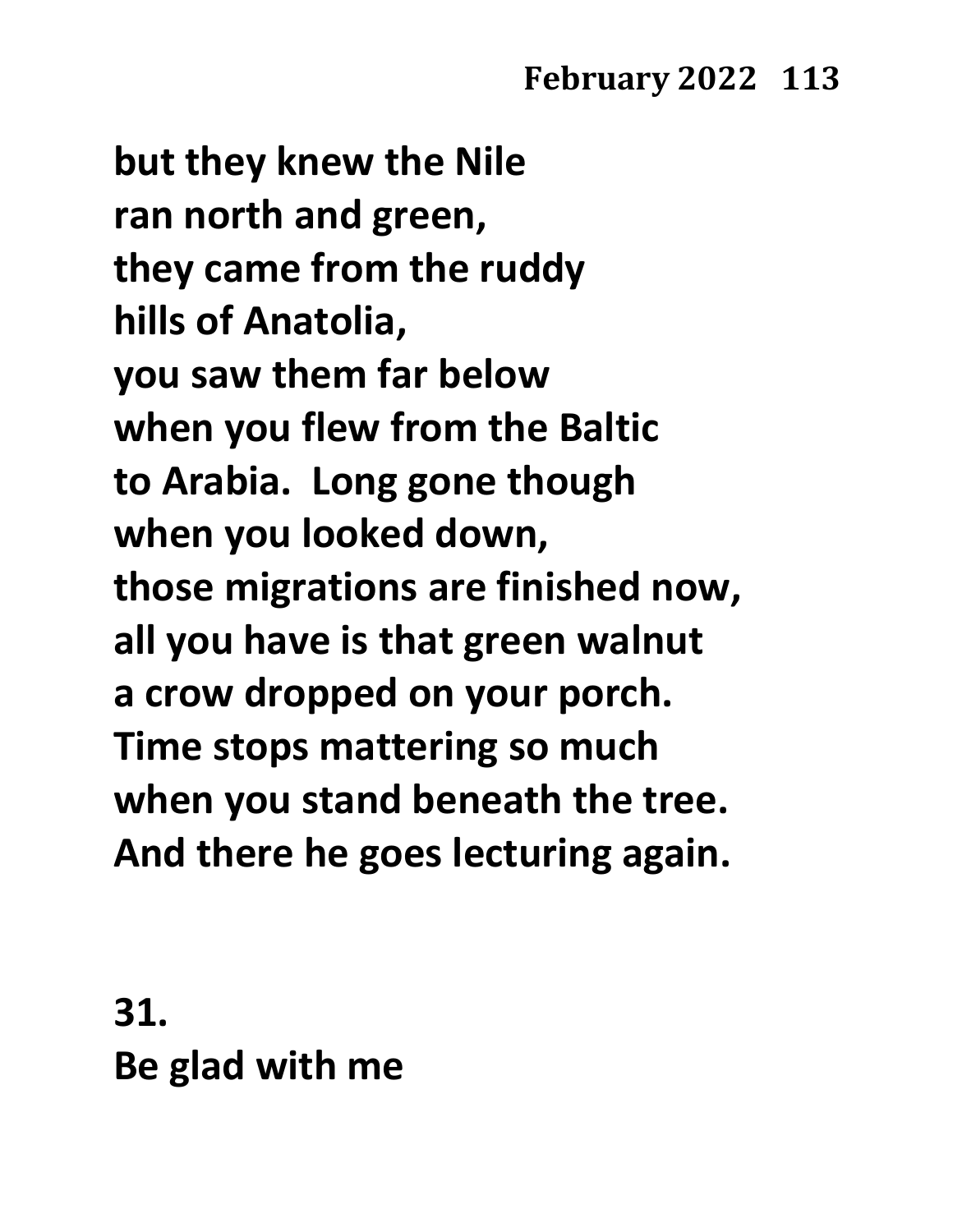**the teacher said, the moon has read us and remembered, the sun will rise in rain because it all comes together. He stopped then as if there were no more to say but I could see his secret smiling.**

# **32.**

**The chair squeaks as the writer speaks his silence onto the page. Everything has something to say– wood creak, crow speak, look up from the table,**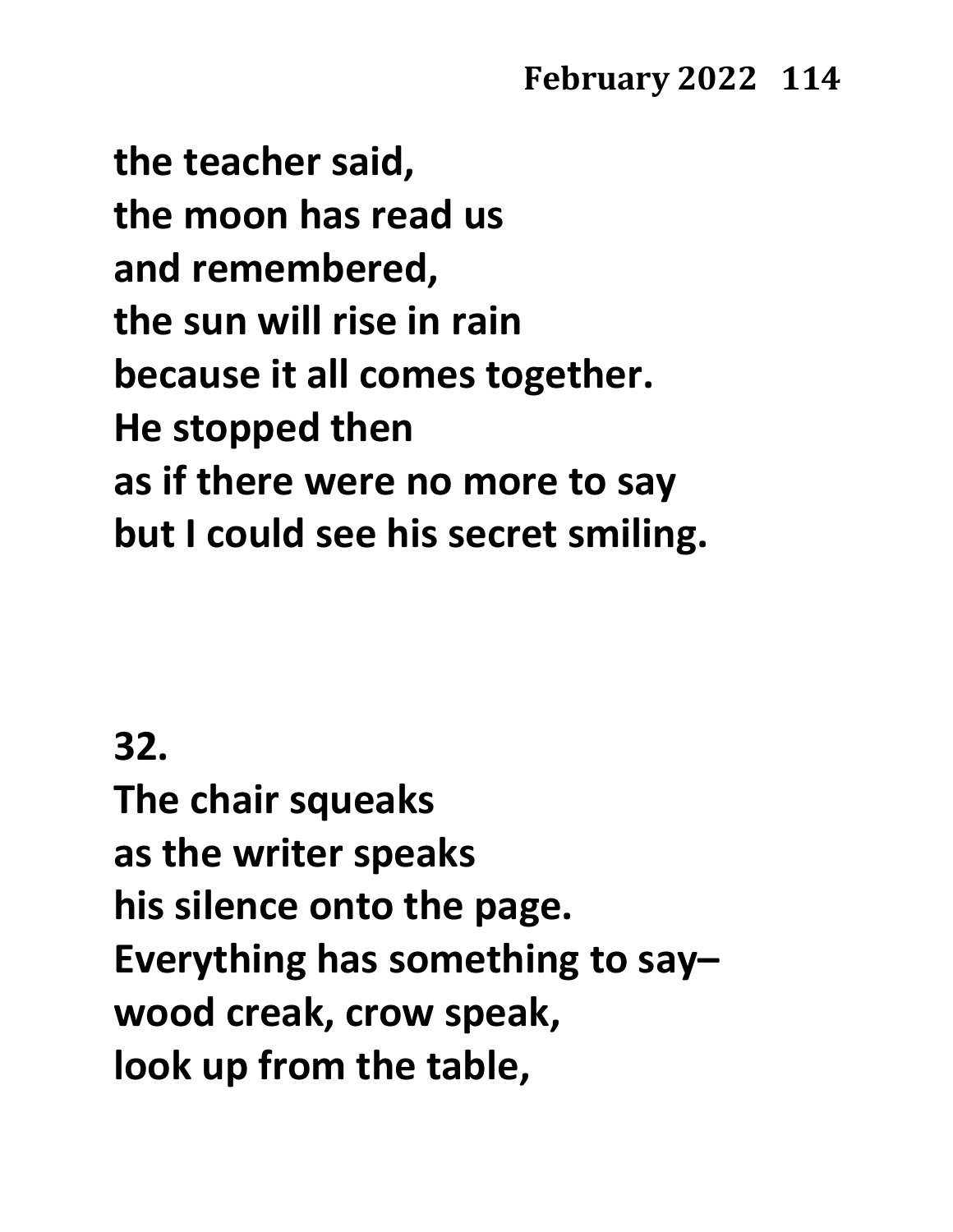# **close your eyes and read the letter.**

**18 February2022** *2:39-4:06 AM*

#### **= = = = = =**

**Let the lightest light liberty is a disease**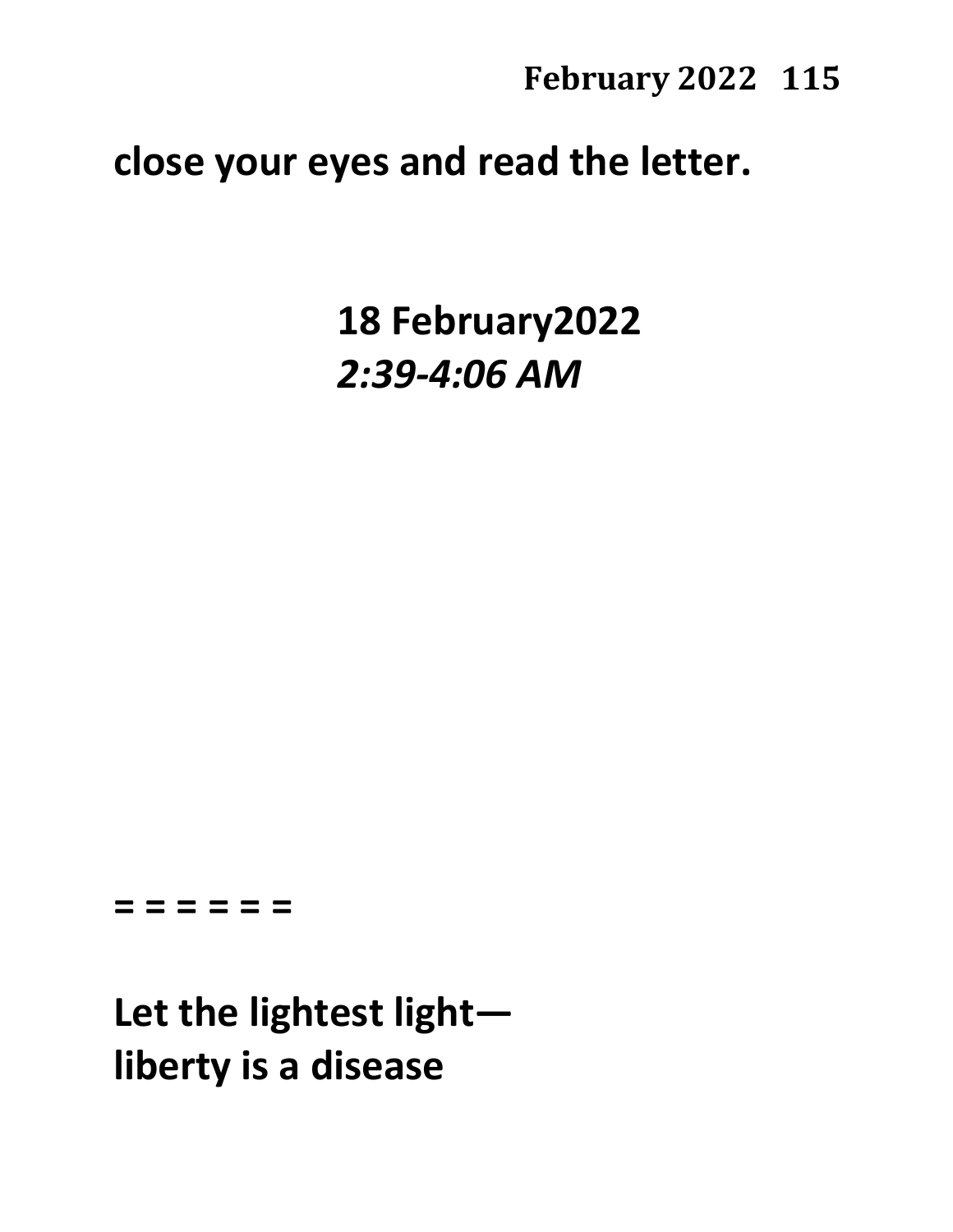**of frightened men trapped in the cells pf everyday life a true and kindly cell is the dark room where monk or nun dwells in light,**  *alone with the stone* **all warfare on the wane.**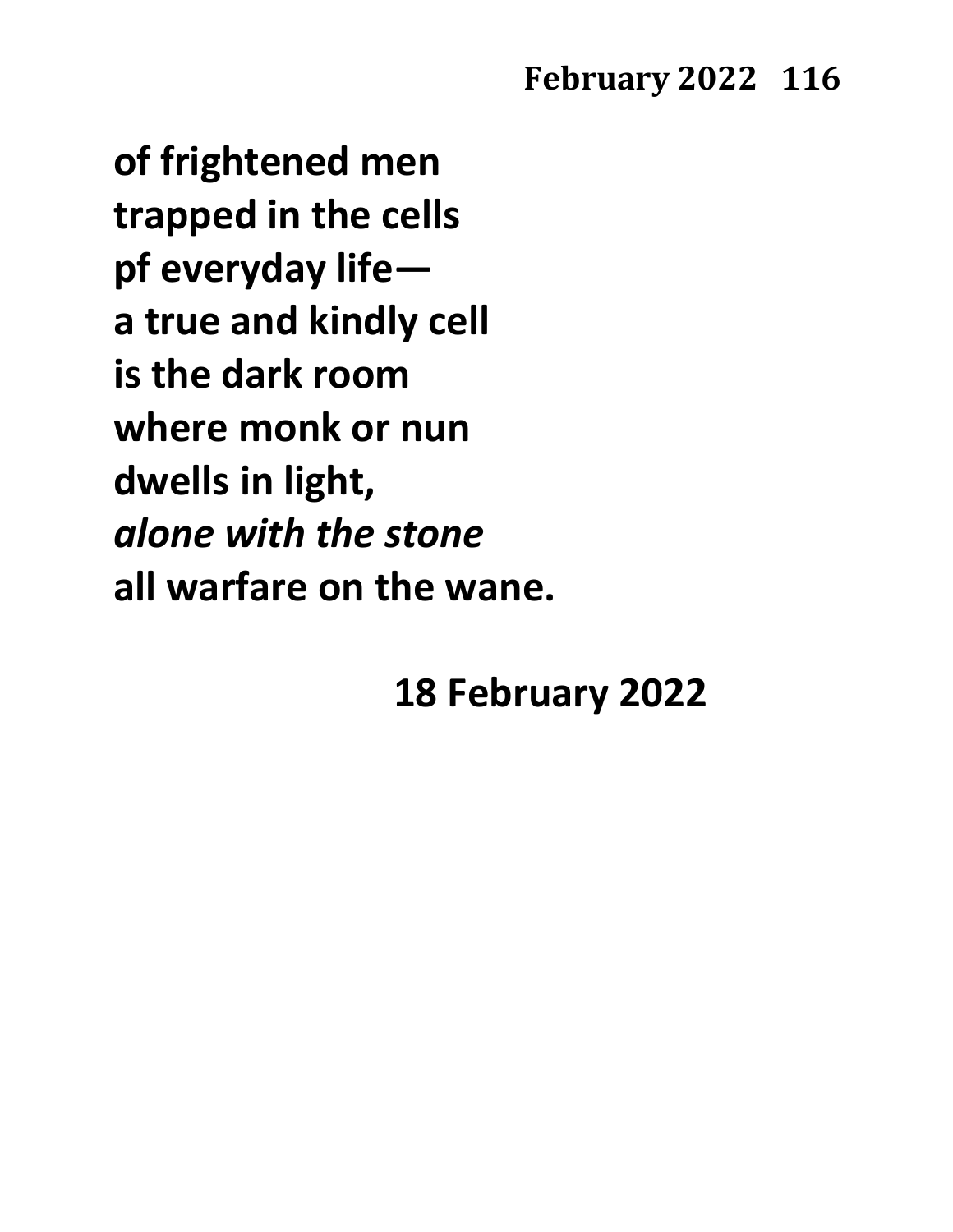**= = = = = =**

**Experience knows how to tell lies. Things happen only nce and yet we learn to say it happened again. There is no again. Every thing is the first time. The only time. This hand never touched you before.**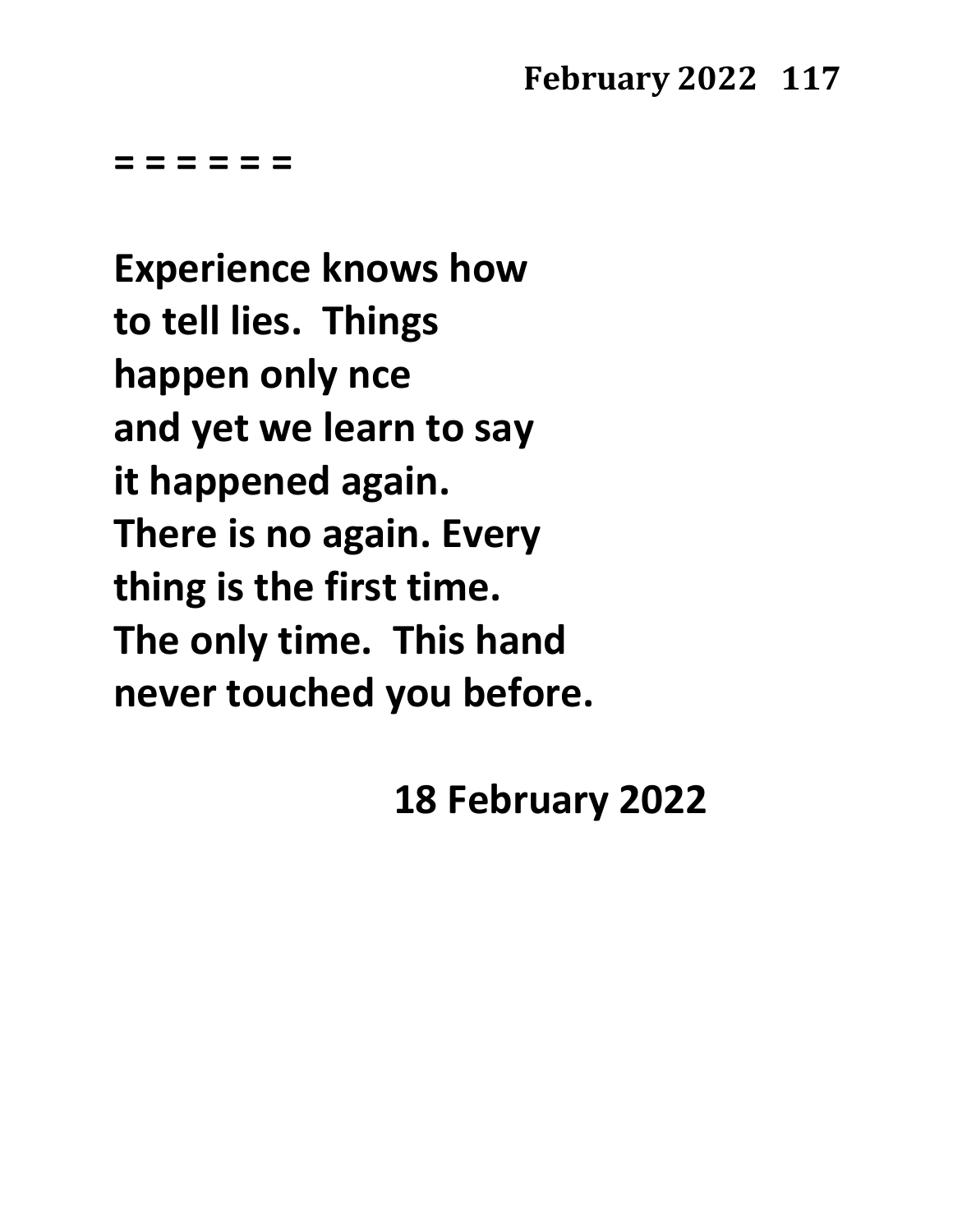**= = = = =**

**Why is that? said the children though they weren't so young anymore. Because the moon is a man, a lover, a lecher, he teaches us to want what we see by his light. But what do we want? the students complained, worried as they walked away/**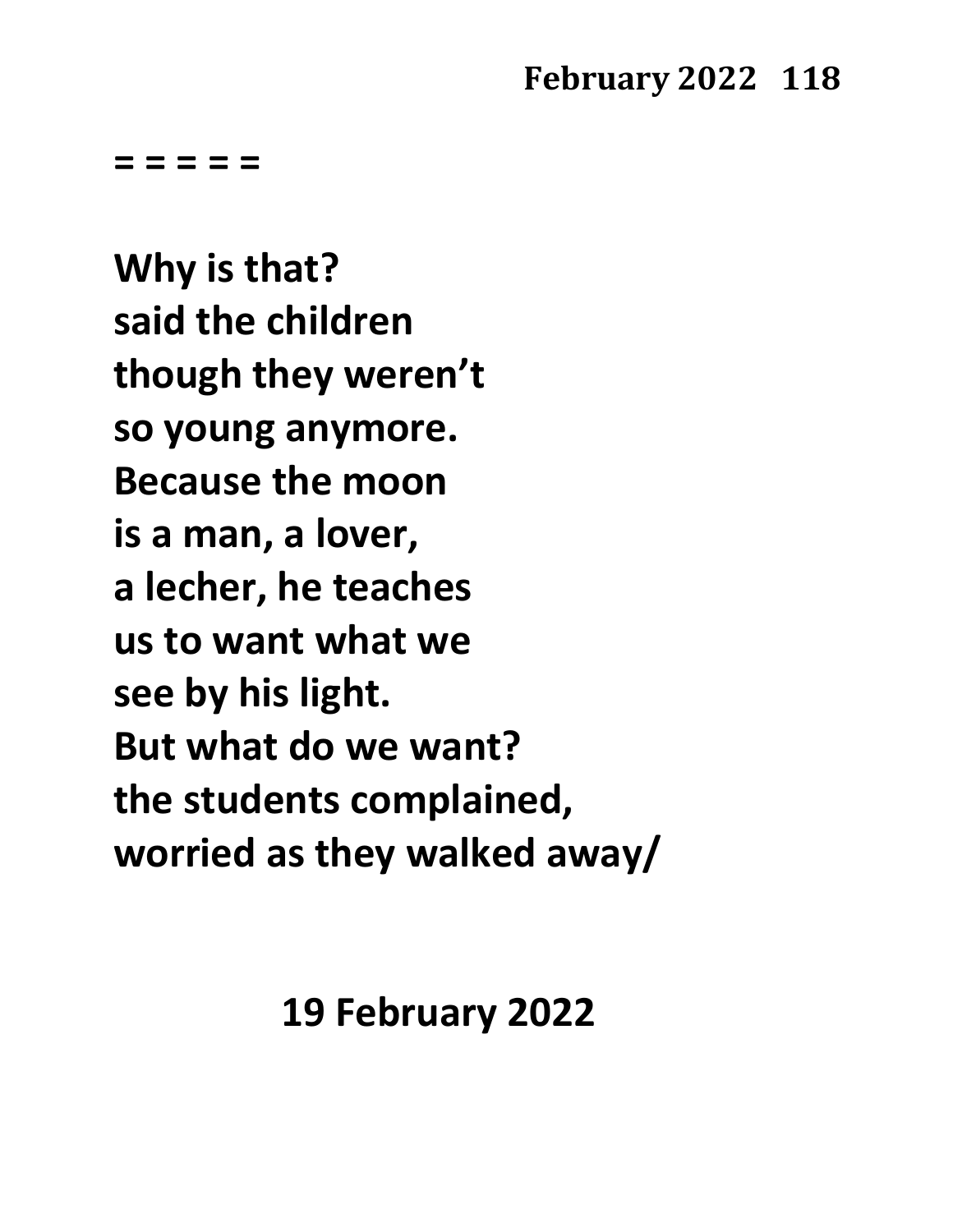**= = = = = =**

**For one afternoon the earth was green again, pale green and hints of brown but now all is white once more, far trees shimmer in organdy and cars go slow. Everything white. I',m trying to remember what we use colors for.**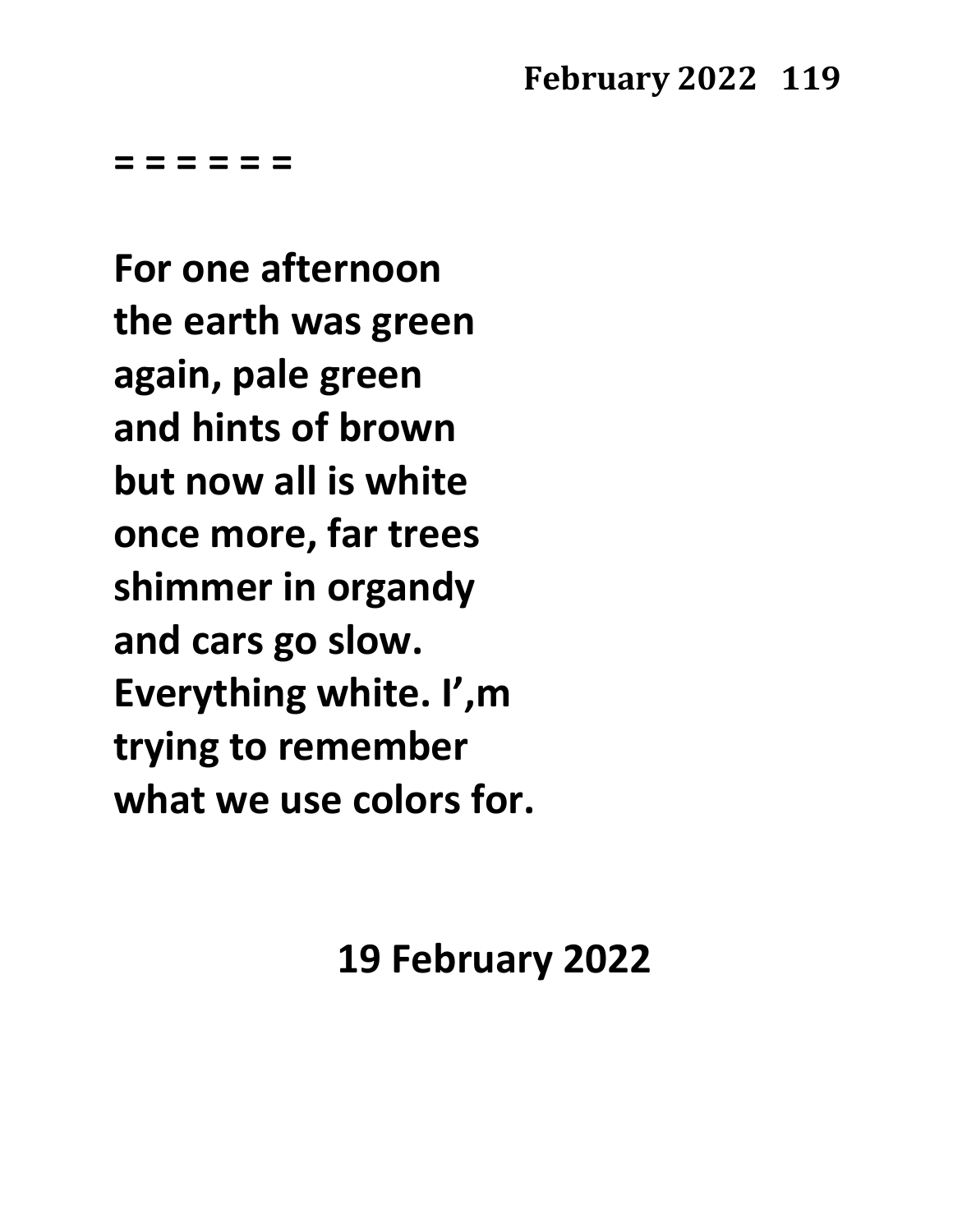**= = = = = =**

**Silver. But who is the woman on the other side of the coin. Owl big-eyes stares at me. But who is she? It says her name and what she rules but who is sje, what does she really want? I mean what is she actually thinking about? O Lady of the city, to know your mind!**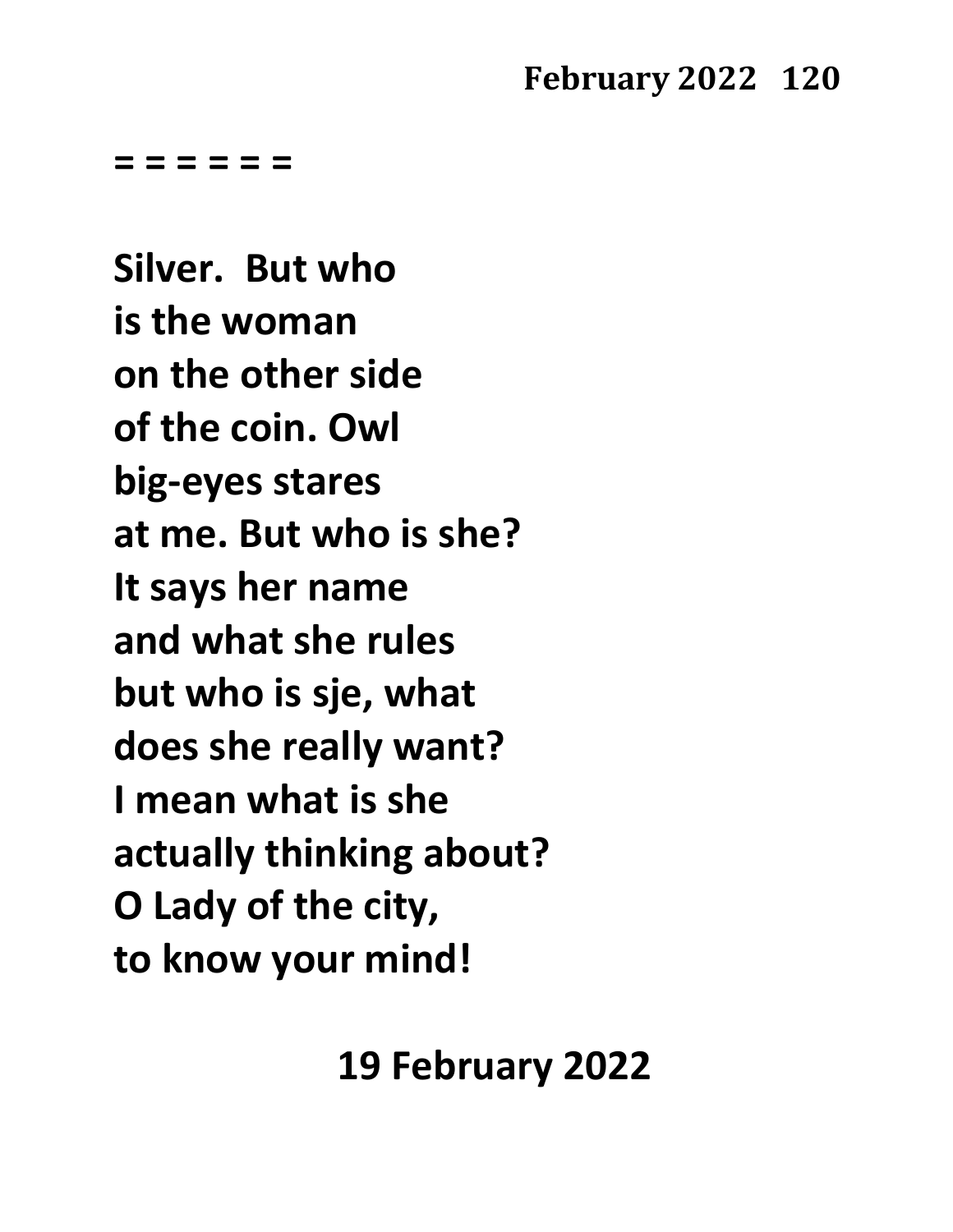**= = = =**

**On the other hand a silver ring but this one bare of all but gesture. Can the fingertips alert in space define a parable, moving, moving all alone? O Lady can your eyes become my wishing well?**

**20 February 2022**

*[translated from Hypnokeltic]*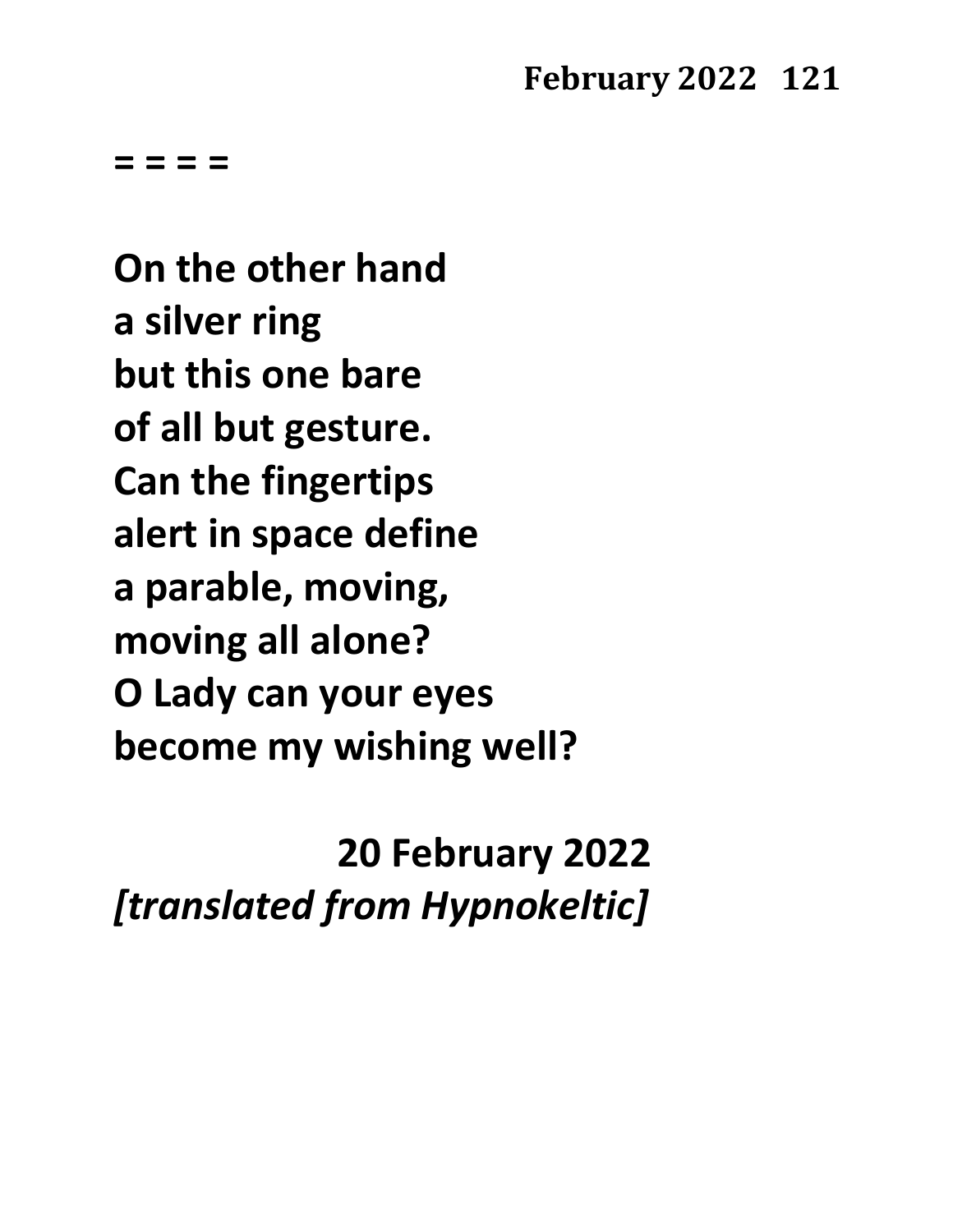**= = = = =**

**Horse-drawn carriages gave way to trolley cars then they succumbed to roaring busses ran on rubber wheels (Malaya will never be the same but London is still smiling)**

**so what will come next? The moving sidewalks of the fat man's dream, a stream of airborne gondola ten inches off the ground, step up and be gone,** 

**a city is all going deeper into itself, hop on, the street is just**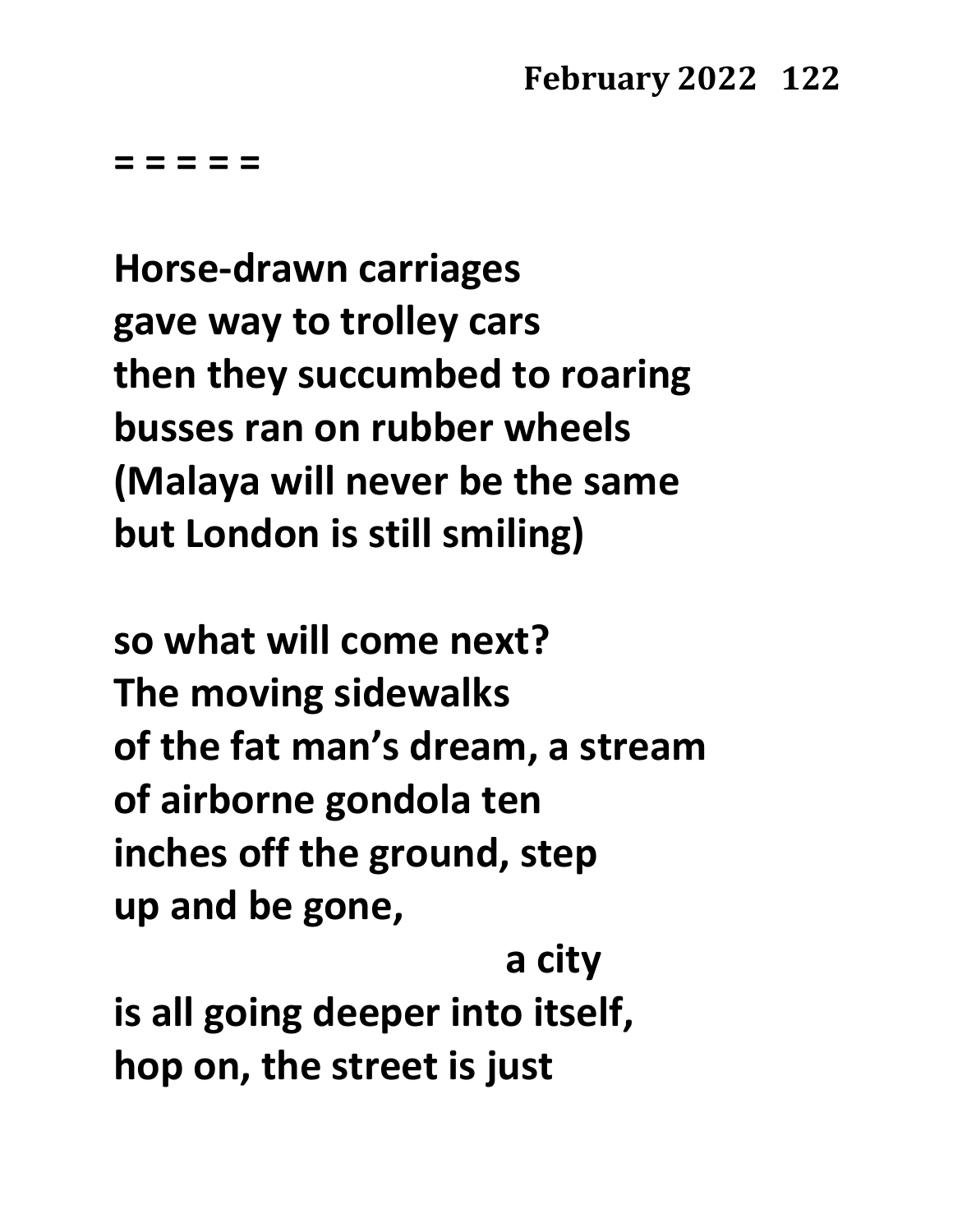# **for children and the homeless. Everybody else is always going home.**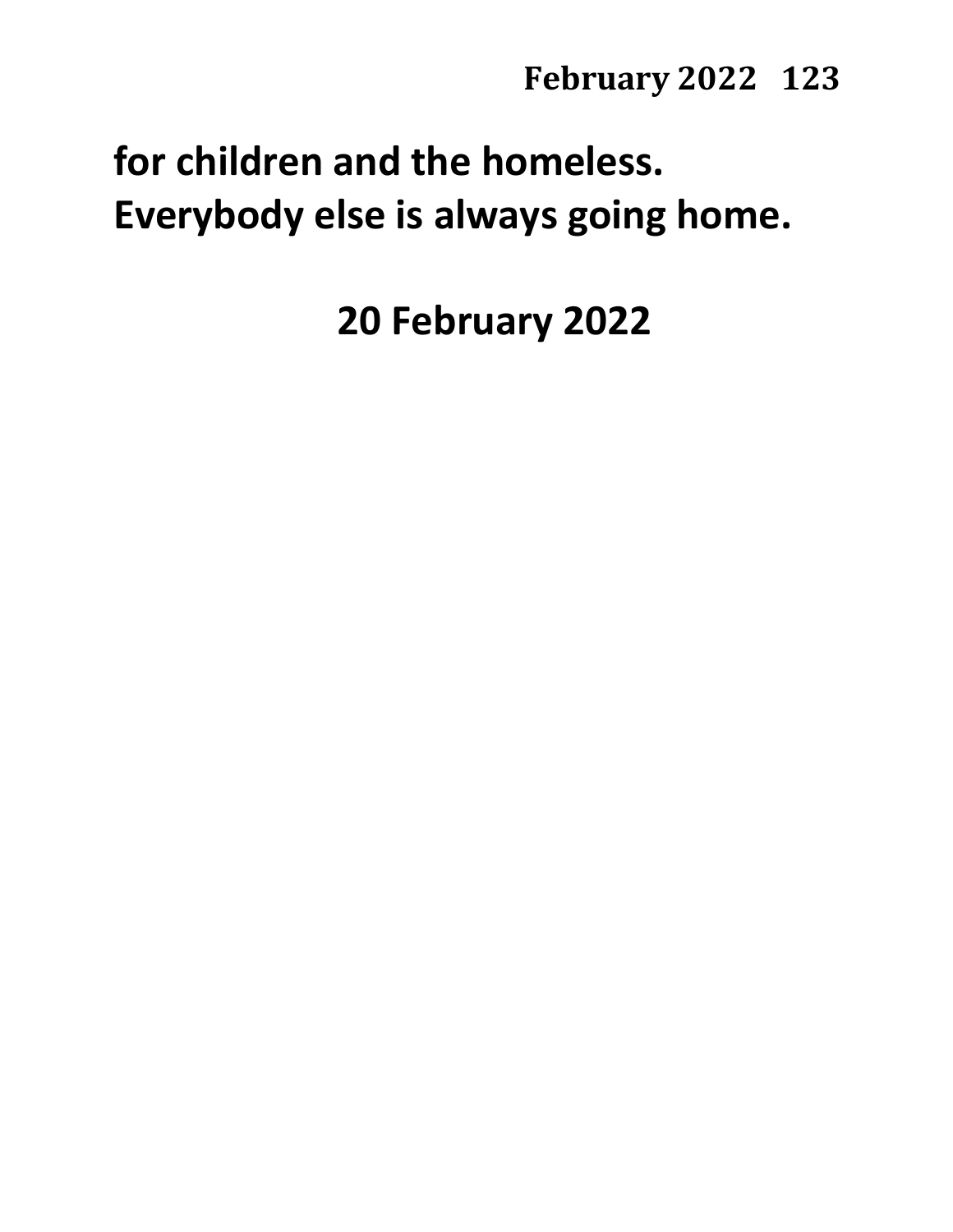**= = = = =**

**Ring binder they call it, to hold your notes from class or the many pages of my masterpiece, line the holes up with the little fangs ans snap the rings shut. Sometimes I catch my fingertip, sometimes I tear a whole page out,**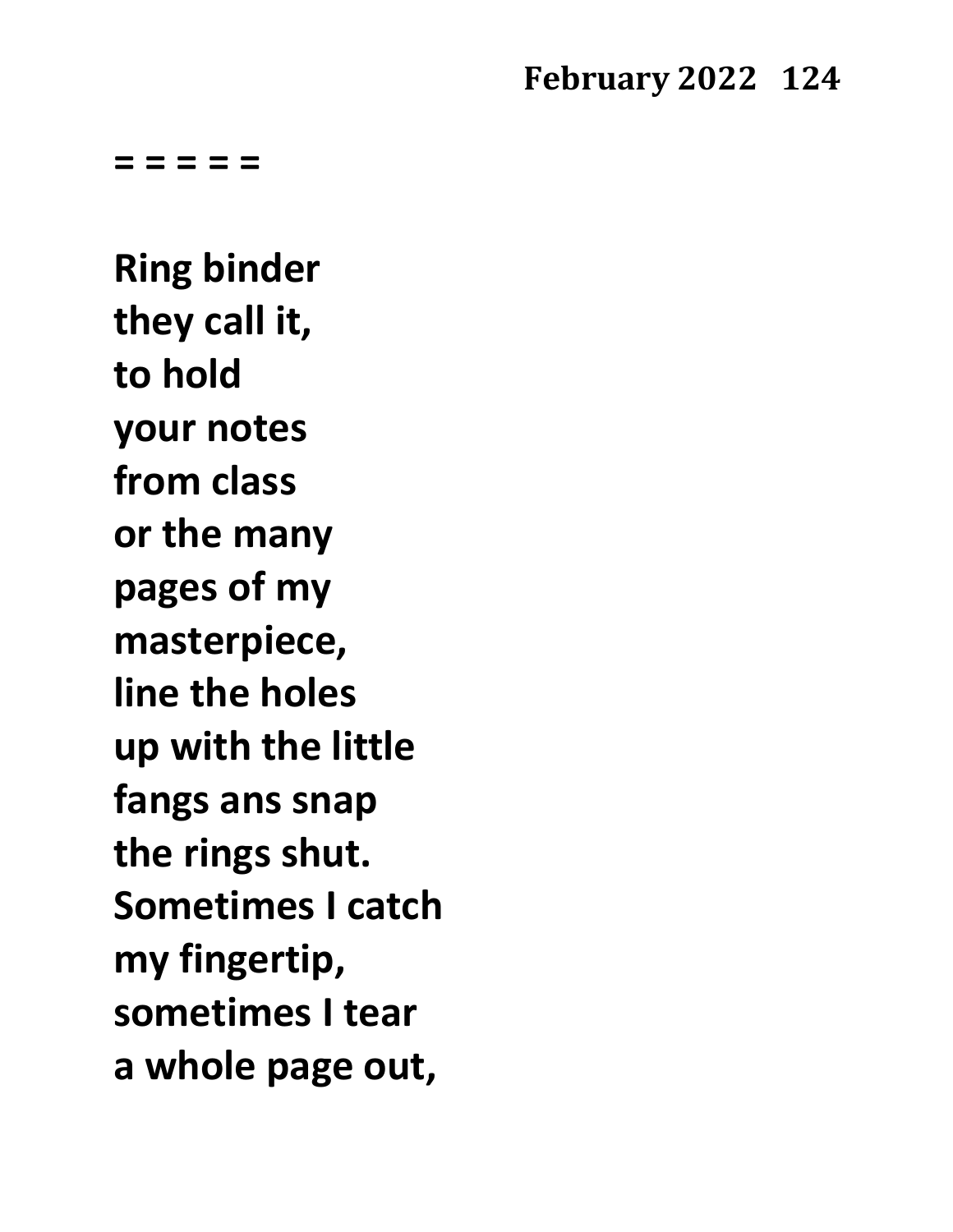**revision can also be blasphemy. And are your notes from physics accurate or were you too dreaming out the window when the right word came and passed unheeded?**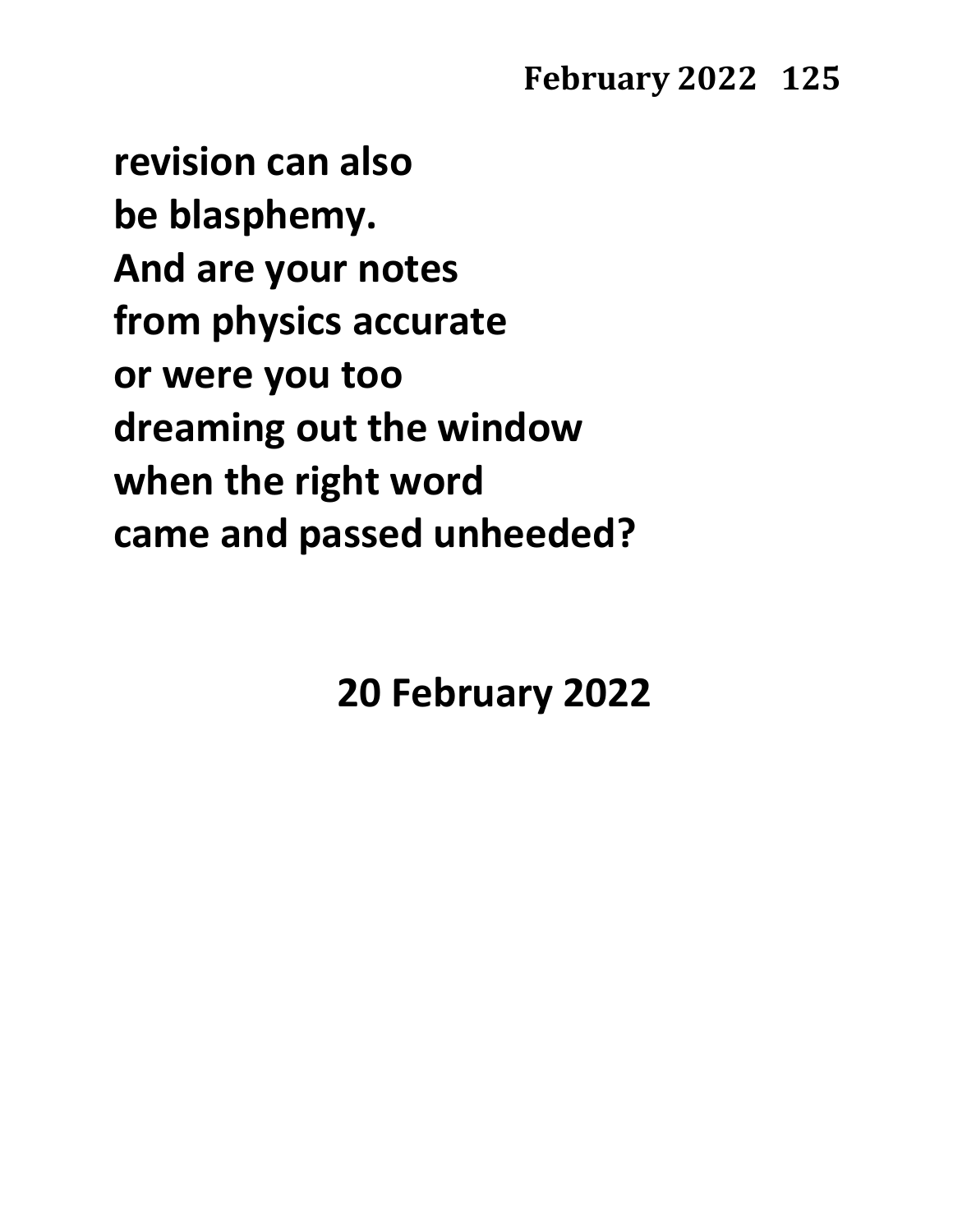**= = = = =**

**Snow gone from the northern Triangle still covers the southern lawn. Sometimes the world decides to laugh at our certainties. It helps to keep us thinking.**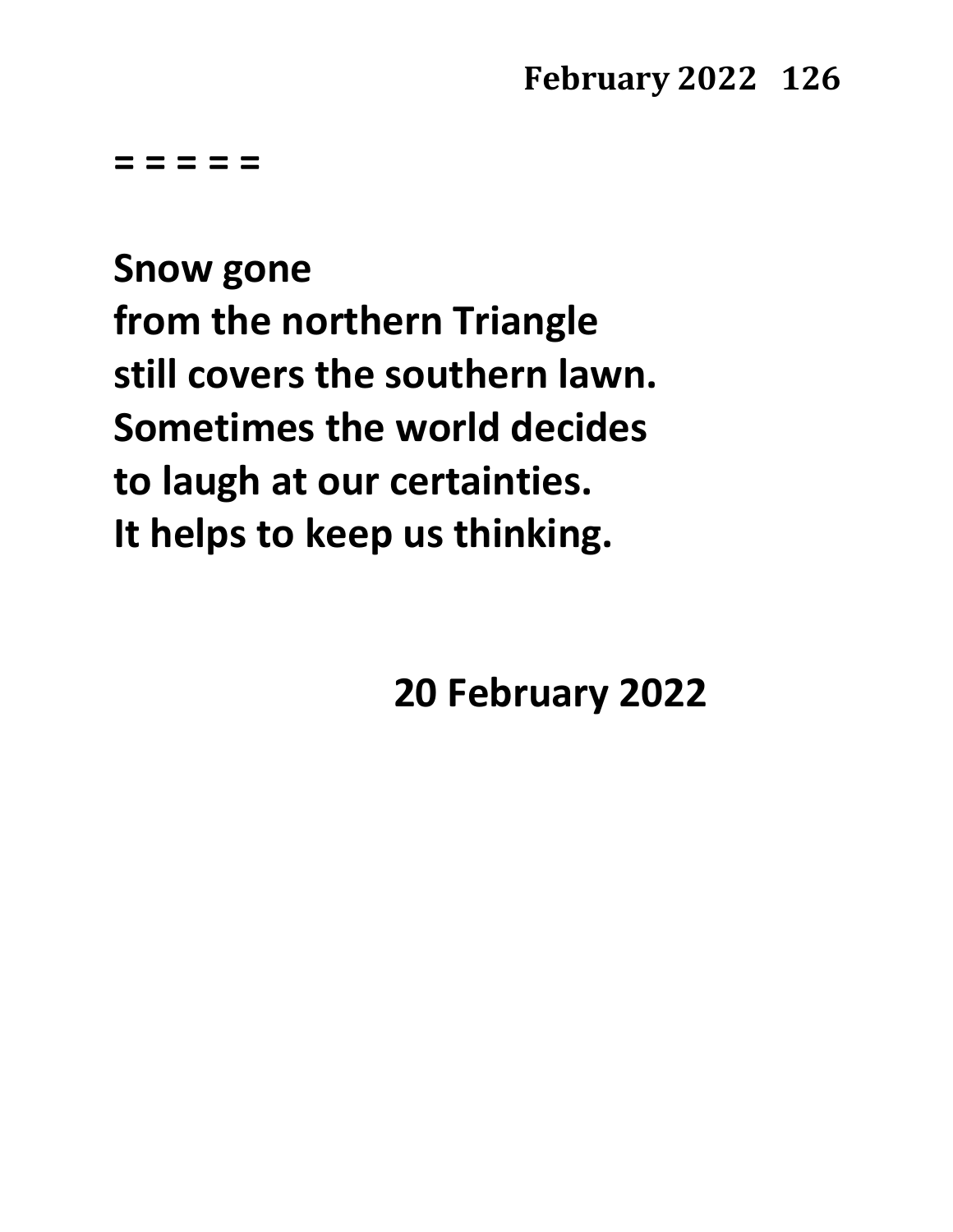**= = = = = =**

**How close can I come to the pld brick wall,**

**can I hear in the mortar the rain of former years, hear in the brick itself those utter words the lives of those who live there breathe out into the walls just by being and being there?**

**I love it best when the bricks are wet, and when the vines un winter scribble up the wall. And then I press against the brick and what my own life**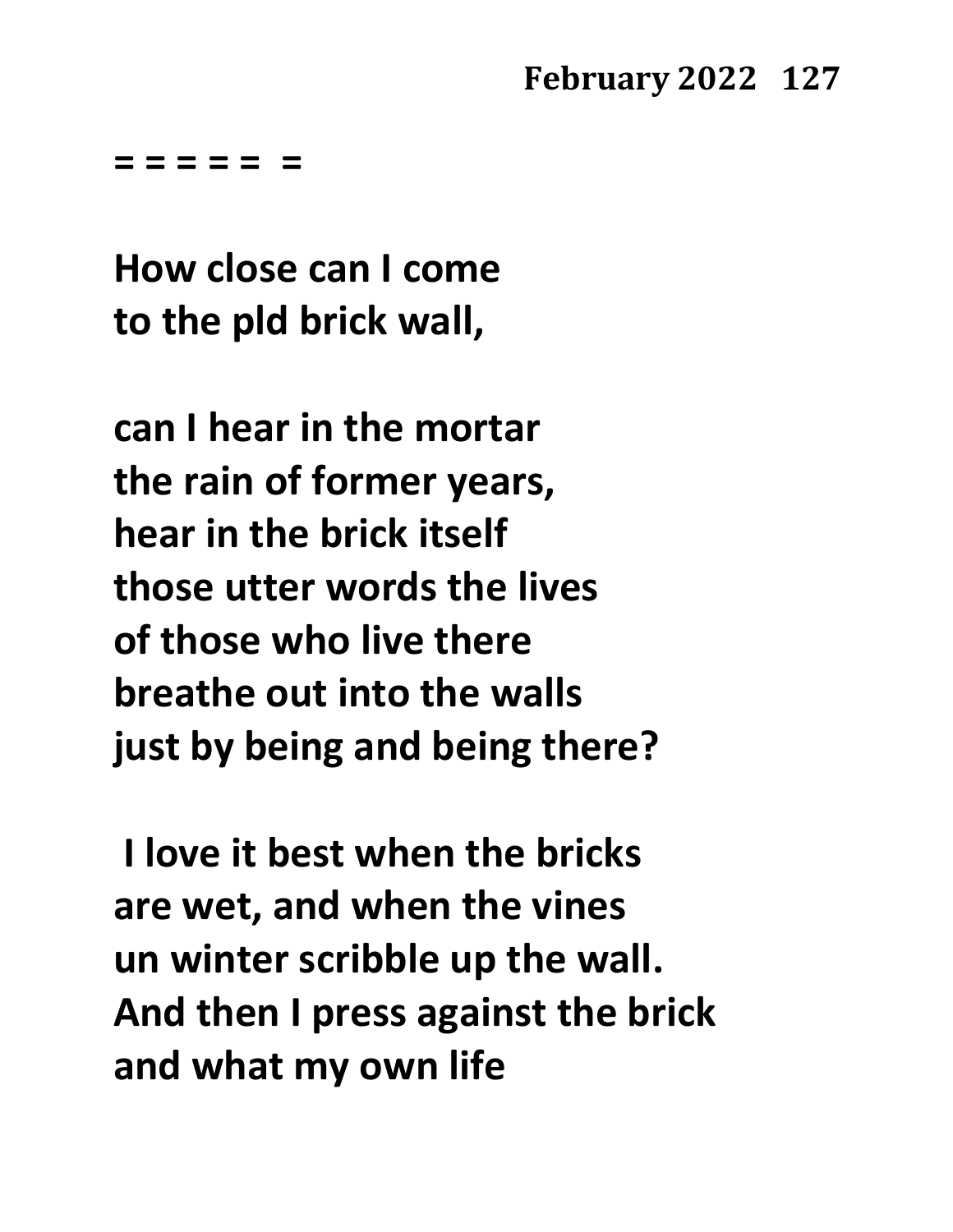# **played back at me with the deep fidelity of any actual thing.**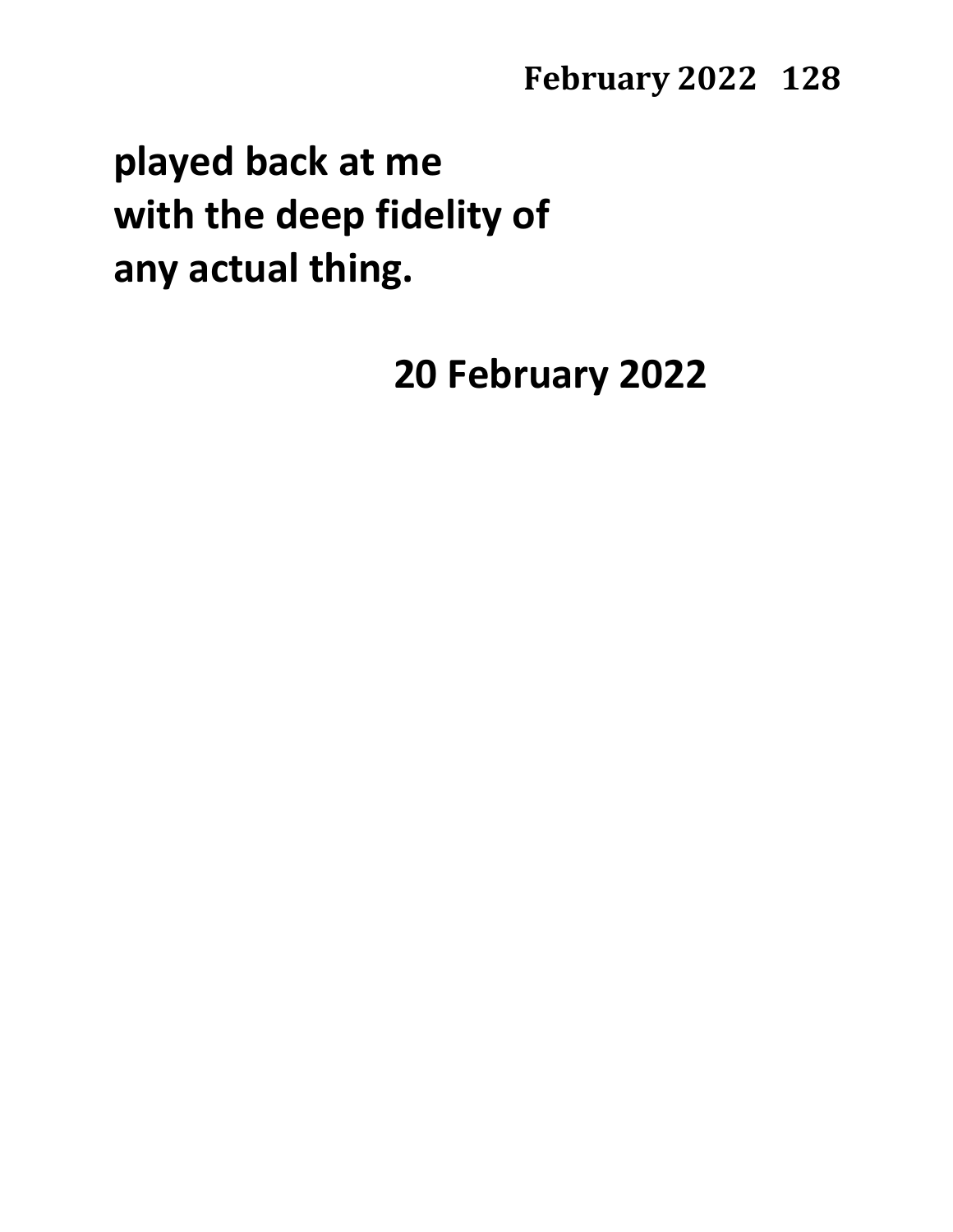**= = = = = =**

**Now the monkey has slid all the way down the pole and run away. The wellgreased pig has eluded the hands of his pursuers and rushed into that same away. It is time. The cuckoo flies out of the clock and vanishes, the last we hear is his non-stop birdcall, counting all the hours of freedom. It is time. The carriage is at the door. Shake his arm gently to wake**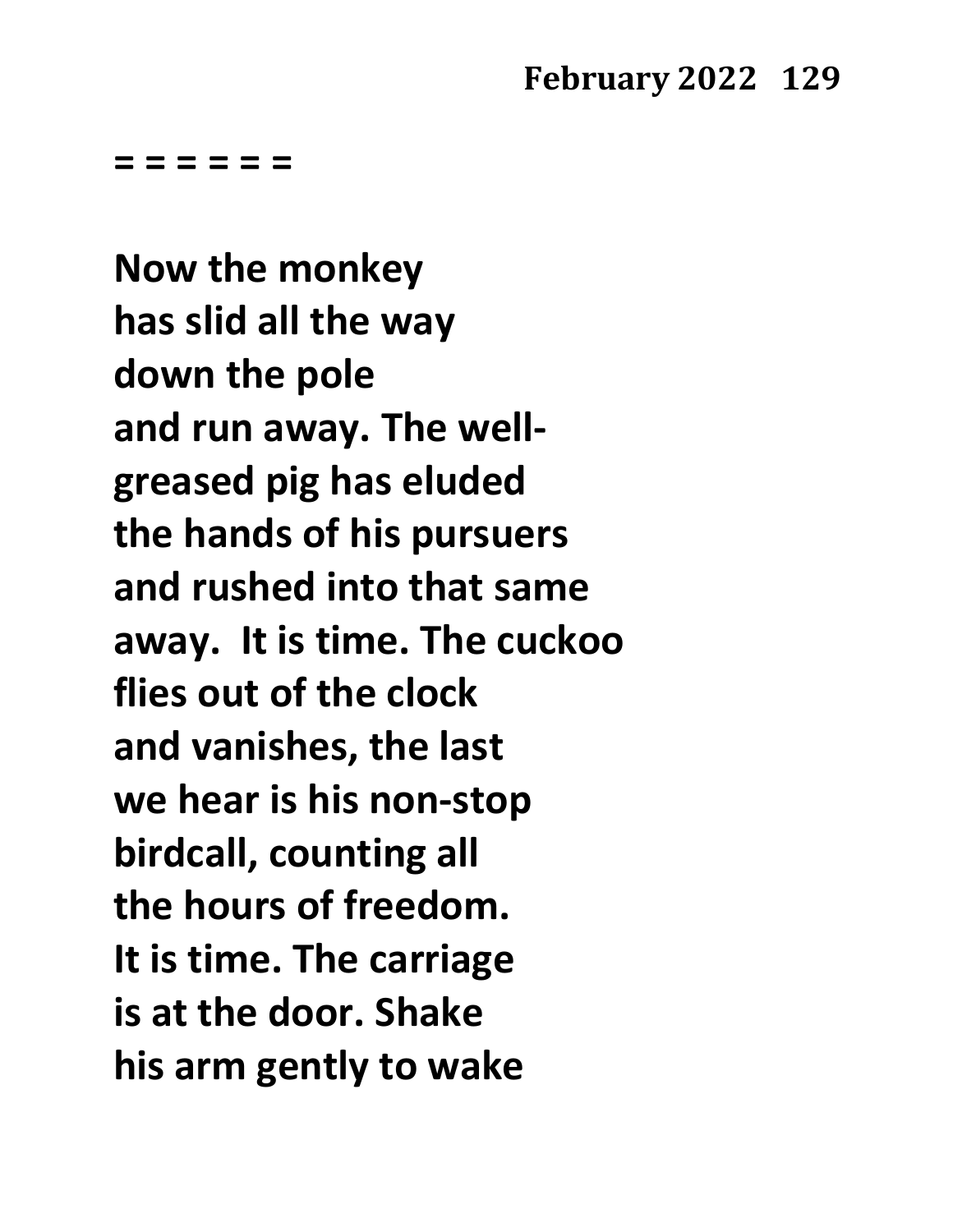**the coachman up. Time. Love left us here, time to make our way home.**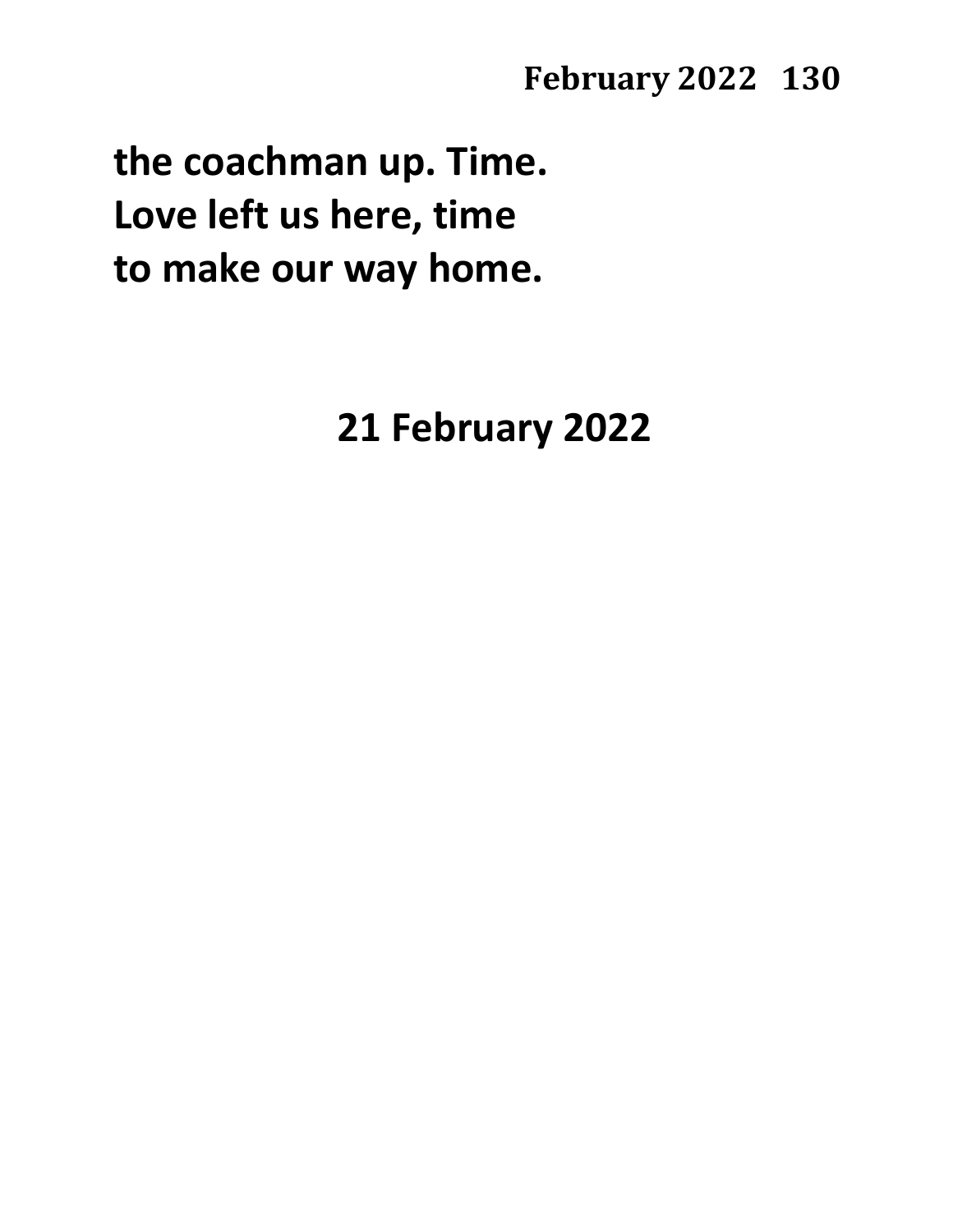**= = = = = =**

**A long line running from Aldebaran ends in a sparkle on our aventurine, ring on finger, song on lips, the human hum vibrates through space and answers the stars, epic consequences discovered almost entirely in dream. Or in your native rock. Terminal moraine, glacial plain, your glorious pale yellow sand.**

# **2.**

**Stand at the mirror and repeat after me, always do what glass tells you to do.**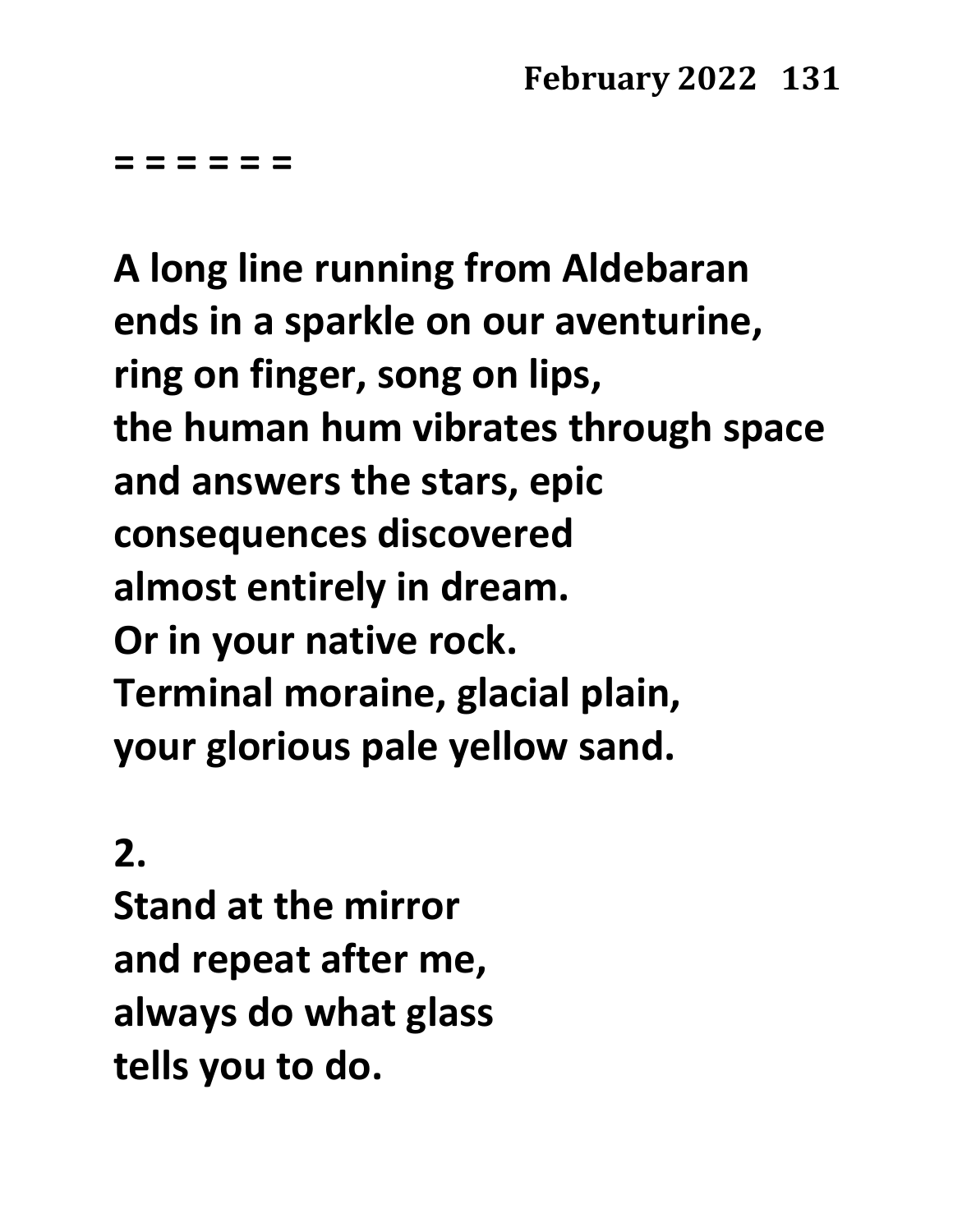**Because glass was sand once and sand is rock, close enough to diamond to pay all your bills, the rent you pay to live in a spacious language with heat and running water.**

**3.**

**Epic, I said, the long song of how everything happened after the prose of how it all began. How long it took to give names to all the stars we could see not we, they, the ones who loved out on the sands where night is clean, not the mists of our wet skies. But here we see them too, from time to time, their Arab names**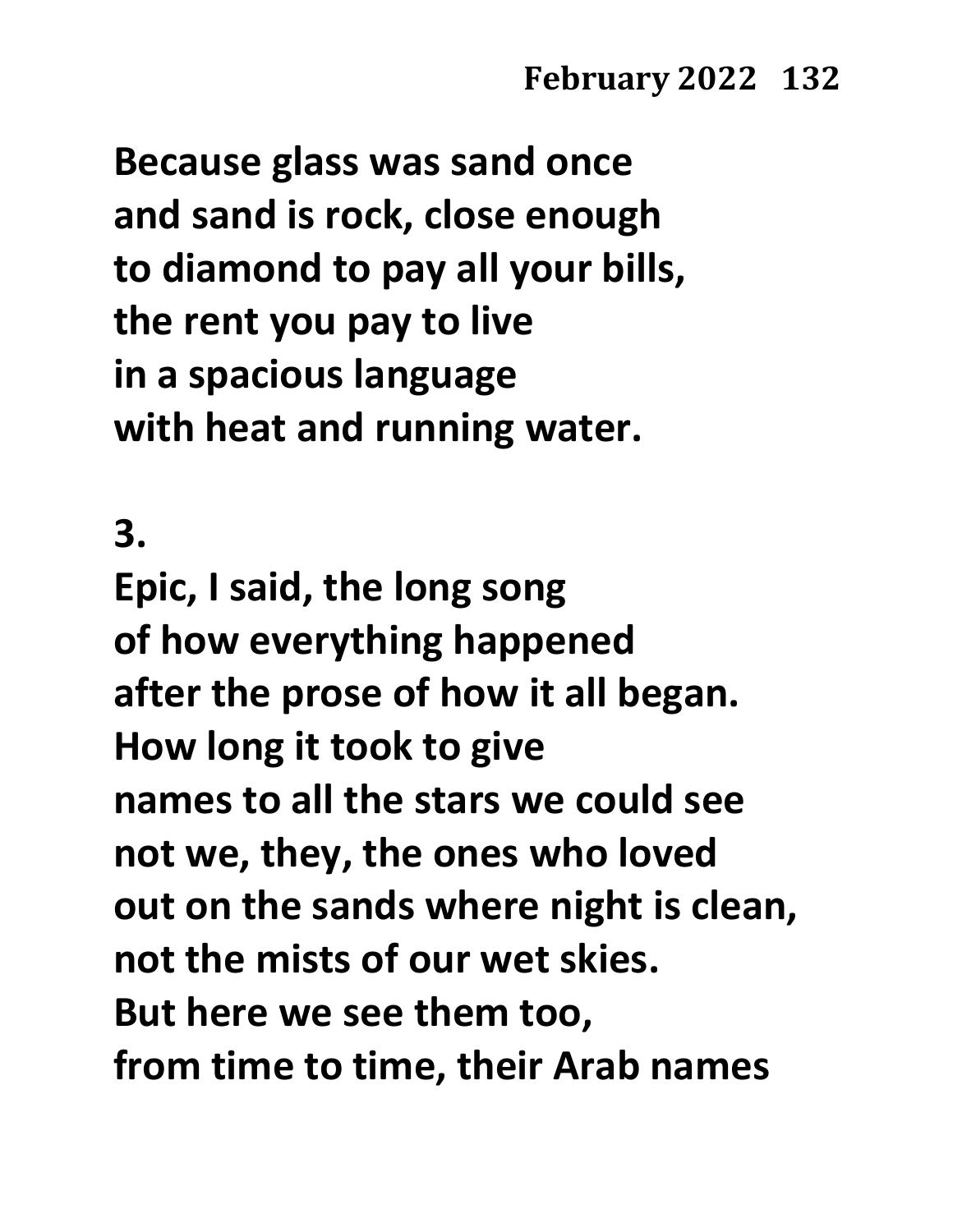**twinkling in our books, and that river that reminded us poor children of our spilled milk. But how long it took the light to reach your finger, white sapphire today, more costly, stone of Venus– while usually her eyes are blue love makes the light true.**

### **4.**

**So where did love come in? Not in Homer, not much in Olson but we fools find it under every stone. Pick one up with me. Toss history away, skim it on the pond, one two even three skips before it sinks, toss**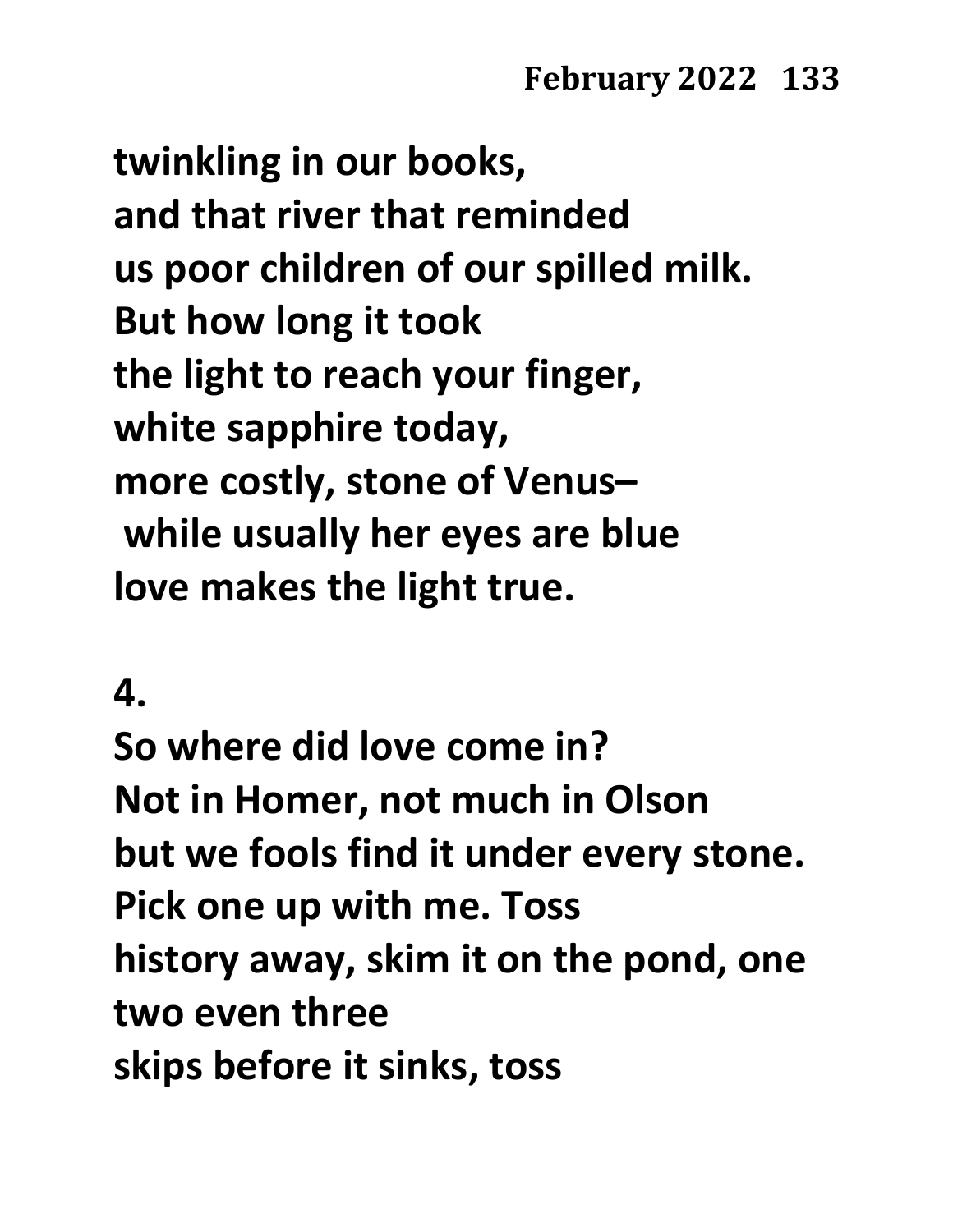**it in the sea, the soft hollow left in the earth is what it means, this love stuff, this yielding into one another when the war is done.**

**5.**

**I was never good at throwing things away, my mind cluttered with rich randomness, I could never skip stones the way my father could, I could pitch a mean curve but what good is that when no one's at bat, wait, wait, there's a song in this, yes, a star is a southpaw in the sky**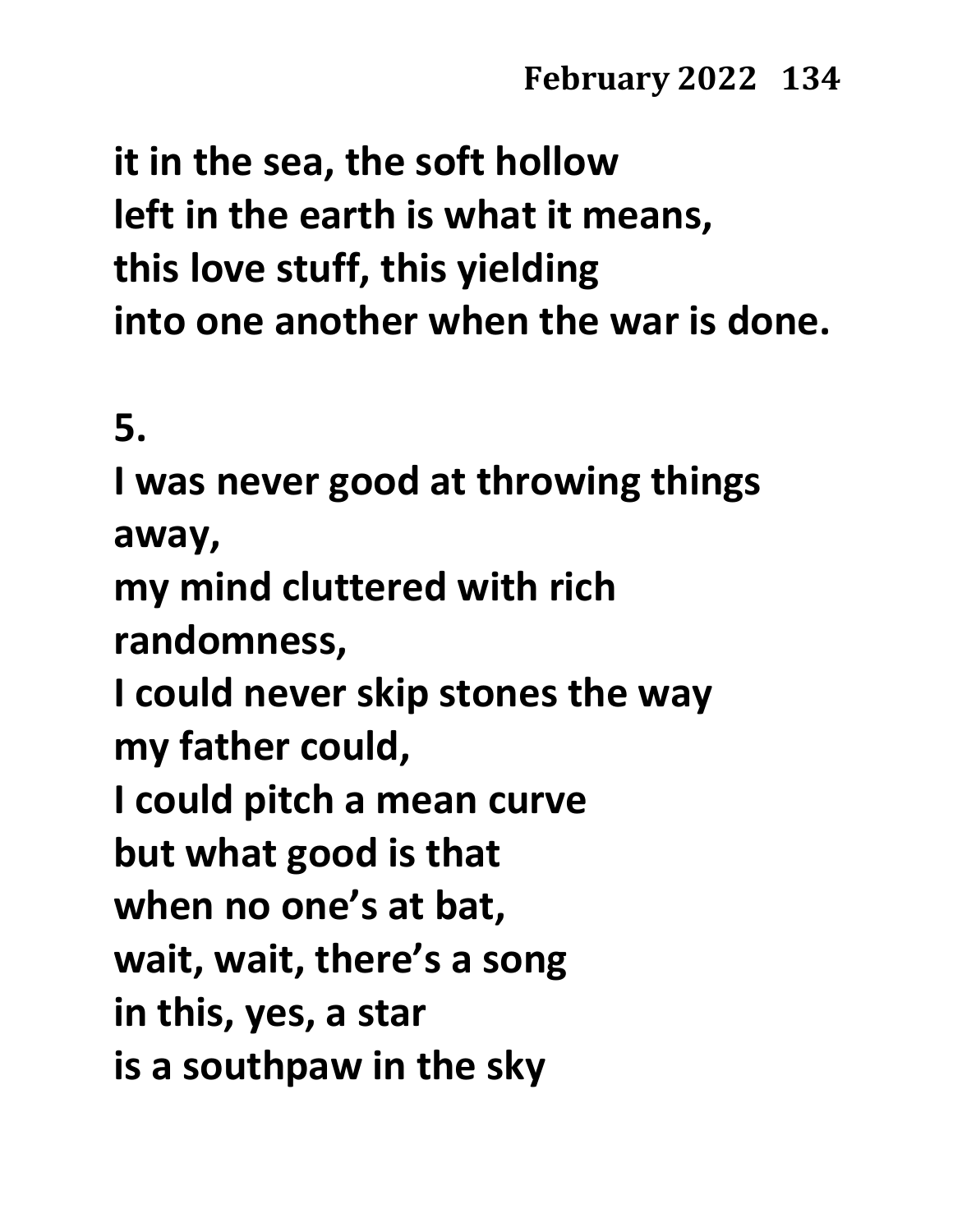**and we are all at bat. Use the stone to catch the truth of what it launches, even though the song now peters out.**

**6.**

**But the names we give Up There, the Ghoul, the Dog, but pretty Cassiopeia combing her long hair, who knew, who told, who went up there and came back down smug with secret knowing? The line reaches down to us stretches through us, points if we follow it to that unimaginable place beyond names when we have spoken all the names and used up all the words.**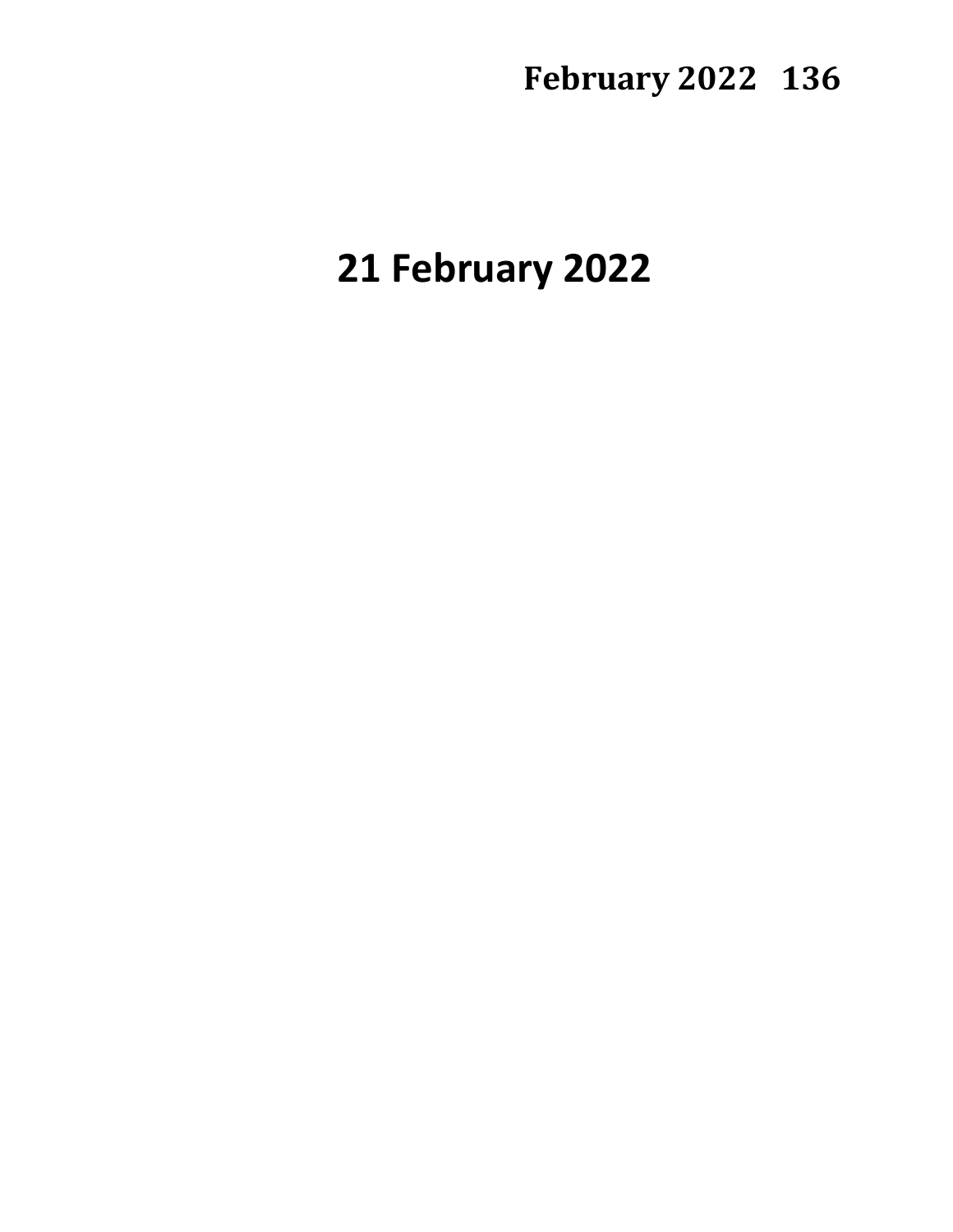**ANGELS**

**With the answer understanding who stands over me when I think I'm thinking?**

**We call them angels as if they were only messengers but they are their own message**

**they speak them to us, through us, as us when we watch someone pass in the street we won't forget**

**but a street is all about forgetting away away in crowd in shadow swift bus and down subway stairs**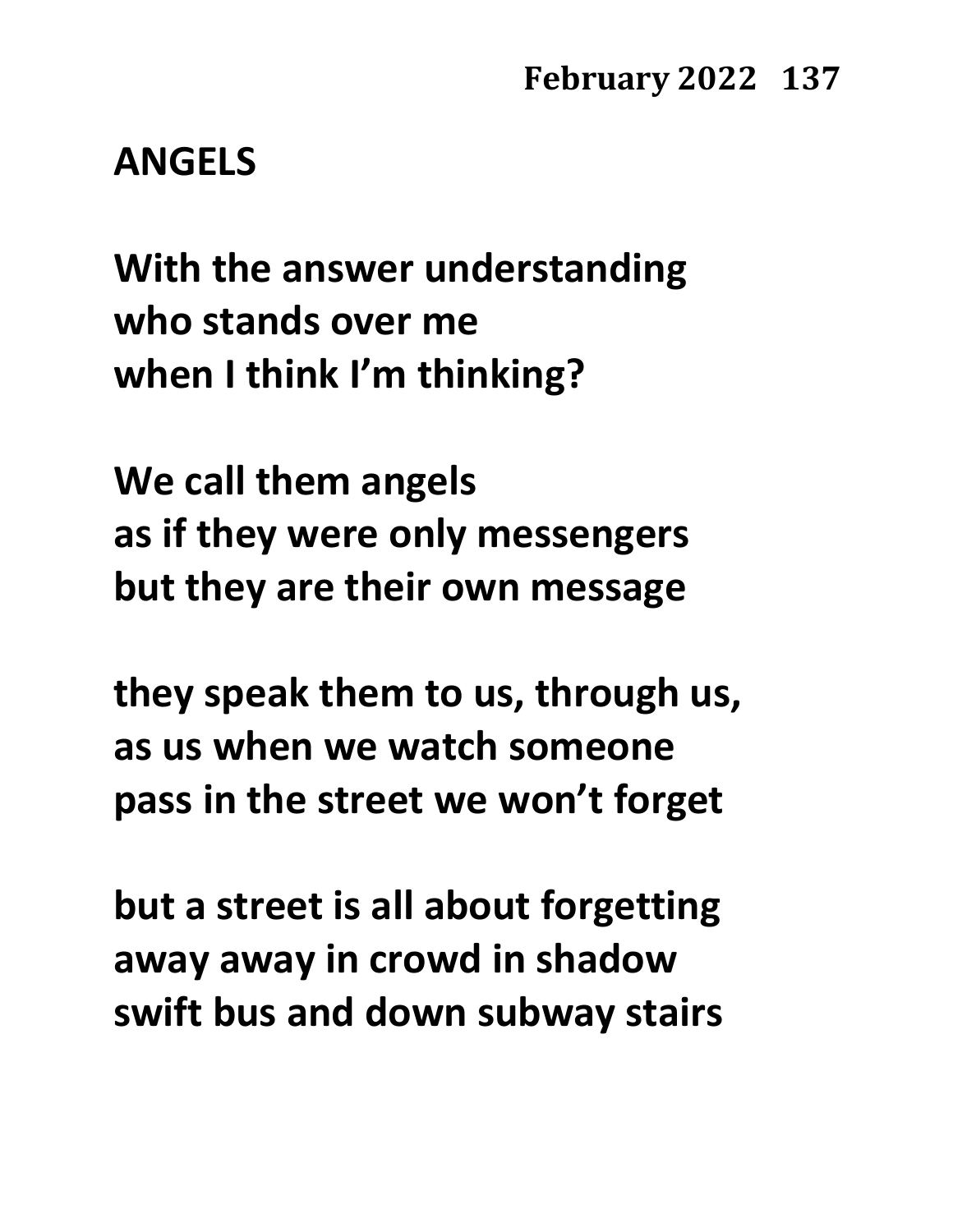**how dare earth swallow us in public yet down we go into all the aways waiting for us like supper or the sea**

**they speak as us in us, they rejoice ar every tile we pat into place in the vast mosaic of all they know**

**we slowly slowly get a picture of.**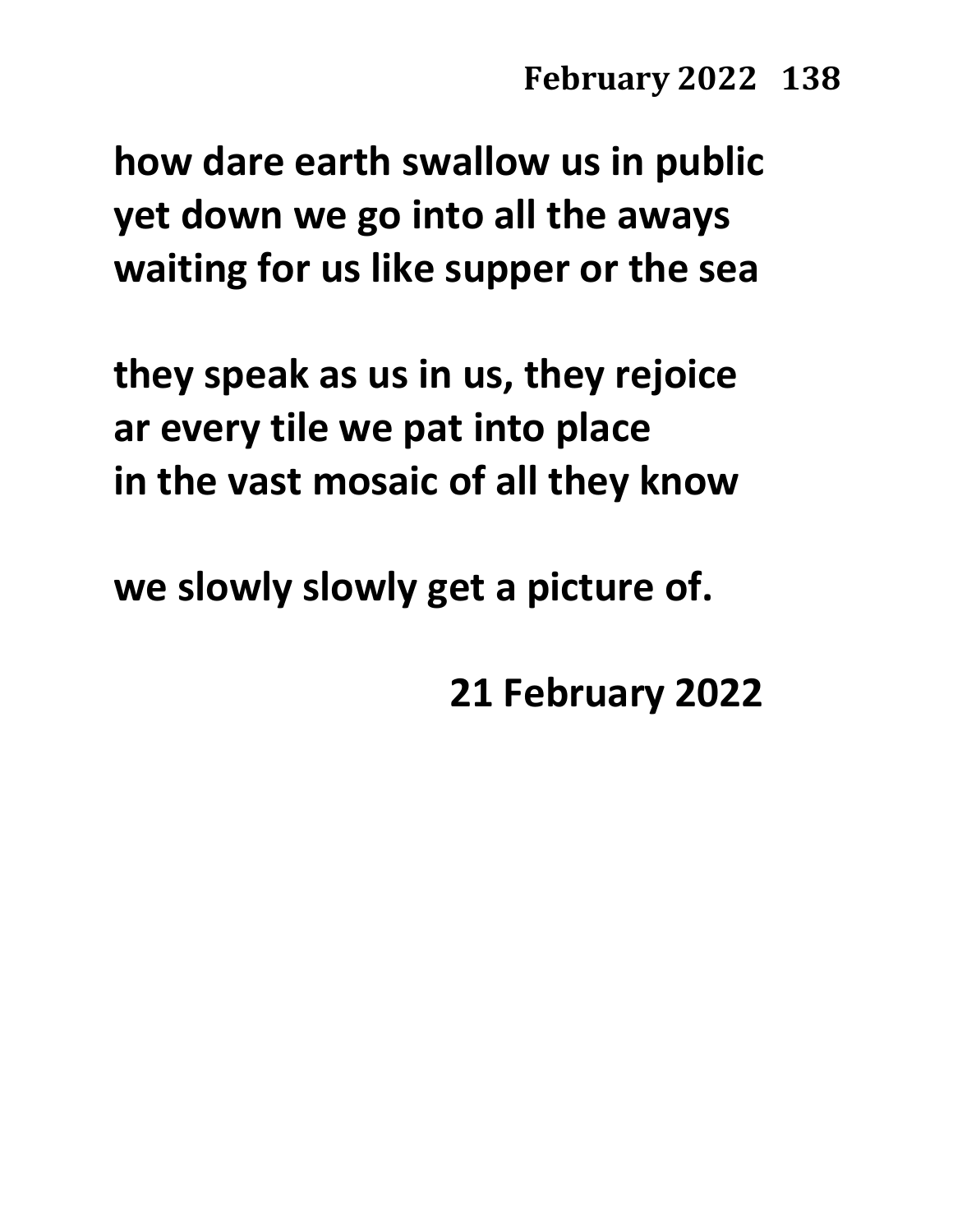**= = = = = =**

**When everything is wrong I am right, she said, so when it snows I sun.**

**Where is your shrine, I begged, so i can kneel before you and pray to see things right?**

**Stumble deep inside the tangled forest of your mind and even you will find me there, you'll know me,**

**I stand, a little paler than a tree.**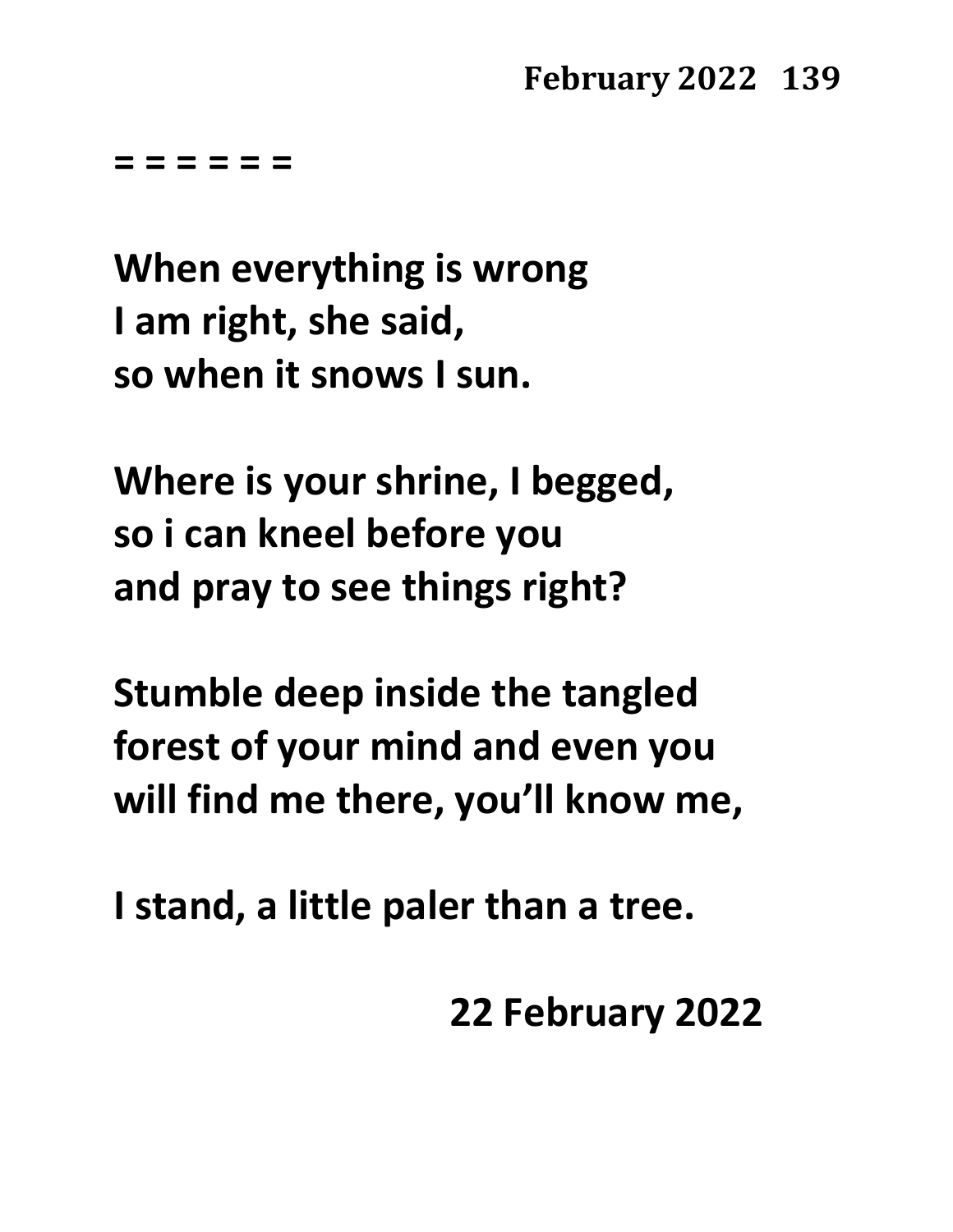# **ONE WAY TO DO IT**

**Begin with a line by somebody else, a whistle from some body else's lips and then you're free, you've paid the rent for all we hare, now live in the words that flow now by themselves, nothing yours but everything.**

**22.II.22**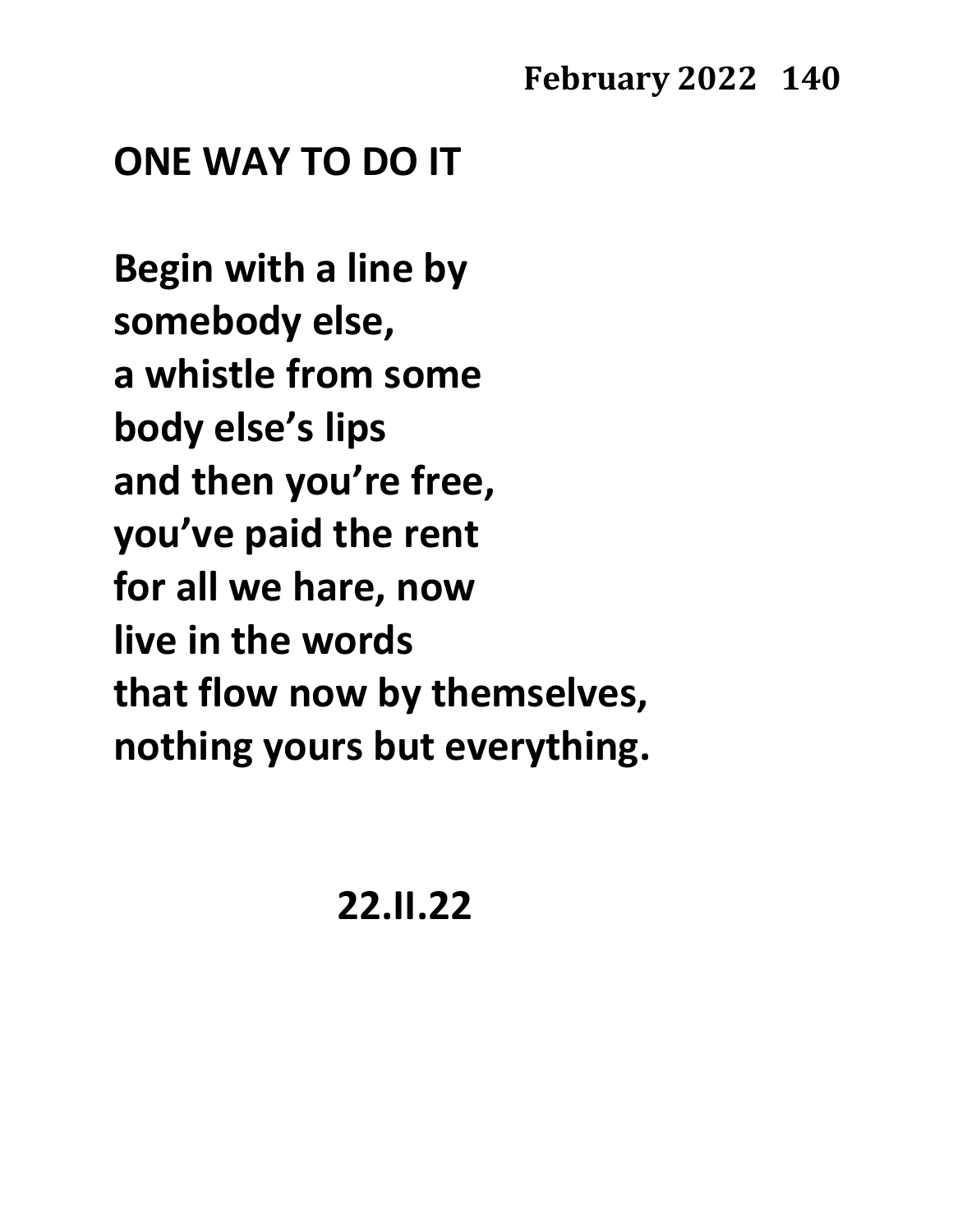# **QUERY**

**If religion is more than organized hysteria or government-mandated mind control, there must be a developmental phase that awaits us, of Experimental Religion.** 

**What happens when you sleep with your head to the north? Is it different from West? What conditions, what variables function when you think with attention fixed on some symbol or iage or entity? What does prayer do? Does it matter if we see the sun rise on rhe solstice? What happens to the soul if we eat forbidden foods? Is there a soul?**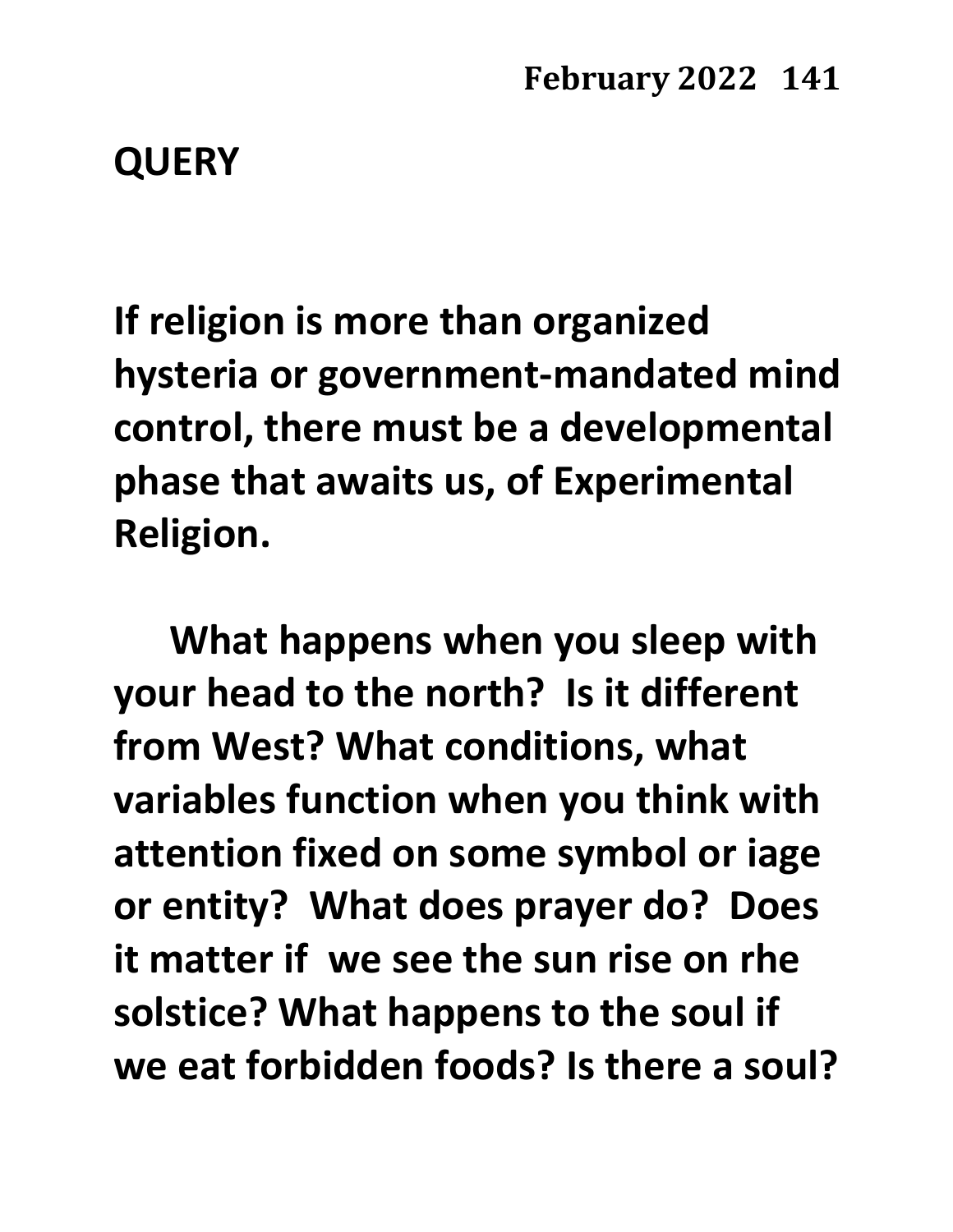**How can we find out? Or should i close my eyes and see my teacher's smile, and fall asleep?**

# **22.2.22**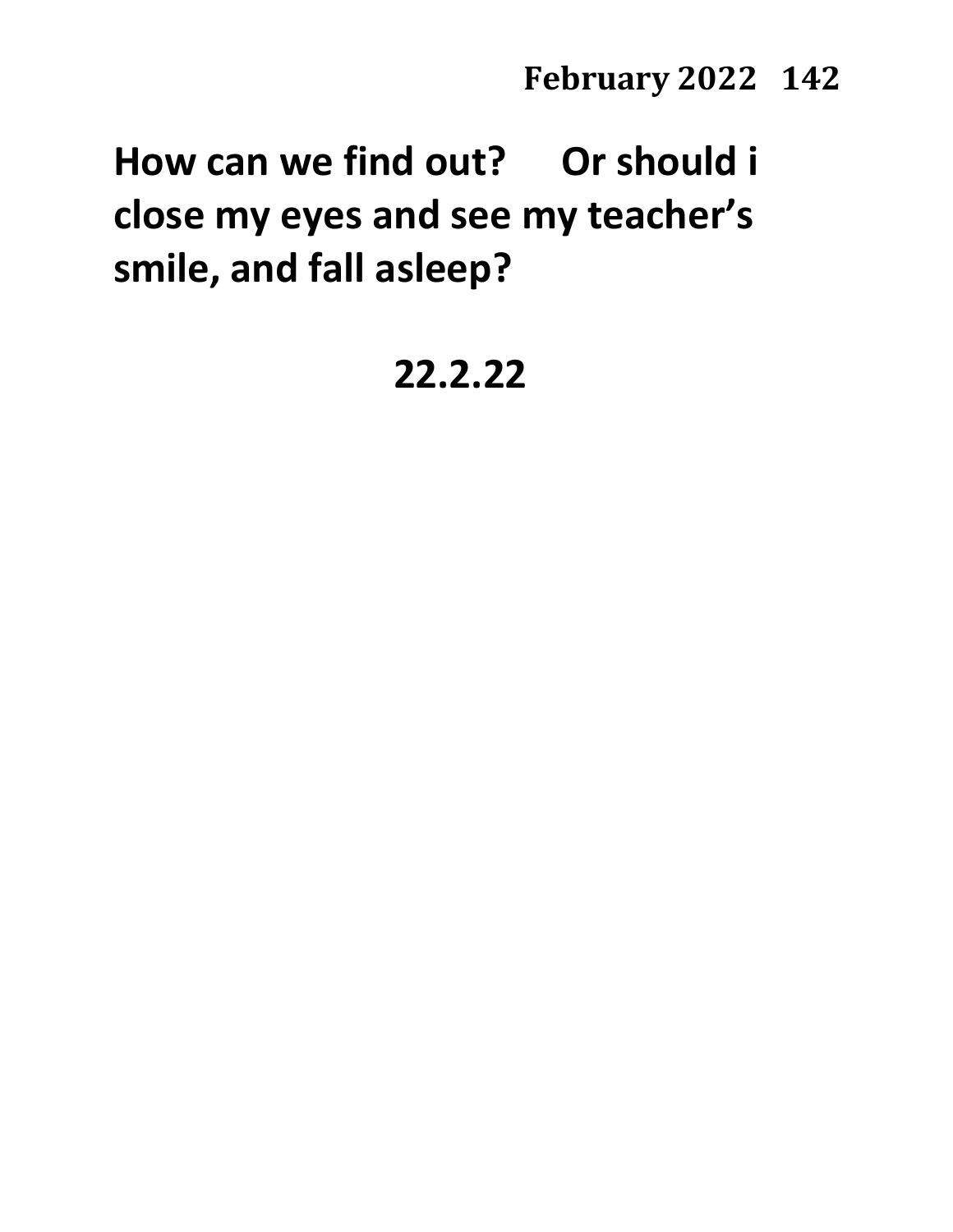**= = = = =**

**Words are made to worry with, like the amber beads old Greek gentleman finger in the cafe, little muscle movements relieve big doubts. Speak a word or two and watch where they go. Half your angst goes with them. Now notice the man at the next table smiling at his wife. Isn't that consolation enough? Of course they're married–why wouldn't they be? 22.2.22**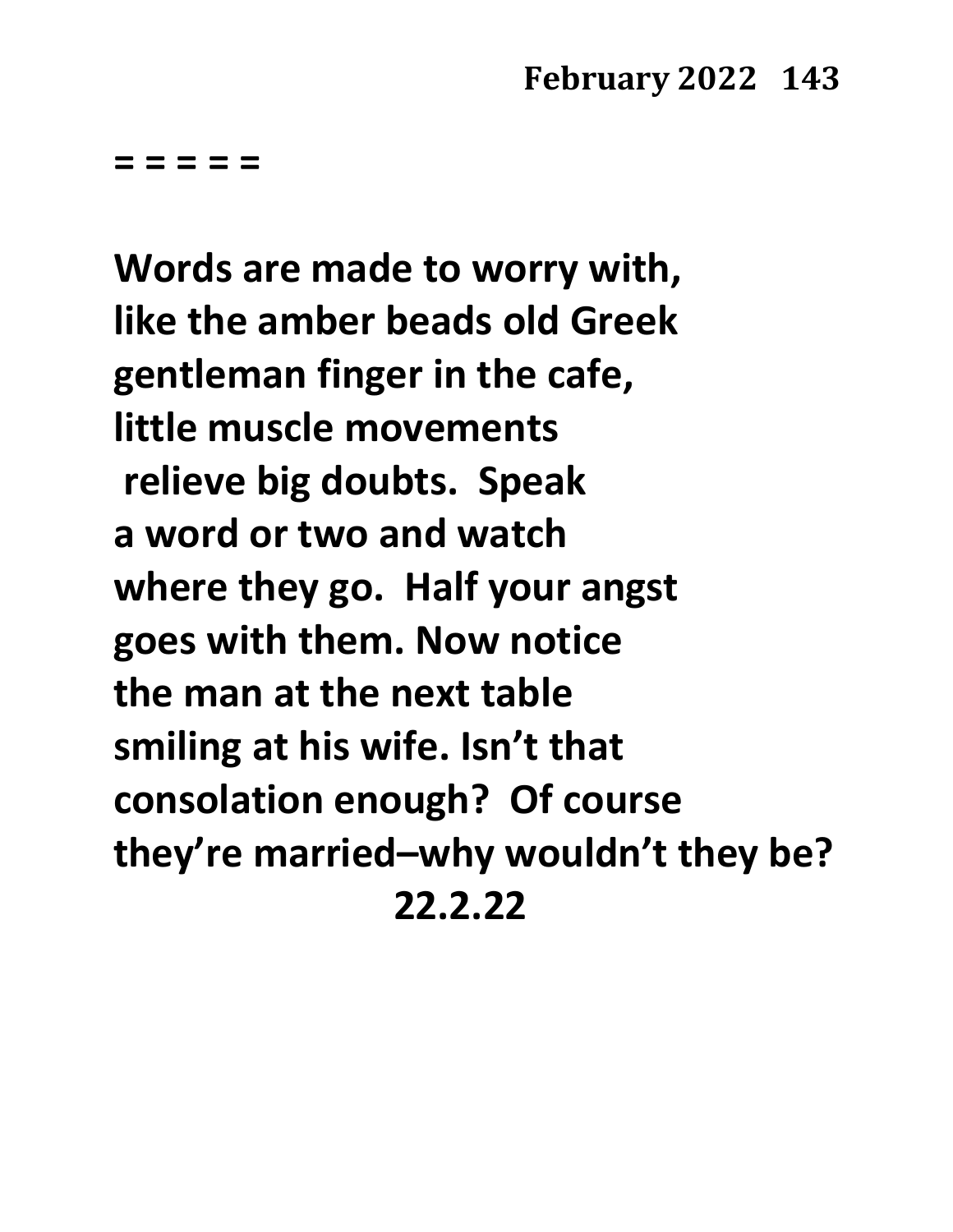**= = = ==** 

**With Rilke in the cafe. Neither of us drinks wine. I have coffee, he has a tisane the kind he learned to sip in Paris years ago. We speak in French, sort of, his good but rusty, mine made of sticks, stones, guesses, snatches of librettos. But we talk. The topic varies with what passes the window: big black dog leading little man, woman standing motionless reading then folding the letter, going on. A monk on a motorbike, a rook snatches a morsel from the trash.**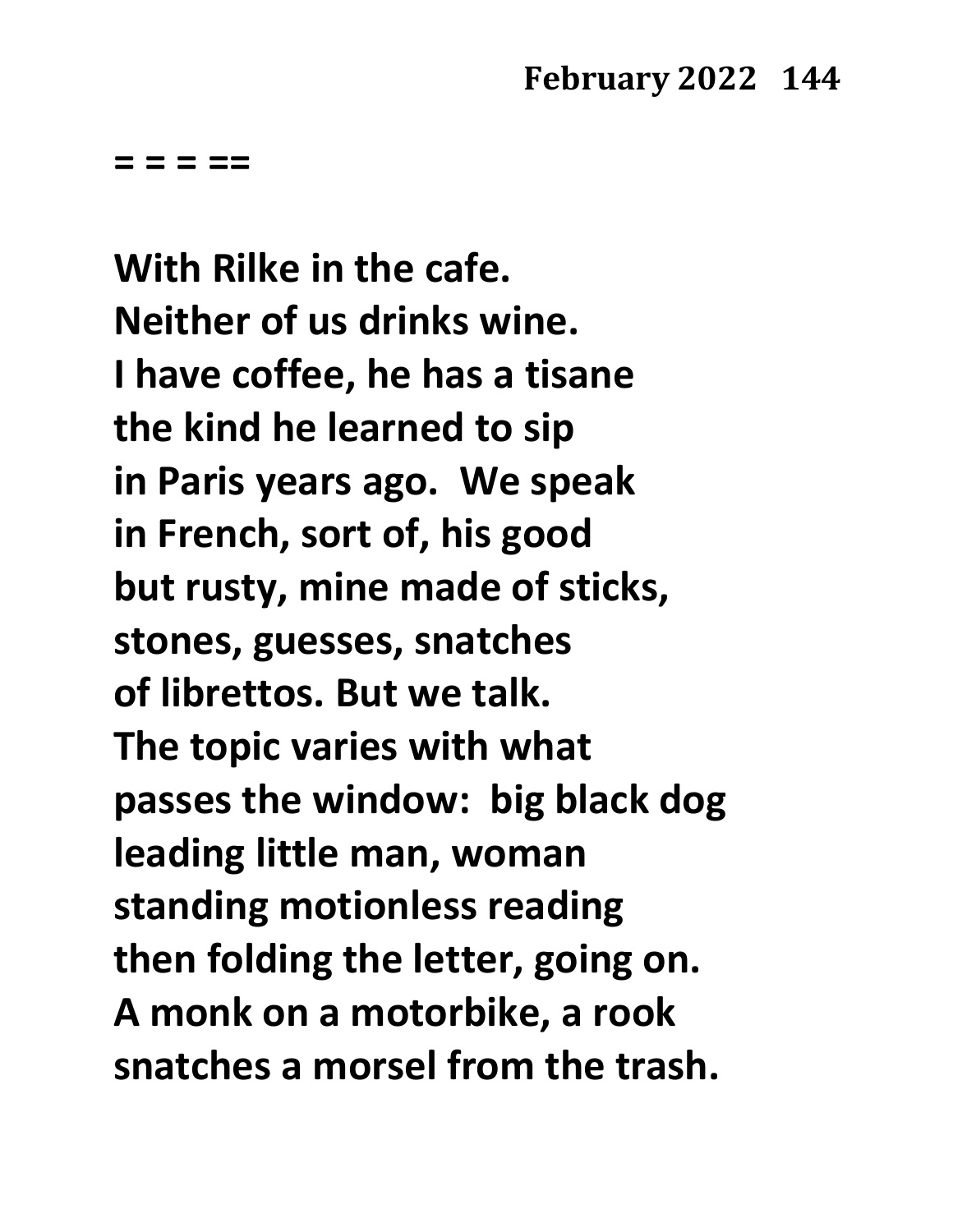**It is so good to sit here with a man I so admire, feel so grateful towards. And now he suggests a piece of strudl– we share it, the waiter with some reluctance brings us two forks for our one plate. People are often shocked by poetry.**

## **22.2.22**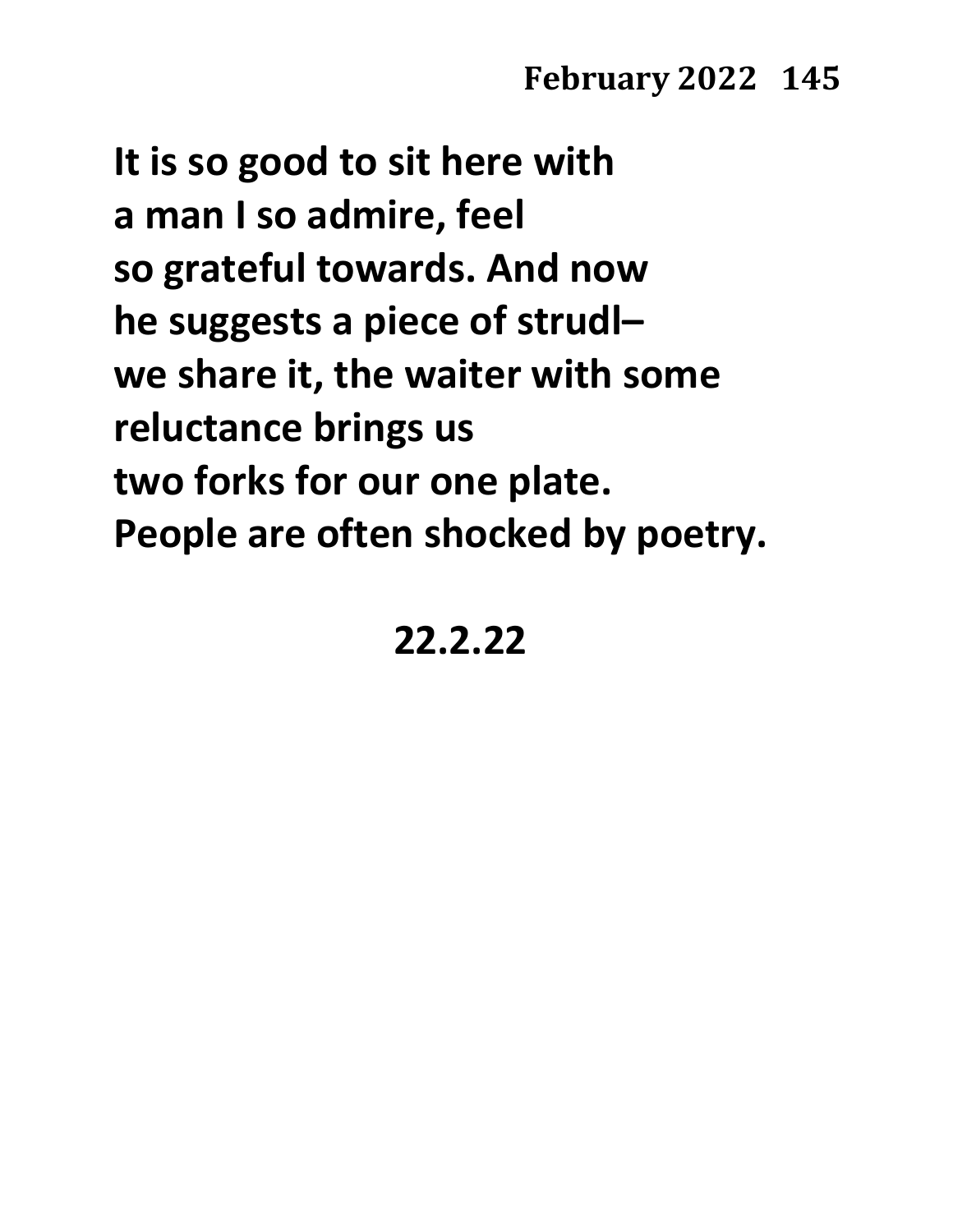**= = = = =**

# **O contradiction, lay another name for being at my door.**

## **2.**

**With such solicitations he invoked the opposite. Granite listened, and the tide, sandstone obedient as usual and the game goes on.**

**3. City after city, Rilke's rose and now only now.**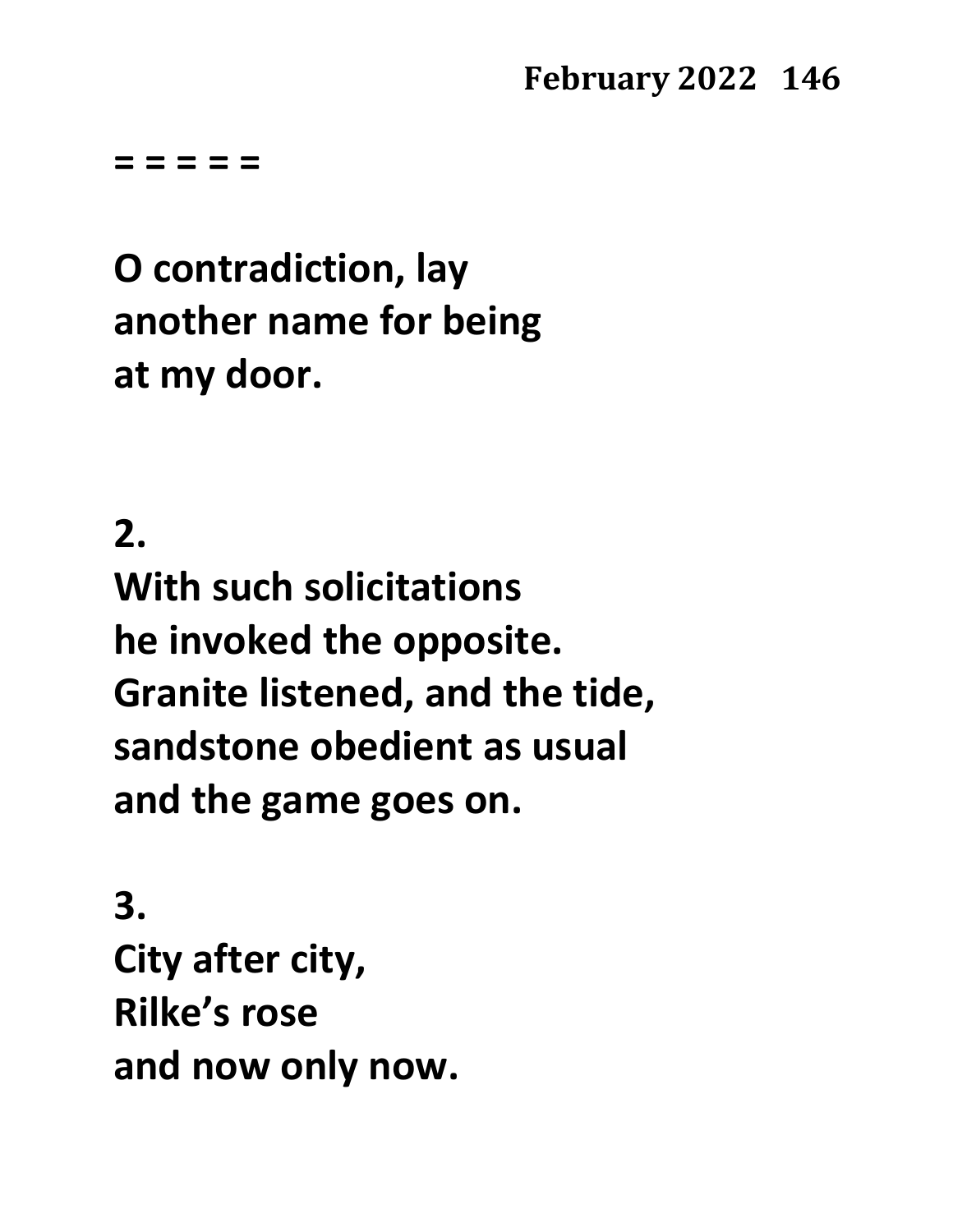**The valve of Heaven lets a little light drop by drop into what we seem to see.**

#### **4.**

**And Karahan shrill stands smirks at the teenage Pyramids, and then our friend lifts his stone fingers again and we are housed in a species of splendor.**

**5. So big my city, bigger than a ball or wheel or hoop or dance floor even,**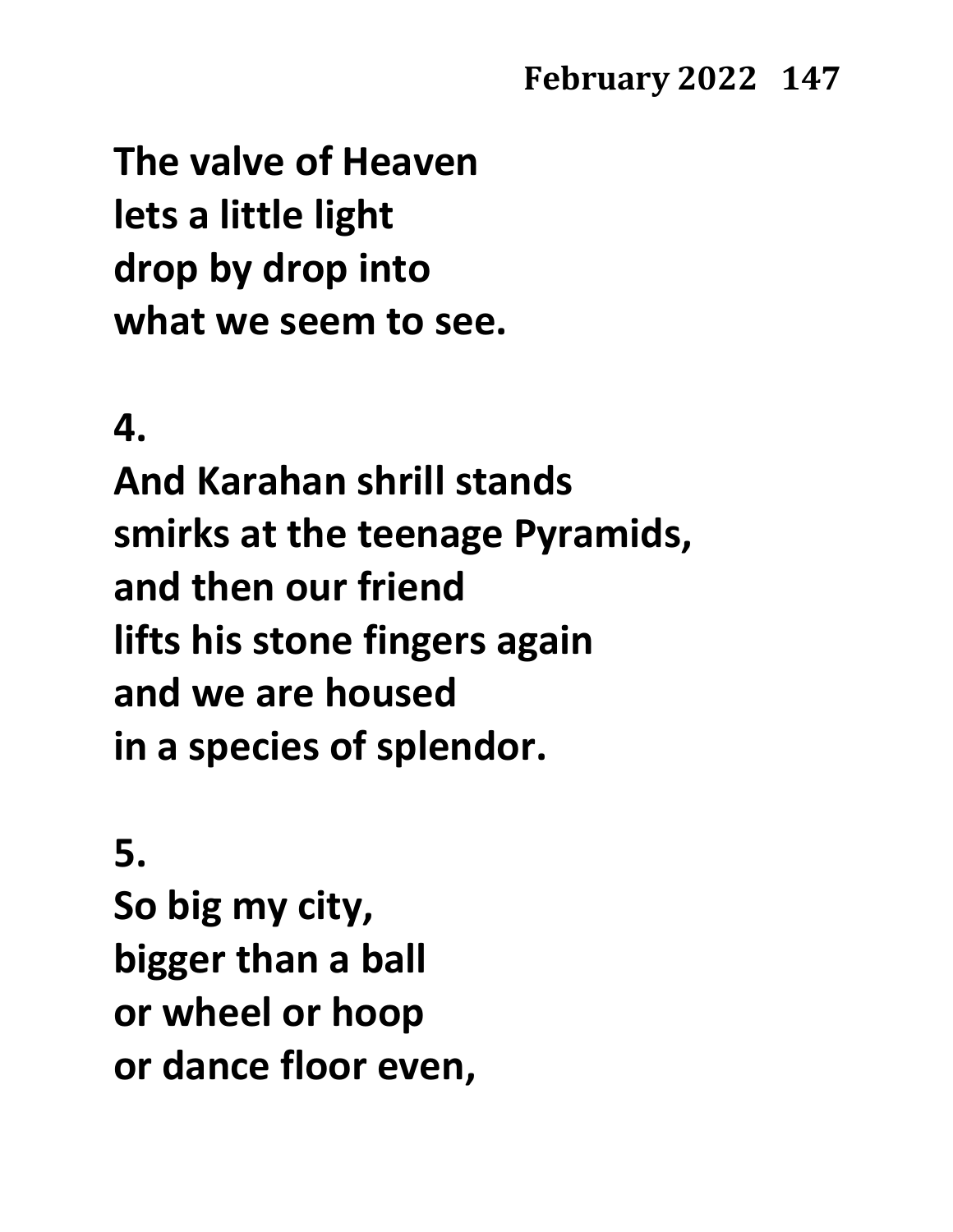**paved with meaning till we wonder where all the horses went and who flung bridges over so many waters.**

**6. Words in apposition, not contradiction. Once there was a wombat in a small town zoo, all the way from Queensland to lie quiet at my shoe, no cage, soft earth, I could have stroked him but feared to break his sleep. Round cloud now**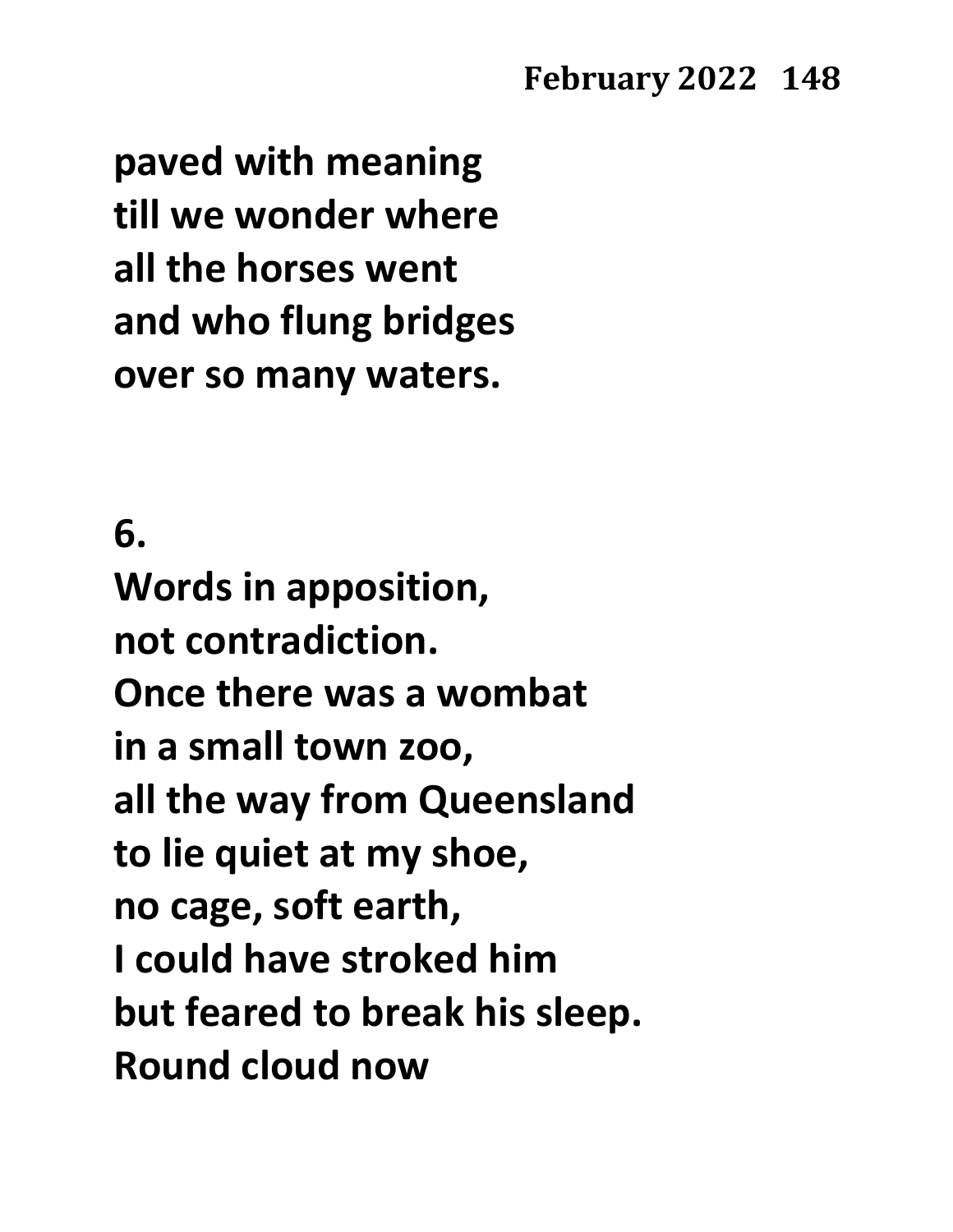## **in very blue sky and I am similarly shy.**

## **7.**

**City on a river, bird on a branch what more proof do we need? Some people cut a hole at the bottom of their door, cover it with a leather flap to let their cat go in or out at its own will. Hold that in mind and go stand any time of year on the plain and study Stonehenge. Little by little the tune comes clear.**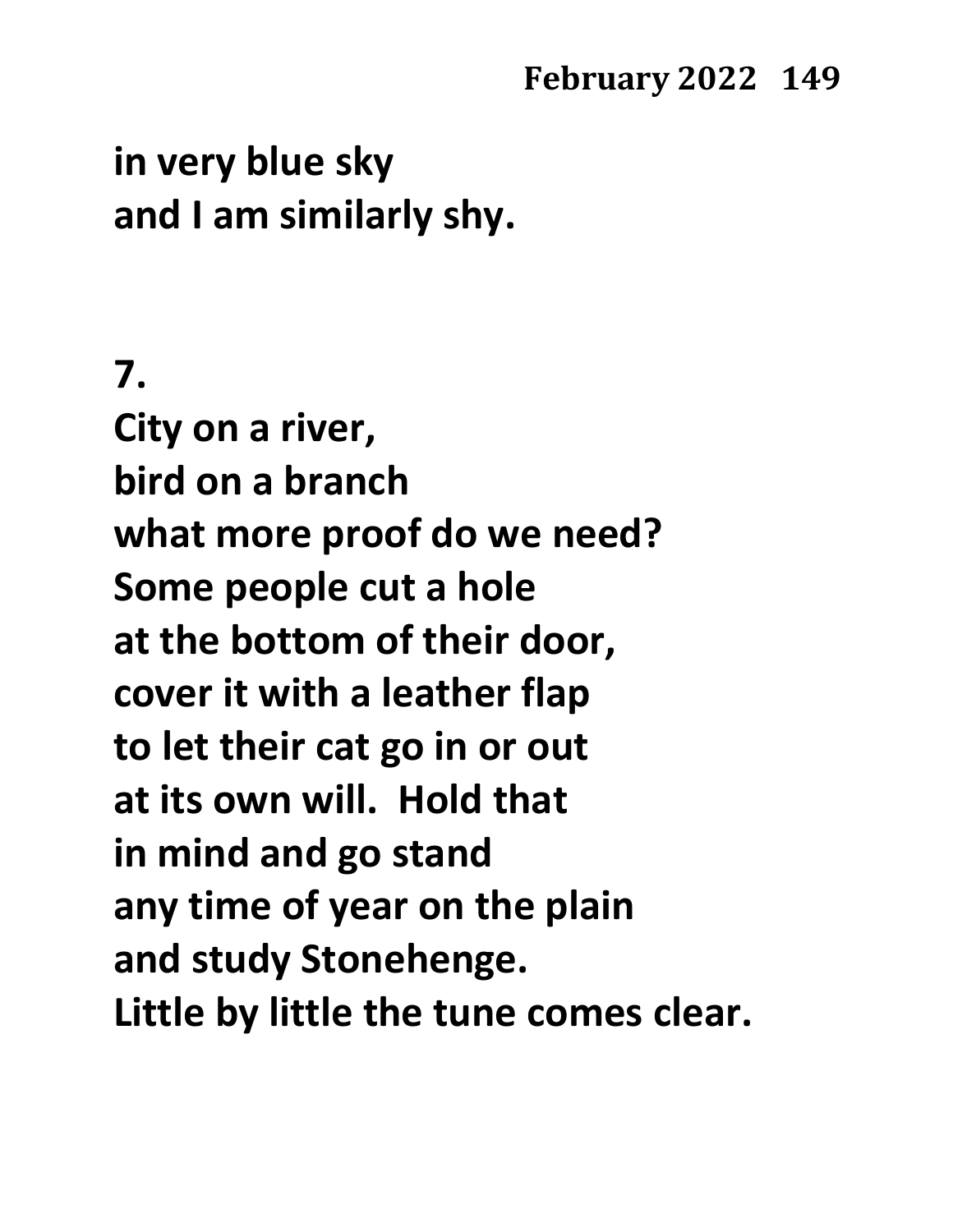**8. Up the subway stairs to the ordinary street. There is a key after all, hidden all these years in your hand.**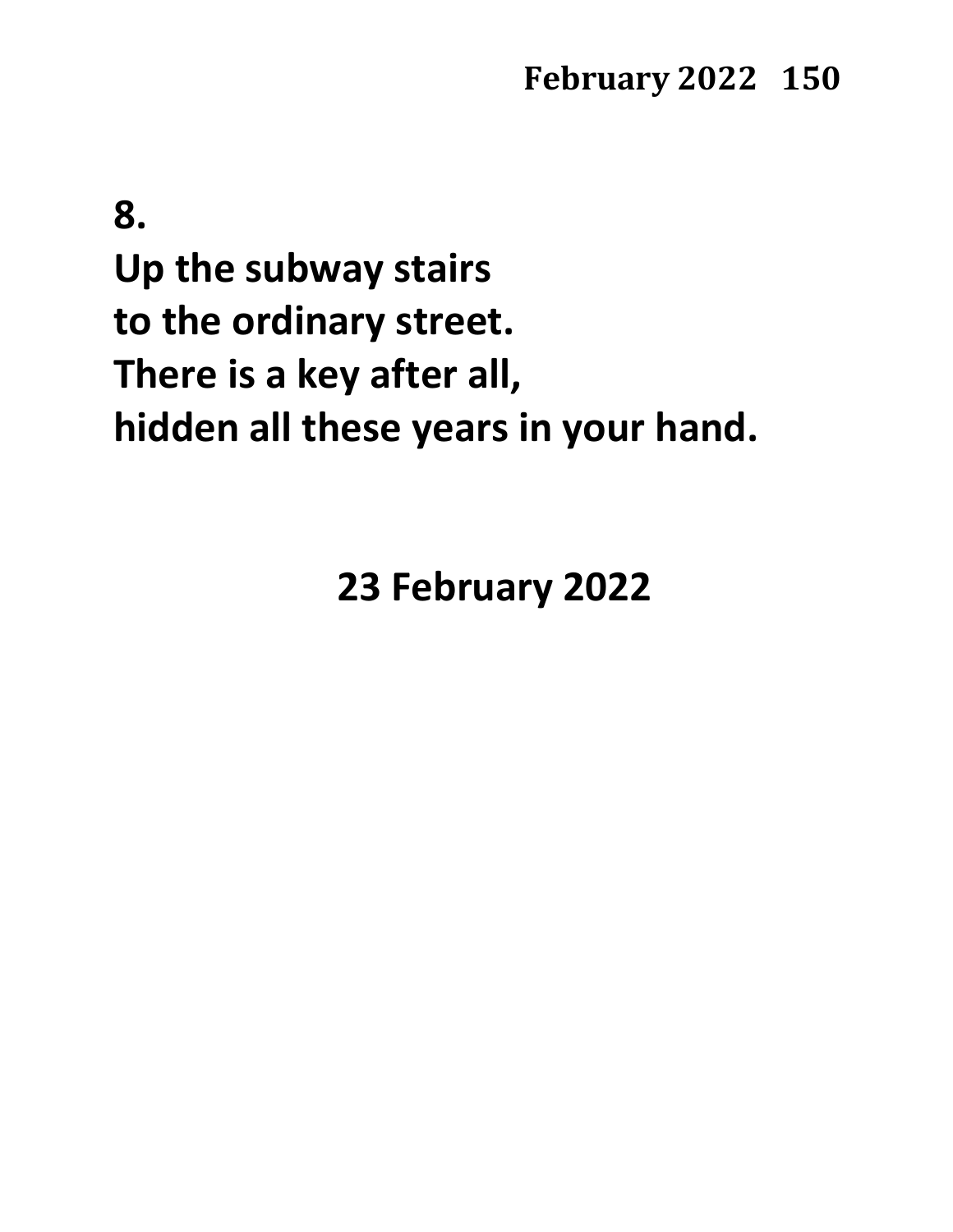**= = = = =**

# **A holiday from being me– is that what death entails or is she another man's daughter who only winks at me?**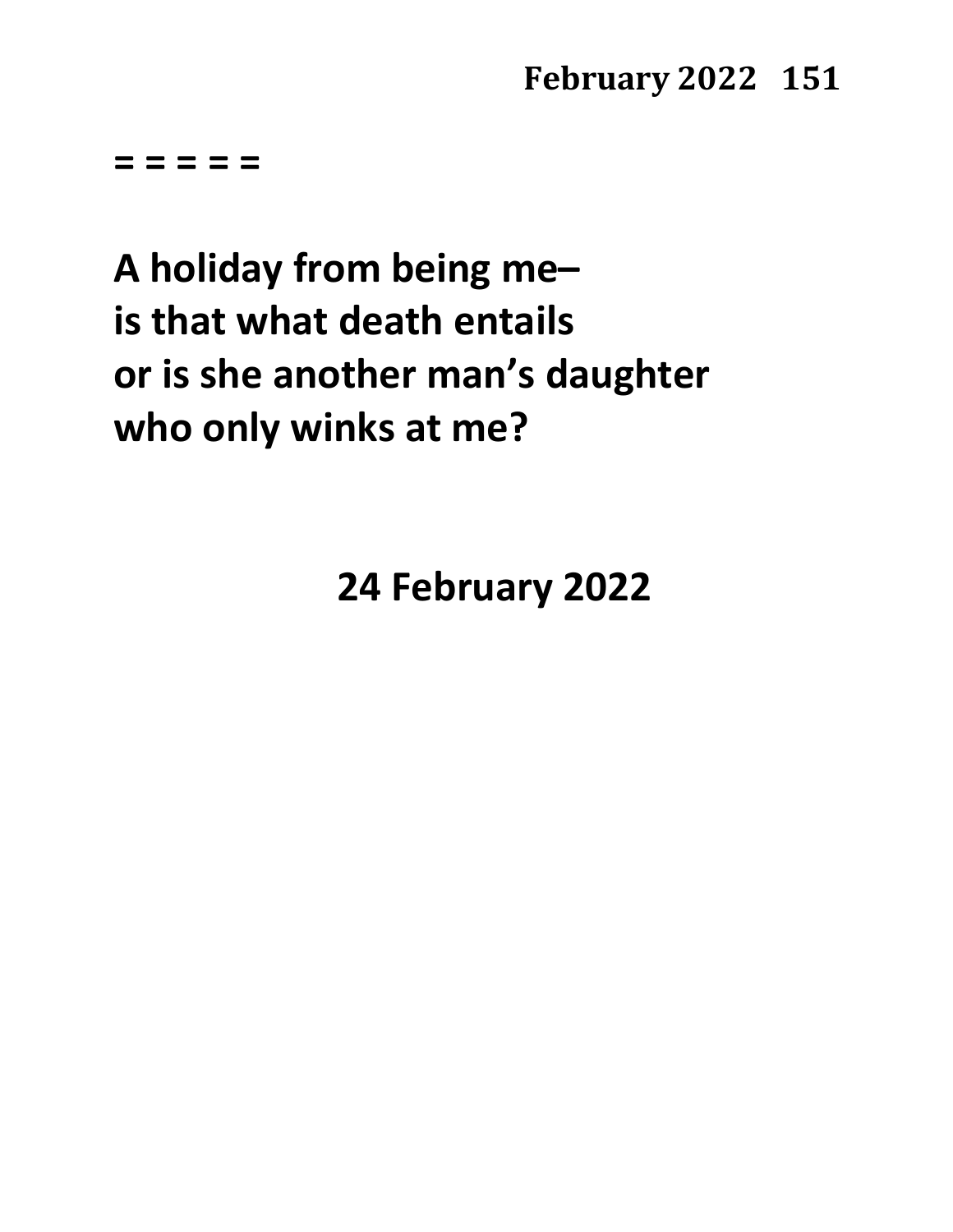**= = = = =**

**Patchwork sleep I wake in pieces angry ar my bones.**

**And it's all made out of fear, just fear, the universal solvent.**

**Temples turn into museums, out in the empty land I hear someone sobbing in the park.**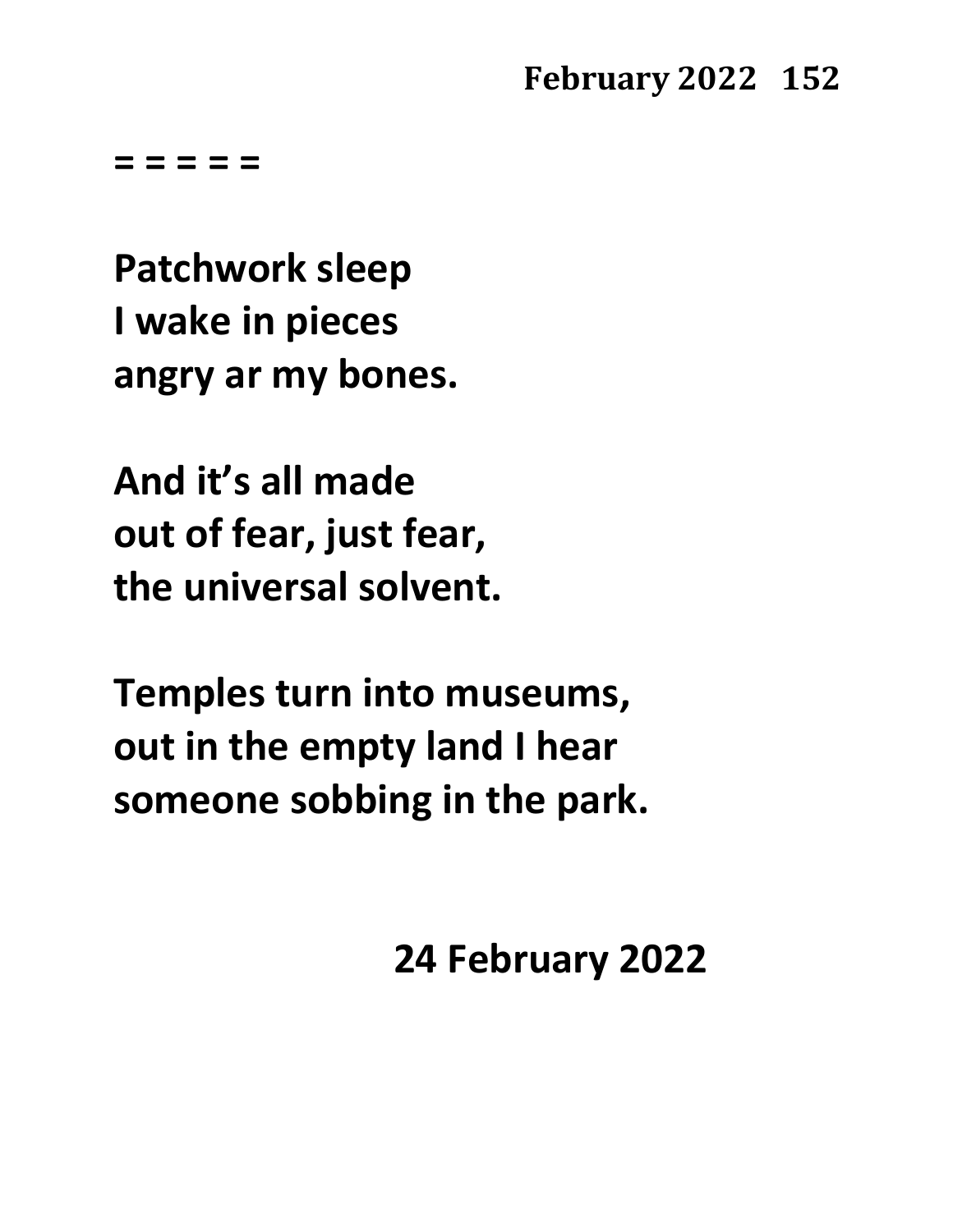**= = = = =**

**Wait, be c careful crossing the street, this is what calculus was all about, remember, two speeds, two trajectories, sometimes nothing seems further than the other side.**

## **24.II.22**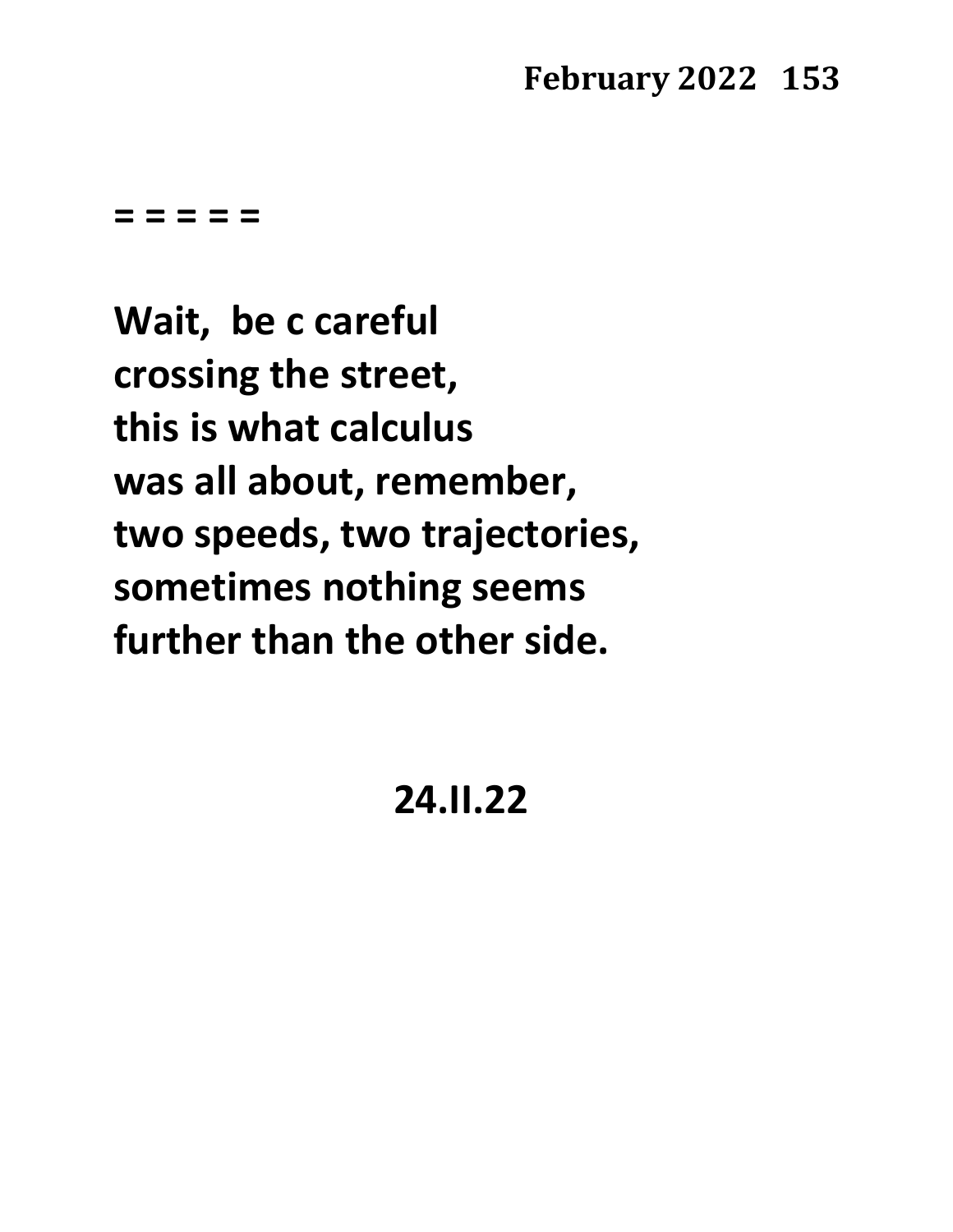**= = = = =**

**Fifty degree slope original** *Russian Mountain* **that is, roller coaster, St Petersburg, 18th Century,**

**why didn't I know, why didn't they tell us at Coney Island when we swooped on the Cyclone or coasted calm on the Mile Thru the Clouds across the street not far from the roaring El.**

**They showed us Tirzah showering in wine, and wax assassins at their trade and a mechanical elephant**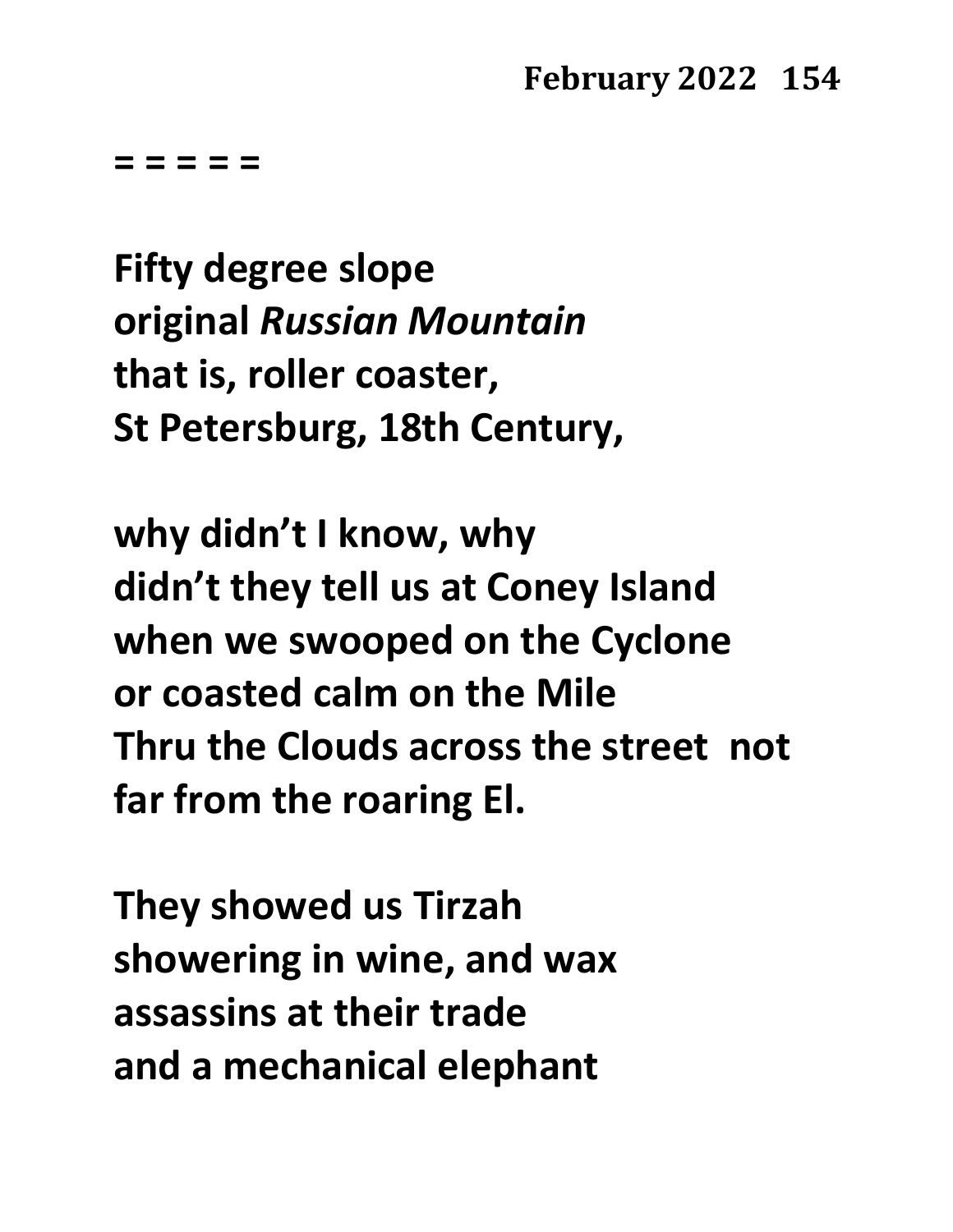### **that trumpeted and stomped.**

**but never told us where our dance with pure gravity came from, we thought it had just fallen from the mind with money always there to help.**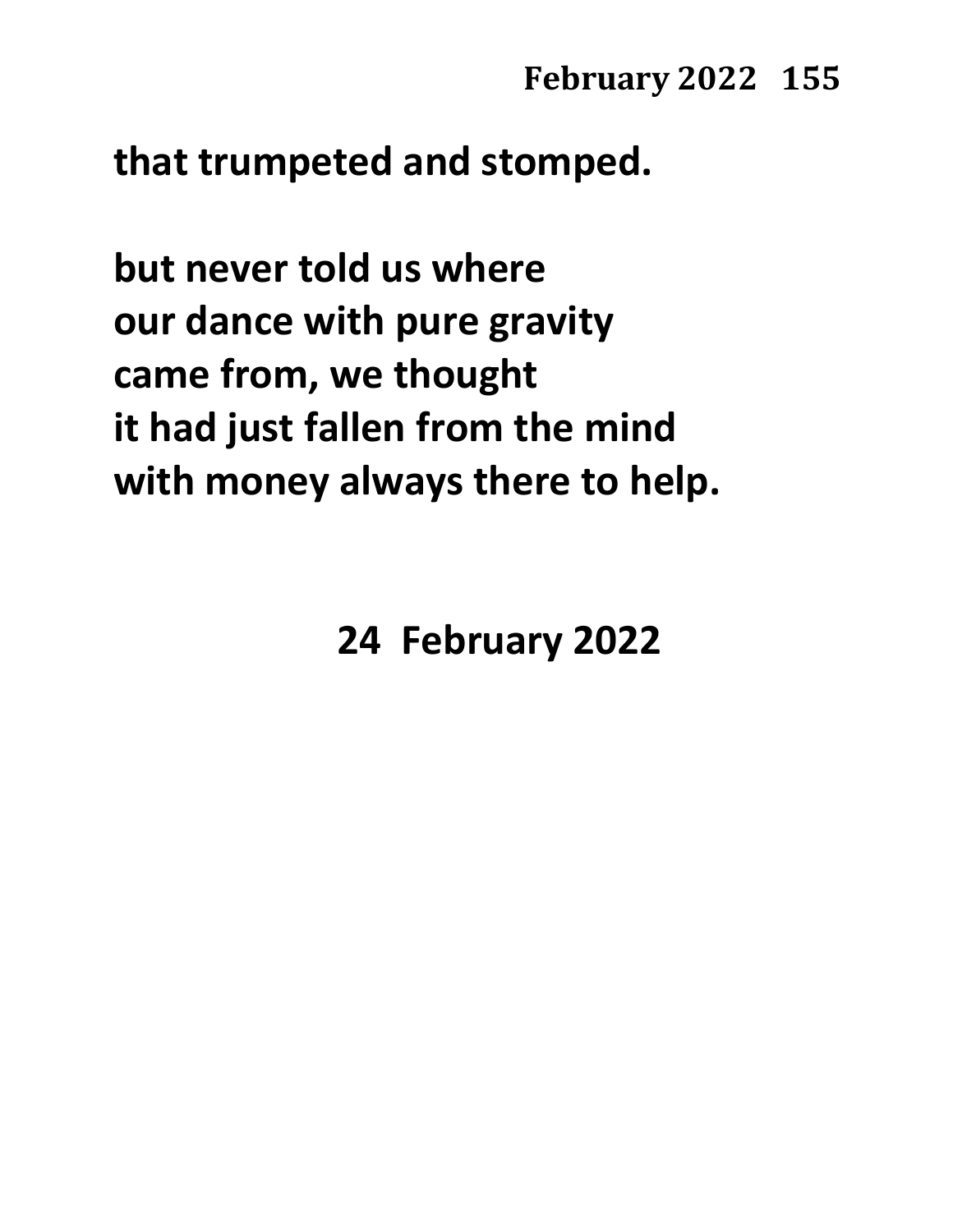### **FRANCONIA**

**The well by the willow remembers every fce that ever looked into it. When I was there so long ago the mountain had a face onit too.**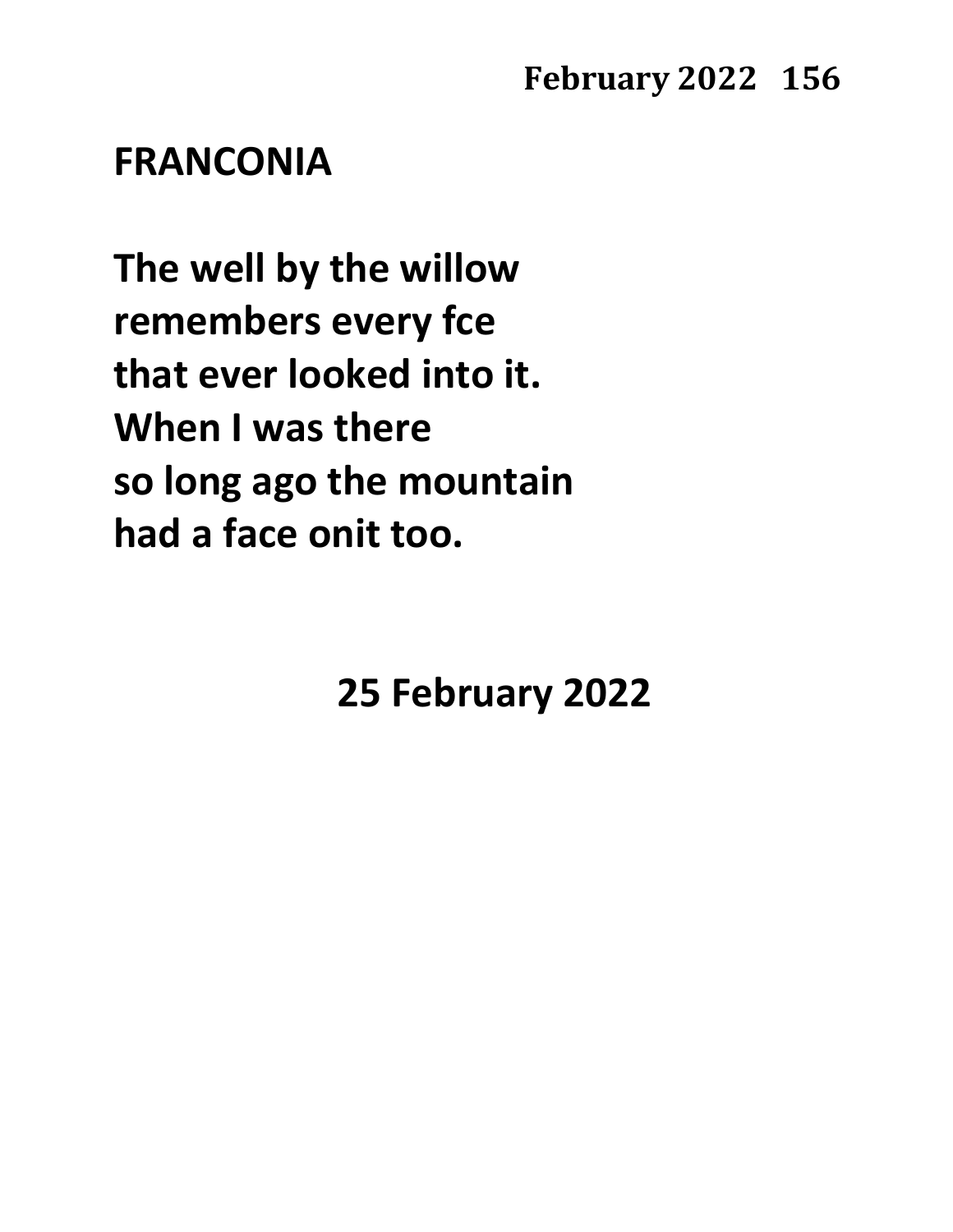**= = = = =**

**But that wss what I thought last night, now what does the nude day think, all new, all dressed in white, only weather is naked in the snow– doesn't the old song say** *the wether and the ewe make lambs come true?* **Ah the hoard ot words waiting to spring out, athletes in the everlasting Olympics of what we mean.**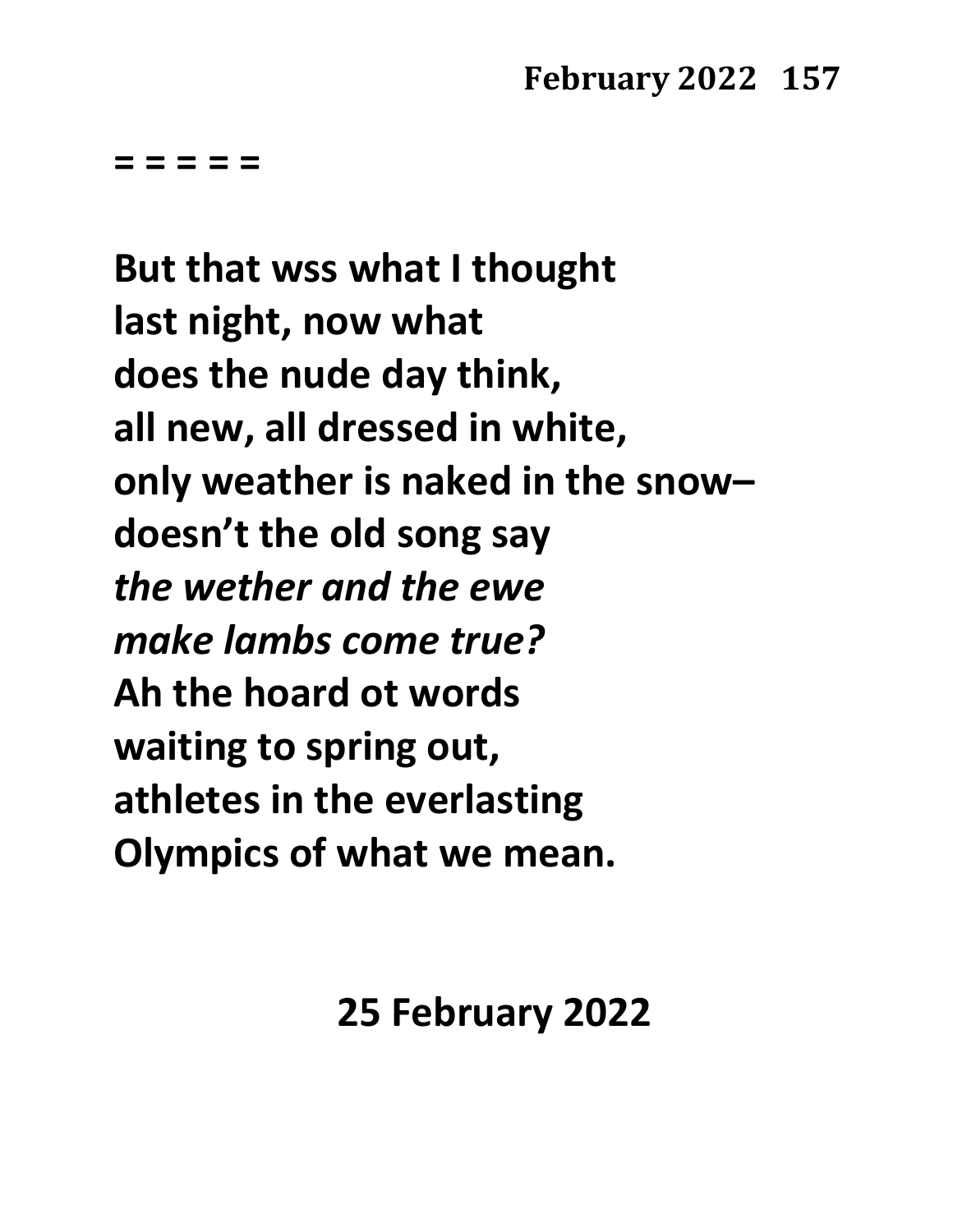**= = = = =**

**I need to write a stupid song so even I can understand it. Hands lifted tothe sky like the priests of old I feel the music on my skin– could this really be music enough?**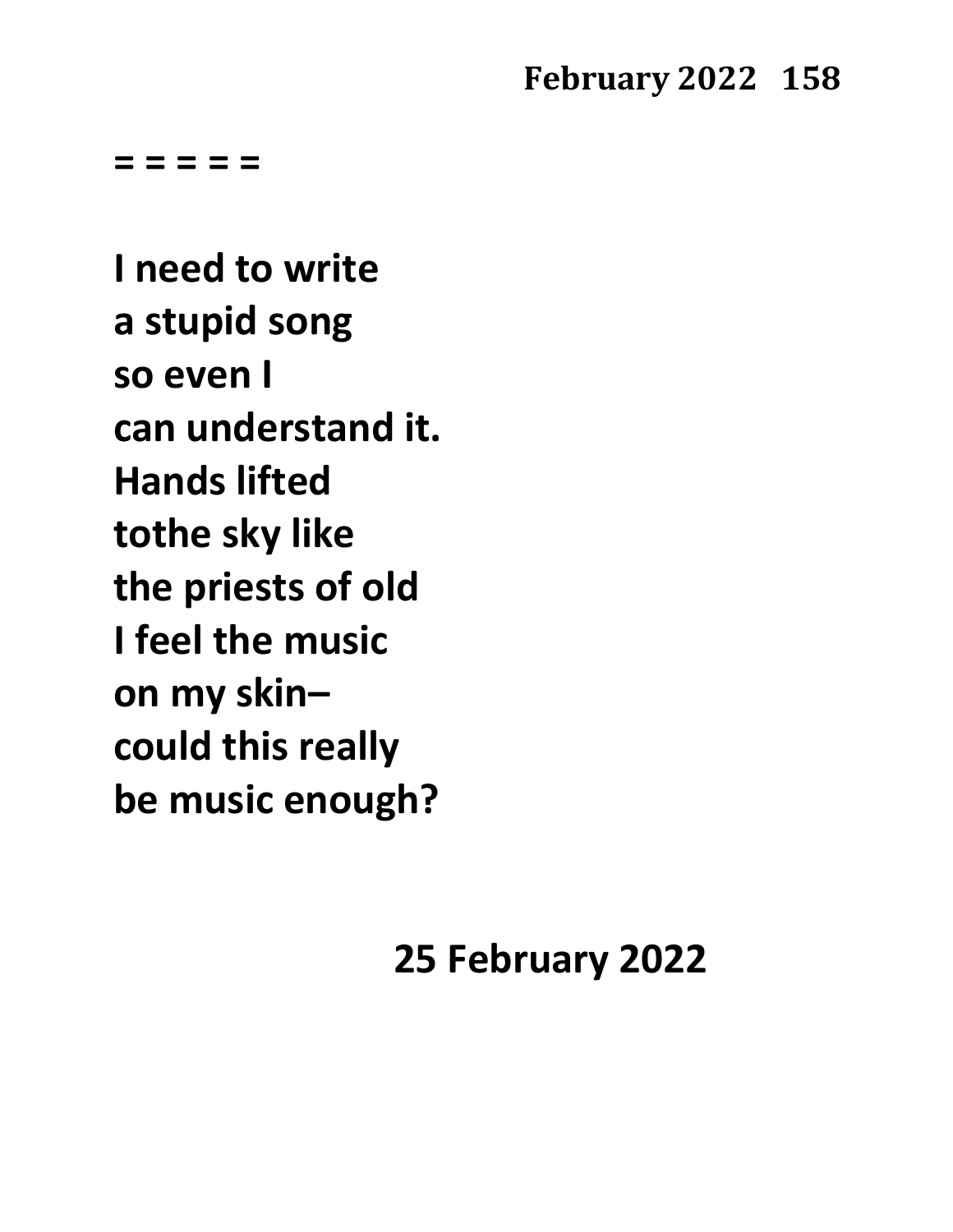### **BY THE CLIFF**

**Laminar thin pressed on thin pages of the stone book.**

**Each page has been read once already no need to read it again. And yet I yearn to.**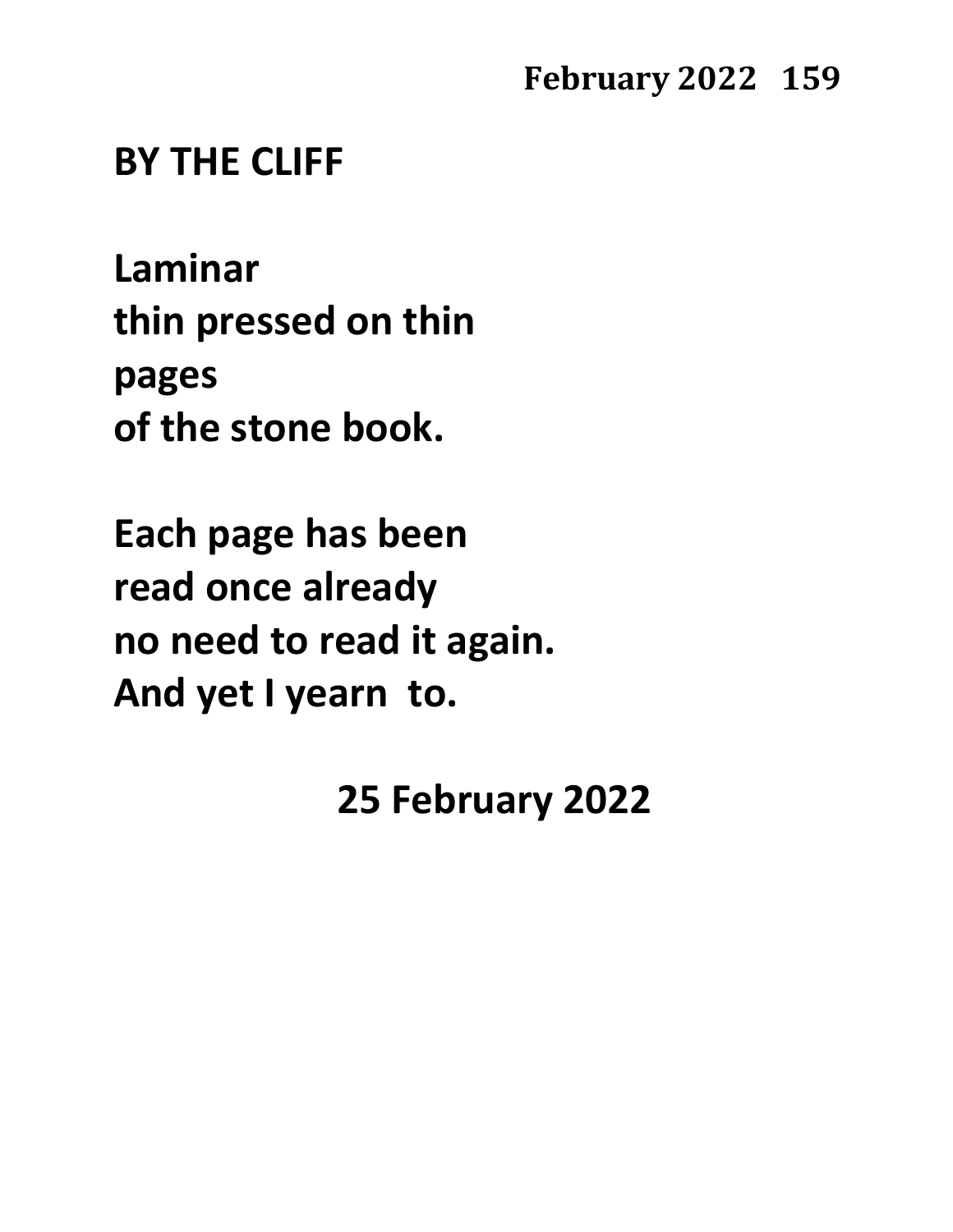**= = = = =**

**On the wilderness scripture he wrote a civil commentary, wore a tie to parties, kissed only the fingertips of ladies.**

**He was a scholar and he meant a whole lot of things, some rather hidden in his monographs. tucked away inside footnotes, couched behind statistics.**

**No one trusted him–why should they when they knew insists on treating everything**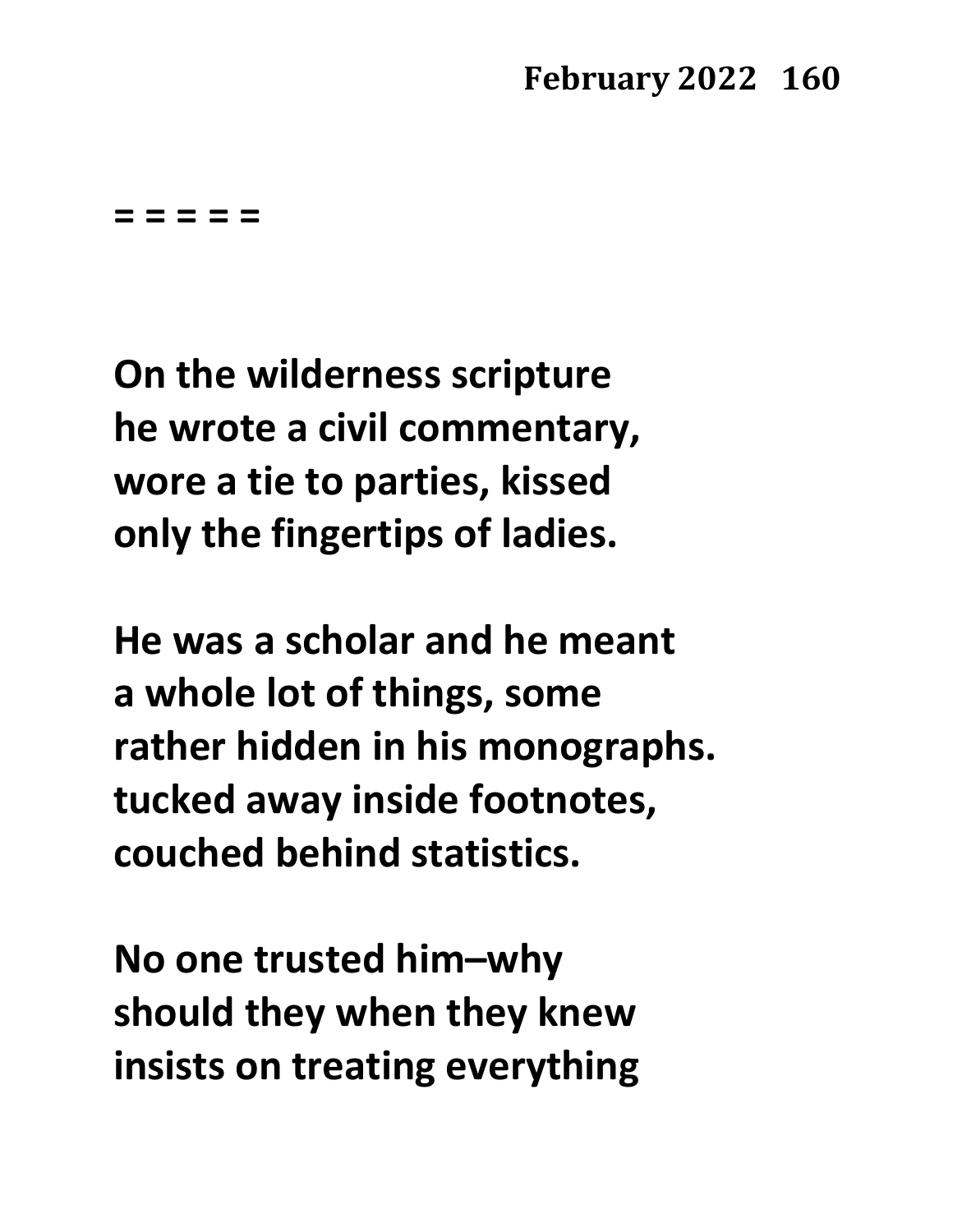**as equally important, birdsong, groan of crocodile. History. Whereas nothing really matters but your mother's name.**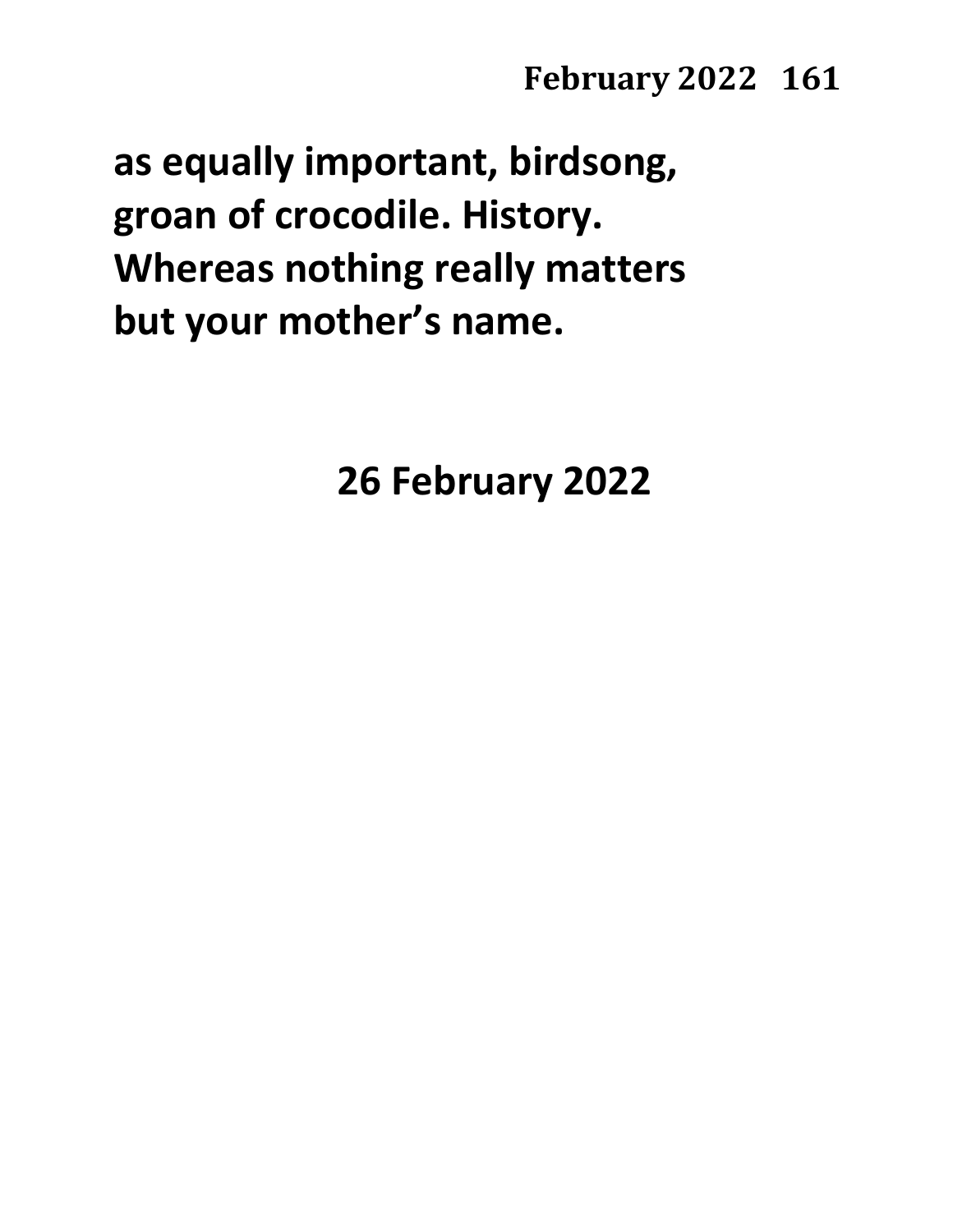**= = = = =**

**Blue sky fresh snow a postcard day in Annandale. Not the one in Scotland or the scary place in Jersey, kust here, small, snow, sun, tall trees, clean sox, people learning to read Ancient Greek.**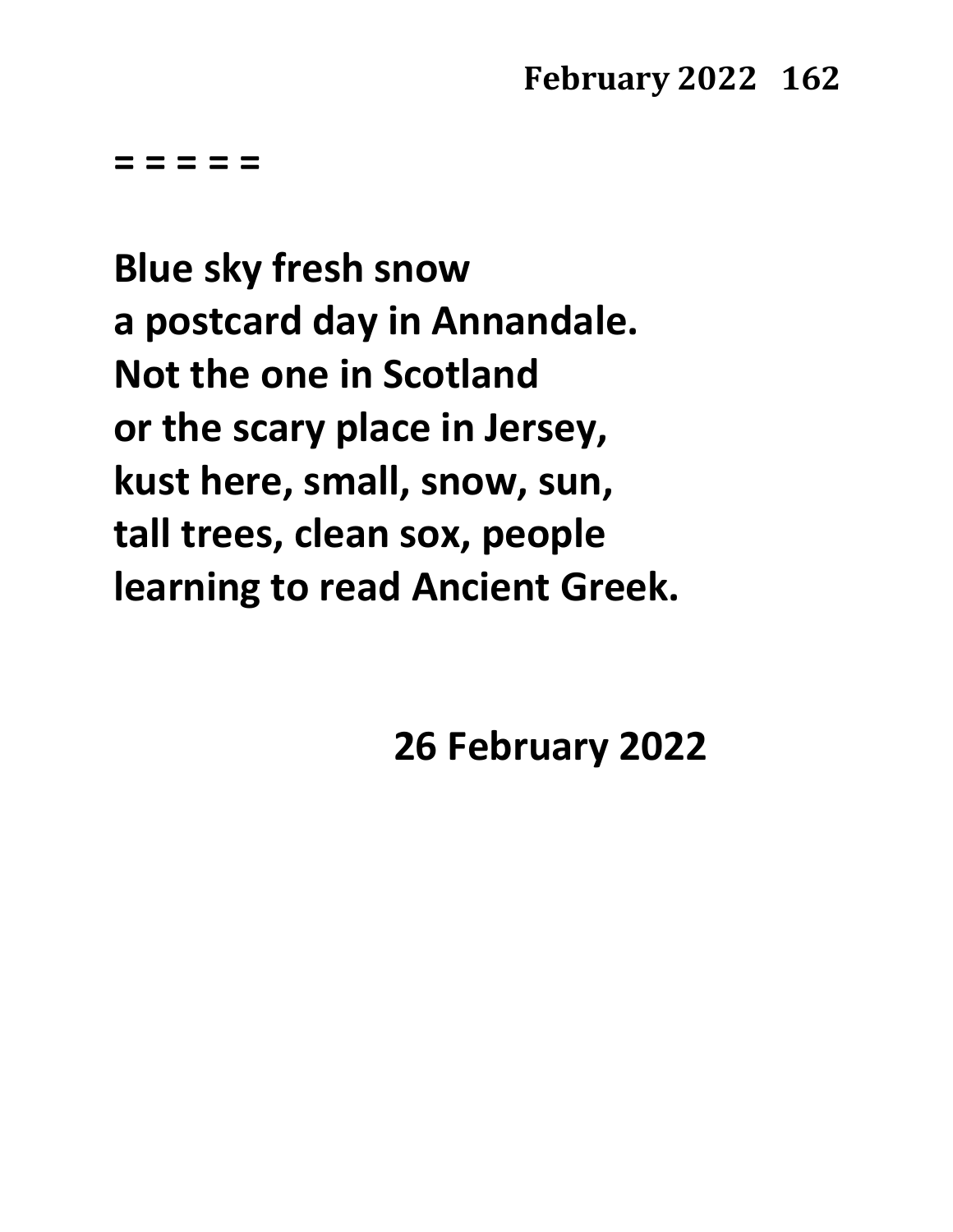**= = = = = =**

**I think of the Holy Lance Longinus' spear a wound to heal, a wound to comfort Him.**

**I'm sure that somewhere in the Christian world the spear is cherished, maybe shards an d splinters of it in many gilded places, weapon made holy by the wound it made.**

**I picture the wood of it, not much different from a shovel's handle, wood,**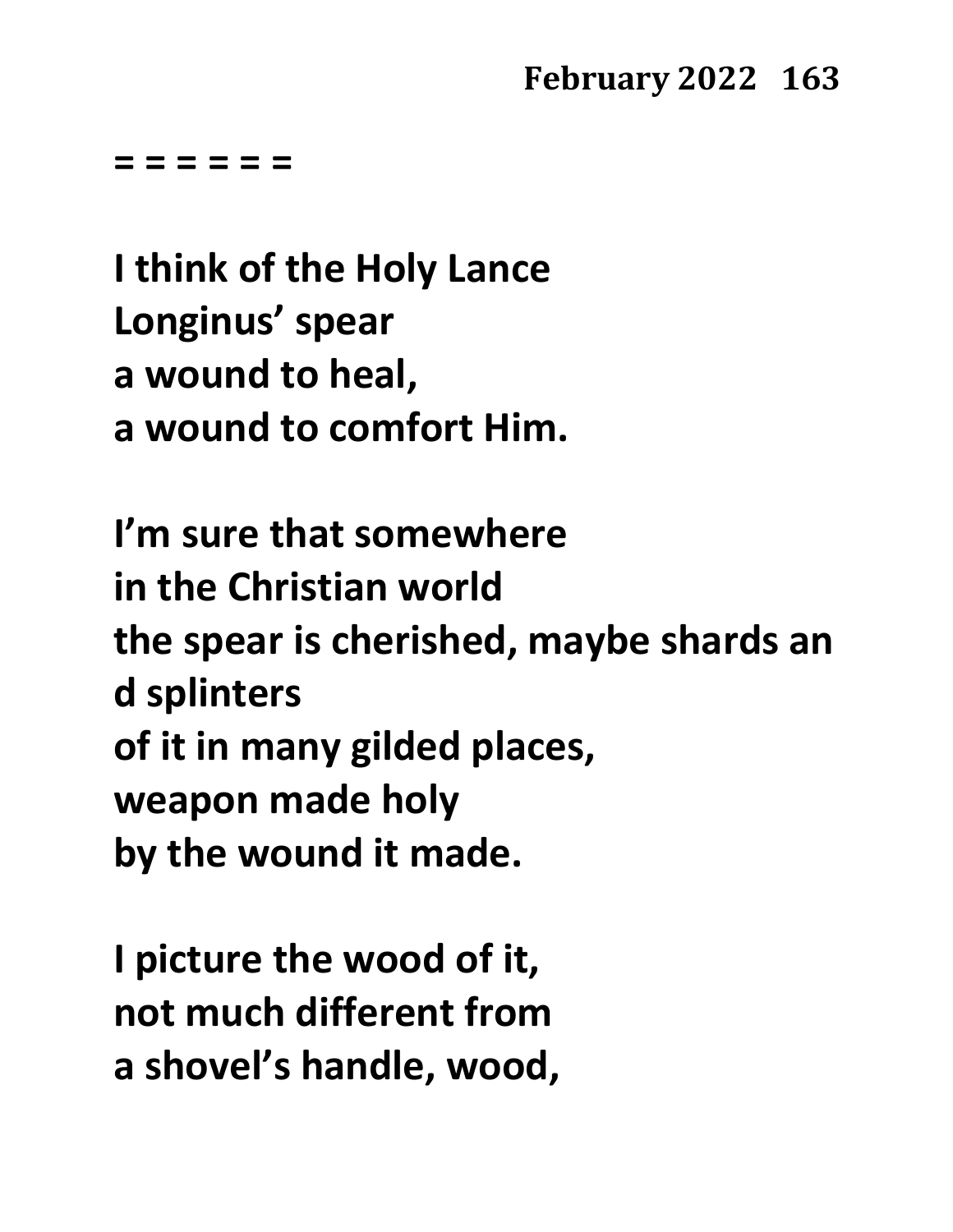**wood, feel it in my fingers. go shovel snow or sweep the floor, holy habit in the heart of wood.**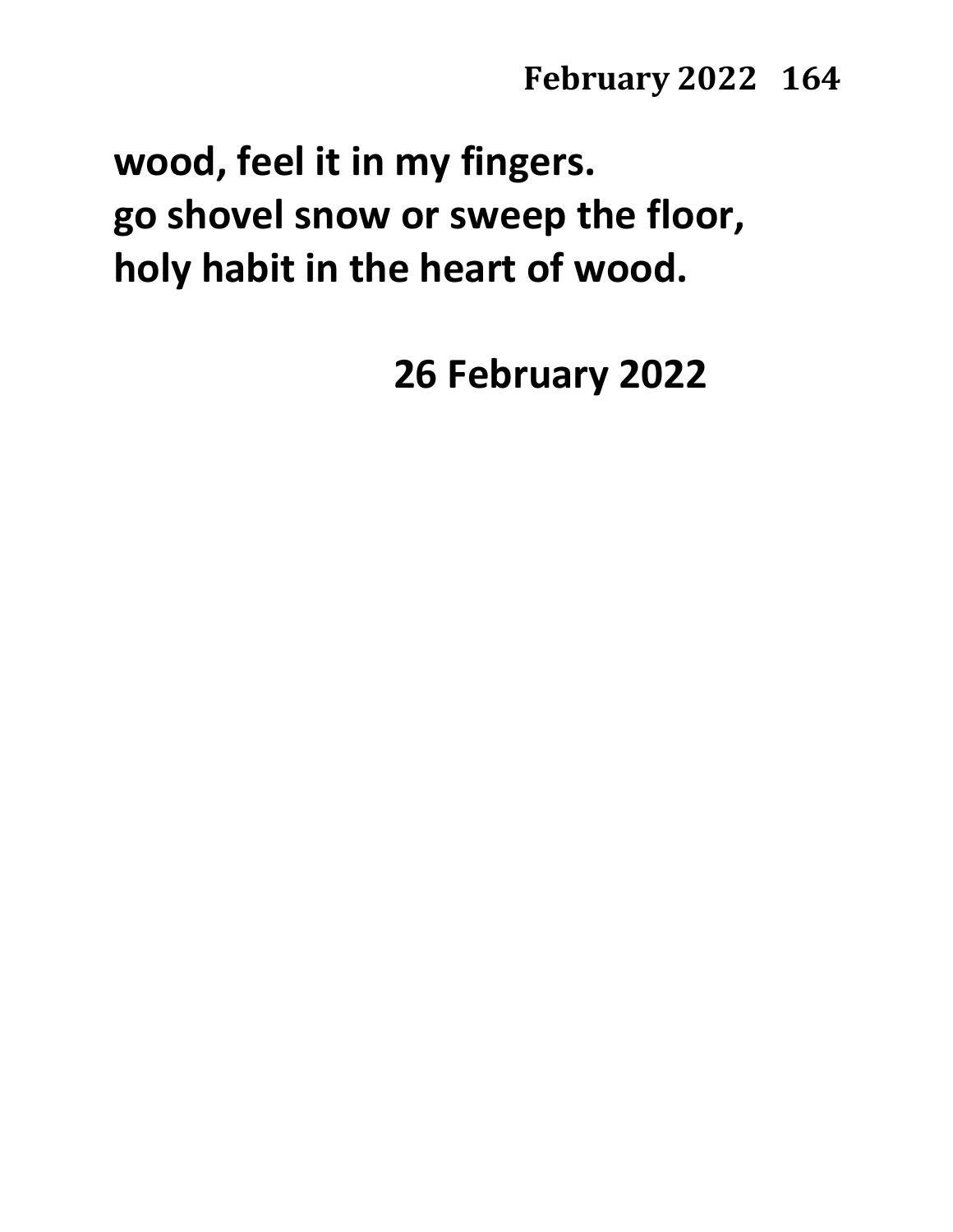### **THE WOMAN**

**She gave us song and dance and story, now we chase after her anxious to discover what new pleasure she will inflict on us, the tenses of her verb constantly changing, dawn of a new day.**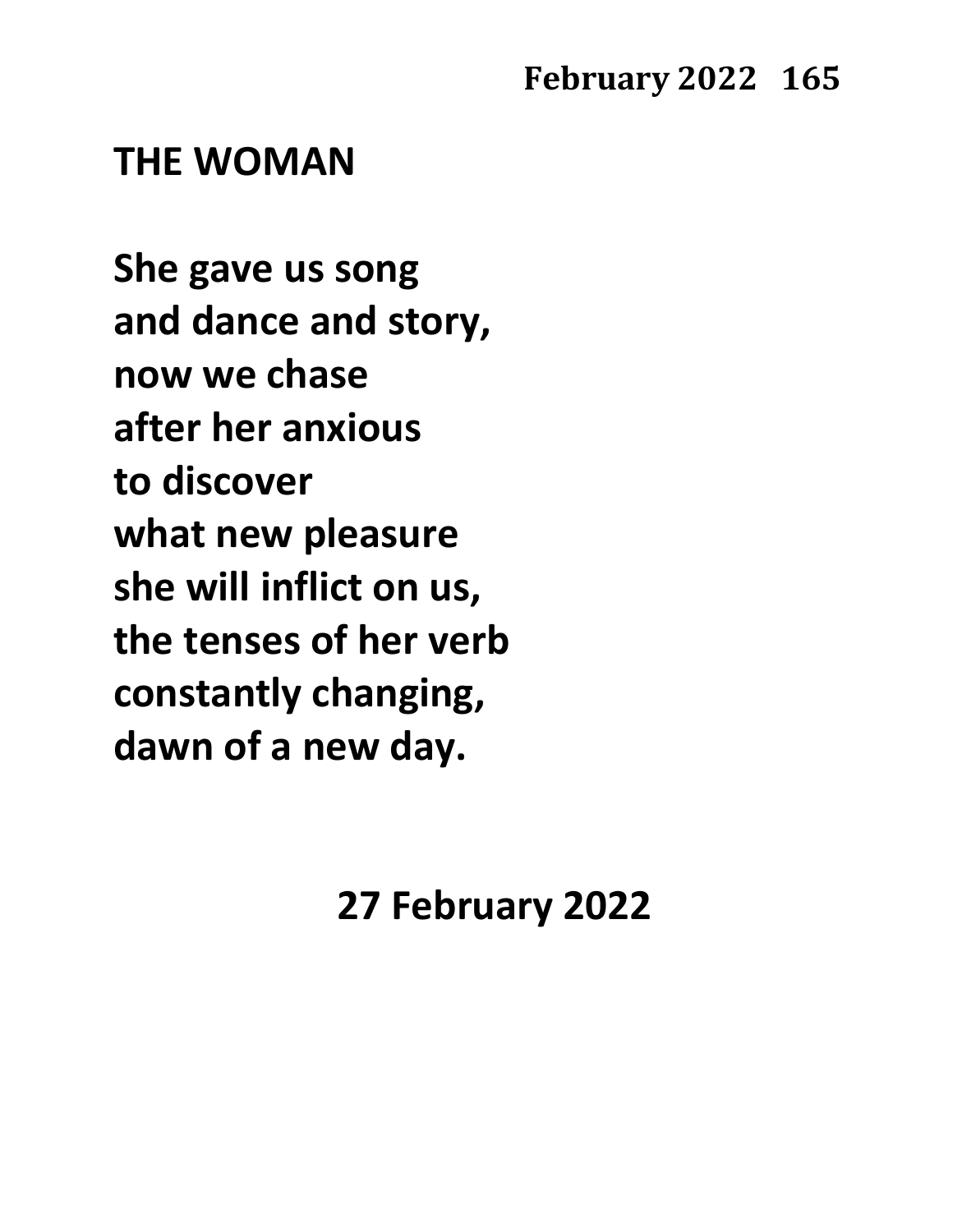**= = = = =**

**Barely enough light to see, the light must be coming from somewhere else, where can somewhere be?**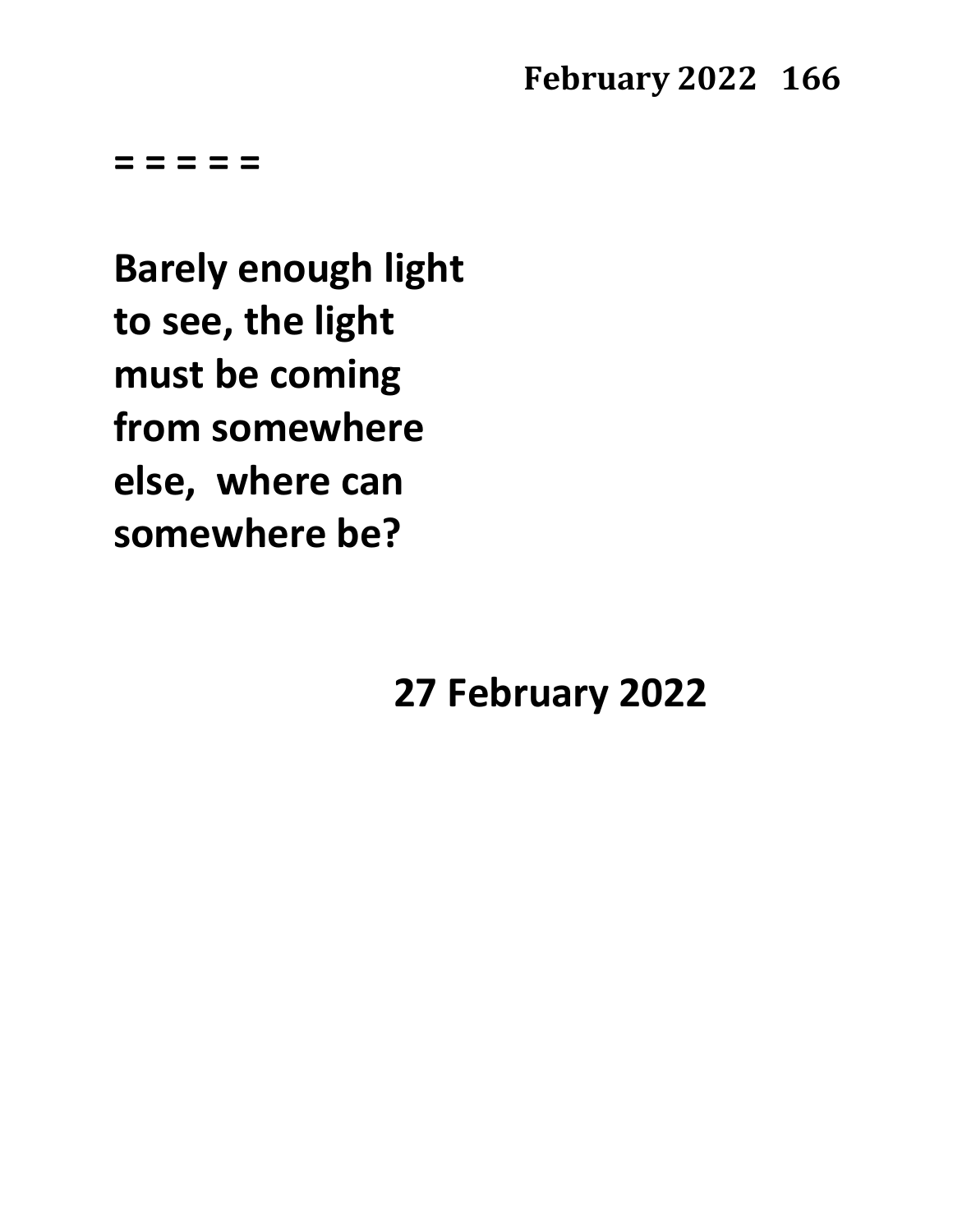**= = = = =** 

**Try to be warm again some day he said to his rod, the magic wand wherein all futures nested, waited, smooth to the touch. The Magus is a man who tries to live outside his senses.**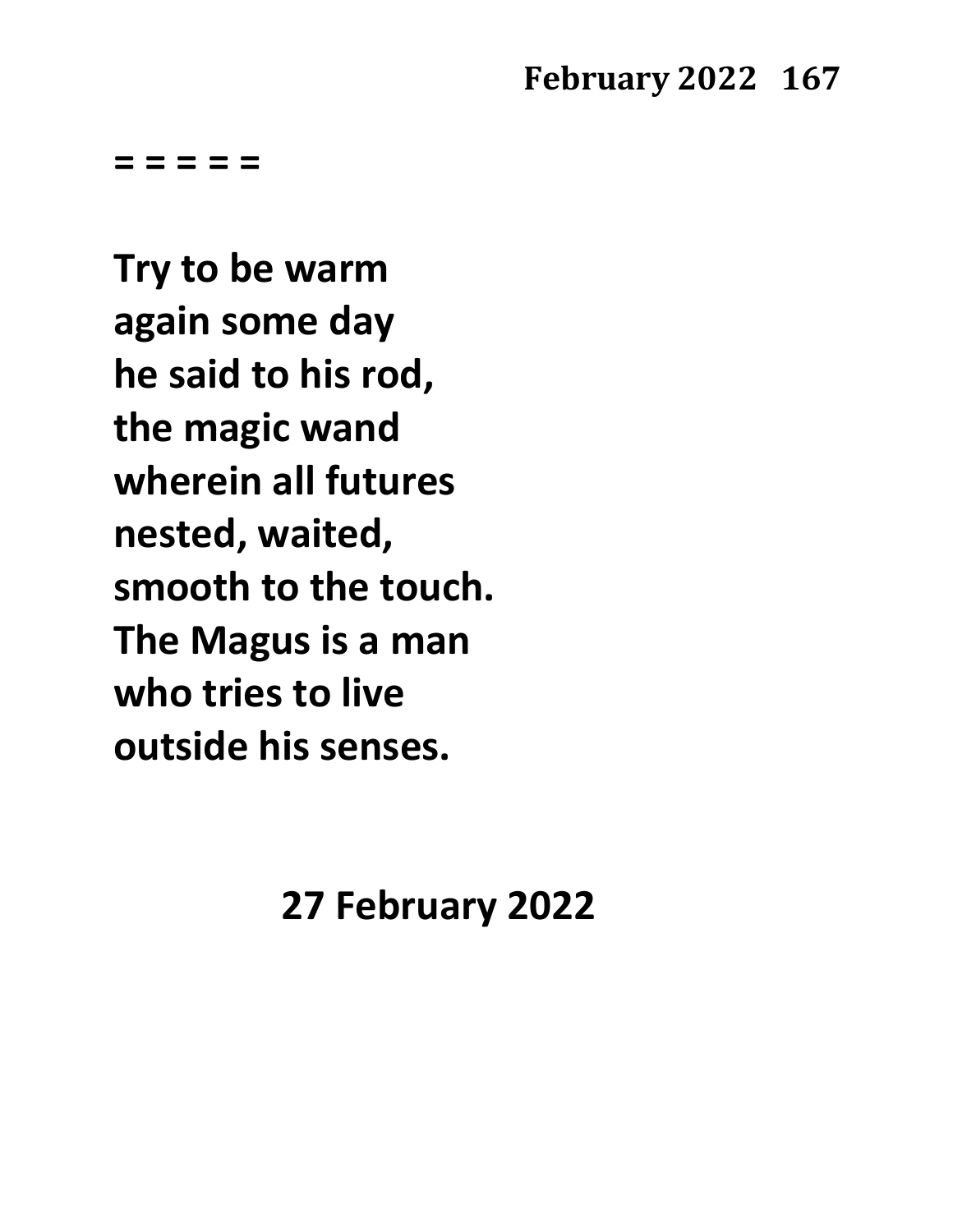## **HAPPY CYNIC**

**Understanding evidence is lawyer's guff. We believe only what we need to– the rest can blow away. Empty your filing cabinets, excavate your closets! The truth is everywhere outside. He smiled at the picture of the cat on the wall and sailed nack to sleep.**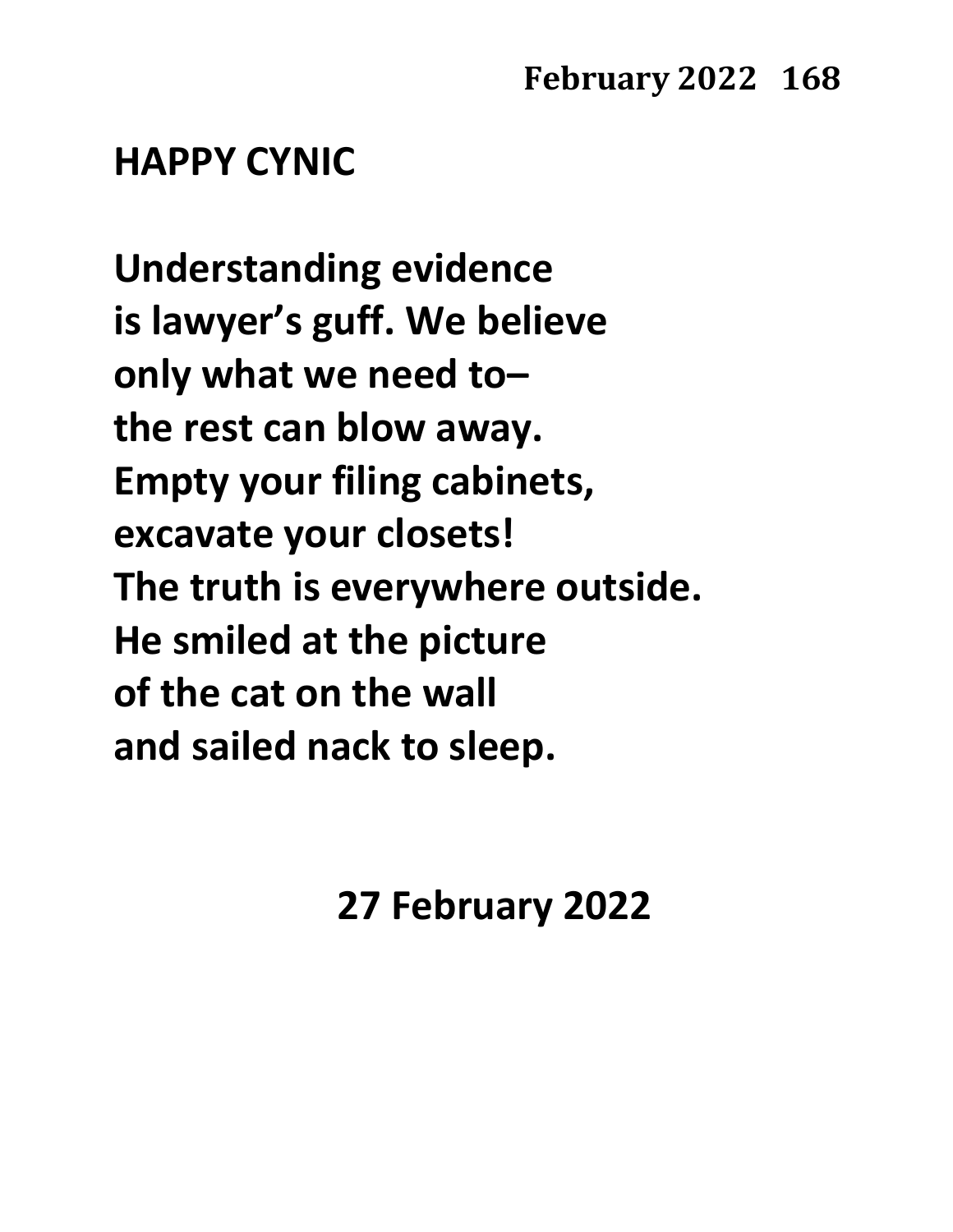#### **AT THE WHARF**

**It is a question pf the sea flowing back in,**

**rude Newfies flooding the harbor, who gave them boats anyway, they have an island of their own.**

**Language is the deepest courtesy, barrels of hake and haddock speak their way ashore,**

**I am a stranger here, but can sense the tension between the locals**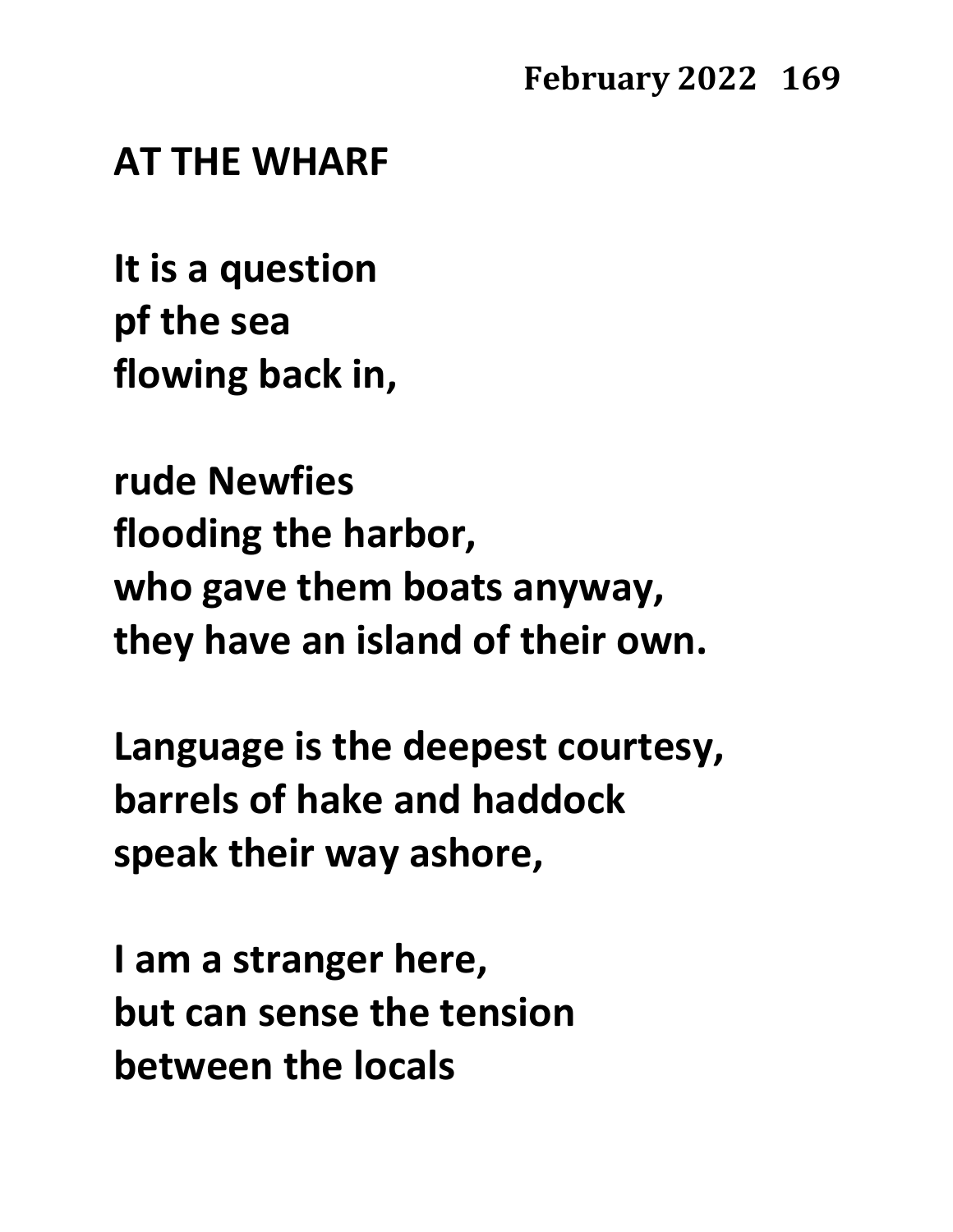**and the incomers they need, need their commerce, merchandise and custom, is it that way in my city too?**

**I mean if I had a city too.**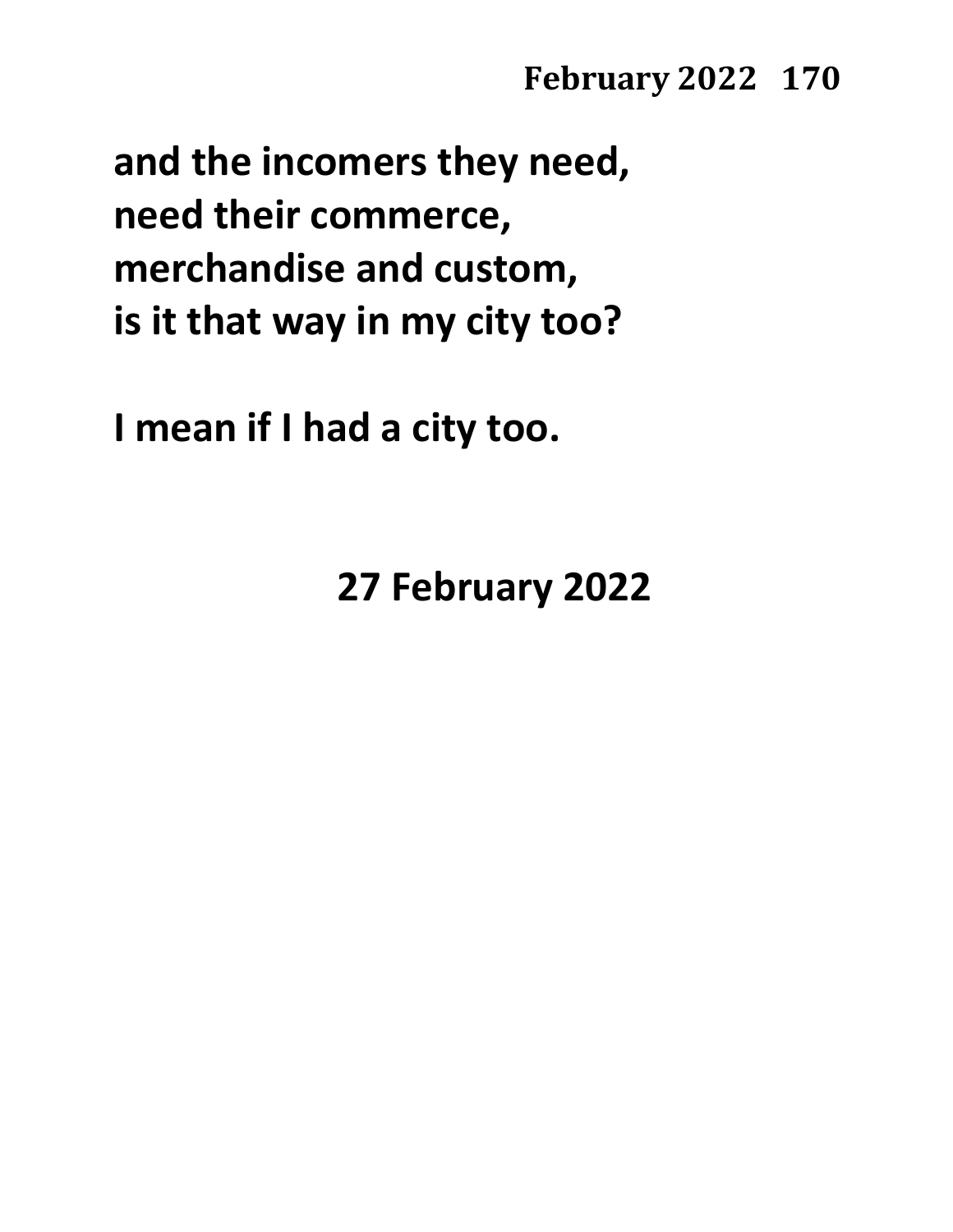**= = = = =**

**A little song between her fingers she thinks it's just strands of her hair but he knows better, he can hear the sound of what she's thinking. Any true lover would call that singing.**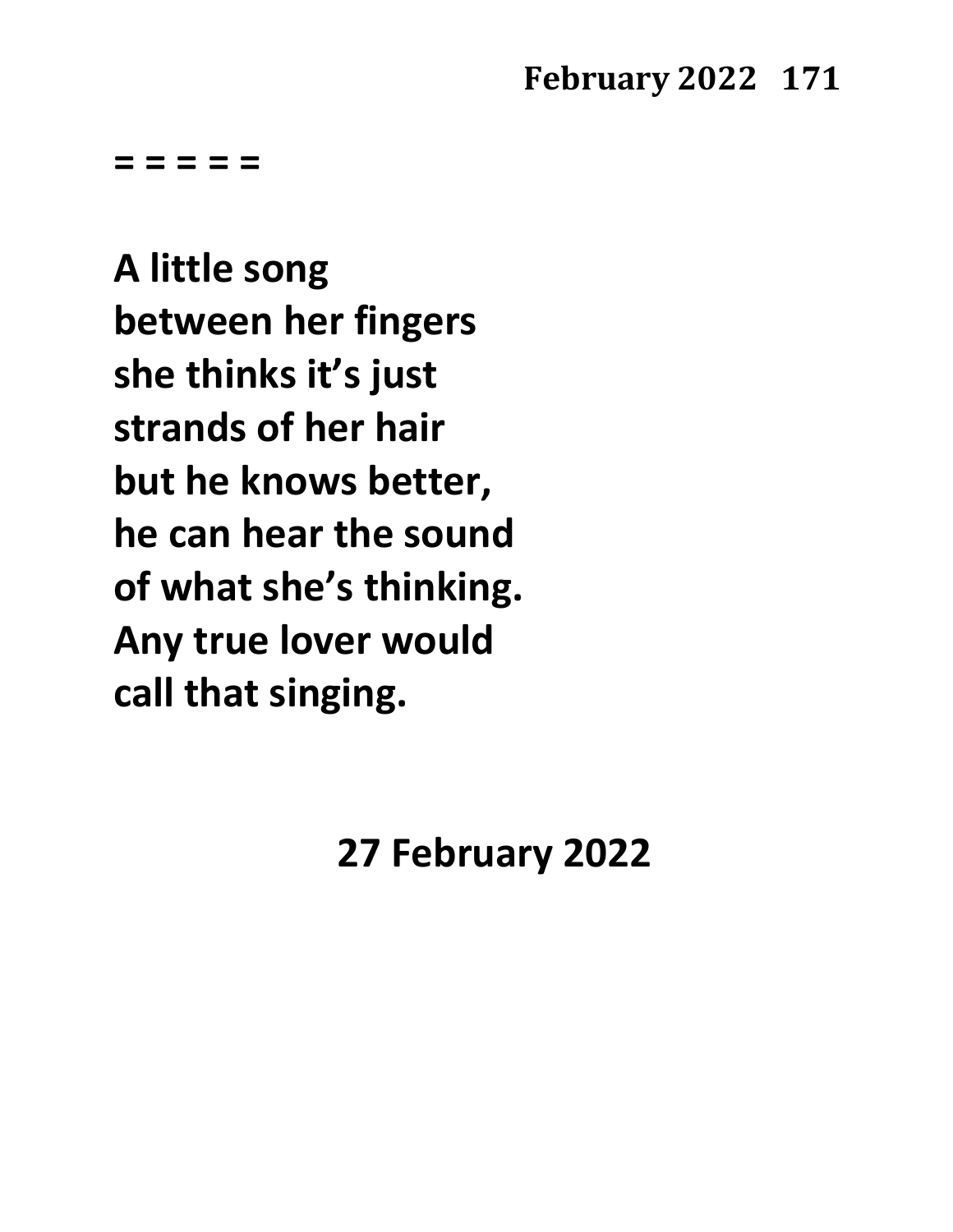**= = = = =**

**Where the pain begins the tree of days couts its leaves, azimuth. Desert wind, hexagons of snow.**

**How little we know– whose breath inside the organ playing loud in empty church, simplicity of fear.**

**High overhead**

**the line reminds us– what do birds know,**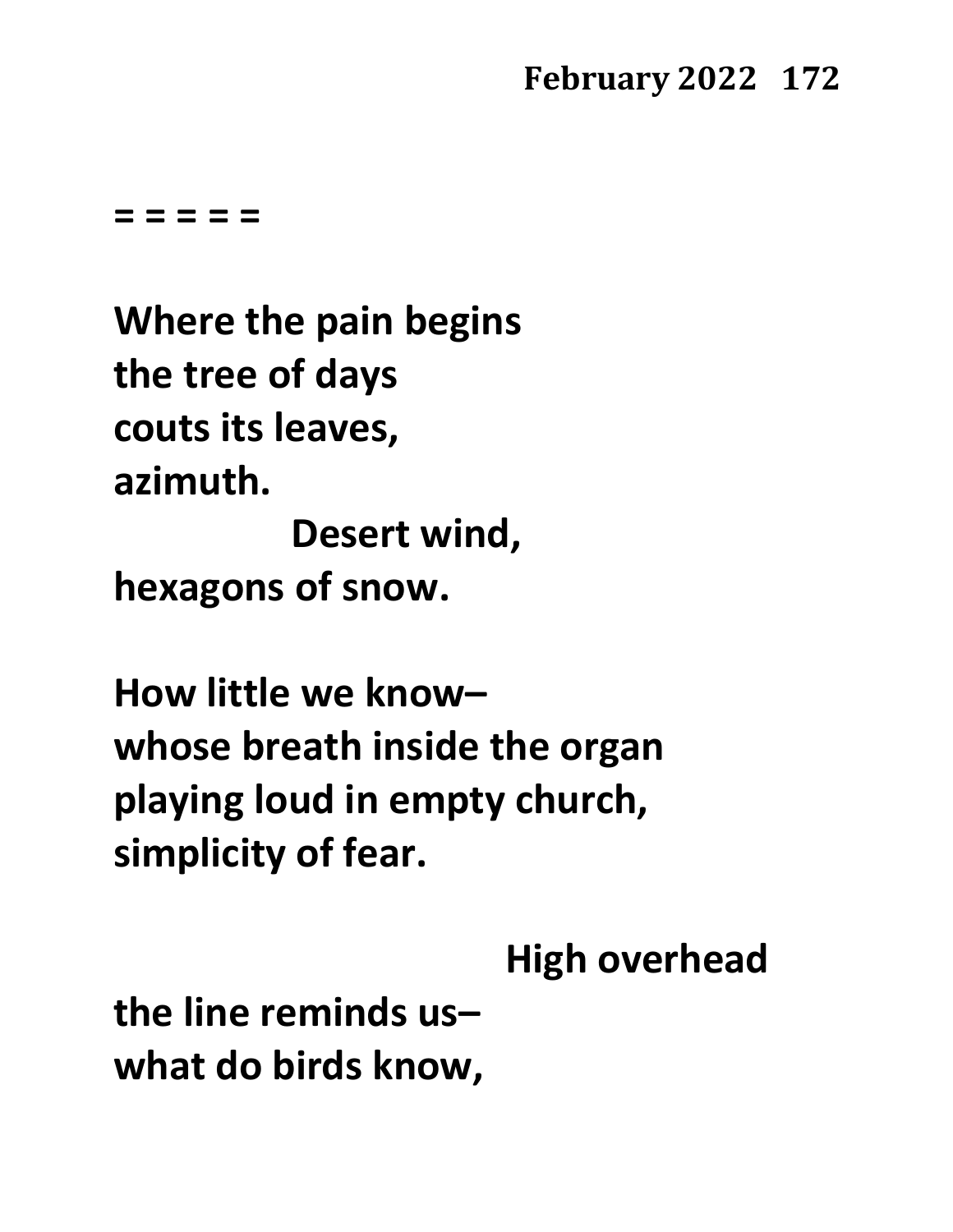# **really? Are they all this while the old patroons of our broken manor? Aching we tunnel through the light.**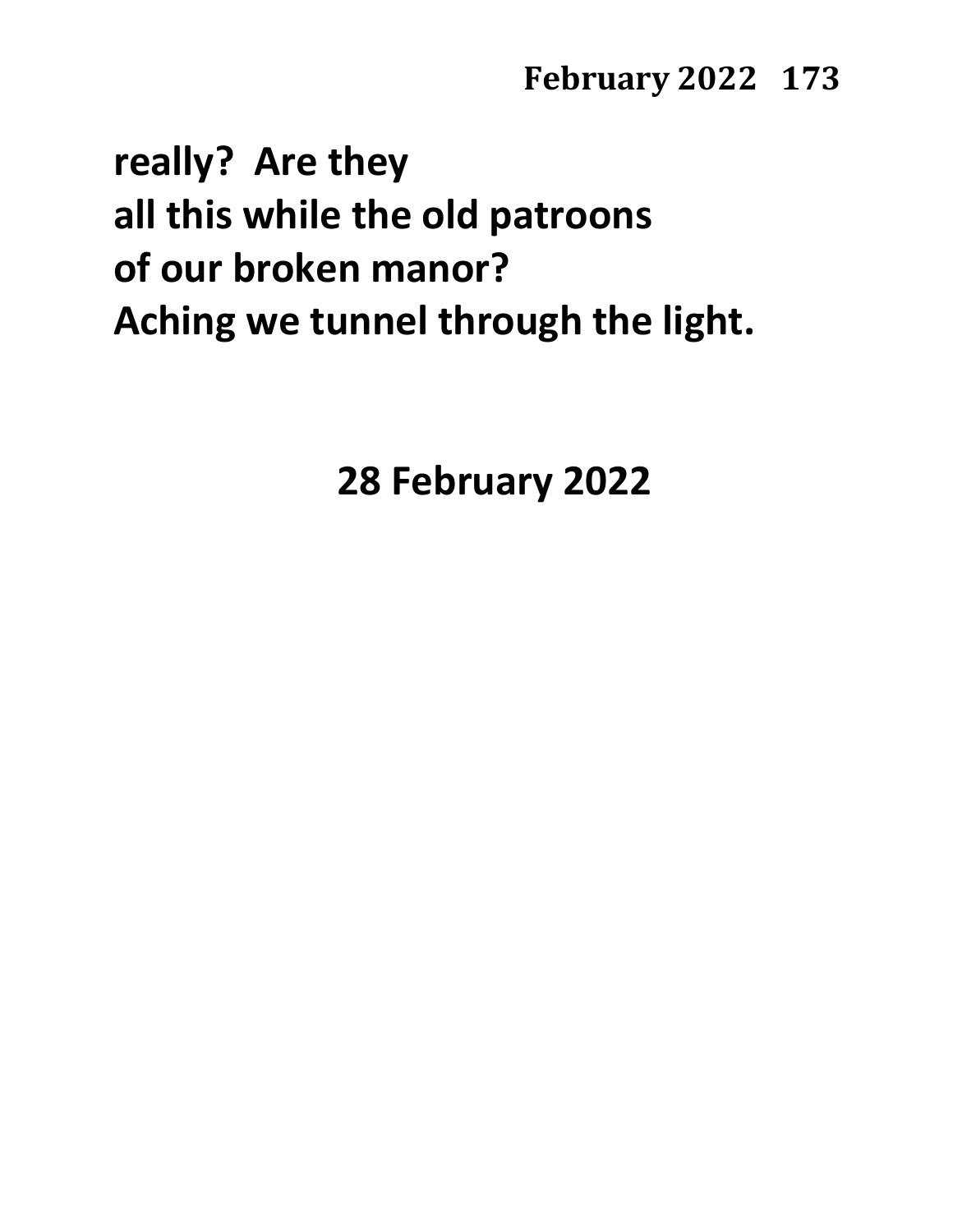**= = = = =**

**Soothe, balm on it, I tell you so little I mean you so much,**

*erbarme mich* **the music seems to say, have pity on me because and because,**

**the sun is bright today is all I know.** 

**Now the chorus comes in, the terror of so many voices claiming all the same words, loud as can be, thunder**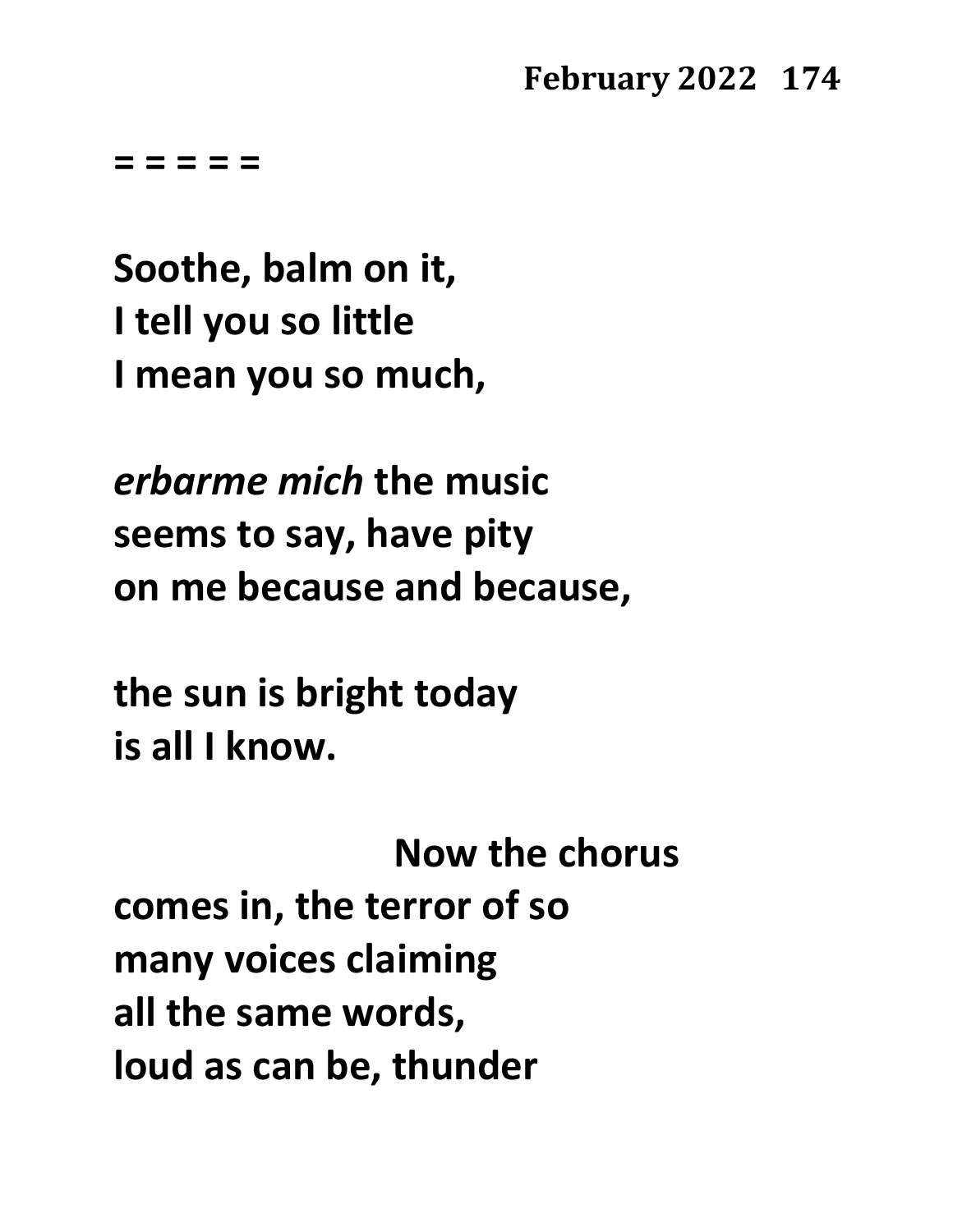**of unfulfilled desire, o let me hear just one voice at a time, your voice and even that will echo back from all the silences of grief..**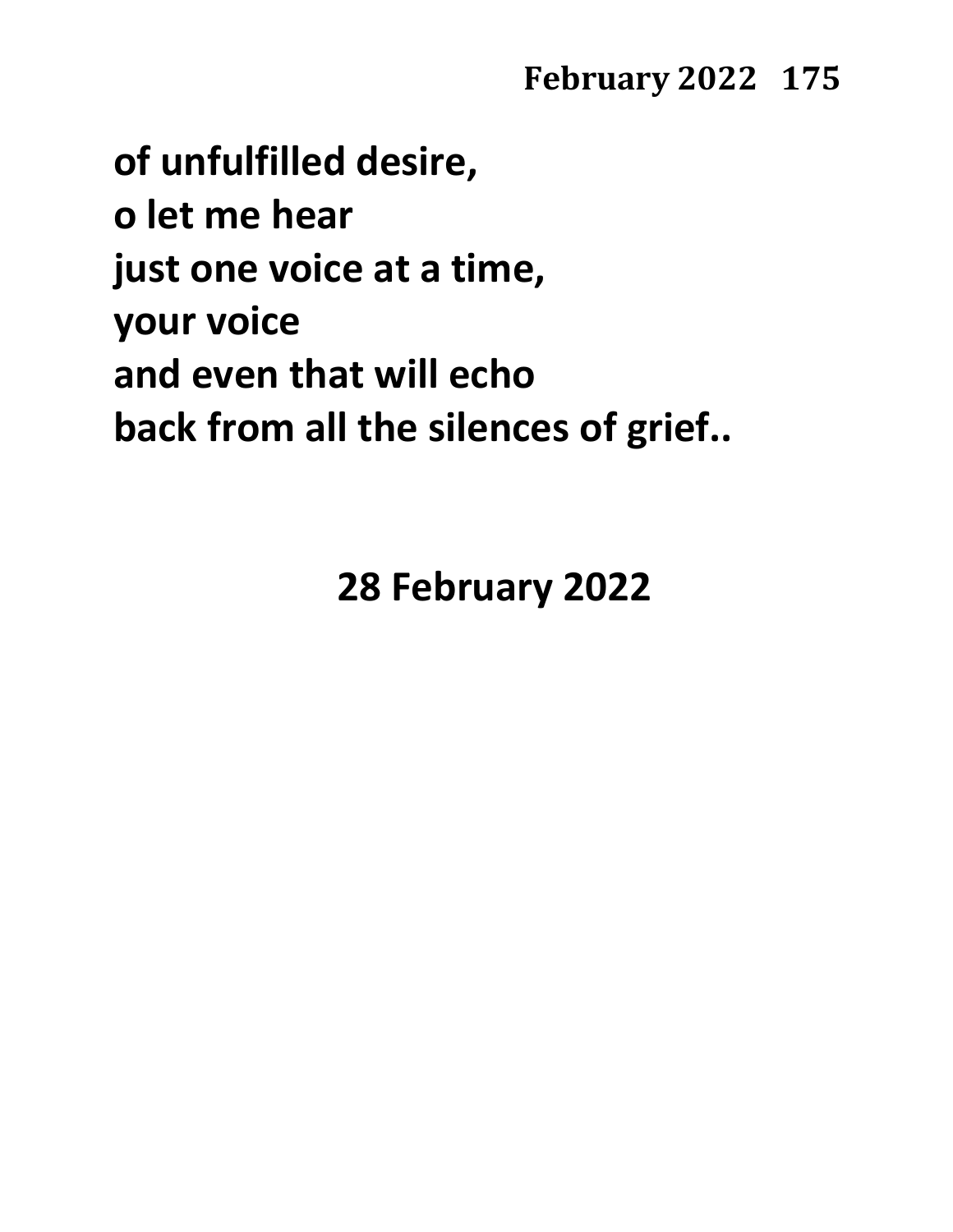**= = = = =**

**Walking the log, feeding the stone, so many ways of taking care of this little world. The sun melts ice, what is our task? Start by saying them.**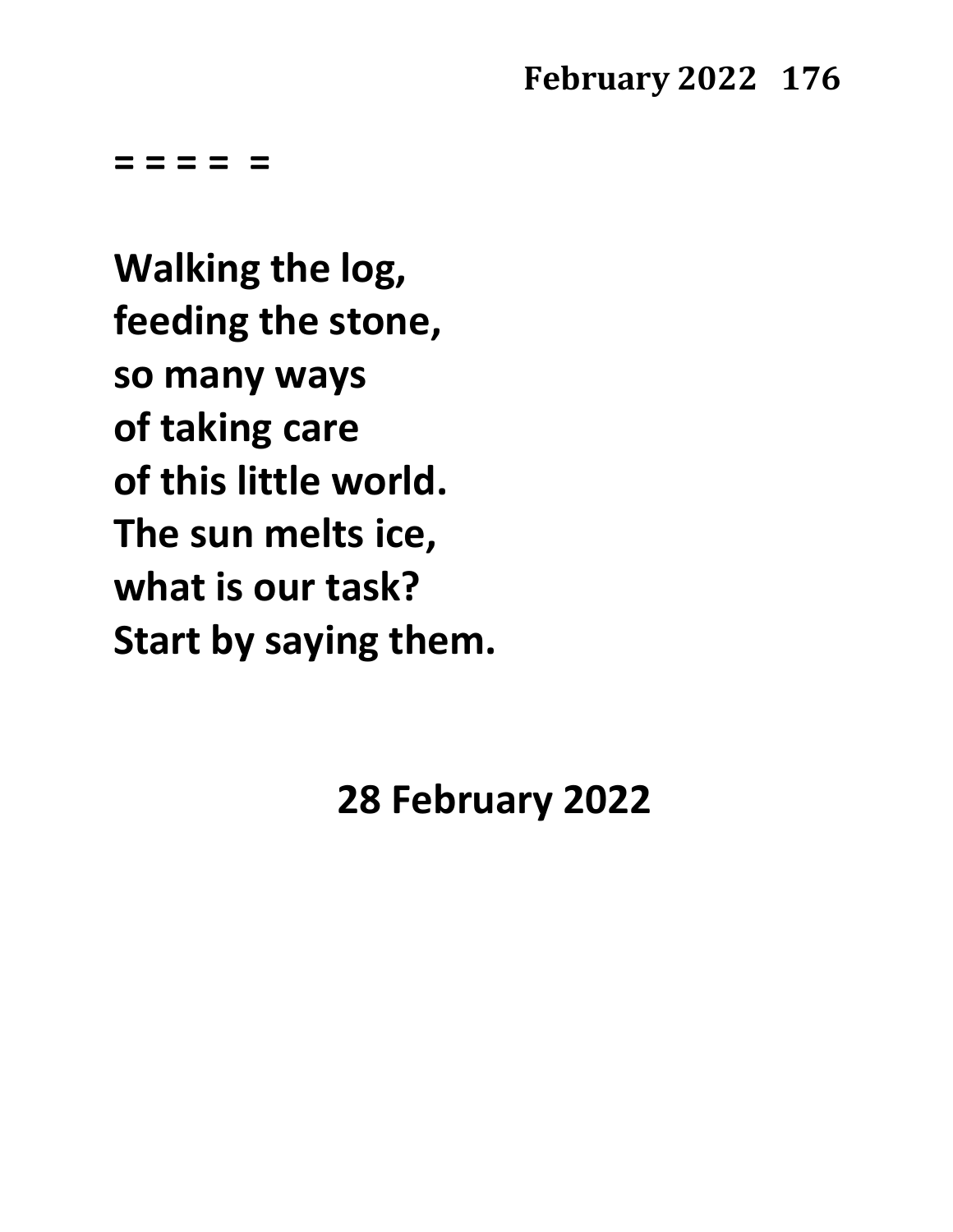**= = = = =**

**Just feed the birds and it will all come right. The morning told me that and I believed the light.**